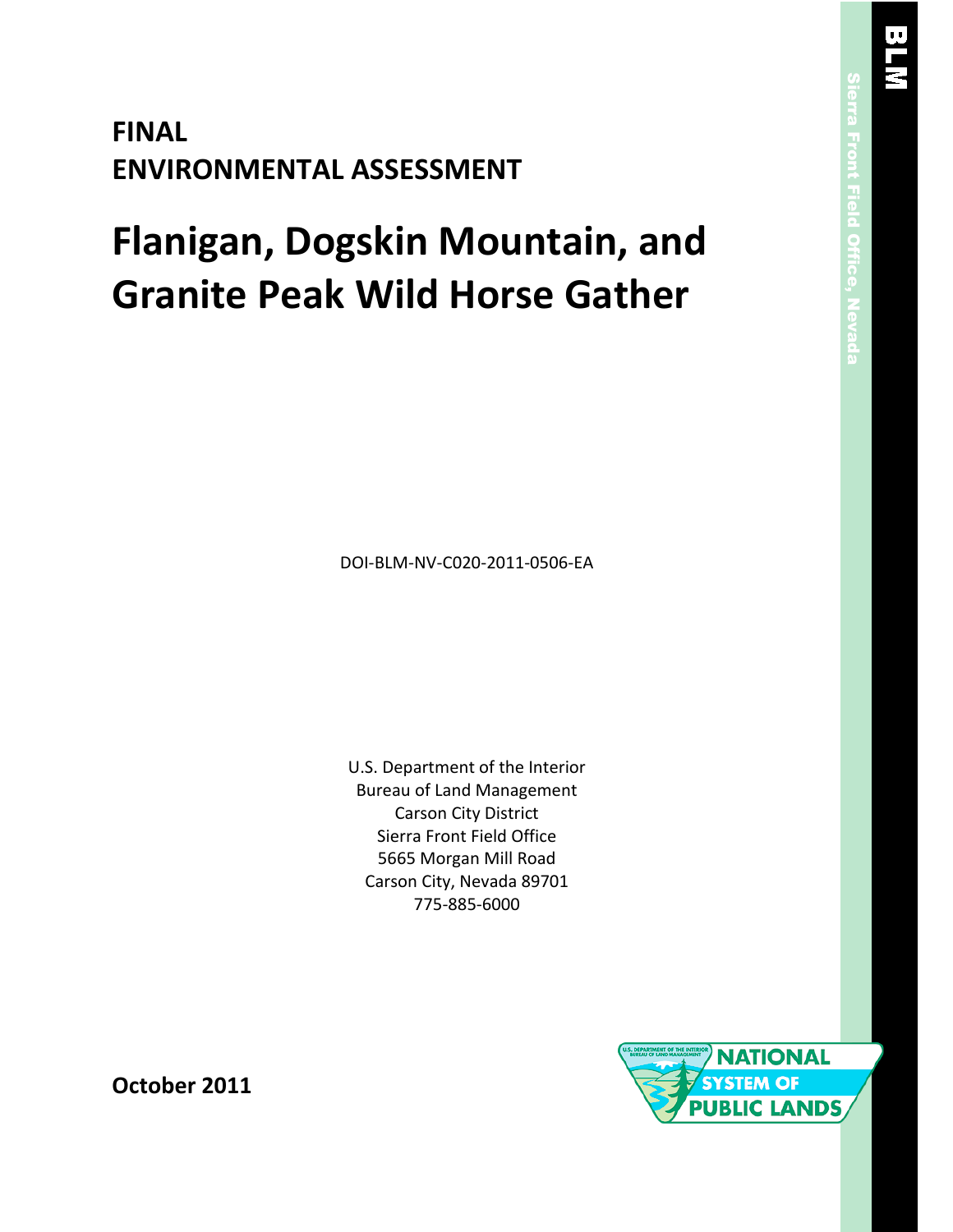It is the mission of the Bureau of Land Management to sustain the health, diversity, and productivity of the public lands for the use and enjoyment of present and future generations.

DOI-BLM-NV-C020-2011-0506-EA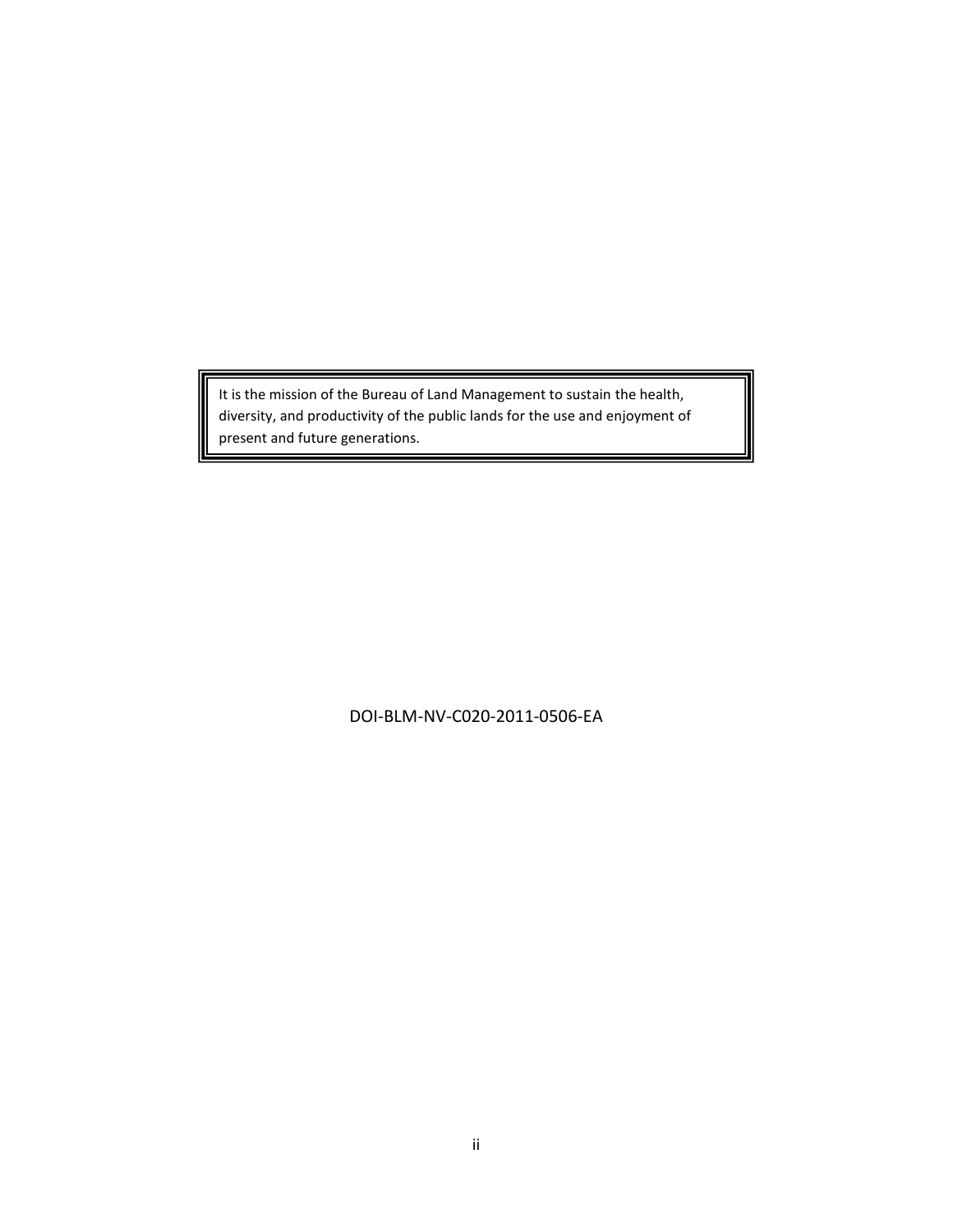# **TABLE OF CONTENTS**

| 1.0 |                                                                                                                                                                                                |
|-----|------------------------------------------------------------------------------------------------------------------------------------------------------------------------------------------------|
|     |                                                                                                                                                                                                |
|     |                                                                                                                                                                                                |
|     |                                                                                                                                                                                                |
|     |                                                                                                                                                                                                |
|     |                                                                                                                                                                                                |
|     |                                                                                                                                                                                                |
| 2.0 |                                                                                                                                                                                                |
|     | 2.1 Alternative A: Proposed Action: Gather, Remove Excess Wild Horses, and Apply Population<br>Control Treatments Including Use of PZP-22 and Adjustment of the Sex Ratio to 60 Percent Male 5 |
|     | 2.2 Alternative B: Gather and Remove Excess Wild Horses Outside HMAs and Gather to Low AML on                                                                                                  |
|     |                                                                                                                                                                                                |
|     |                                                                                                                                                                                                |
| 3.0 |                                                                                                                                                                                                |
|     |                                                                                                                                                                                                |
|     |                                                                                                                                                                                                |
|     |                                                                                                                                                                                                |
|     |                                                                                                                                                                                                |
|     |                                                                                                                                                                                                |
|     |                                                                                                                                                                                                |
|     |                                                                                                                                                                                                |
|     |                                                                                                                                                                                                |
|     |                                                                                                                                                                                                |
|     |                                                                                                                                                                                                |
|     |                                                                                                                                                                                                |
|     |                                                                                                                                                                                                |
| 4.0 |                                                                                                                                                                                                |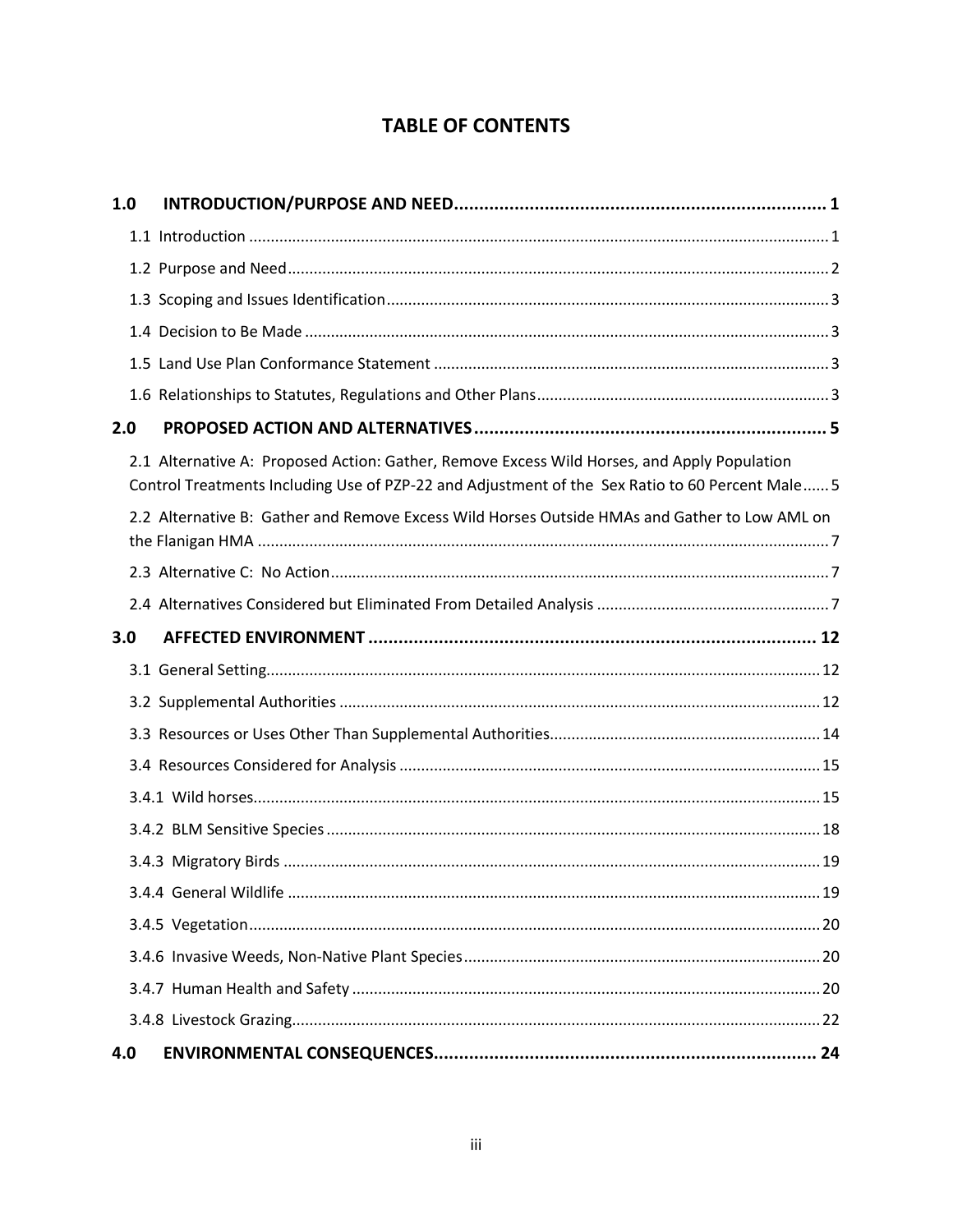| 6.0 |                                                                                                                                                                                            |     |
|-----|--------------------------------------------------------------------------------------------------------------------------------------------------------------------------------------------|-----|
| 5.0 |                                                                                                                                                                                            |     |
|     |                                                                                                                                                                                            |     |
|     |                                                                                                                                                                                            |     |
|     |                                                                                                                                                                                            |     |
|     |                                                                                                                                                                                            |     |
|     |                                                                                                                                                                                            |     |
|     |                                                                                                                                                                                            |     |
|     |                                                                                                                                                                                            |     |
|     |                                                                                                                                                                                            | .34 |
|     |                                                                                                                                                                                            |     |
|     |                                                                                                                                                                                            |     |
|     |                                                                                                                                                                                            |     |
|     |                                                                                                                                                                                            |     |
|     |                                                                                                                                                                                            |     |
|     |                                                                                                                                                                                            |     |
|     |                                                                                                                                                                                            |     |
|     |                                                                                                                                                                                            |     |
|     |                                                                                                                                                                                            |     |
|     |                                                                                                                                                                                            |     |
|     |                                                                                                                                                                                            |     |
|     | 4.2 Alternative B: Gather and Remove Excess Wild Horses Outside HMAs and Gather to Low AML on                                                                                              |     |
|     |                                                                                                                                                                                            |     |
|     |                                                                                                                                                                                            |     |
|     |                                                                                                                                                                                            |     |
|     |                                                                                                                                                                                            |     |
|     |                                                                                                                                                                                            |     |
|     |                                                                                                                                                                                            |     |
|     |                                                                                                                                                                                            |     |
|     |                                                                                                                                                                                            |     |
|     | 4.1 Alternative A: Proposed Action: Gather, Remove Excess Wild Horses, and Apply Population<br>Control Treatments Including Use of PZP-22 and Adjustment of the Sex Ratio to 60 Percent 24 |     |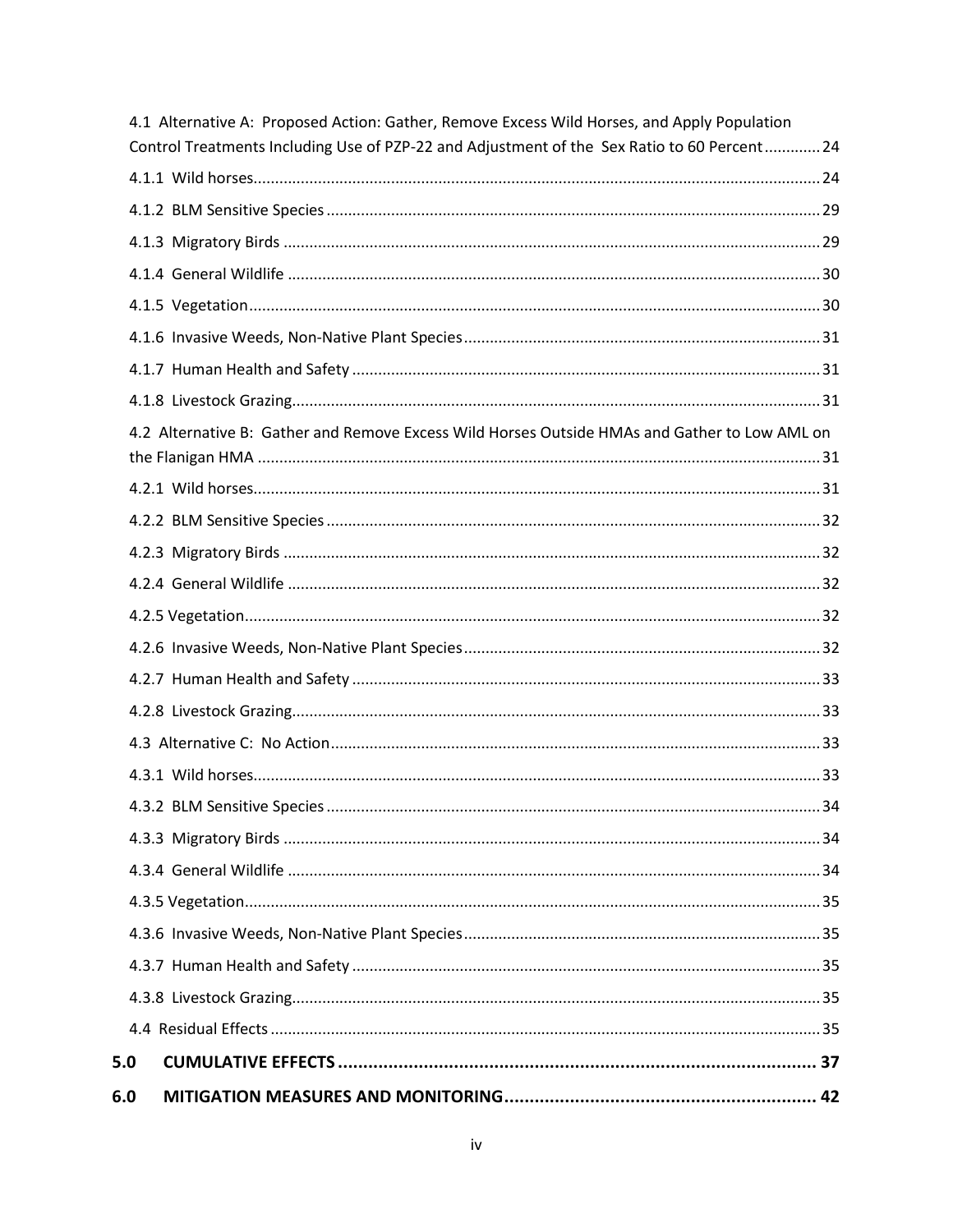| 7.0 |  |
|-----|--|
|     |  |
|     |  |
|     |  |
| 8.0 |  |

# **LIST OF APPENDICES**

| Appendix A | Comments on the Draft EA and Responses to Comments                                          |
|------------|---------------------------------------------------------------------------------------------|
| Appendix B | Standard Operating Procedures for Wild Horse Gather                                         |
| Appendix C | <b>Public Observation Protocols</b>                                                         |
| Appendix D | Standard Operating Procedures for Use of Porcine Zona Pellucida (PZP-22)                    |
| Appendix E | BLM IM 2010-164 Public Observation of Wild Horse Gathers                                    |
| Appendix F | <b>WinEquus Modeling Results</b>                                                            |
| Appendix G | List of BLM Sensitive Species and Migratory Birds That May Be Present in the<br><b>HMAs</b> |
|            |                                                                                             |

# **LIST OF FIGURES**

- Figure 1 Map of Herd Management Areas (HMAs) and Potential Trap Sites
- Figure 2 Map of Flanigan HMA
- Figure 3 Map of Dogskin Mountain HMA<br>Figure 4 Map of Granite Peak HMA
- Map of Granite Peak HMA
- Figure 5 Map of Grazing Allotments and Sage-Grouse PMU
- Figure 6 Map of Cumulative Effects Analysis Area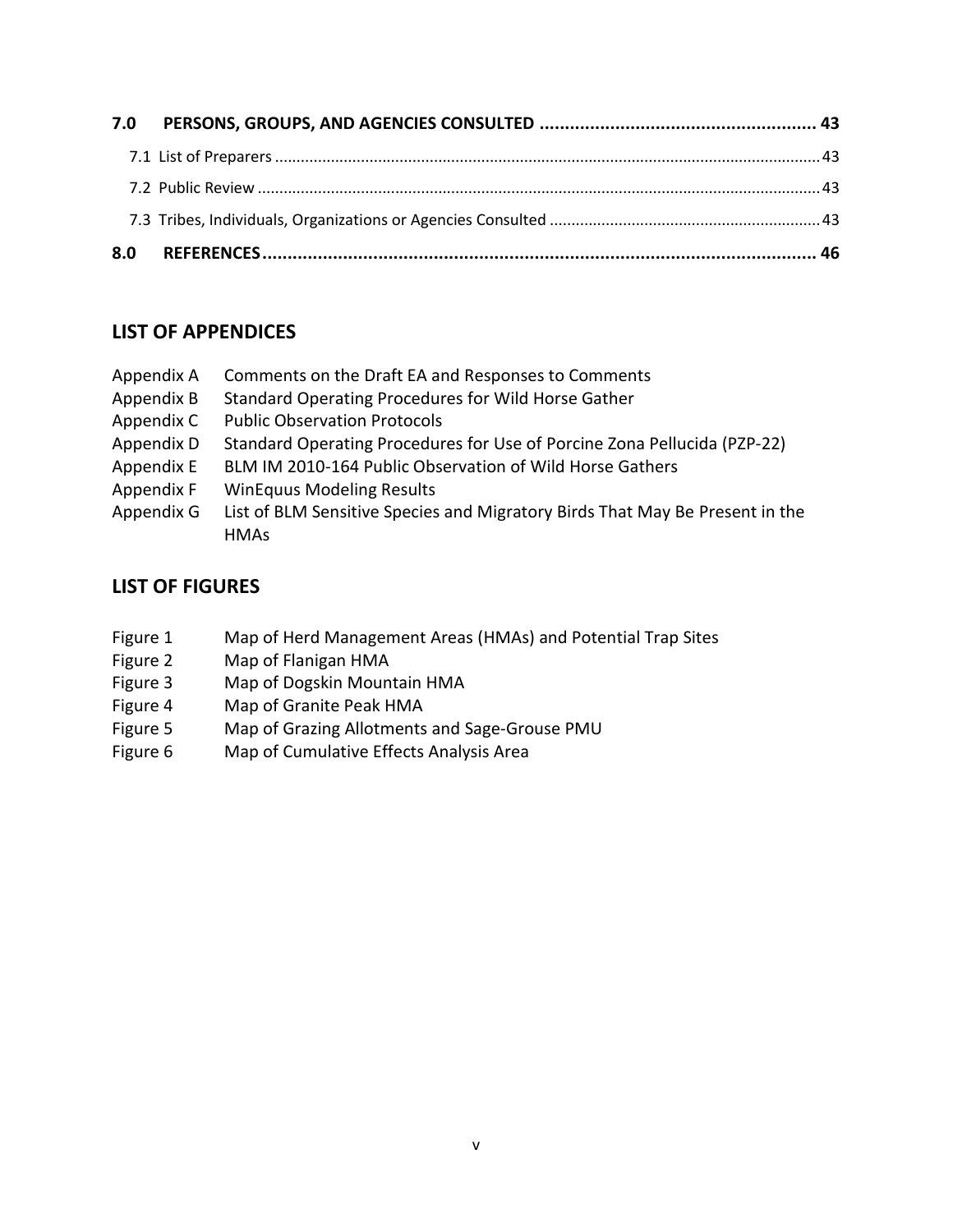# <span id="page-5-0"></span>**1.0 INTRODUCTION/PURPOSE AND NEED**

#### <span id="page-5-1"></span>**1.1 Introduction**

 $\overline{a}$ 

The Bureau of Land Management (BLM), Sierra Front Field Office (SFFO) proposes in this environmental assessment (EA) to conduct a gather and removal of excess wild horses and to implement population growth control measures in the Flanigan, Dogskin Mountain, and Granite Peak Herd Management Areas (HMAs)<sup>1</sup>, located in Washoe County, Nevada (Figure 1). The proposed gather operation (referred to as the "Proposed Action") would occur during January or February 2012 and would be expected to take approximately seven to 10 days to be completed. The Proposed Action could also include returning to these HMAs between 2013 and 2018 to conduct additional gather operations for the following reasons: should populations exceed the Appropriate Management Levels (AMLs) requiring removal of additional excess horses; to provide boosters of fertility control for treated mares; to treat previously untreated mares; and/or there is deterioration in range health or a need to prevent deterioration to range health.

Based on population inventories conducted in 2010 and 2011, the current estimated populations of wild horses (including foals) in the gather area<sup>2</sup> are as follows: Flanigan 324 (2011 population inventory); Dogskin Mountain 22; and Granite Peak 38. Wild horse populations for all three HMAs currently exceed established AMLs. Conducting the proposed management action at this time is necessary due to the overpopulation of wild horses and to prevent the deterioration of rangeland resources. Heavy and severe utilization of forage by wild horses has been documented within the Flanigan and Dogskin Mountain HMAs. In addition, excess wild horses occupy areas outside of these HMAs, on BLM and private lands that are not managed for wild horse occupancy.

These HMAs are located within the administrative jurisdiction of the SFFO, and are located west of Pyramid Lake, in Washoe County, Nevada. The Flanigan HMA consists of approximately 17,101 acres of BLM-managed lands and 920 acres of private land (Figure 2). Dogskin Mountain and Granite Peak HMAs have no private lands, with approximately 6,895 and 3,886 acres of BLM-managed lands respectively (Figures 3-4).

This EA is a site-specific analysis of the potential impacts that could result from implementation of the Proposed Action or Alternatives. This Final EA has been used by SFFO under the National Environmental Policy Act (NEPA) to determine whether any significant impacts could result from the Proposed Action or Alternatives, and whether an environmental impact statement (EIS) would be required.

<sup>&</sup>lt;sup>1</sup> Although carried forward for analysis in this Final EA for all HMAs, due to the low AML, the BLM may not use PZP-22 or alter the sex ratio for wild horses associated with the Dogskin Mountain and Granite Peak HMAs.

 $^2$  The "gather area" includes the three HMAs and areas outside of the HMAs where wild horses reside (See Section 5.0).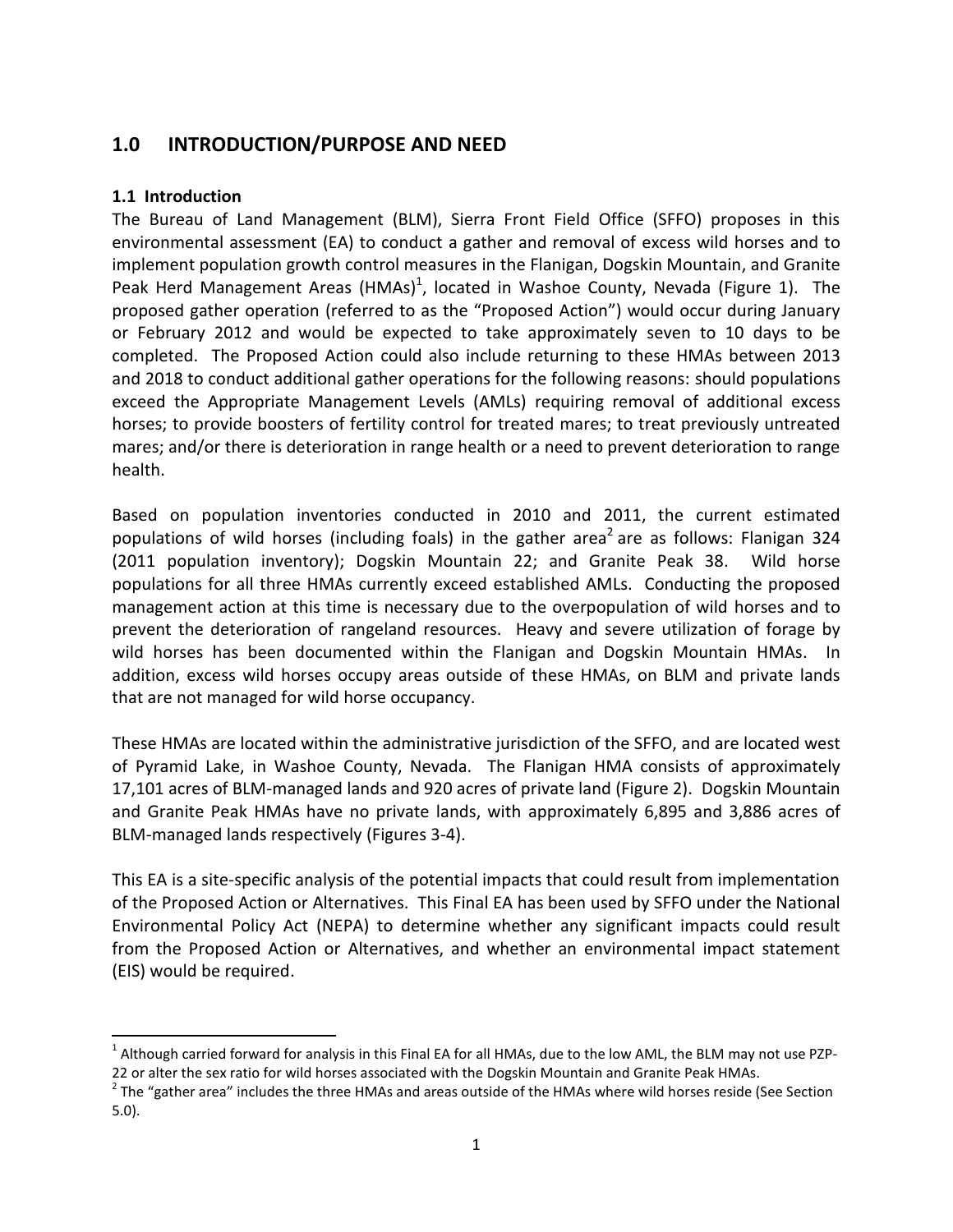In passing the *Wild Free-Roaming Wild horses and Burros Act of 1971* (WFRHBA) (Public Law 92- 195), Congress found that "Wild-free roaming wild horses and burros are living symbols of the historic and pioneer spirit of the West." The WFRHBA further states that wild free-roaming wild horses are to be considered in the area where presently found, and as an integral part of the natural ecosystem. The Secretary of the Interior was directed to "manage wild free-roaming wild horses and burros in a manner that is designed to achieve and maintain a thriving natural ecological balance on the public lands." There is a shifting program emphasis now from removal of excess wild horses to a greater focus on increasing fertility control, reducing population growth rates, and adjusting sex ratios to reduce the number of excess wild horses that need to be removed from the range, and to collecting genetic baseline data to support genetic health assessments. In this EA, the terms "horse" and "wild horse" (*Equus caballus*) are used synonymously. Table 1 lists the population inventories of 1973, 2010 and 2011. Population inventories for 2010 and 2011 included foals.

| <b>HMA</b>          | 1973<br>Population<br>Inventory | 2010/2011<br>Population Inventory | <b>Recent Removals</b> | <b>AML</b> |
|---------------------|---------------------------------|-----------------------------------|------------------------|------------|
| Flanigan            | 96                              | $324*$                            | 9 animals in 2001      | 80-124     |
| Dogskin Mountain    | 6                               | 22                                | 36 animals in 2005     | $10 - 15$  |
| <b>Granite Peak</b> | 6                               | 38                                | 3 nuisance             | $11 - 18$  |
|                     |                                 |                                   | animals in 2010        |            |

**Table 1. 1973 Population Inventory/Recent Removals**

\*2011 population inventory data

The AML is defined as "the number of wild horses that can be sustained within a designated HMA which achieves and maintains a thriving natural ecological balance<sup>3</sup> in keeping with the multiple-use management concept for the area." Multiple Use Decisions (MUDs) for the Dogskin Mountain HMA in 1994 and Granite Peak HMA in 1993 established the AML for each of these HMAs. For the Flanigan HMA, the AML was established in the Herd Area Management Plan (HMAP) in 1990. All AMLs were reaffirmed in the Carson City Field Office Consolidated Resource Management Plan (CRMP) (BLM 2001).

#### <span id="page-6-0"></span>**1.2 Purpose and Need**

 $\overline{\phantom{a}}$ 

The purpose of the Proposed Action is to conduct a gather and removal of excess wild horses as well as to implement population growth controls in the gather area. The need of the Proposed Action is to: achieve the established AML's as set by the approved MUD/HMAP for each HMA; reduce the population growth rates; achieve full compliance with the CRMP (BLM 2001); prevent degradation of public lands within and outside the HMAs; maintain or restore a thriving

 $^3$  The Interior Board of Land Appeals (IBLA) explained the statutory directive to manage wild horse populations in a thriving natural balance as follows: "As the court stated in *Dahl* v. *Clark*, *supra* at 594, the 'benchmark test' for determining the suitable number of wild horses on the public range is "thriving ecological balance.' In the words of the conference committee which adopted this standard: "The goal of wild horse and burro management…should be to maintain a thriving ecological balance between wild horse and burro populations, wildlife, livestock and vegetation, and to protect the range from the deterioration associated with overpopulation of wild horses and burros." (*Animal Protection Institute of America* v. *Nevada BLM*, 109 IBLA 115 [1989])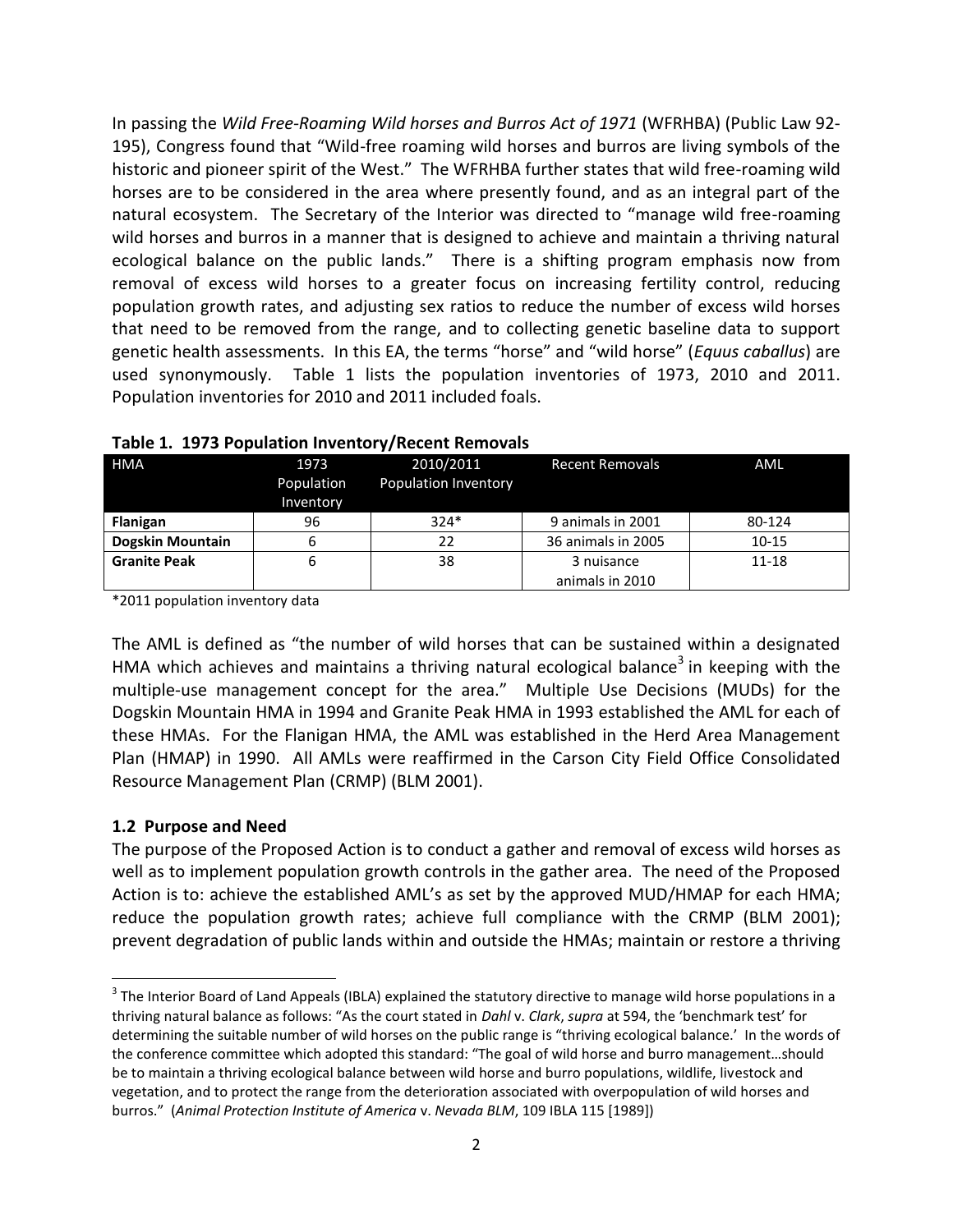natural ecological balance; and re-establish a multiple-use doctrine consistent with the provisions of Section 1333(a) of the WFRHBA. In determining the need for the Proposed Action, the BLM has considered the best available science and its decades of experience managing wild horses on public lands.

#### <span id="page-7-0"></span>**1.3 Scoping and Issues Identification**

Consideration of this proposal was presented to SFFO's interdisciplinary team on July 18, 2011. In addition, notification letters were sent to the Reno-Sparks Indian Colony, the Pyramid Lake Paiute Tribe and Washoe Tribe of Nevada and California seeking their input on August 12, 2011.

#### <span id="page-7-1"></span>**1.4 Decision to Be Made**

The Authorized Officer would decide whether to implement the Proposed Action, which consists of a gather and removal of excess wild horses as well as implementation of population growth controls in and adjacent to the Flanigan, Dogskin Mountain, and Granite Peak HMAs in order to bring wild horse populations to within AML, reduce the population growth rates, and prevent deterioration of the range that results from wild horse overpopulation.

The Authorized Officer's decision would not adjust the AML's for the HMAs or make any modifications to the MUDs or HMAP, as those decisions were set through prior public decisionmaking processes.

#### <span id="page-7-2"></span>**1.5 Land Use Plan Conformance Statement**

The Proposed Action would be in conformance with the CRMP. The CRMP elements related to this proposal can be found on page WHB-1-5 including:

#### Policy

WHB-1, #2 "Remove excess wild horses and burros from public lands to preserve and maintain a thriving ecological balance and multiple-use relationship…" Outcomes WHB-2, #1 "AML's to be set though multiple use decisions."

#### <span id="page-7-3"></span>**1.6 Relationships to Statutes, Regulations and Other Plans**

The Proposed Action and Alternative B are in compliance with the following federal, State, and local plans to the maximum extent possible:

- American Indian Religious Freedom Act of 1979;
- Archaeological Resource Protection Act of 1979;
- Bald and Golden Eagle Protection Act (16 U.S.C. 668 et seq.);
- Endangered Species Act 1973;
- Federal Land Policy and Management Act (FLPMA) of 1976 (43 U.S.C. 1701 et seq.);
- Fundamentals of Rangeland Health (43 CFR 4180);
- Migratory Bird Treaty Act (1918 as amended) and Executive Order 13186;
- National Environmental Policy Act of 1969 (as amended);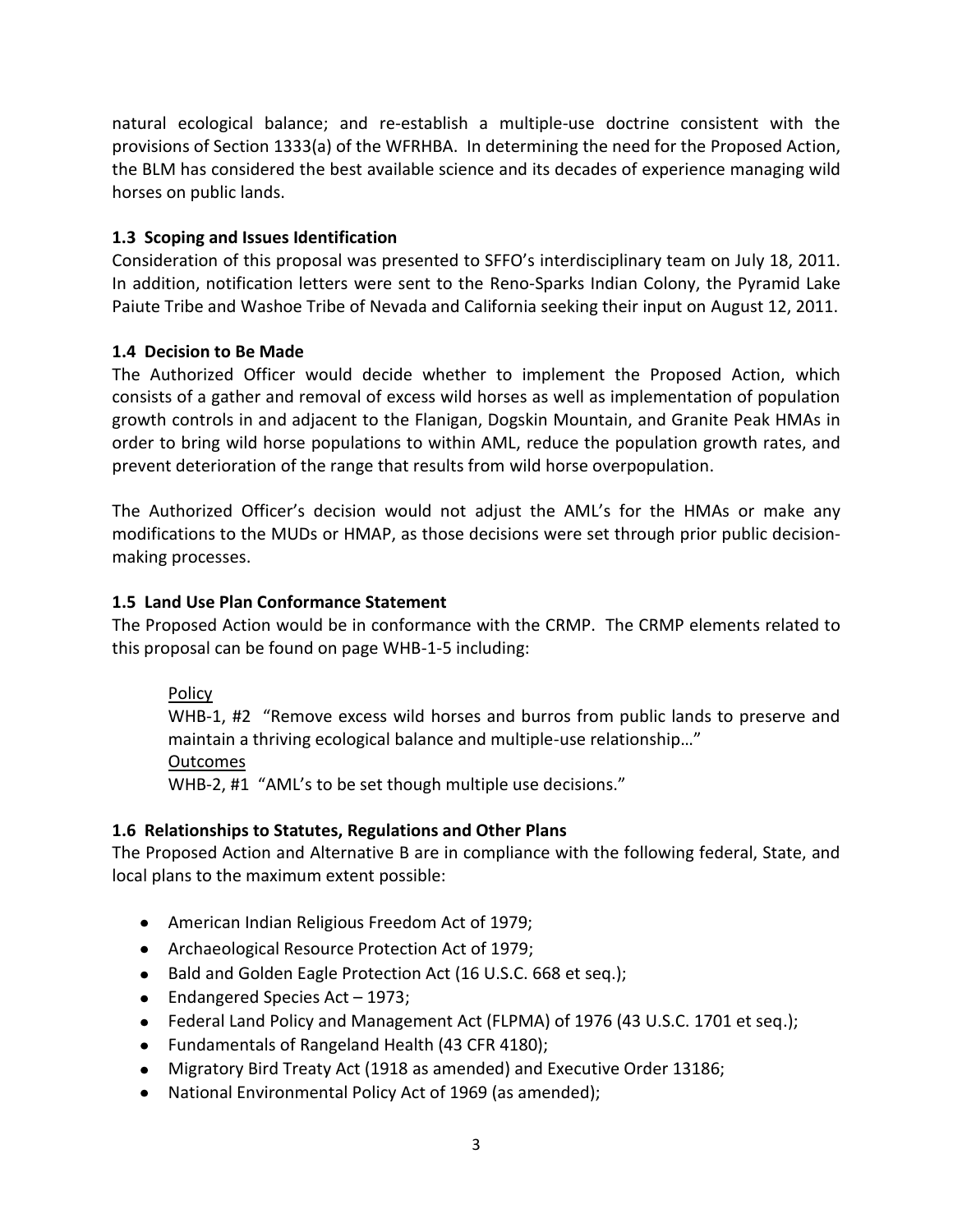- National Historic Preservation Act of 1966, as amended;
- Public Rangelands Improvement Act of 1978;
- State Protocol Agreement between the BLM, Nevada and the Nevada Historic Preservation Office (2009);
- Special Status Species Manual and Direction for State Directors to Review and Revise Existing Bureau Sensitive Species Lists (BLM IM No. 2009-039);
- Taylor Grazing Act of 1934 (as amended);
- United States Department of the Interior Manual (910 DM 1.3)
- Wild Free-Roaming Wild horses and Burros Act of 1971 (as amended);
- Wild horses and Burros Management Handbook (H-4700-1).

The Proposed Action and Alternative B are consistent with all applicable regulations at 43 CFR 4700 and policies and are also consistent with the WFRHBA, which mandates that BLM "*prevent the range from deterioration associated with overpopulation*," and "*remove excess wild horses in order to preserve and maintain a thriving natural ecological balance and multiple use relationships in that area."* Additionally, Federal regulations at 43 CFR 4700.0-6 (a) state that, "*Wild horses shall be managed as self-sustaining populations of healthy animals in balance with other uses and the productive capacity of their habitat*."

The Interior Board of Land Appeals (IBLA) in Animal Protection Institute et al, (118 IBLA 75, 1991) found that under the WFRHBA of 1971 (Public Law 92-195), "excess animals" must be removed from an area in order to preserve and maintain a thriving and natural ecological balance and multiple-use relationship in that area. Regulations at Title 43 CFR 4700.0-6(a) also direct that wild horses be managed in balance with other uses and the productive capacity of their habitat. The Proposed Action and Alternative B is in conformance with federal statute, regulations, and case law.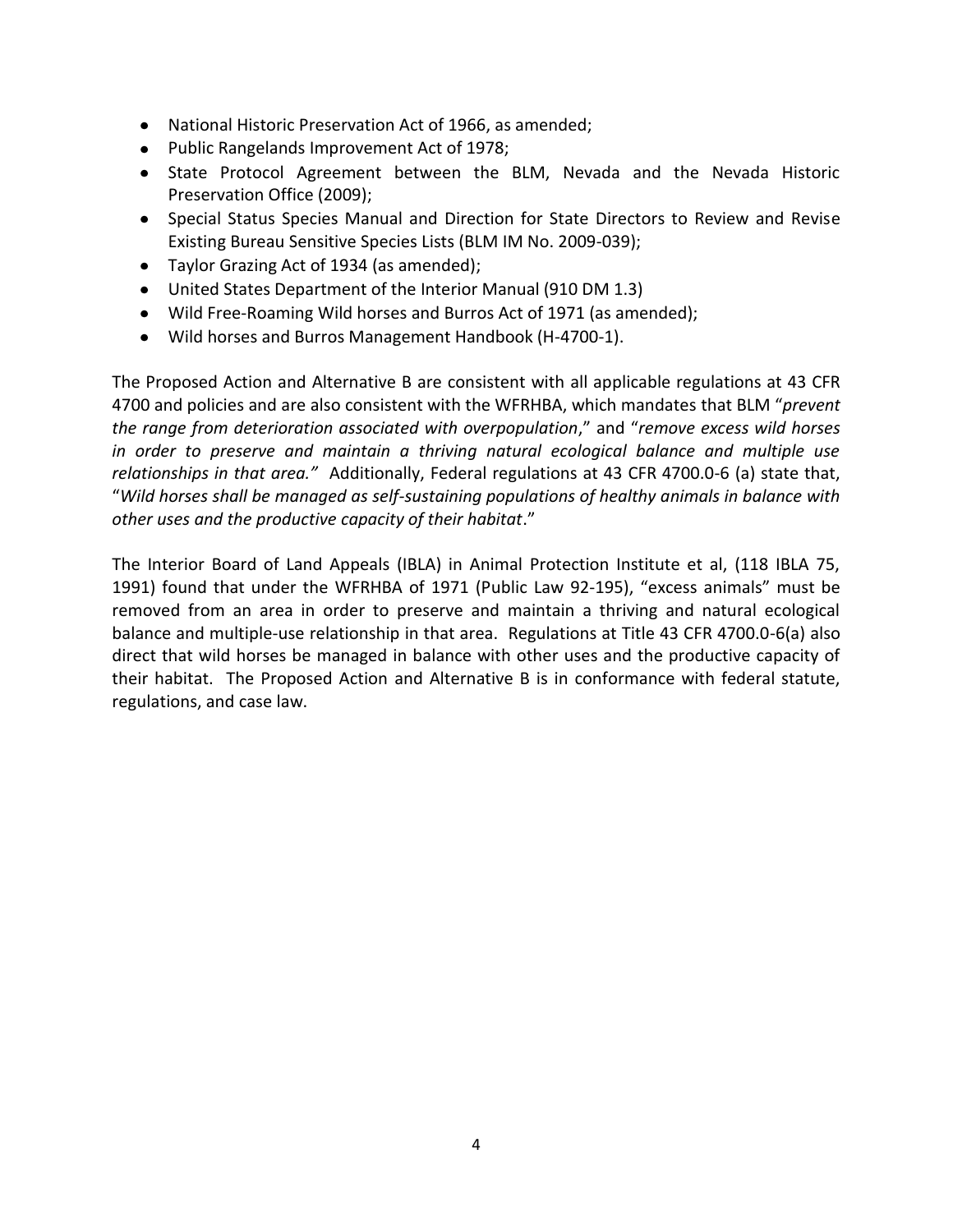# <span id="page-9-0"></span>**2.0 PROPOSED ACTION AND ALTERNATIVES**

## <span id="page-9-1"></span>**2.1 Alternative A: Proposed Action: Gather, Remove Excess Wild Horses, and Apply Population Control Treatments Including Use of PZP-22 and Adjustment of the Sex Ratio to 60 Percent Male**

The Proposed Action is to gather a sufficient number of horses so as to remove excess wild horses within and outside the Flanigan, Dogskin Mountain, and Granite Peak HMAs and apply population control measures to mares that would be released back into the Flanigan HMA $4$ (Figure 1). Wild horse populations for all HMAs currently exceed their established AMLs. The proposed project would occur during January or February 2012 and would take approximately seven to 10 days to be completed. Based on the excess population of wild horses, the Proposed Action would permanently remove approximately 87 wild horses from within and 157 wild horses outside the Flanigan HMA, 12 wild horses from outside the Dogskin Mountain HMA, and 27 wild horses from outside the Granite Peak HMA. All 2011 foals, which would be between six to nine months of age at the time of this gather, would be removed as "weaned foals." Any foals less than four months of age would be either removed or released with its mare depending on the disposition of the mare (returned to their HMA area or moved for adoption). Removing this number of wild horses would return the estimated population to the lower limit of the AML range for each HMA. Additional gathers could also occur between 2013 and 2018 to remove any excess wild horses to ensure that populations are within AML and to continue application of population growth control measures. Table 2 lists the estimated wild horse population as determined from aerial population inventories conducted in 2010 and 2011, and the AML range for each HMA.

| <b>HMA</b>              | Population Inventory | AML Range |
|-------------------------|----------------------|-----------|
| <b>Flanigan</b>         | $324*$               | 80-124    |
| <b>Dogskin Mountain</b> |                      | $10 - 15$ |
| <b>Granite Peak</b>     | 38                   | 11-18     |

|  |  |  | Table 2. Wild Horse Population Inventory in 2010 and 2011 and AML's. |  |  |  |
|--|--|--|----------------------------------------------------------------------|--|--|--|
|--|--|--|----------------------------------------------------------------------|--|--|--|

\*2011 population inventory data

The Proposed Action is designed to achieve and maintain a thriving natural ecological balance and multiple-use relationship between the wild horse population, wildlife, livestock and plant communities within and outside the HMAs. Conducting the proposed management action at this time is necessary due to the overpopulation of wild horses and to prevent the deterioration of rangeland resources.

The Proposed Action includes the following elements:

The primary means to gather wild horses would by helicopter, authorized by Section 1338 of the WFRHBA. The use of a helicopter is the most efficient and humane method for conducting a gather operation, especially for HMAs which have scattered water sources, variable terrain,

 $\overline{\phantom{a}}$  $<sup>4</sup>$  See footnote #1.</sup>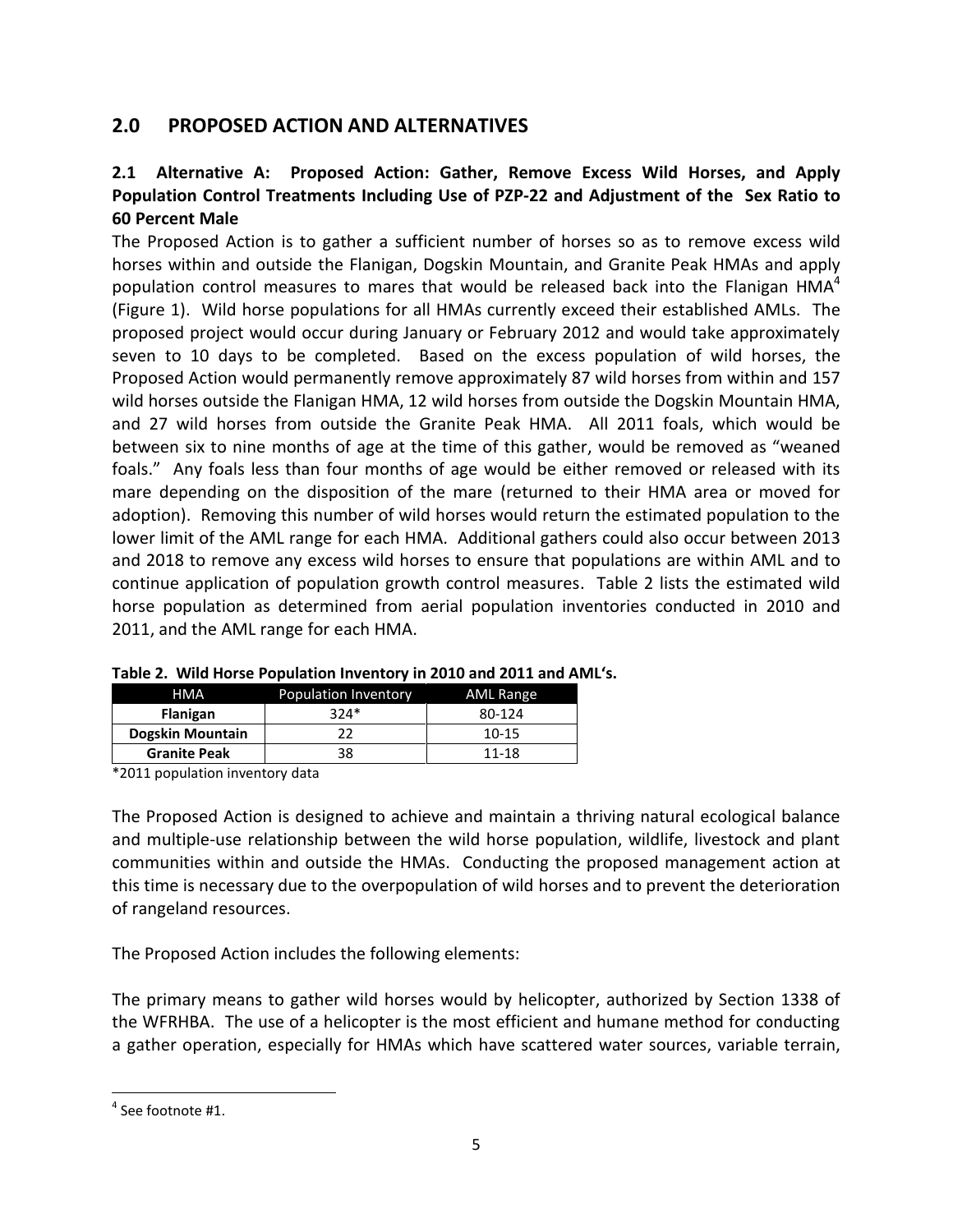and areas that are may be inaccessible by vehicle. Direct mortality of wild horses associated with helicopter-driven gathers is less than one percent.

If gather efficiencies utilizing helicopter drive-trapping do not achieve the desired goals of the Proposed Action or if a follow-up helicopter gather cannot be scheduled to remove remaining excess wild horses, water/bait trapping may be utilized as a supplement to a helicopter gather. Water/bait trapping would be used to remove sufficient numbers of horses to achieve the management targets, to relieve resource concerns and/or concentrated groups of horses both inside and adjacent to the HMAs if this gather technique is appropriate for a particular portion of the HMAs. For example, in isolated cases, water/bait trapping could be utilized to gather small numbers of excess wild horses that have moved outside of HMA boundaries and are causing problems on private and public lands. Any water/bait trapping activities would be scheduled during time periods that would be most effective and in those isolated areas that would be most conducive for the use of this technique.

The Proposed Action would adjust the sex ratio within the Flanigan HMA to favor stallions through selective release of wild horses post-gather in order to decrease annual population growth rates<sup>5</sup>.

Under the Proposed Action, the BLM would treat all mares to be returned to the Flanigan HMA with PZP-22<sup>6</sup>. Based on a gather efficiency of 80 percent, the BLM anticipates that approximately 26 to 32 mares from the Flanigan HMA would be treated with PZP-22. The use of PZP-22 is a fertility control treatment endorsed by the Human Society of the United States (HSUS). The application (by injection) of PZP-22 has an effectiveness of approximately 22 months. Use of helps PZP-22 slows the growth rate of wild horse populations and can thereby help reduce the frequency of gathers. Research shows that the best time to apply PZP-22 is from November to March (BLM 2010). All treated wild horses would be freeze marked on the left hip for later identification. After treatment, the mares would be returned to the HMA. Standard operating procedures for the use of PZP-22 are included in Appendix D.

Multiple gather sites (traps) would be utilized, depending on the location of wild horses at the time of the gather. Trap sites may be within or outside of the HMAs on BLM-managed lands. To the extent practicable, trap sites would be located in previously disturbed areas and at previously used trap sites (See Figures 2-4). Data would be collected on the gathered wild horses including: sex, age, condition class (using the Henneke rating system), color and size. The BLM would also collect genetic data to ensure that acceptable genetic diversity is maintained within the remaining herd. A veterinarian would assess the condition of all captured wild horses; any wild horses with chronic or incurable disease, injury, lameness or serious physical defect would be humanely euthanized consistent with BLM IM 2009-041 (Euthanasia Policy) and methods endorsed by the American Veterinary Medical Association.

l

 $^5$  See footnote #1.

 $^6$  See footnote #1.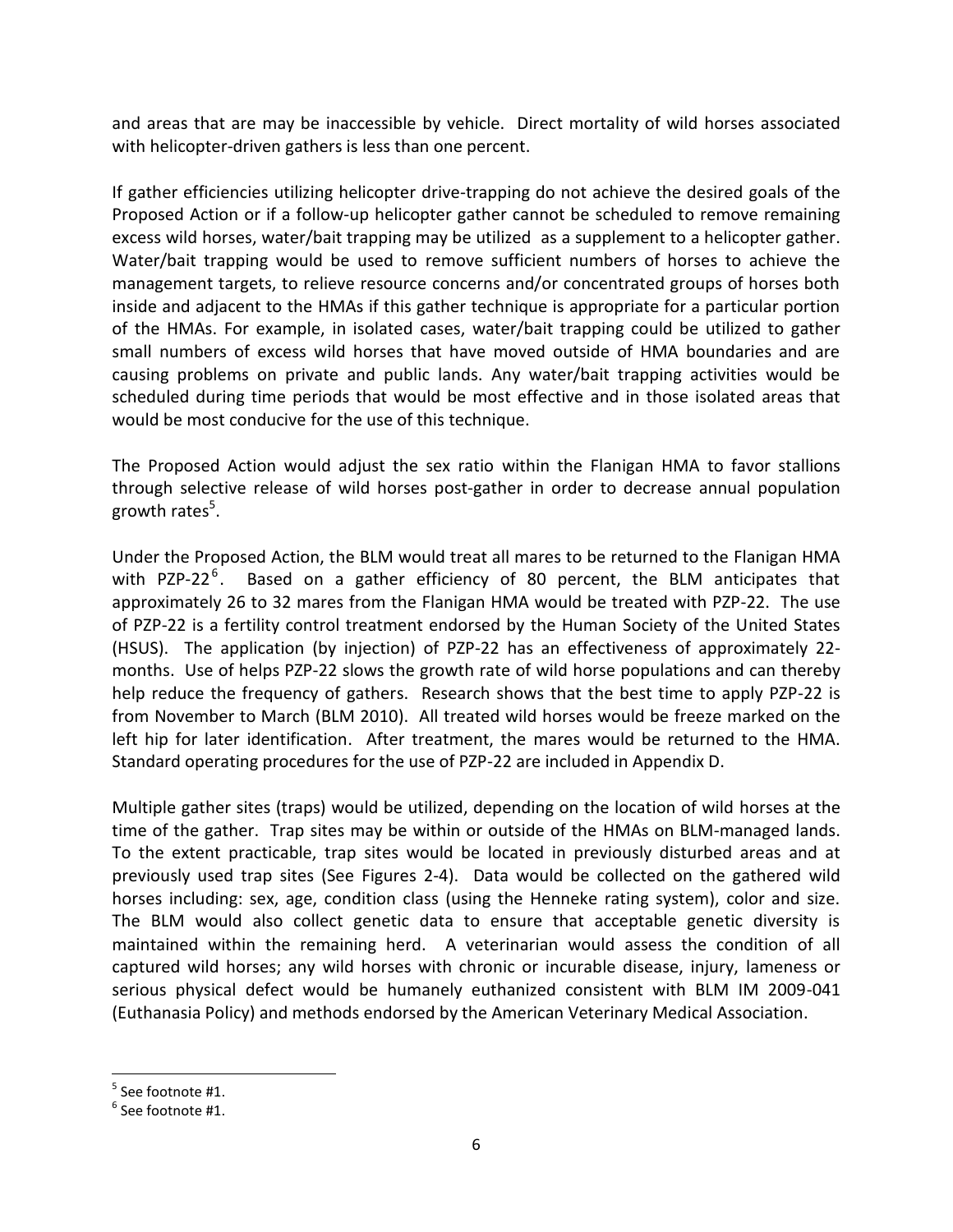#### <span id="page-11-0"></span>**2.2 Alternative B: Gather and Remove Excess Wild Horses Outside HMAs and Gather to Low AML on the Flanigan HMA**

Alternative B is similar to Alternative A (the Proposed Action), with the exception that the BLM would not treat any mares with PZP-22, and the sex ratio in the Flanigan HMA would not be adjusted to 60 percent male. All excess wild horses residing outside the HMAs would be gathered and removed. No wild horses would be removed from within the Dogskin Mountain and Granite Peak HMAs if the number of wild horses present during the gather operations are at low AML. Once a sufficient number of wild horses have been removed from within the Flanigan HMA to achieve low AML, this portion of the gather operations would conclude. The use of PZP-22 and adjusting the sex ratio to 60 percent male is a means to curb population growth, reducing the likelihood of further horse gathers in these HMAs in the near-term. Not including these treatment methods would increase the frequency of future horse gathers. Removed wild horses would then be transported from holding corrals to short-term holding facilities to be prepared for adoption or transportation to long-term pastures in the Midwest.

#### <span id="page-11-1"></span>**2.3 Alternative C: No Action**

Under the No Action Alternative, the SFFO would not conduct any wild horse management actions in and adjacent to the Flanigan, Dogskin Mountain, and Granite Peak HMAs to prevent the deterioration of the range that results from horse overpopulation and expansion of wild horse populations within areas not identified for wild horse management within the CRMP. The No Action Alternative would not be in conformance with the CRMP as AML would not be maintained. The No Action Alternative would not be consistent with the regulations that require the Authorized Officer to remove wild horses upon determination that excess wild horses are present. Under the No Action Alternative, the SFFO would continue to monitor range health and wild horse populations.

The No Action Alternative would not be in conformance with existing laws and regulations which require the BLM to remove animals immediately upon determination that excess wild horses are present (per 43 CFR 4720.1). Under the No Action Alternative, the overpopulation of wild horses would not allow the BLM to manage for a thriving natural ecological balance or to manage for healthy rangelands within and outside the HMAs.

#### <span id="page-11-2"></span>**2.4 Alternatives Considered but Eliminated From Detailed Analysis**

A. *Water/Bait Trapping in lieu of Helicopter Gather*. With the exception of Cottonwood Creek in the Flanigan HMA, water within the HMAs is limited to seasonal streams and springs or water troughs for livestock. Restricting wild horse access to water sources across all three HMAs (and areas outside the HMAs which the wild horses now occupy) is not practical due to the large area that the wild horses range, limited road access to potential trap sites, and scattered water sources that make it impracticable to effectively restrict wild horse access to water sources. As stated in the Proposed Action, bait/water trapping may occur on a limited basis to control animals that leave the HMAs and cause impacts to private property or that are in portions of the HMAs conducive to such trapping, and/or to achieve management objectives if a follow-up helicopter gather cannot be scheduled. However, it would not be an effective alternative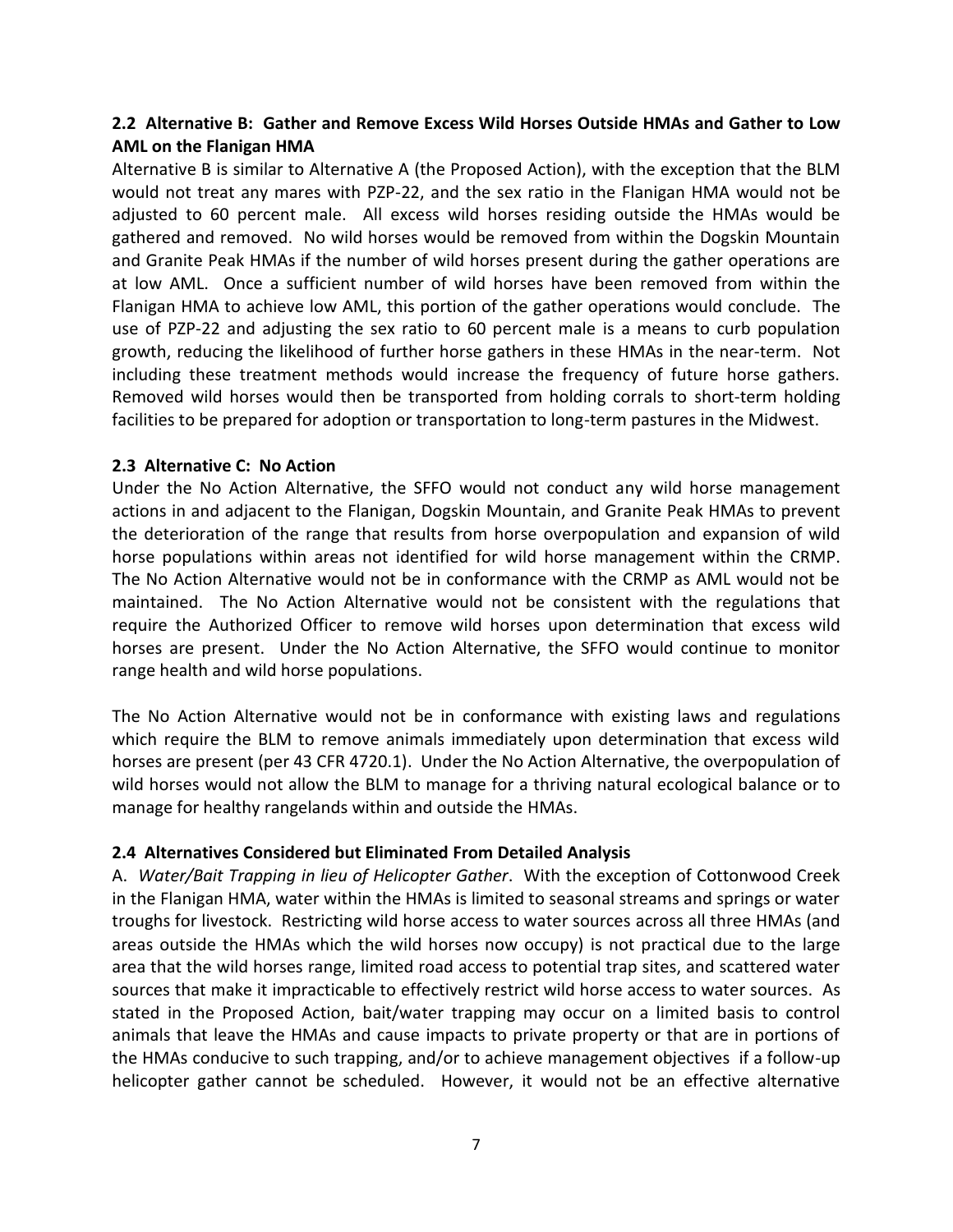mechanism to achieve the Proposed Action based on the current wild horse population size and distribution.

B. *Reducing or Eliminating Livestock Grazing*. The CRMP has identified the lands within the project area as available for livestock grazing. Any action to eliminate livestock grazing would be inconsistent with the CRMP, absent a land-use plan amendment. Under 43 CFR 1610.5-3, all actions approved or authorized by the BLM must conform to the existing land use plan. A plan amendment – which would be subject to separate regulatory requirements for a public decision-making process -- is outside the scope of this EA, which is to gather, treat and remove wild horses from within and adjacent to three HMAs. The allocation of forage for wildlife, livestock and wild horses was determined previously through various public decision-making processes (See Section 3.4.1). Reallocation of forage available for livestock to wild horses would not necessarily maintain a thriving natural ecological balance since wild horses use rangelands differently than livestock. Livestock grazing can be confined to specific pastures, limited periods of use, and specific seasons of use, so as to minimize impacts to vegetation during the critical plant growing season. In contrast, wild horses are present on the range yearround, may use the range differentially, and their impacts cannot be controlled through the establishment of a grazing system but rather by controlling the wild horse population at a level that does not adversely impact range resources and conflict with other multiple uses of the land.

C. *Designation of the HMAs to be Managed Principally for Wild horses*. This action under 43 CFR 4710.3-2 would require the amendment of the CRMP, which is outside the scope of this EA. Only the BLM Director or Assistant Director (per BLM Manual 1203: Delegation of Authority), may establish a Wild Horse and Burro Range, after a full assessment of the impact on other resources through a land-use planning process. As this is not an "exclusive" designation, it potentially would not change the level of livestock grazing permitted to occur in the area.

D. *Only Remove all Wild Horses Outside the HMAs*. This alternative (as in the Proposed Action) would remove all wild horses residing outside the HMAs since based on 2010 and 2011 population inventories, a large number of wild horses reside outside the HMAs in areas not managed for wild horses. Although this alternative would address need to remove wild horses outside the HMAs, the Flanigan HMA wild horse population within the boundaries of the HMA also exceeds AML. This alternative would therefore not meet the need to bring the wild horse population back to AML within all of the HMAs in order to maintain a thriving natural ecological balance.

E. *Gathering Wild Horses to the Upper Range of the AML for Each HMA*. This alternative would only remove the number of excess horses necessary to achieve the upper range of AML. A post-gather population size at the upper limit of the AML would likely result in the AML being exceeded with the next foaling season. The upper limit of the AML represents the maximum population at which a thriving natural ecological balance can be maintained. Reducing numbers to the lower limit allows for a periodic gather cycle of approximately every four years and prevents the AML from being exceeded during the intervening period between gathers.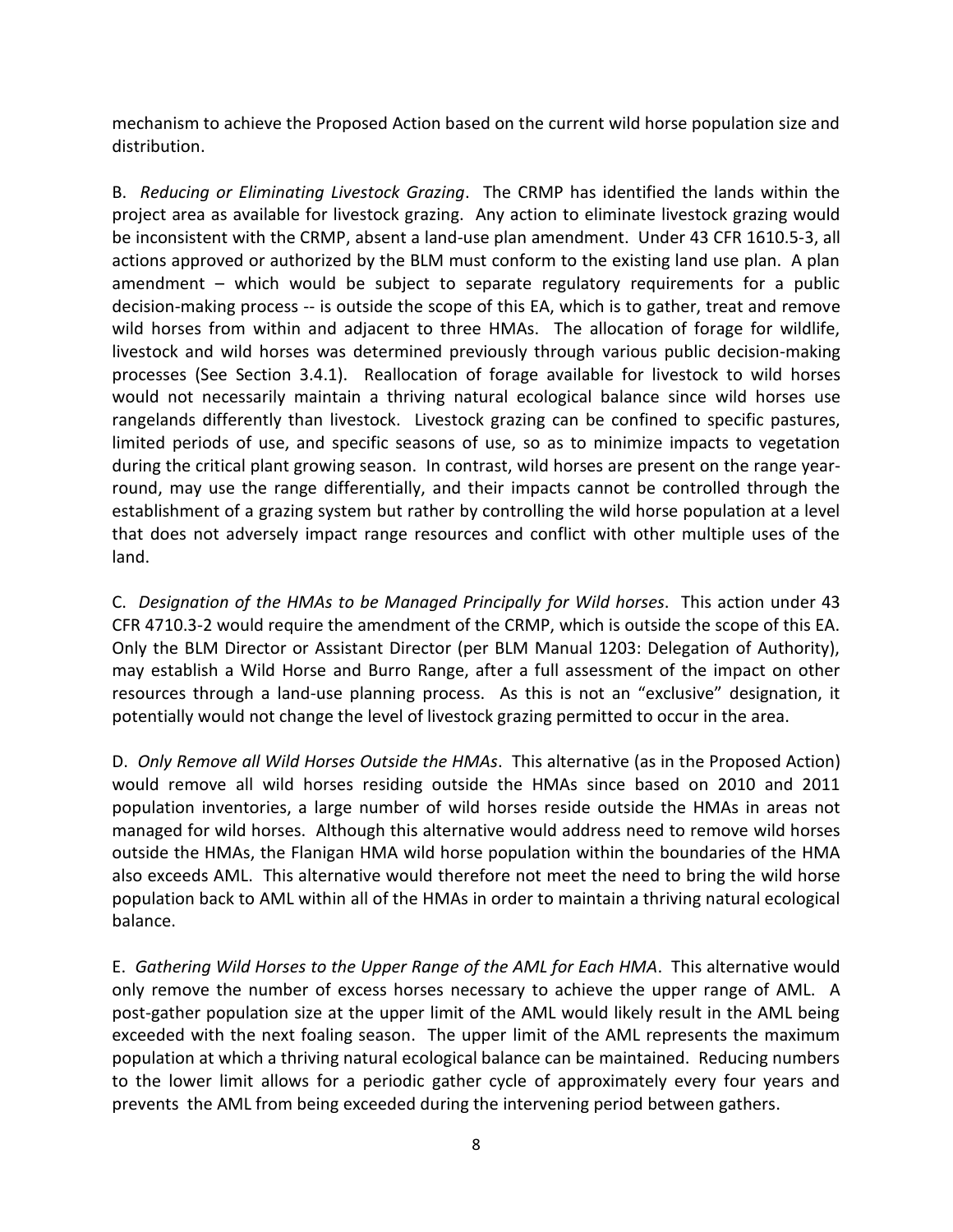F. *Raising the AML for Wild Horses.* This action would require an amendment of the CRMP, which is outside the scope of this EA. As described in Section 3.4.1, allocation of forage for wildlife, livestock and wild horses has been established through prior public decision-making processes. Raising the AML for wild horses would also not address heavy and severe utilization of forage resources documented within the Flanigan and Dogskin Mountain HMAs, or resolve the problem of wild horses moving outside the HMA boundaries due to the current overpopulation.

G. *Zeroing Out the HMAs*. This action would require an amendment of the CRMP, which is outside the scope of this EA.

H. *Natural Population Controls*. Wild horse populations increase or decrease due to a number of natural factors including: the nutritional value of forage consumed, weather, disease, and predation. Although predation of young foals can occur, generally their survival rate is very high. As evidenced by the population growth rates in these HMAs over the past decades, natural predation and other natural factors do not result in mortality rates that would maintain the wild horse populations within the AML range.

#### I. *Field Darting PZP-22 Treatment*

In public comments, it has been suggested that BLM administer PZP in the one year liquid dose inoculations by field darting the mares. This method is currently approved for use and is being utilized by the BLM in other HMAs. This alternative was dismissed from this detailed study for the following reasons: (1) the use of one-year PZP would not achieve the Proposed Action of achieving AML within the HMAs, without removing excess animals within and outside HMA boundaries; (2) the number of wild horses in the Flanigan HMA makes it unrealistic to be able to clearly identify all mares targeted for treatment; and (3) limited approachability to the target wild horses. The logistics of implementing this method in tandem with bait and/or water trapping is also impractical for the reasons listed above.

#### J. *Control the Excess Wild Horse Populations with Use of PZP-22 Only*

This alternative would gather a significant portion of the existing population (95 percent) and implement fertility control treatments only, without removal of excess wild horses. This alternative would not bring the wild horse population to AML and the wild horse population would continue to grow, adding to the current wild horse overpopulation, albeit at a slower rate of growth. By failing to remove excess wild horses, this alternative would allow resource concerns to escalate, and implementation of this alternative would incur significant gather and fertility control costs without achieving a thriving natural ecological balance. This alternative would not meet the purpose and need for the Proposed Action and did not receive any further consideration.

K. *Make on-the-Ground and Individualized Excess Wild Horse Determinations Prior to Removal* This alternative to make on-the-ground and individualized excess wild horse determinations prior to removal was recommended through the public review process under the view set forth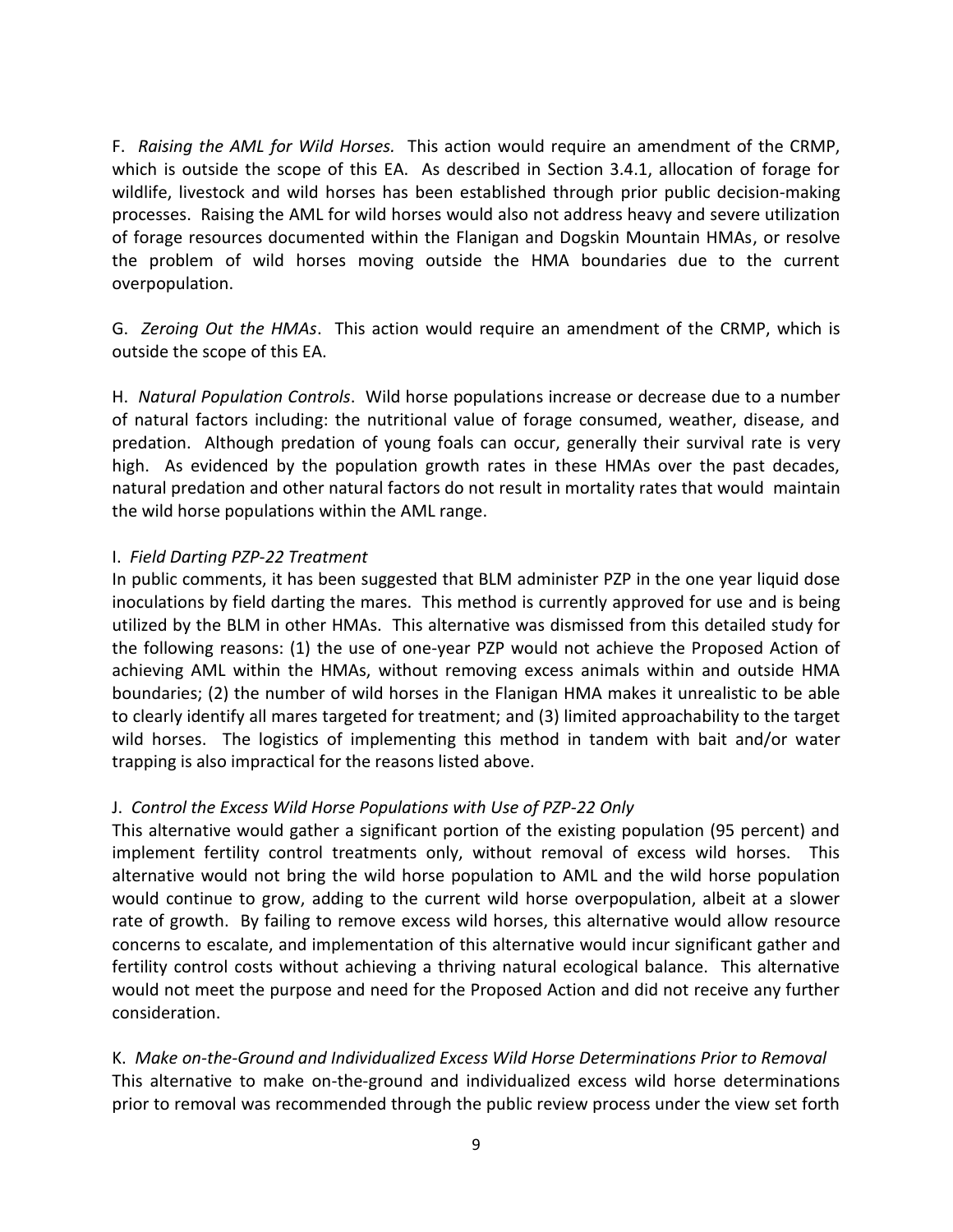by some commenters that a tiered or phased removal of wild horses/burros from the range is mandated by the WFRHBA. Specifically, this alternative would involve a tiered gather approach, whereby the BLM would first identify and remove old, sick or lame animals in order to euthanize those animals on the range prior to gather. Second, the BLM would identify and remove wild horses for which adoption demand exists by qualified individuals, such as younger wild horses or wild horses with unusual and interesting markings.

A tiered approach assumes that only a portion of the wild horse population is excess and that some number of horses will still remain on the range following the gather. This assumption does not apply, however, to wild horses outside the boundaries of the HMAs, as all of those horses are excess and need to be removed.

With respect to removal of excess wild horses from within the HMA boundaries, this alternative could be viable in situations where the project area is contained, the area is readily accessible and wild horses are clearly visible, and where the number of wild horses to be removed is so small that a targeted approach to removal can be implemented. Under the conditions present within the gather area, however, this alternative is impractical, if not impossible, as well as less humane for a variety of reasons.

The BLM does euthanize old, sick or lame animals on the range when such animals have been identified. This occurs on an on-going basis and is not limited to wild horse gathers. During a gather, if old, sick or lame animals are found and it is clear that an animal's condition requires the animal to be put down, that animal is separated from the rest of the group that is being herded so that it can be euthanized on the range. However, wild horses that meet the criteria for humane destruction because they are old, sick or lame usually cannot be identified as such until they have been gathered and examined up close (for example, to examine the horse's mouth to determine whether the horse has lost all its teeth or to check whether the horse is club footed). Old, sick and lame wild horses meeting the criteria for humane euthanasia are also only a tiny fraction of the total number of wild horses to be gathered, comprising on average about 0.5 percent of gathered wild horses. Due to the challenges of approaching wild horses close enough to make an individualized determination of whether a horse is old, sick or lame, and of accessing wild horses over thousands of acres of varied topography and terrain, it would be virtually impossible to conduct a phased culling of such wild horses on the range without actually gathering and examining the wild horses.

Similarly, rounding up and removing wild horses for which an adoption demand exists, before gathering any other excess wild horses would be both impractical and much more disruptive and traumatic for the animals. Recent gathers have had success in adopting out approximately 30 percent of excess wild horses removed from the range on an annual basis. The terrain challenges, difficulties of approaching the wild horses close enough to determine age and whether they have characteristics (such as color or markings) that make them more adoptable, the impracticalities inherent in attempting to separate the small number of adoptable wild horses from the rest of the herd, and the impacts to the wild horses from the closer contact necessary, makes such phased removal a much less desirable method for gathering excess wild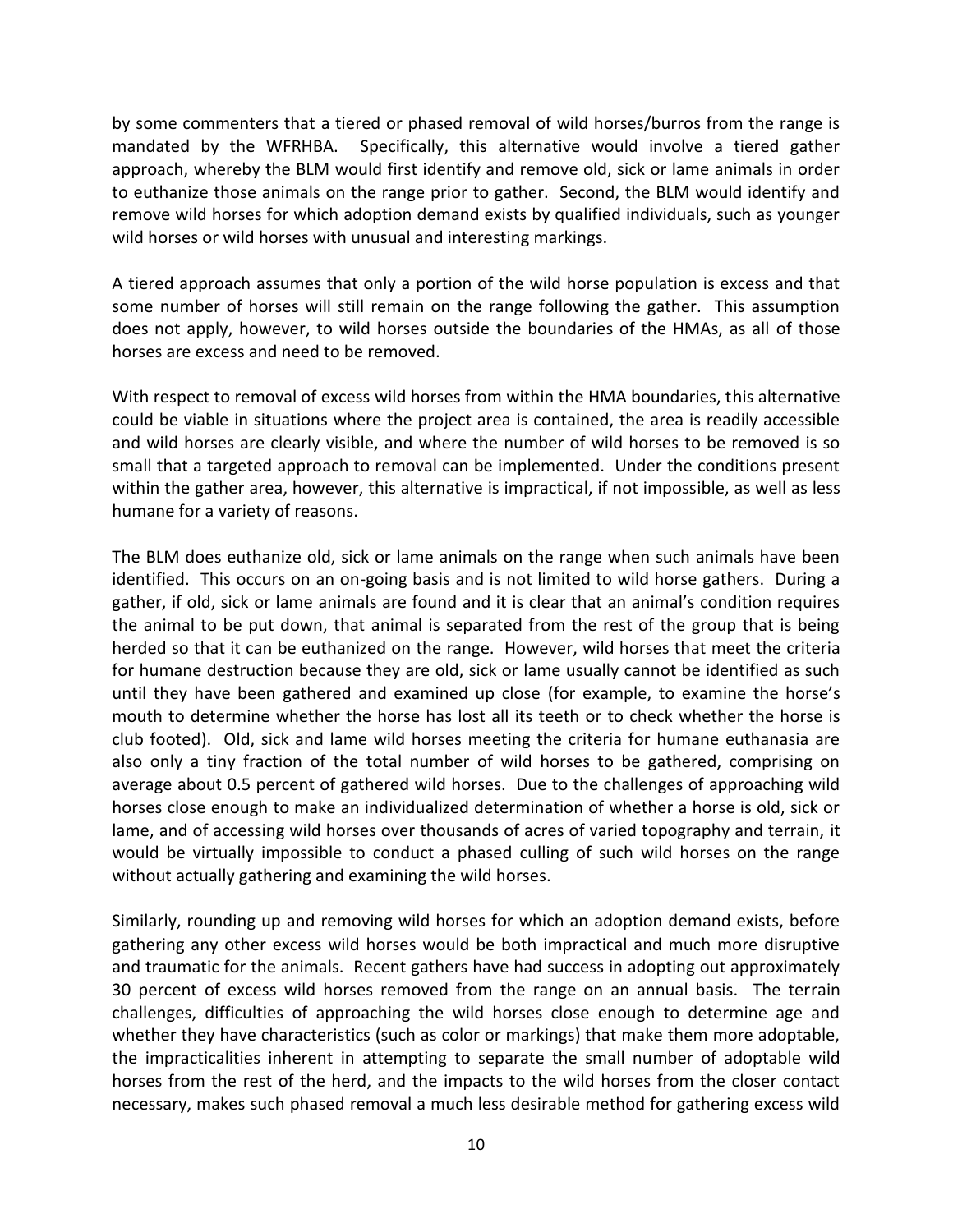horses. This approach would create a significantly higher level of disruption for the wild horses on the range and would also make it much more difficult to gather the remaining excess wild horses. Furthermore, if the BLM plans to apply any population controls to gathered wild horses prior to release, it would be necessary to gather more than just the excess wild horses to be removed, making a phased approach to removal both unnecessary and counter-productive.

Making a determination of "excess" as to a specific wild horse under this alternative, and then successfully gathering that individual horse would be impractical to implement (if not impossible) due to the terrain challenges and difficulties approaching the wild horses close enough to make an individualized determination, and would be extremely disruptive to the wild horses due to repeated culling and gather activities over a short period of time. Making a determination of excess in this way would greatly increase the potential stress placed on the animals due to repeated attempts to capture specific animals and not others in the band. This in turn would increase the potential for injury, separation of mare/foal pairs, and possible mortality. This alternative would be impractical to implement (even if it were possible), would be cost-prohibitive, and would be unlikely to result in the successful removal of excess wild horses or application of population controls to released wild horses. This approach would also be less humane and more disruptive and traumatic for the wild horses. This alternative was therefore eliminated from any further consideration.

#### L. *Letting Nature Take its Course*

This alternative would leave excess wild horses on the range under the view that the population would eventually self-regulate when the range can no longer sustain the existing wild horse population. Areas within the HMAs have been documented as having heavy to severe grazing use by wild horses. This over-population has also resulted in wild horses leaving the HMAs to take up residence outside the HMA boundaries in their search for food and water. If the population continues to increase, this will put further pressure on vegetative and water resources, potentially resulting in irreversible degradation of some of these resources. The damage to rangeland resources that could result from excess numbers of wild horses is also contrary to the WFRHBA. If the vegetative and water resources are inadequate to meet the needs of the excessive numbers of wild horses on the range, the weaker animals, generally the older animals and the mares and foals, are the first to be impacted. The resulting population would be heavily skewed towards the stronger stallions which could lead to significant social disruption in the HMAs. By managing the public lands in this way, the vegetative and water resources would likely be impacted so severely as to reach the point where they have no potential for recovery. For these reasons, this alternative was eliminated from further consideration.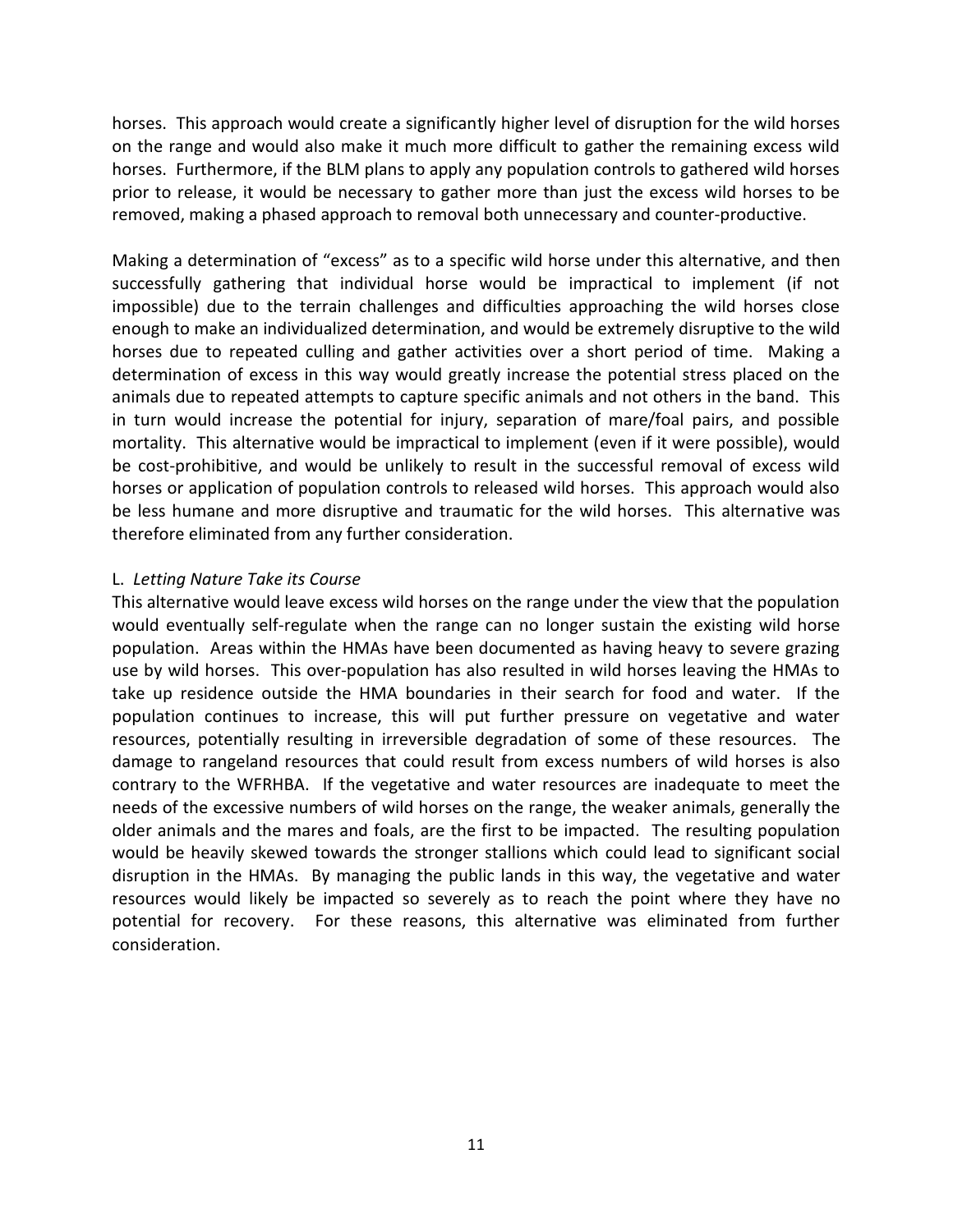# <span id="page-16-0"></span>**3.0 AFFECTED ENVIRONMENT**

This chapter identifies and describes the current condition and trend of elements or resources in the human environment which may be affected by the Proposed Action and Alternatives. The Affected Environment is the same for all alternatives.

#### <span id="page-16-1"></span>**3.1 General Setting**

The Flanigan HMA is located approximately 35 miles northeast of Reno, Nevada in the Virginia Mountains (Figures 1, 2). The HMA consists of approximately 17,101 acres of BLM-managed lands and 920 acres of private land. The topography ranges from rolling hills at 4,265 feet above sea level, to mountainous terrain of 8,000 feet. Dominant vegetation consists of big sagebrush (*Artemisia tridentata Nutt. ssp. wyomingensis*), snowberry (*Symphoricarpos albus*), green rabbitbrush (*Chrysothamnus viscidiflorus*), cheatgrass (*Bromus tectorum*), and bottlebrush squirreltail (*Elymus elymoides*). Quaking aspen (*Populus tremuloides*) are found in Cottonwood Creek. Historically, big sagebrush and desert needlegrass (*Achnatherum speciosum*) have been the key species. Annual average precipitation for this area is eight to 12 inches (BLM 1990). The Flanigan HMA includes 15 springs, Cottonwood Creek (perennial), East Cottonwood Creek (seasonal), and water troughs for livestock.

The Dogskin Mountain HMA is located approximately 25 miles northeast of Reno, Nevada in the Dogskin Mountain Range (Figures 1, 3). The HMA consists of approximately 6,895 acres of BLM-managed lands. The topography ranges from rolling hills at 5,500 feet above sea level, to mountainous terrain of 7,500 feet. Dominant vegetation consists of big sagebrush, snowberry, rabbitbrush, cheatgrass, and bottlebrush squirreltail. Pinyon-juniper woodlands (*Pinus monophylla*, *Juniperus osteosperma*) are abundant at high elevations. Historically, big sagebrush, bitterbrush, desert needlegrass, Indian ricegrass (*Achnatherum hymenoides*) and needle and thread (*Hesperostipa comate*) have been the key species. Annual average precipitation for this area is eight to 12 inches (BLM 2005). The Dogskin Mountain HMA includes four springs and water troughs for livestock; there are no other surface streams.

The Granite Peak HMA is located approximately 20 miles northeast of Reno, Nevada in the Sand Hills (Figures 1, 4). The HMA consists of approximately 3,886 acres of BLM-managed lands. Dominant vegetation consists of big sagebrush, snowberry, rabbitbrush, cheatgrass, and bottlebrush squirreltail. Historically, big sagebrush, bitterbrush and desert needlegrass have been the key species. Annual average precipitation for this area is eight to 12 inches (BLM 1993). There are no perennial water sources or riparian areas in the Granite Peak HMA. When livestock grazing occurs, the permittee utilizes several water troughs for the cattle. These water sources can also be utilized by wild horses.

#### <span id="page-16-2"></span>**3.2 Supplemental Authorities**

Appendix 1 of BLM's NEPA Handbook (H-1790-1) identifies Supplemental Authorities that are subject to requirements specified by statute or executive order and must be considered in all BLM environmental documents (BLM 2008). Table 3 lists the Supplemental Authorities and their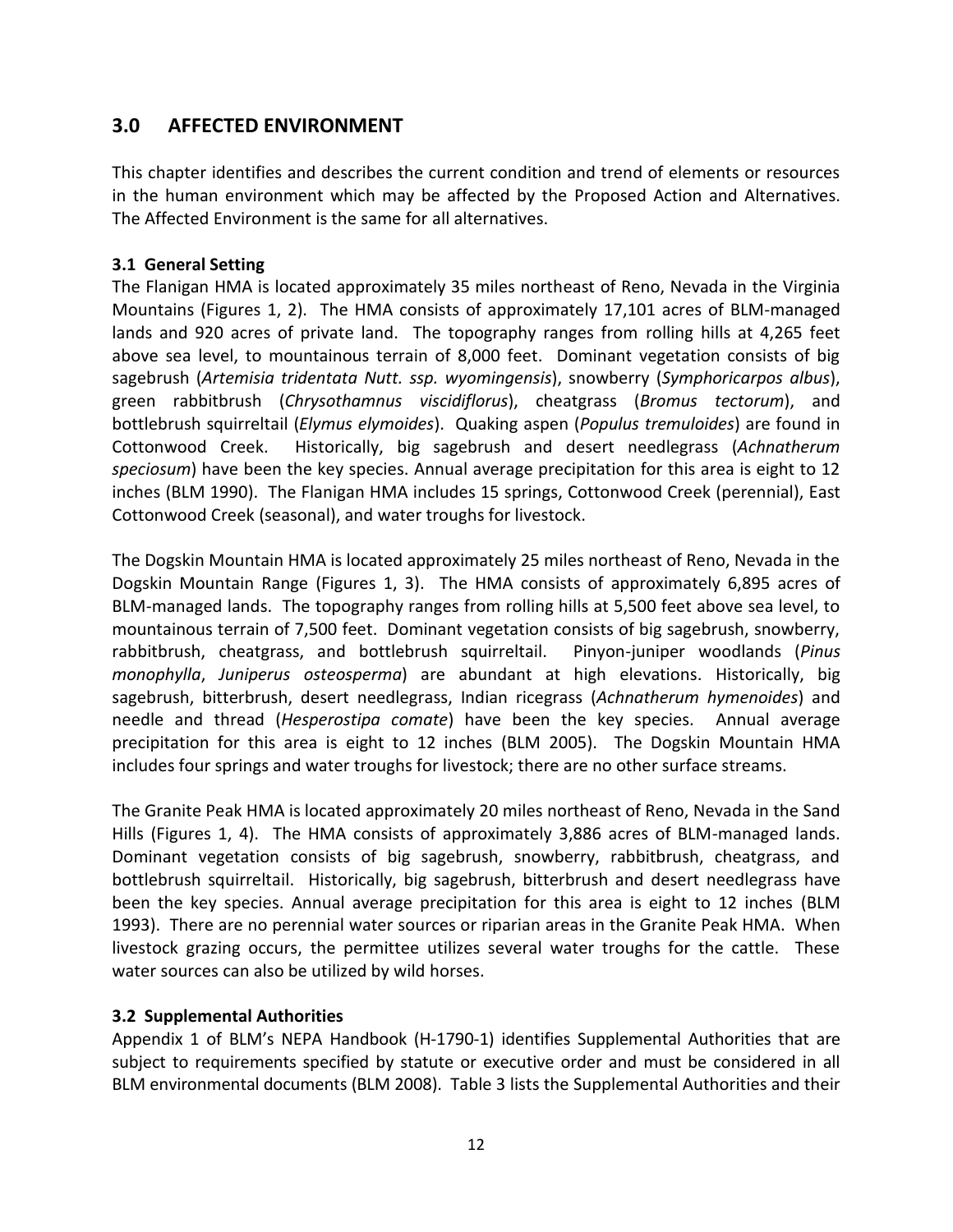status in the project area. Supplemental Authorities that "may be affected" by the Proposed Action or Alternatives are further described in this EA.

|  | Table 3. Supplemental Authorities. |
|--|------------------------------------|
|--|------------------------------------|

|                                                | <b>Not</b>         | <b>Present</b>           | <b>Present</b>       |                                                                           |
|------------------------------------------------|--------------------|--------------------------|----------------------|---------------------------------------------------------------------------|
| <b>Resource</b>                                | Present *          | <b>Not</b><br>Affected * | May Be<br>Affected** | Rationale                                                                 |
|                                                |                    |                          |                      | During implementation of the Proposed                                     |
|                                                |                    |                          |                      | Action, there would be a slight increase in                               |
| <b>Air Quality</b>                             |                    | X                        |                      | vehicle emissions and particulates from                                   |
|                                                |                    |                          |                      | gather activities and equipment. Overall air                              |
|                                                |                    |                          |                      | quality, however, would not be affected.                                  |
| <b>Areas of Critical Environmental Concern</b> | X                  |                          |                      | Resource not present.                                                     |
|                                                |                    |                          |                      | A cultural resources review was conducted for                             |
|                                                |                    |                          |                      | sites preliminarily identified for use for                                |
|                                                |                    |                          |                      | holding and trap sites. It was determined that                            |
|                                                |                    |                          |                      | cultural resources were not present at these                              |
| <b>Cultural Resources</b>                      |                    | X                        |                      | sites. In the event that these sites are                                  |
|                                                |                    |                          |                      | relocated during implementation of the                                    |
|                                                |                    |                          |                      | Proposed Action, a monitor would be present                               |
|                                                |                    |                          |                      | to ensure that historic resources are not                                 |
|                                                |                    |                          |                      | present.                                                                  |
| <b>Environmental Justice</b>                   | $\pmb{\mathsf{X}}$ |                          |                      | Resource not present.                                                     |
| Farm Lands (prime or unique)                   | $\mathsf X$        |                          |                      | Resource not present.                                                     |
| <b>Floodplains</b>                             | $\pmb{\mathsf{X}}$ |                          |                      | Resource not present.                                                     |
| <b>Invasive Weeds, Non-Native Plant</b>        |                    |                          | X                    | Carried forward for analysis.                                             |
| <b>Species</b>                                 |                    |                          |                      |                                                                           |
| <b>Migratory Birds</b>                         |                    |                          | X                    | Carried forward for analysis.                                             |
|                                                |                    |                          |                      | Notification of the project proposal was sent                             |
|                                                |                    |                          |                      | to the Reno-Sparks Indian Colony, Washoe                                  |
| <b>Native American Religious Concerns</b>      |                    | х                        |                      | Tribe of California and Nevada, and the                                   |
|                                                |                    |                          |                      | Pyramid Lake Paiute Tribe on August 12,                                   |
|                                                |                    |                          |                      | 2011. No concerns were identified by the                                  |
|                                                |                    |                          |                      | Tribes.                                                                   |
|                                                |                    |                          |                      | Resource not present. The U.S. Fish and                                   |
|                                                |                    |                          |                      | Wildlife Service website for Nevada's                                     |
|                                                |                    |                          |                      | Protected Species was reviewed and it was                                 |
|                                                |                    |                          |                      | determined that no federally-listed animals                               |
| <b>Threatened or Endangered Species</b>        |                    |                          |                      | are present in the HMAs                                                   |
| (wildlife)                                     | Χ                  |                          |                      | (http://www.fws.gov/nevada/<br>protected_species/species_by_county.html). |
|                                                |                    |                          |                      | No gather sites for wild horses outside the                               |
|                                                |                    |                          |                      | HMAs would be located in the Carson                                       |
|                                                |                    |                          |                      | wandering skipper ACEC or on BLM land in                                  |
|                                                |                    |                          |                      | T26N, R19E, Sections 5, 6, 7, 8, 16, 17, and                              |
|                                                |                    |                          |                      | 18.                                                                       |
|                                                |                    |                          |                      | No threatened or endangered plant species                                 |
| <b>Threatened or Endangered Species</b>        | X                  |                          |                      | occur within the HMAs or areas outside the                                |
| (Plants)                                       |                    |                          |                      | HMAs where wild horses currently reside.                                  |
|                                                |                    |                          |                      | During implementation of the Proposed                                     |
| <b>Wastes, Hazardous or Solid</b>              |                    | X                        |                      | Action, there is a slight risk of spillage of oil                         |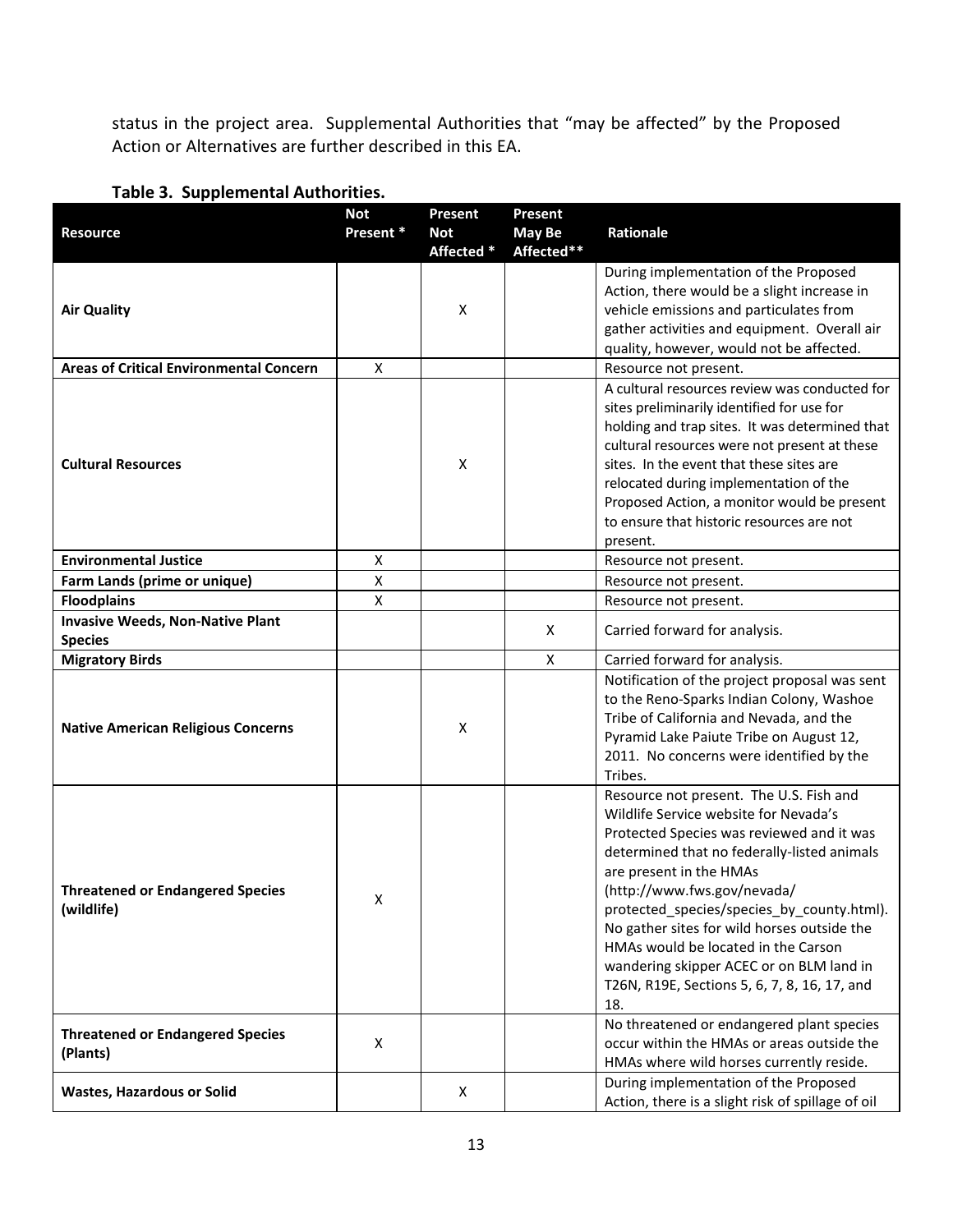| <b>Water Quality (Surface/Ground)</b> |   | x | or gasoline from vehicles or equipment.<br>Should such a spillage occur, clean up actions<br>would be taken; this resource is not affected.<br>Resource not affected by a horse gather.                                                                                                                                                                                                                                                                                                                                                                                                                                       |
|---------------------------------------|---|---|-------------------------------------------------------------------------------------------------------------------------------------------------------------------------------------------------------------------------------------------------------------------------------------------------------------------------------------------------------------------------------------------------------------------------------------------------------------------------------------------------------------------------------------------------------------------------------------------------------------------------------|
| <b>Wetlands/Riparian Zones</b>        |   | x | Cottonwood Creek, a perennial stream, is<br>found within the Flanigan HMA, and other<br>springs and seasonal streams are scattered<br>throughout the project area; there would be<br>no overall affect to riparian zones from<br>gather operations. No trap sites would be<br>located adjacent to springs or riparian areas.<br>The BLM has not recently conducted<br>assessments of riparian areas; what if any<br>impacts to these areas are attributable to<br>wild horses is unknown. Vegetation<br>associated with springs and riparian zones<br>may benefit from the reduced number of<br>wild horses in the near-term. |
| <b>Wild and Scenic Rivers</b>         | X |   | Resource not present.                                                                                                                                                                                                                                                                                                                                                                                                                                                                                                                                                                                                         |
| Wilderness/WSA                        | X |   | Resource not present.                                                                                                                                                                                                                                                                                                                                                                                                                                                                                                                                                                                                         |

*See H-1790-1 (January 2008) Appendix 1 Supplemental Authorities to be Considered.*

\**Supplemental Authorities determined to be Not Present or Present/Not Affected need not be carried forward or discussed further in the document*.

\*\**Supplemental authorities determined to be Present/May Be Affected must be carried forward in the document*.

#### <span id="page-18-0"></span>**3.3 Resources or Uses Other Than Supplemental Authorities**

BLM specialists have evaluated the other potential impacts of the Proposed Action or Alternatives on these resources and documented their findings in Table 4. Resources or uses that "may be affected" are further described in this EA (BLM 2008).

| <b>Resource or Uses</b>             | Present<br>Not | Present<br>May Be | <b>Rationale</b>                                        |
|-------------------------------------|----------------|-------------------|---------------------------------------------------------|
|                                     | Affected#      | Affected##        |                                                         |
| <b>BLM Sensitive Species</b>        |                | X                 | Carried forward for analysis.                           |
| Forestry                            | X              |                   | Resource would not be affected by a horse gather.       |
| <b>General Wildlife</b>             |                | X                 | Carried forward for analysis.                           |
| <b>Human Health and Safety</b>      |                | X                 | Carried forward for analysis.                           |
| <b>Land Use/Authorizations</b><br>X |                |                   | The Proposed Action or Alternatives would have no       |
|                                     |                |                   | effect on land use or authorizations.                   |
| <b>Livestock Grazing</b>            |                | X                 | Carried forward for analysis.                           |
| Paleontological<br>X                |                |                   | Under the Proposed Action, vehicles would remain on     |
|                                     |                |                   | existing roadways, and the gather of wild horses is not |
|                                     |                |                   | expected to expose or affect any paleontological        |
|                                     |                |                   | resources if present.                                   |
| <b>Recreation</b>                   | X              |                   | Although dispersed recreation may occur in the          |
|                                     |                |                   | project area, the Proposed Action would be limited to   |
|                                     |                |                   | several days during the winter (non-recreation          |
|                                     |                |                   | season). No closure of roads or trails would occur.     |
| <b>Soils</b>                        | X              |                   | Although during the gather there would be minor         |

**Table 4. Resources or Uses Other Than Supplemental Authorities.**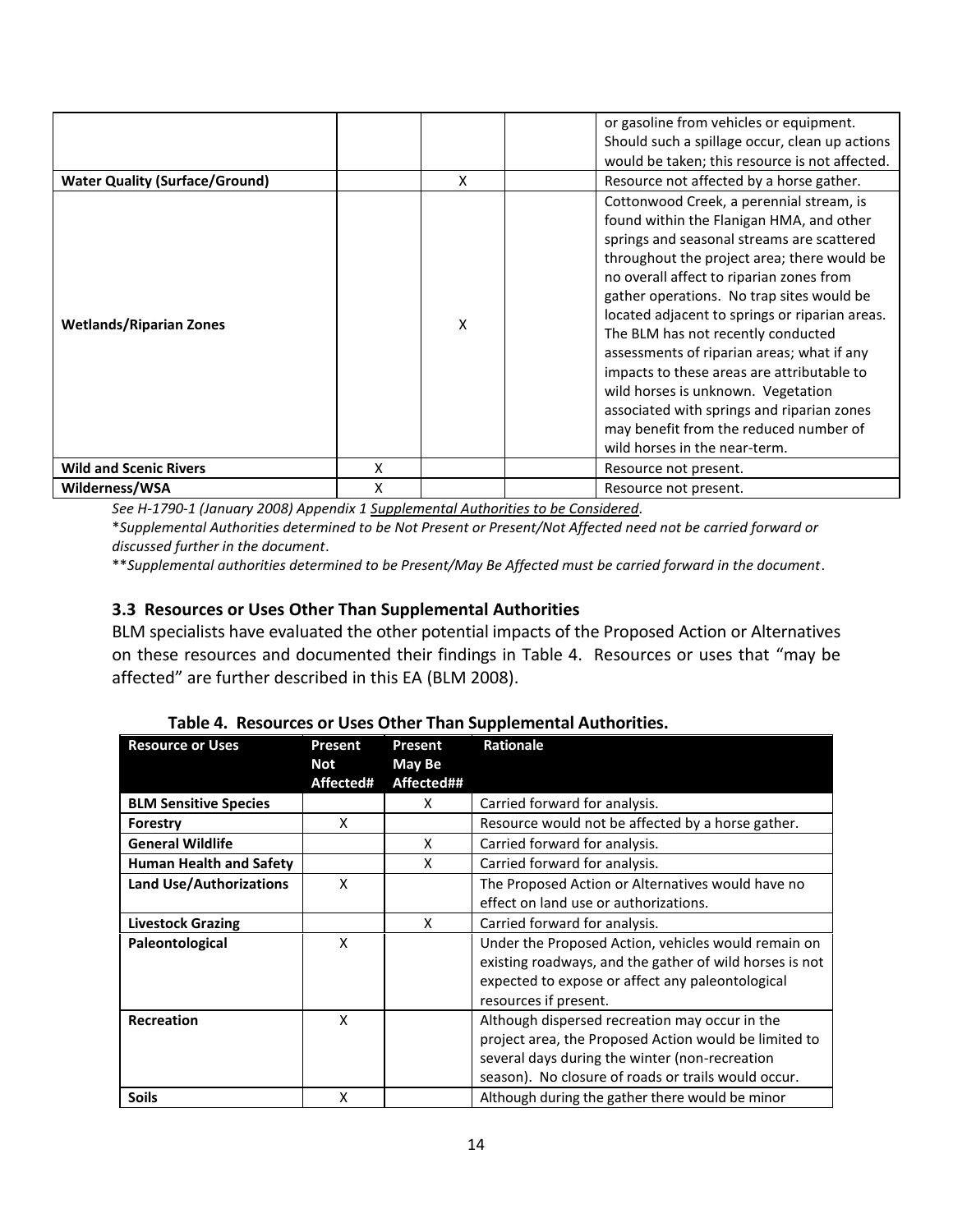|                         |   |   | surface disturbance to soils in the project area, overall<br>soils would not be affected by the Proposed Action or<br>Alternatives. Reducing the number of wild horses may<br>slightly benefit soils in areas impacted by intensive<br>horse use caused by trampling, thereby reducing the<br>risk for soil erosion. |
|-------------------------|---|---|----------------------------------------------------------------------------------------------------------------------------------------------------------------------------------------------------------------------------------------------------------------------------------------------------------------------|
| Vegetation              |   | x | Carried forward for analysis.                                                                                                                                                                                                                                                                                        |
| <b>Visual Resources</b> | x |   | The Proposed Action or Alternatives would not affect<br>the overall visual quality of the project area (Class<br>$III/IV$ ).                                                                                                                                                                                         |
| <b>Wild horses</b>      |   | Χ | Carried forward for analysis.                                                                                                                                                                                                                                                                                        |

#*Resources or uses determined to be Not Present or Present/Not Affected need not be carried forward or discussed further in the document*.

##*Resources or uses determined to be Present/May Be Affected must be carried forward in the document*.

#### <span id="page-19-0"></span>**3.4 Resources Considered for Analysis**

The following resources are or may be present in the project area and "may be affected" by the Proposed Action or Alternatives.

#### <span id="page-19-1"></span>**3.4.1 Wild horses**

 $\overline{a}$ 

The BLM estimates that approximately 38,500 wild horses (*Equus caballus*) and burros (*Equus asinus asinus*) reside on BLM-managed lands in the 10 Western states, based on the latest data available in August 2011. The combined AML is approximately 26,000 animals across 180 HMAs covering more than 31.9 million acres (14.7 million acres in Nevada). No burros are present on BLM-managed lands administered by SFFO. Wild horses residing in the gather area today are thought to be descendants of wild horses released by ranchers that turned out their animals in the area prior to 1971 (BLM 1990, 1993, 2005). These HMAs have not been designated as "Wild Horse and Burro Ranges" under 43 CFR 4710.3-2. $'$ 

#### *Background of HMAs and AMLs*

After the passage of the WFRHBA, the BLM established herd areas (HA's) for BLM-managed lands with known populations of wild horses. HMAs were established later for those HA's through a land use planning process that set the initial and estimated herd size that could be managed while still preserving and maintaining a thriving natural ecological balance and multiple-use relationships for the area. An area must have four essential habitat components to be designated as an HMA including: forage, water, cover and space (BLM 2010). The CRMP (2001) reaffirmed areas designated for the long-term management of wild horse populations.

 $^7$  There are currently four designated Wild Horse and Burro Ranges in the Western United States that are managed principally for wild horses and burros consistent with 43 CFR 4170.3-2. These include the Pryor Mountain Wild Horse Range in Montana; the Little Book Cliffs Wild Horse Range in Colorado; the Nevada Wild Horse Range and the Marietta Wild Burro Range in Nevada. Only the BLM Director or Assistant Director (as per BLM Manual 1203: Delegation of Authority), may establish a Wild Horse and Burro Range after a full assessment of the impact on other resources through the land-use planning process.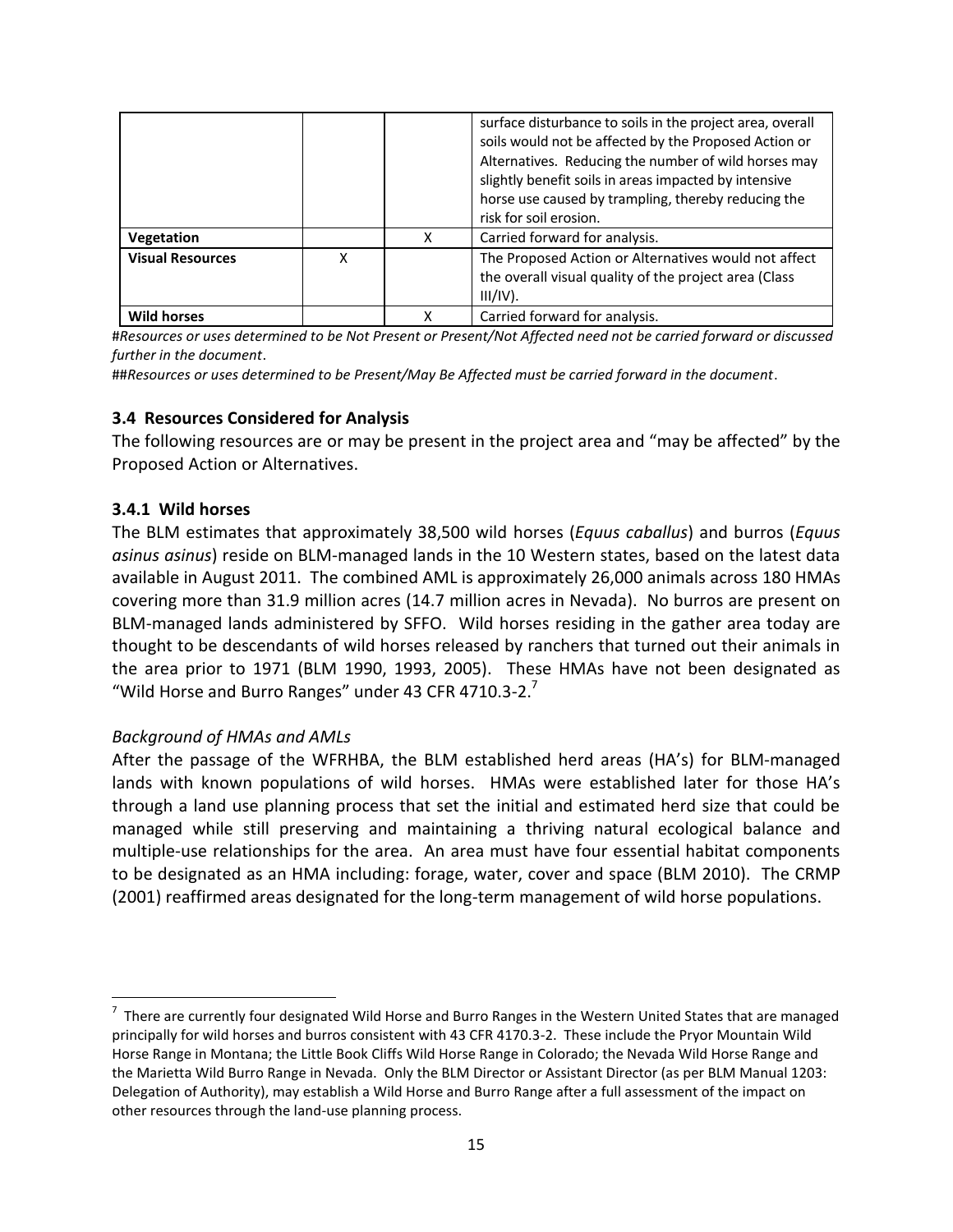The allocation of forage for wildlife, wild horses, and livestock was established through MUDs and an HMAP, which set the Animal Unit Months (AUMs)<sup>8</sup> for each category.

During the summer of 2011, the BLM conducted field investigations within each of the HMAs to determine the level of forage utilization attributable to wild horses. Monitoring data was collected using the Range Utilization Key Forage Plant Method. Species for which BLM collected utilization data were Thurber's needlegrass (*Achnatherum thurberianum*) and desert needlegrass. Heavy (61-80 percent) and severe (81-100 percent) utilization of forage by wild horses has been documented within the Flanigan and Dogskin Mountain HMAs. Heavy and severe utilization of forage by wild horses is based on the following: observation of wild horses in the area where data was collected; observed presence or absence of horse sign (feces); and use of key forage species.

The AML is the range within which a wild horse population can be maintained for the long-term based on habitat suitability and monitoring data (adaptive management)<sup>9</sup>. Monitoring plans for the HMAs were completed in 1995. The AML sets a maximum number of wild horses which results in a thriving natural ecological balance and avoids deterioration of the range (BLM 2010). Table 5 lists the HMAs and associated wild horse AML's.

| <b>HMA</b>              | Acres<br>(BLM-managed) | <b>AML Range</b> | <b>AUMs</b> | <b>MUD Decision Year</b> |
|-------------------------|------------------------|------------------|-------------|--------------------------|
| <b>Flanigan</b>         | 17.101                 | 80-124           | 1.488       | 1990*                    |
| <b>Dogskin Mountain</b> | 6,895                  | $10 - 15$        | 180         | 1994                     |
| <b>Granite Peak</b>     | 3,886                  | 11-18            | 204         | 1993                     |

#### **Table 5. HMAs and AML's.**

 $\overline{a}$ 

\* The AML for the Flanigan HMA was set in the 1990 HMAP.

#### *Wild Horse Population Inventory and Gather History*

Since the enactment of the WFRHBA and subsequent establishment of AMLs, the BLM has periodically conducted gathers to maintain wild horse populations within AML. For these HMAs, population growth rates based on available population inventory information is estimated to range from 10 to 15 percent per year, although growth rates up to 25 percent per year are known to occur among some wild horse populations (USGS 2011). Tables 6-8 lists the 2010 and 2011 population inventory information and estimated wild horse population within and adjacent to the HMA.

 $^8$  An AUM is the amount of forage necessary to maintain one adult horse for one month (about 800 pounds of air dried forage) (BLM 2010).

<sup>9</sup> In *Animal Protection Institute of America v. Nevada BLM*, 109 IBLA 119 (1989) the Board stated that the AML represents the optimum number of wild horses which results in a thriving natural ecological balance.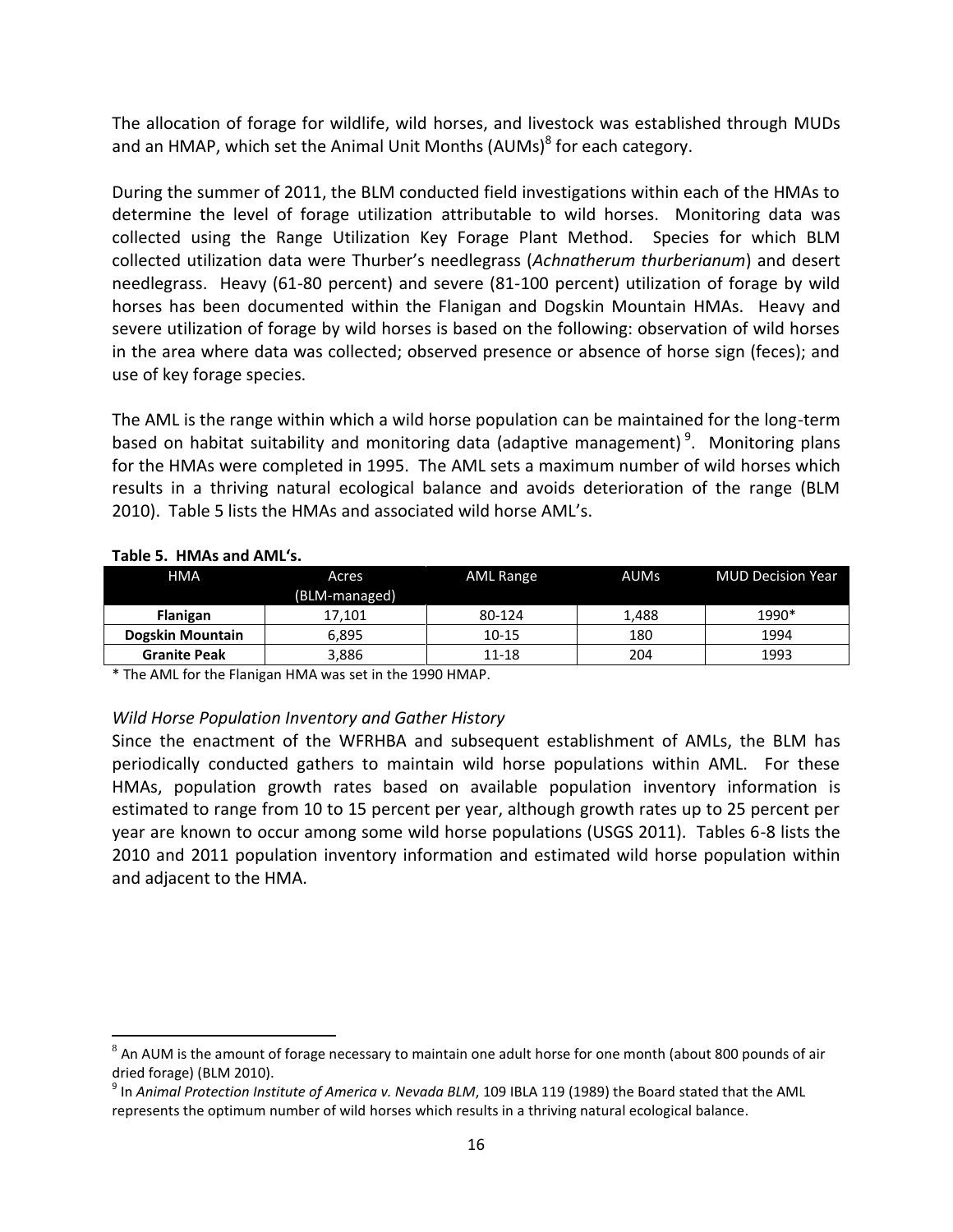| <b>Population Inventory</b> | Count | Location                     |
|-----------------------------|-------|------------------------------|
| <b>April 2010</b>           | 183   | Inside HMA                   |
|                             | 29    | Outside HMA/Winnemucca Ranch |
|                             |       | GA                           |
|                             | 20    | Outside HMA/Big Canyon GA    |
| <b>July 2011</b>            | 167   | Inside HMA                   |
|                             | 122   | Outside HMA/Flanigan GA      |
|                             | 25    | Outside HMA/Big Canyon GA    |
|                             | 10    | Outside HMA/Winnemucca Ranch |
|                             |       | GA                           |

#### **Table 6. Flanigan HMA Population Inventory.**

GA=Grazing Allotment

#### **Table 7. Dogskin Mountain HMA Population Inventory.**

| Population Inventory | Count | Location    |
|----------------------|-------|-------------|
| <b>April 2010</b>    | 14    | Inside HMA  |
|                      | 15    | Outside HMA |
| July 2011*           |       | Inside HMA  |

\* Partial count, areas outside the HMA not surveyed in 2011.

#### **Table 8. Granite Peak HMA Population Inventory.**

| <b>Population Inventory</b> | Count | Location                           |
|-----------------------------|-------|------------------------------------|
| <b>April 2010</b>           |       | Inside HMA                         |
|                             | 20    | Outside HMA/Fred's Mountain        |
| July 2011**                 |       | <b>Outside HMA/Fred's Mountain</b> |

\*\* HMA not surveyed in 2011.

#### *WinEquus Population Modeling*

Population modeling was completed to analyze the potential outcomes of how the Proposed Action would affect the wild horse populations in the project area. Table 9 compares the Proposed Action with Alternative B and the No Action Alternative. See Appendix F for complete modeling results.

#### **Table 9. WinEquus Population Results by HMA.**

| <b>HMA</b>       | Alternative*        | Average<br>Growth<br>Rate Over<br>10-years | Population<br>$**$ | Number<br>Treated** | Number<br>Gathered** | Number<br>Removed** |
|------------------|---------------------|--------------------------------------------|--------------------|---------------------|----------------------|---------------------|
| Flanigan         | (A) Proposed Action |                                            |                    |                     |                      |                     |
|                  |                     | 6.8%                                       | 124                | 77                  | 440                  | 198                 |
|                  | (B) No PZP or Sex   |                                            |                    |                     |                      |                     |
|                  | Ratio Adjustment    | 14.6%                                      | 126                | N/A                 | 310                  | 264                 |
|                  | (C) No Action       | 17%                                        | 729                | N/A                 | 0                    | 0                   |
| <b>Dogskin</b>   | (A) Proposed Action |                                            |                    |                     |                      |                     |
| <b>Mountains</b> |                     | 11.6%                                      | 19                 | N/A                 | 56                   | 32                  |
|                  | (C) No Action       | 15.9%                                      | 54                 | N/A                 | 0                    | 0                   |
| Granite          | (A) Proposed Action |                                            |                    |                     |                      |                     |
| Peak***          |                     | 16.7%                                      | 15                 | N/A                 | 32                   | 22                  |
|                  | (C) No Action       | 18.4%                                      | 32                 | N/A                 | 0                    | 0                   |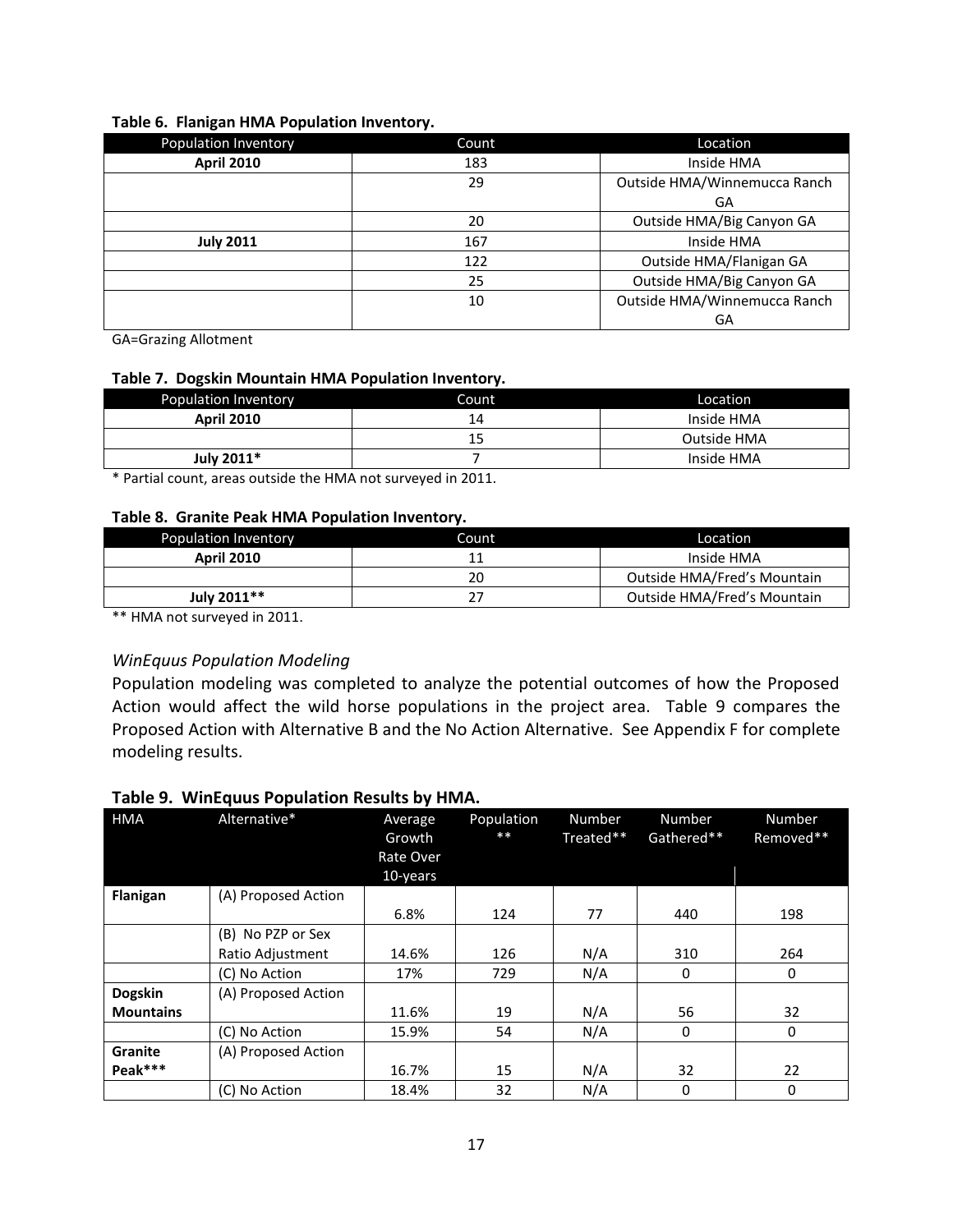\*Although carried forward for analysis in this Final EA, due to the low AML, the BLM does not anticipate using PZP-22 or altering the sex ratio for wild horses associated with the Dogskin Mountain and Granite Peak HMAs. Therefore population modeling for Alternative A for the Dogskin Mountain and Granite Peak HMAs was run without including the use of PZP-22 or altering the sex ratio.

\*\*average for an 11-year period.

\*\*\*For purposes of the WinEquus population modeling, all wild horses identified in Fred's Mountain were not included in the Granite Peak results above because this population is isolated by fencing from the main Granite Peak herd.

Source: WinEquus version 3.2.

#### <span id="page-22-0"></span>**3.4.2 BLM Sensitive Species**

BLM sensitive species are federally designated candidate species, proposed species, and delisted species in the five years following their delisting. Sensitive species may require special management considerations to promote their conservation and reduce the likelihood and need for future listing under the Endangered Species Act. A comprehensive list of BLM sensitive species and migratory birds that may be present in the gather area is found in Appendix G. Habitat types in the gather area consists primarily of sagebrush and pinyon-juniper woodland, with some salt desert scrub and small areas of riparian vegetation.

The gather area is in the greater sage-grouse (*Centrocercus urophasianus*) Virginia Mountains population management unit (PMU) (NDOW 2011) (Figure 5). The population estimate for the PMU is between 490 and 570 sage-grouse (Hampson 2011, pers. comm.). Portions of the Flanigan HMA are in sage-grouse nesting and summer habitat, and all three HMAs are in winter habitat (NDOW 2011). There are no known active leks in any of the HMAs. Sage-grouse depend on mature shrubs for nesting structure, protection from predators, and thermal cover. They nest on the ground under sagebrush plants with a relatively high canopy cover and a healthy herbaceous understory of grasses, which are important for shade and nest concealment (Welch 2005, Wildlife Action Plan Team 2006). Adequate herbaceous cover may be as important as shrub density in determining nesting success because chick survival is directly linked to cover of short grasses and availability of food (GBBO 2010). Summer/late brood-rearing habitat usually has less dense sagebrush canopy than nesting habitat and a higher proportion of grasses and forbs in the understory. Diverse plant communities with abundant insects are particularly important. Broods move with range desiccation down to wet areas, where they feed on highly preferred forbs such as aster, dandelion, and yarrow. Areas providing persistence of green forbs and abundant insects through late summer are critical to brood survival and may be a limiting factor in much of Nevada (Wildlife Action Plan Team 2006, GBBO 2010). In Nevada, hens with broods avoided water sources surrounded by bare ground (Klebenow 1981). Winter habitat is dense sagebrush that reaches 10-12 inches above snow (GBBO 2010).

Potential habitat for Webber's ivesia (*Ivesia webberi*) may occur within the Antelope Mountain Grazing Allotment (GA) which encompasses the Granite Peak HMA (BLM 2007a).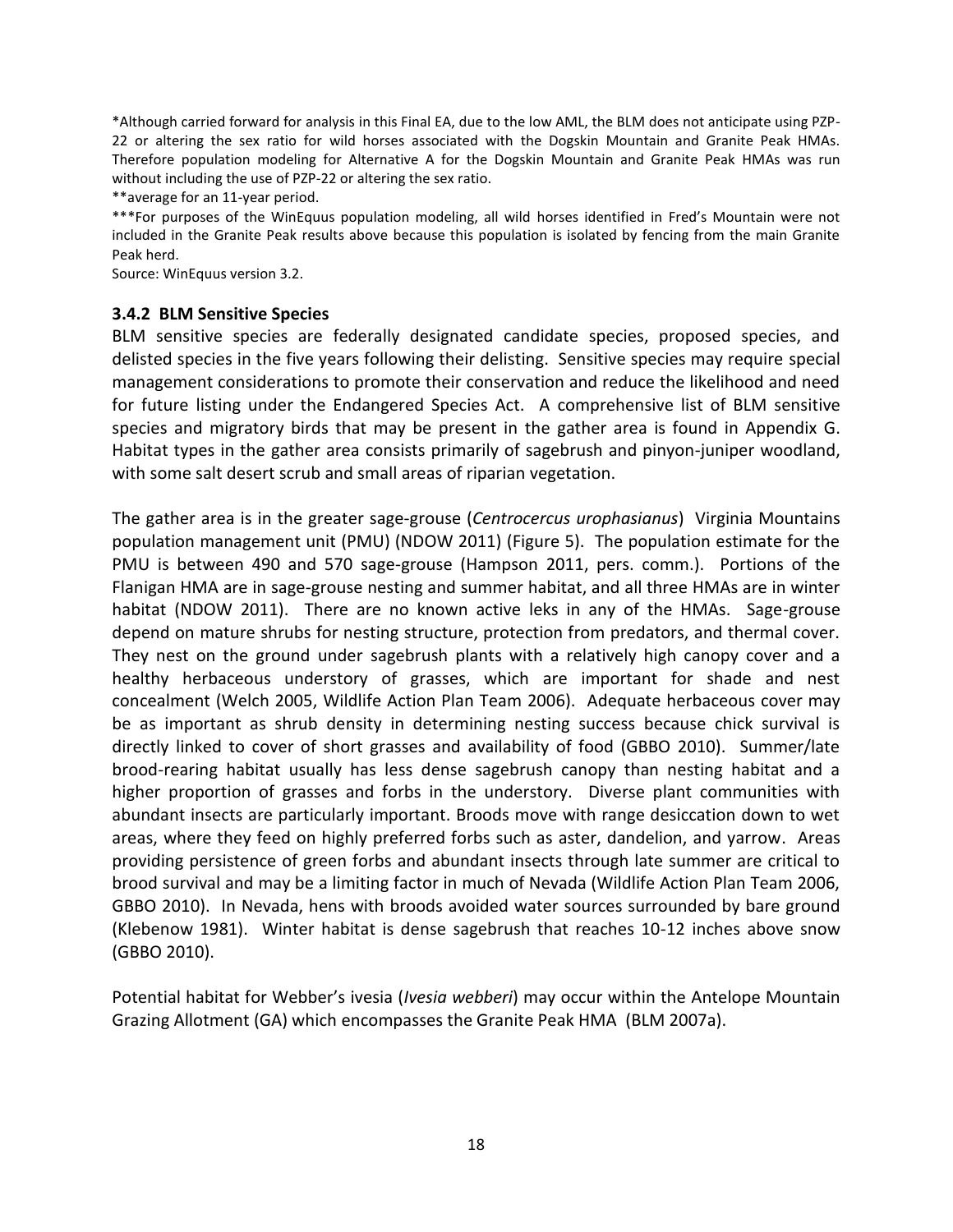#### <span id="page-23-0"></span>**3.4.3 Migratory Birds**

Migratory birds are those species that breed in temperate portions of North America and may winter in either North or South America. Migratory birds are protected under the Migratory Bird Treaty Act of 1918 and are addressed in Executive Order 13186. The Intermountain West avifaunal biome is the center of distribution for many western birds (Rich et al. 2004). Over half of this biome's Species of Continental Importance have 75 percent or more of their population here. Many breeding species from this biome migrate to winter in central and western Mexico or in the Southwestern biome. Shrub-nesting species comprise the largest number of Species of Continental Importance in this biome.

Habitat types in the gather area consist primarily of sagebrush and pinyon-juniper woodland, with some salt desert scrub and small areas of riparian vegetation. Migratory birds that may be present or their habitat may be present in the gather area are listed in Appendix G. Actual presence of migratory birds during the proposed gathers is unlikely because the gather operations would take place mid-winter, outside the migratory bird season, and mid-winter is not a critical period for migratory birds' life cycles including their nesting season (April 15 through July 15).

#### <span id="page-23-1"></span>**3.4.4 General Wildlife**

Based on the Southwest Regional GAP Analysis Project, the Nevada Department of Wildlife's (NDOW) Wildlife Action Plan (WAP) characterizes Nevada's vegetative land cover into eight broad ecological system groups and links them with key habitat types and their associated wildlife species (Wildlife Action Plan Team 2006). Key habitats can be used to infer likely occurrences of wildlife species assemblages when survey data is unavailable. The key habitats in the gather area is described below.

*Intermountain Cold Desert Scrub* – This habitat type occurs at the lowest elevations and annual precipitation is generally less than 10 inches per year. Plant species include shadscale, greasewood, Indian ricegrass, Thurber's needlegrass, and bottlebrush squirreltail. General wildlife species associated with this habitat type include kit fox (*Vulpes macrotis*), Great Basin collared lizard (*Crotaphytus bicinctores*), desert horned lizard (*Phrynosoma platyryhinos*), longnosed leopard lizard (*Gambelia wislizenii*), and black-throated sparrow (*Amphispiza bilineata*). Many wildlife species use both cold desert scrub and sagebrush habitats for various life requirements such as foraging and nesting. For example, the kit fox uses sandy soils in cold desert scrub habitat for denning and forages for prey in sagebrush plant communities.

*Sagebrush* – Plant species include Wyoming big sagebrush, green rabbitbrush, snowberry, bluebunch wheatgrass, needle and thread, Indian ricegrass, and cheatgrass. Shrub communities generally support the largest populations and most diverse number of species of any of the Great Basin habitats (Welch 2005). Tall, dense sagebrush is required by some wildlife species, but other species use more open areas (GBBO 2010). Understory requirements also vary by species, but the presence of an understory layer is generally beneficial. Sagebrush range in good condition supports a substantial bunchgrass and forb component and where sagebrush habitat has been depleted of its understory, it lacks the ability to provide nesting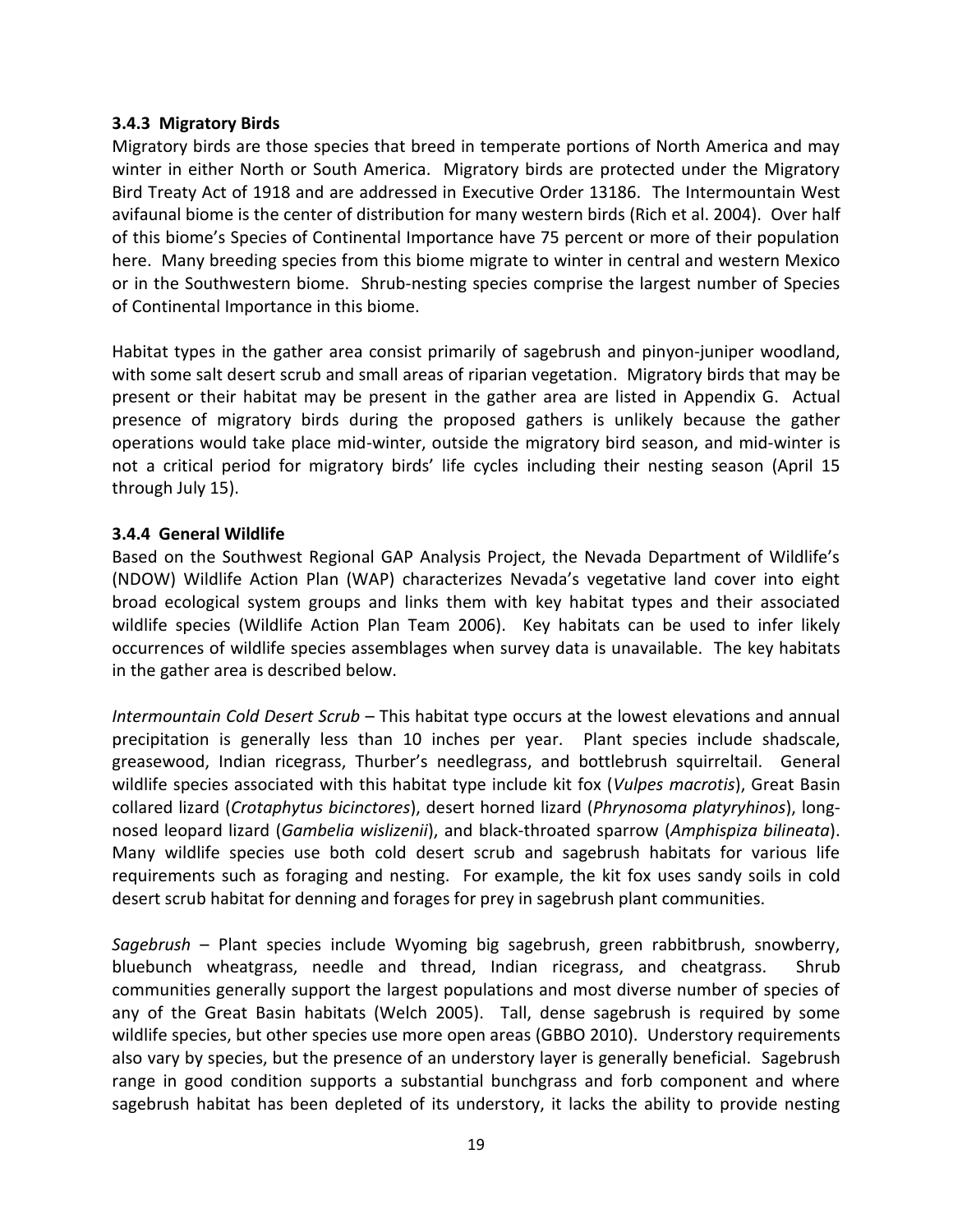cover, escape cover, and sources of food for wildlife (Wildlife Action Plan Team 2006). General wildlife species such as Great Basin pocket mouse (*Perognathus parvus*), sagebrush lizard (*Sceloporus graciosus*), black-tailed jackrabbit (*Lepus californicus*), pronghorn (*Antilocapra americana*), Merriam's shrew (*Sorex merriami*), panamint kangaroo rat (*Dipodomys panamintinus*), and sagebrush vole (*Lemmiscus curtatus*) are associated with this habitat type. The Great Basin pocket mouse, sagebrush vole, pronghorn, and sagebrush lizard, are sagebrush obligates and depend on sagebrush habitat to complete their life cycles.

*Lower Montane Woodlands* – Singleleaf pinyon and Utah juniper are the dominant tree species in the HMAs. Pinyon-juniper woodland provides a variety of sheltering functions for wildlife that range from hiding cover and thermal protection to cavities and nest sites for birds, bats, and small mammals. Pinyon-juniper woodlands provide habitat for general wildlife species such as Steller's jay (*Cyanocitta stelleri*), mule deer (*Odocoileus hemionus*), and black bear (*Ursus americanus*).

Aspen occur in Cottonwood Creek, a perennial stream in the Flanigan HMA. Small amounts of riparian vegetation are associated with other scattered springs and seasonal streams in the HMAs. Aspen stands provide forage and nesting substrate, and are particularly important to cavity nesting species like woodpeckers. General wildlife species associated with aspen are mule deer, vagrant shrew (*Sorex vagrans*), Cooper's hawk (*Accipiter cooperii*), and mountain bluebird (*Sialia currucoides*).

The gather area provides habitat for mule deer, pronghorn, bighorn sheep (*Ovis canadensis*), and black bear. All of the HMAs are in current black bear range (NDOW 2011).

#### <span id="page-24-0"></span>**3.4.5 Vegetation**

A mosaic of plant communities are present in the gather area. Plant communities include, but are not limited to: small areas of riparian vegetation associated with springs, meadows and drainages such as aspen, sedge and rush species; big sagebrush, and mountain big sagebrush (*Artemisia tridentata Nutt. ssp. vaseyana*). Major grass species include: bluebunch wheatgrass (*Pseudoroegneria spicata*), Thurber's needlegrass, desert needlegrass, needle and thread, Indian ricegrass and bottlebrush squirreltail. The major tree species found include the Utah juniper and singleleaf pinyon pine.

#### <span id="page-24-1"></span>**3.4.6 Invasive Weeds, Non-Native Plant Species**

Invasive weeds and non-native plant species that occur in the project area include, but are not limited to: cheatgrass (*Bromus tectorum*), scotch thistle (*Onopordum acanthium*), bull thistle (*Cirsium vulgare*), yellow star thistle (*Centaurea solstitialis*), perennial pepperweed (*Lepidium latifolium*), and hoary cress (*Cardaria draba*) (BLM 1993, 2005, 2007, 2007a).

#### <span id="page-24-2"></span>**3.4.7 Human Health and Safety**

Some members of the public are interested in observing wild horse gather operations or may be recreating on public lands during the gather. Members of the public who are present in the vicinity of the wild horse gather can inadvertently wander into areas that put them in the path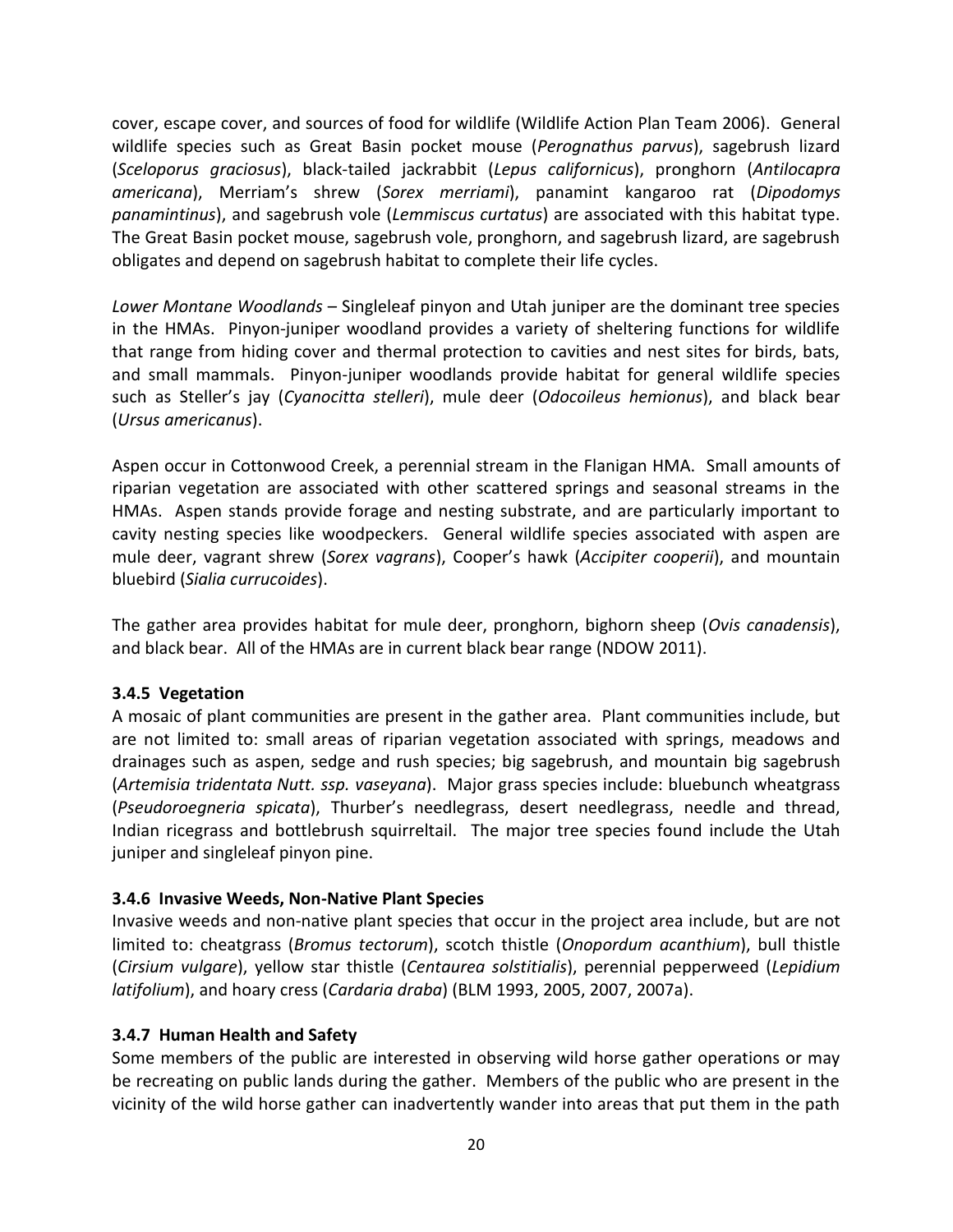of wild horses that are being herded or handled during the gather operations, creating the potential for injury to the wild horses and to the BLM employees and contractors conducting the gather and/or handling the wild horses, as well as to the public themselves. Because these wild horses are wild animals, there is always the potential for injury when individuals get too close or inadvertently get in the way of gather activities.

The helicopter work is done at various heights above the ground, from as little as 10 to 15 feet (when herding the animals the last short distance to the gather corral) to several hundred feet (when doing a recon of the area). While helicopters are highly maneuverable and the pilots are very skilled in their operation, unknown and unexpected obstacles in their path can impact their ability to react in time to avoid members of the public in their path. The same unknown and unexpected obstacles can impact the wild horses being herded by the helicopter in that they may not be able to react and can be potentially harmed or caused to flee, which can lead to injury and additional stress. When the helicopter is working close to the ground, the rotor wash of the helicopter is a safety concern by potentially causing loose vegetation, dirt, and other objects to fly through the air, which can strike or land on any person in close proximity, as well as cause decreased vision. Though rare, helicopter crashes and hard landings can, and have occurred (approximately 10 times over the last 30+ years), while conducting wild horse gathers, which necessitates the need to follow gather operations and visitor protocols at every wild horse gather to assure the safety of all people and animals involved. Flying debris caused by a helicopter poses a safety concern to BLM and contractor staff, visitors, and the wild horses.

During the herding process, wild horses will try to flee if they perceive that something or someone suddenly blocks or crosses their path. Fleeing wild horses can go through wire fences, traverse unstable terrain, and go through areas they normally do not use in order to get away, all of which can lead them to injure people by striking or trampling them if they are in the animal's path.

Disturbances in and around the gather and holding corral have the potential to injure the BLM and contractor staff who are trying to sort, move and care for the wild horses and burros by causing them to be kicked, struck, and possibly trampled by the animals trying to flee. Such disturbances also have the potential for similar harm to the public.

The BLM is committed to allowing access by interested members of the public to the fullest possible degree without compromising safety or the success of operations. To minimize risks to the public from helicopter operations, the gather contractor is required to conduct all helicopter operations in a safe manner, and to comply with FAA regulations (FAR) 91.119 and BLM IM No. 2010-164 $^{10}$  (Appendix E). Public observations sites will also be established in locations that reduce safety risks to the public (e.g., from helicopter-related debris or from the

l

 $10$  At recent gathers, public observers have ranged in number from only a handful of individuals to a maximum of between 15-25 members of the public. At these numbers, BLM has determined that the current level of public visitation to gather operations falls below the threshold of an "open air assembly" under the FAR regulations. 14 CFR § 91.119.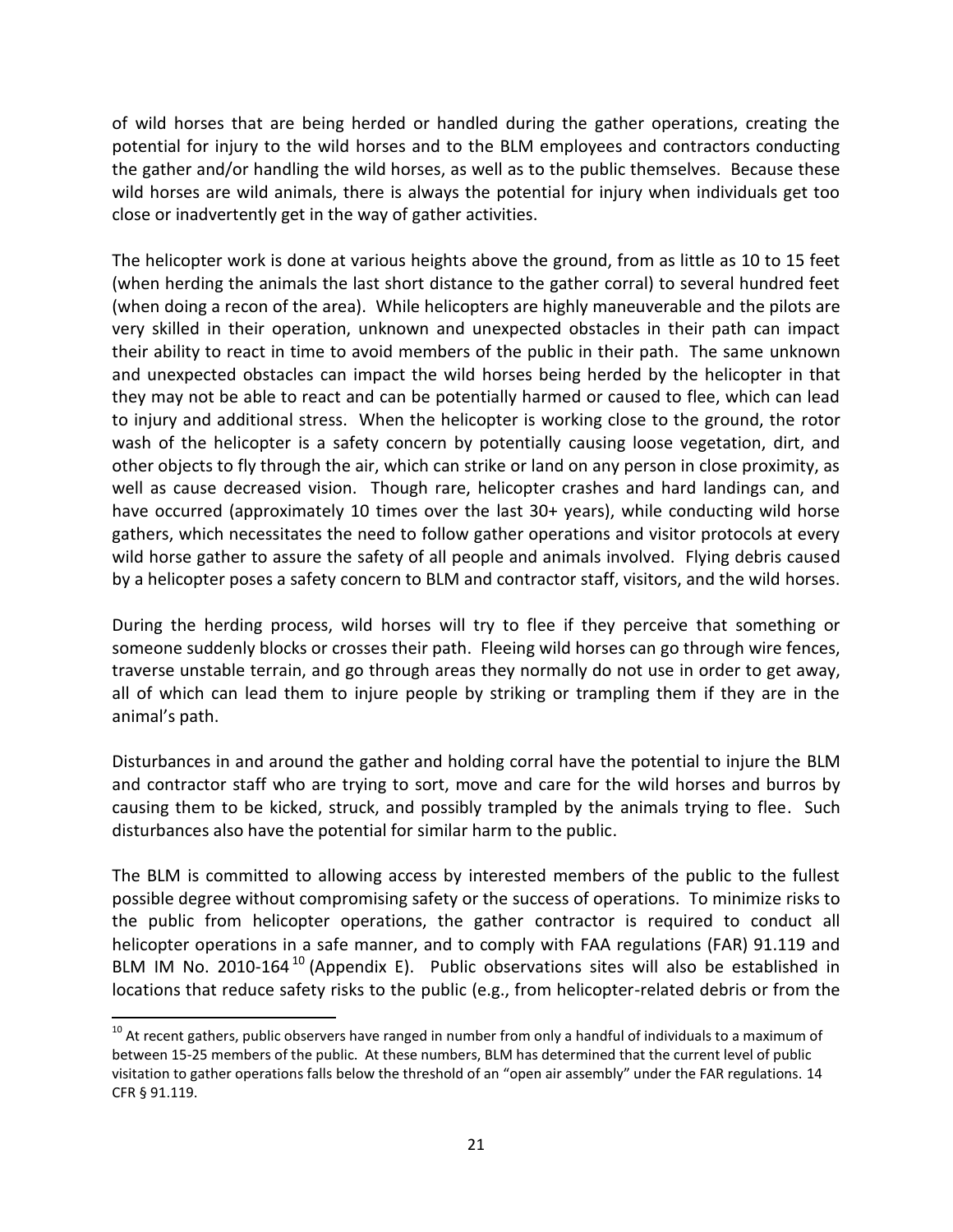rare helicopter crash landing, or from the potential path of gathered wild horses), to the wild horses (e.g., by ensuring observers will not be in the line of vision of wild horses being moved to the gather site) and to contractors and BLM employees who must remain focused on the gather operations and the health and well-being of the wild horses. The Public Observation Protocols found in Appendix C provide the public with the opportunity to safely observe the gather operations. Every attempt will be made to identify observation site(s) at the gather location that offers good viewing opportunities, although there may be circumstances (flat terrain, limited vegetative cover, private lands, etc.) that require viewing locations to be at greater distances from the gather site to ensure safe gather operations.

#### <span id="page-26-0"></span>**3.4.8 Livestock Grazing**

Under BLM permitting, term livestock grazing occurs within each of the three HMAs (Figure 6). The grazing allotments (GAs) are described in Table 10.

| <b>HMA</b>      | <b>Allotment</b>  | <b>Percent of</b><br><b>HMA</b><br>Within | <b>Authorized</b><br><b>Livestock</b><br><b>Type</b> | <b>Pastures</b>           | <b>Permitted</b><br>Use<br>(AUMs) | <b>Actual</b><br><b>Use</b><br>2010* | <b>Actual</b><br><b>Permitted</b><br><b>Use</b> |
|-----------------|-------------------|-------------------------------------------|------------------------------------------------------|---------------------------|-----------------------------------|--------------------------------------|-------------------------------------------------|
|                 |                   | <b>Allotment</b>                          |                                                      |                           | by<br><b>Pasture</b>              |                                      |                                                 |
| Flanigan        | Flanigan          | 83%                                       | Cattle                                               | Juniper Basin (H)         | 1,295                             | 796                                  | 61%                                             |
|                 |                   |                                           |                                                      | Honey Lake                | 1,351                             | 743                                  | 55%                                             |
|                 |                   |                                           |                                                      | Cold Spring (H)           | 2,371                             | 1,438                                | 60%                                             |
|                 | <b>Big Canyon</b> | 2%                                        | Cattle                                               | Pasture 1 (H)             | 63                                | 63                                   | 100%                                            |
|                 |                   |                                           |                                                      | Pastures 2 & 5(H),        | 338                               | 338                                  | 100%                                            |
|                 |                   |                                           |                                                      | & 3                       | 2,650                             | 1,032                                | 39%                                             |
|                 |                   |                                           |                                                      | Pastures 2-4              |                                   |                                      |                                                 |
|                 | Winnemucca        | 15%                                       | Cattle                                               | Winnemucca                | 1,377                             | 1,175                                | 85%                                             |
|                 | Ranch             |                                           |                                                      | Seven Lakes               | 305                               | 276                                  | 90%                                             |
|                 |                   |                                           |                                                      | Spanish Flat (H)          | 1,548                             | 1,548                                | 100%                                            |
| <b>Dogskin</b>  | Paiute            | 100%                                      | Cattle                                               | Warm Springs/             |                                   |                                      |                                                 |
| <b>Mountain</b> | Canyon            |                                           |                                                      | <b>Hungry Valley</b>      | 1,381                             | 1,229                                | 89%                                             |
|                 |                   |                                           |                                                      | <b>Incandescent Rocks</b> |                                   |                                      |                                                 |
|                 |                   |                                           |                                                      | <b>Tule Peak</b>          | 349                               | 348                                  | 99%                                             |
|                 |                   |                                           |                                                      | Dogskin (H)               | 654                               | 627                                  | 96%                                             |
|                 |                   |                                           |                                                      | Fall                      | 302                               | 254                                  | 84%                                             |
|                 |                   |                                           |                                                      | <b>Shovel Springs</b>     | 357                               | 332                                  | 93%                                             |
|                 |                   |                                           |                                                      |                           | 1,059                             | 928                                  | 87%                                             |
| <b>Granite</b>  | Antelope          | 100%                                      | Cattle                                               | Pasture 1                 | $6,358**$                         | 1,160                                | 40%**                                           |
| Peak            | Mountain          |                                           |                                                      | Pasture 2 (H)             |                                   | 687                                  |                                                 |
|                 |                   |                                           |                                                      | Pasture 3                 |                                   | 711                                  |                                                 |

**Table 10. Grazing Allotments and Authorized Livestock Use.**

(H) This pasture is located within the HMA boundary.

\*Actual use for the Winnemucca pasture reflects 2009 data, as 2010 data was not available.

\*\* For all three pastures.

There is both allotment boundary fencing and pasture fencing within each of the above allotments. These fences are subject to environmental factors, particularly snow and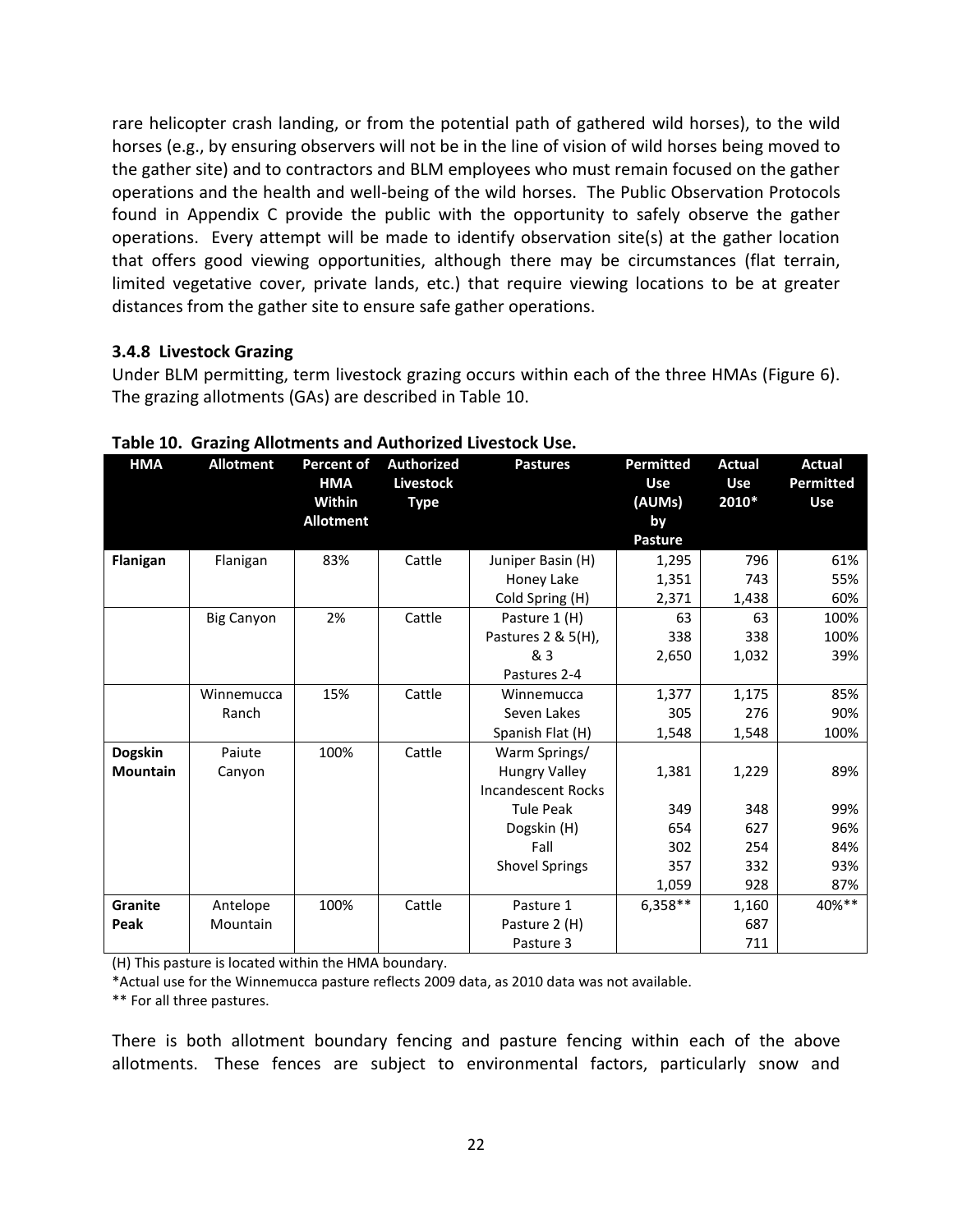fire. Fences are repaired as breaks are discovered, however this does leave opportunities for horses to move between pastures, allotments and inside and outside the HMAs.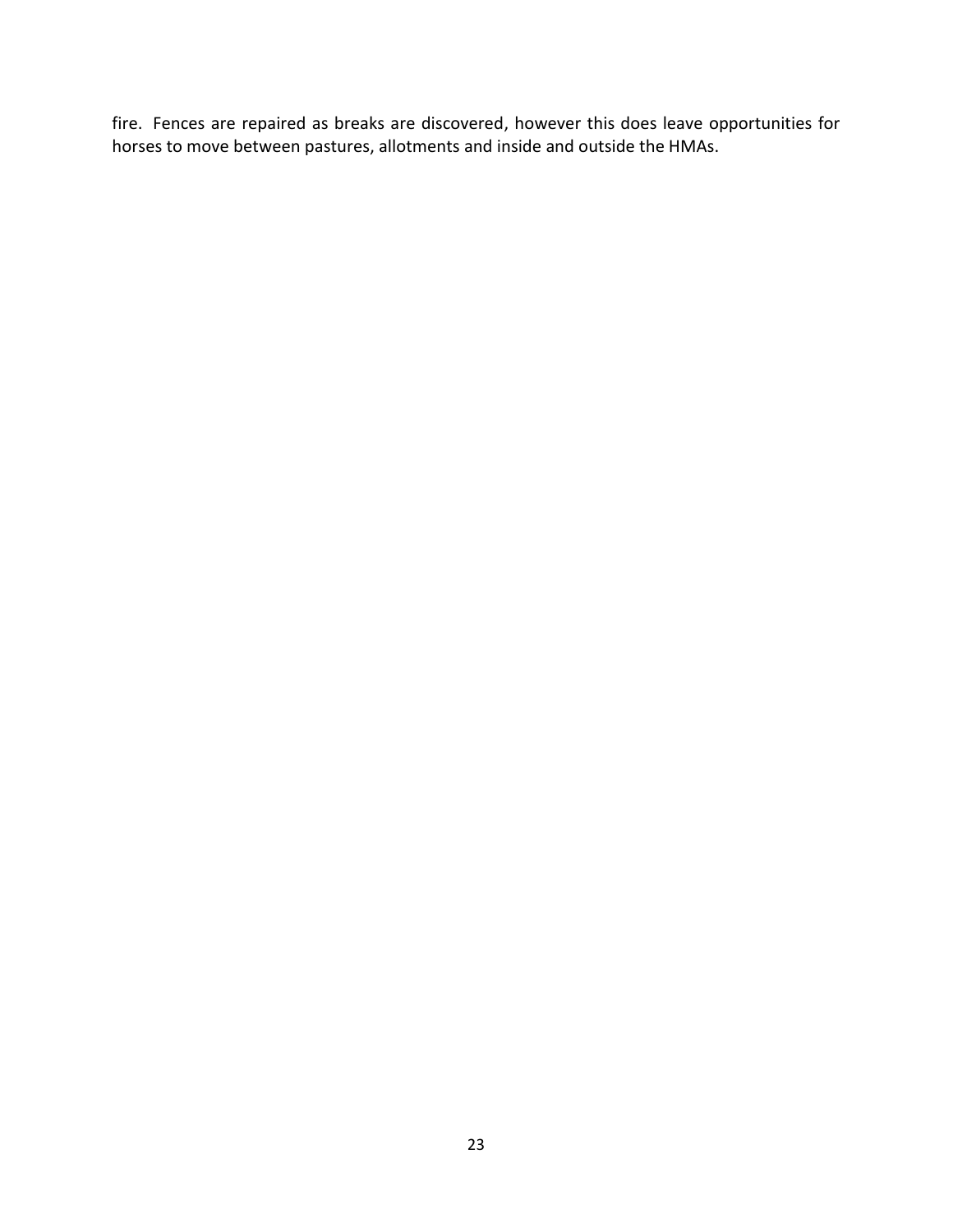# <span id="page-28-0"></span>**4.0 ENVIRONMENTAL CONSEQUENCES**

This chapter describes the potential direct, indirect, and residual effects to resources that may result from the Proposed Action or Alternatives. In this document, the word "adverse" is used in characterizing minor (non-significant) detrimental effects on the resource. "Beneficial" effects would have a positive effect on the resource. In this document, the terms "effect" and "impact" are used synonymously.

## <span id="page-28-1"></span>**4.1 Alternative A: Proposed Action: Gather, Remove Excess Wild Horses, and Apply Population Control Treatments Including Use of PZP-22 and Adjustment of the Sex Ratio to 60 Percent**

#### <span id="page-28-2"></span>**4.1.1 Wild horses**

The Proposed Action would permanently remove approximately 283 wild horses including: 87 wild horses within the Flanigan HMA and 157 wild horses outside the HMA; 12 wild horses residing outside the Dogskin Mountain HMA; and 27 wild horses residing outside the Granite Peak HMA. All 2011 foals, which would be between six to nine months of age at the time of this gather, would be removed as "weaned foals." Any foals less than four months of age would be either removed or released with its mare depending on the final disposition of the mare. The gather would occur in January or February 2012, and would take between seven days and 10 days to be completed. The BLM would also attempt to gather a sufficient number beyond the excess wild horses to be removed from the Flanigan HMA, to allow for the application of PZP-22 to all mares to be re-released. Consistent with the Director's proposed Wild Horse and Burro Strategy, the sex ratio of animals returned to the Flanigan HMA would be adjusted to favor males (60 percent stallions)  $^{11}$ .

Excess wild horses would be removed using a selective removal strategy as follows: 1.) *first priority*: age class – four years and younger; 2.) *second priority* – age class – eleven to nineteen years; 3.) *third priority* – age class – five to 10 years; and 4.) *fourth priority* – age class – 20 years and older would not be removed from the HMAs unless specific exceptions prevent them from being returned to the range.

Due to the mountainous terrain and vegetative cover, gather efficiency may be less than optimal. Gather efficiencies typically averages approximately 80 percent, so it is likely that all wild horses that are accessible and can be located would need to be gathered in order to achieve the Proposed Action. Wild horse numbers within the HMAs would be reduced to the low range of  $AML^{12}$ .

 $\overline{\phantom{a}}$ 

<sup>&</sup>lt;sup>11</sup> See footnote #1.

 $12$  Cothran (2009) suggests that a minimum population size of 50 effective breeding animals (i.e. a total population size of about 150 to 200 animals) is recommended to maintain an acceptable level of genetic diversity within wild horse populations. Reducing the Dogskin Mountain and Granite Peak HMA numbers to the low limit of AML (10 and 11 animals respectively) would not be anticipated to significantly affect the genetic diversity of these animals, in part because they do not remain entirely within the HMA during their lives and there are opportunities for the animals to intermix between the HMA's and with other wild horses from outside these HMA's.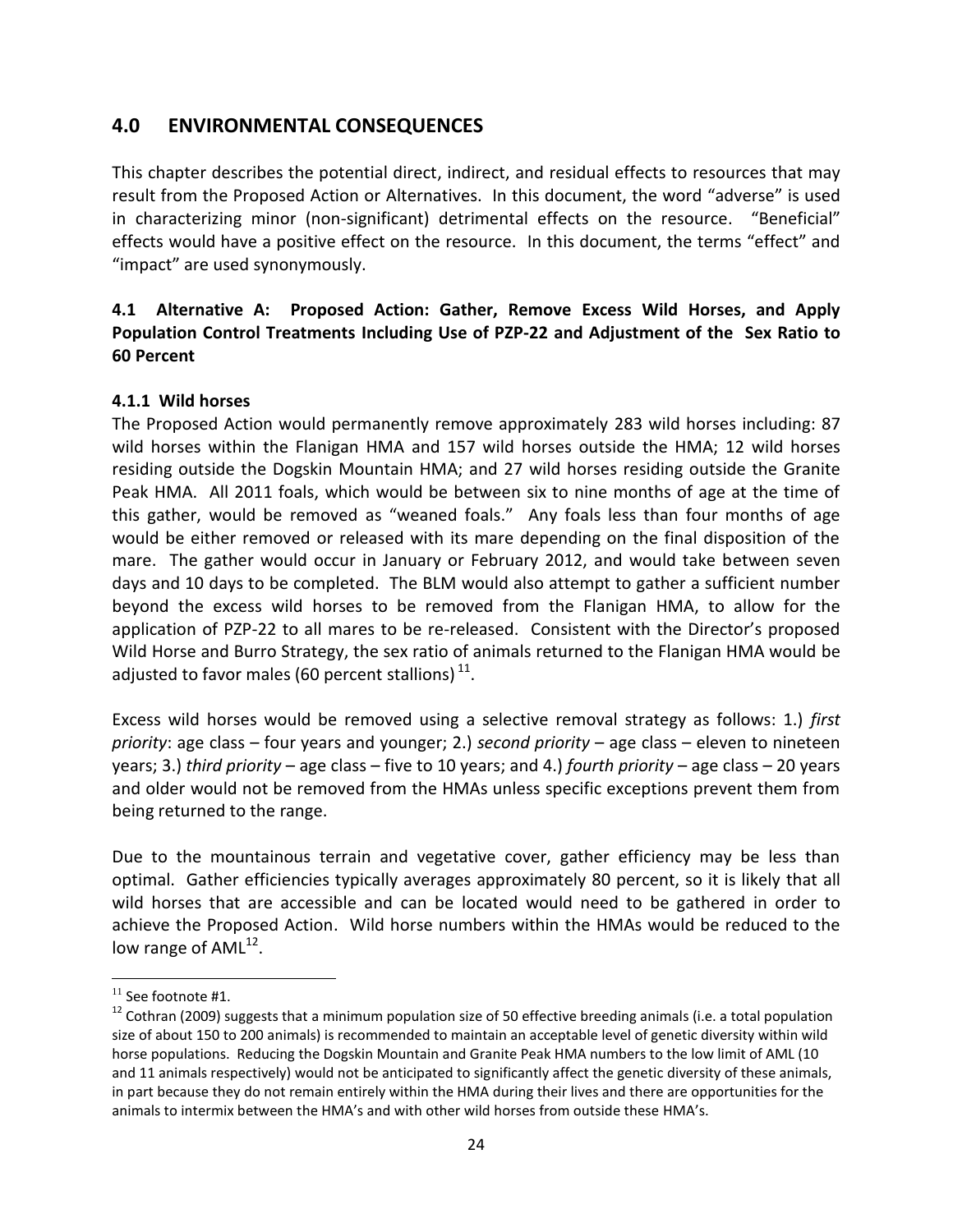Herd health and characteristics data would be collected as a part of continued monitoring of the wild horse herds. Other data, including sex and age distribution, condition class information (using the Henneke rating system), color, size and other information may also be recorded for all gathered wild horses. Genetic baseline data would be collected to monitor genetic health of the wild horses.

#### *Capturing of Wild horses*

The BLM has been gathering excess wild horses from public lands since the mid-1970's. Gather mortality has averaged one-half percent. Another one-half percent of the animals captured were humanely euthanized due to pre-existing conditions and in accordance with BLM policy. BLM policy prohibits the gathering of wild horses with a helicopter between March 1 and June 30, which includes and covers the six weeks that precede and follow the peak of foaling (mid-April to mid-May). Gather operations would include the use of a helicopter, although in areas where there are only a few animals, personnel may herd the animals and collect them directly with trucks pulling horse trailers. All gather and handling activities would be conducted in accordance with Standard Operating Procedures (SOPs) (See Appendix B).

Injuries that can be sustained during gathers include: nicks and scrapes to legs, the face or body when coming into contact with brush or tree limbs while being herded into trap sites and corrals. Rarely do wild horses break a leg from stepping into a rodent hole while being herded. Rarely would wild horses encounter barb wire fences and receive wire cuts. These non-fatal injuries would be treated at the holding corrals by a veterinarian.

Gathering wild horses during the summer can potentially lead to heat stress. The proposed gathers would take place during the winter reducing the chance for heat stress to occur. Water intake requirements are less during the winter; the BLM will provide supplemental water at trap and holding corrals as needed.

#### *Wild Horse Response to Handling*

Impacts to individual animals may occur as a result of stress associated with the gathering, processing and transportation of the animals. The intensity of these impacts varies by individual animal, and can be indicated by behavior ranging from nervous agitation to physical distress. Other impacts can occur from separation from the main herd. Generally wild horses acclimate to the holding corrals quickly. Indirect impacts to individuals may include spontaneous abortions in mares, and increased social displacement and conflict between studs. Brief skirmishes can occur between studs following sorting. Traumatic injuries rarely occur. Injuries that could occur during the skirmishes include: kicking with bruises and bites, typically without breaking the skin.

Foals are occasionally gathered that were previously orphaned. They can be in poor health. The proposed gathers would take place mid-winter, and any gathered foals will likely have been weaned by their mother. Foals would be handled as described under Section 4.1.1 on page 24.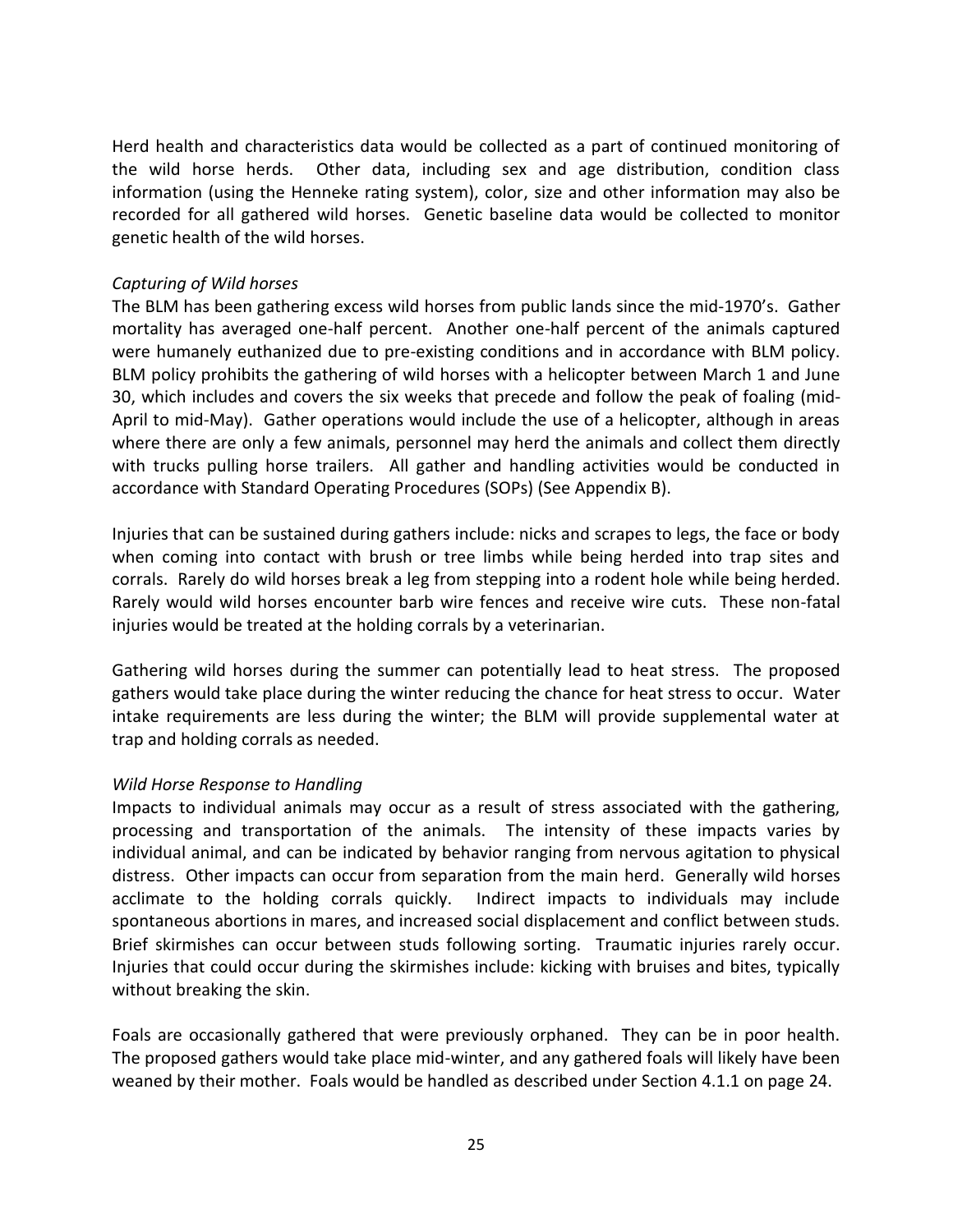#### *Sorting and Transporting of Wild horses*

Most injuries occur once wild horses have been herded and are either within the trap sites or holding corrals, or during transportation between the facilities, or while being sorted. Injuries that could occur range from kicks and bites from other wild horses, to nicks from contact with corral panels or gates. Sorting and transportation is handled as quickly as possible to minimize fighting between the horses. During the capture and sorting process, animals are examined for health, injuries or other defects. Any decision to euthanize an animal would be consistent with BLM IM 2009-041 (Euthanasia Policy) and methods endorsed by the American Veterinary Medical Association. Wild horses that could be euthanized for non-gather related reasons include, but are not limited to: animals with previous injuries (broken hip, leg), animals with few remaining teeth, animals in poor physical condition, and animals with serious physical defects (club foot).

#### *Adjust Population to 60 Percent Male Sex Ratio*

A sufficient number of stallions would be selected for release to bring the post-gather sex ratio to approximately 60 percent male. This, in combination with fertility control measures, would help reduce population growth rates in the Flanigan  $HMA^{13}$ . Stallions would be selected to maintain a diverse age structure, herd characteristics and body type (conformation). It is expected that releasing additional stallions to reach the targeted sex ratio of 60 percent males would result in smaller band sizes, larger bachelor groups, and some increased competition for mares. With more stallions involved in breeding, increased genetic exchange and improvement of genetic health within the herd is anticipated.

#### *Population Control Measures*

All mares to be returned to the HMA would first be treated with PZP-22. Based on a gather efficiency of 80 percent, the BLM anticipates that approximately 26 to 32 mares from the Flanigan HMA would be treated with PZP-22<sup>14</sup>. When injected, the PZP (antigen) causes the mare's immune system to produce antibodies, these antibodies bind to the mare's eggs, effectively blocking sperm binding and fertilization (Zoo Montana 2000). Application of PZP-22 to a pregnant mare would not affect the development of the fetus (Kirkpatrick et al 1995). PZP-22 has had no apparent effect on pregnancies in-progress, the health of off-spring, or the behavior of treated mares (Turner et al 1997). Ransom et al (2010) found no differences in how PZP-treated mares (compared to non-treated mares) allocated their time between feeding, resting, travel, maintenance, and other social behaviors in three studied populations of wild horses. The treatment process would be handled by trained staff. SOP's for use of PZP-22 are found in Appendix D. Mares receiving PZP-22 would experience increased stress when handled and freeze-marked. Any swelling or local reaction to the injection site would be short-term and localized.

l

 $13$  See footnote #1.

<sup>&</sup>lt;sup>14</sup> See footnote #1.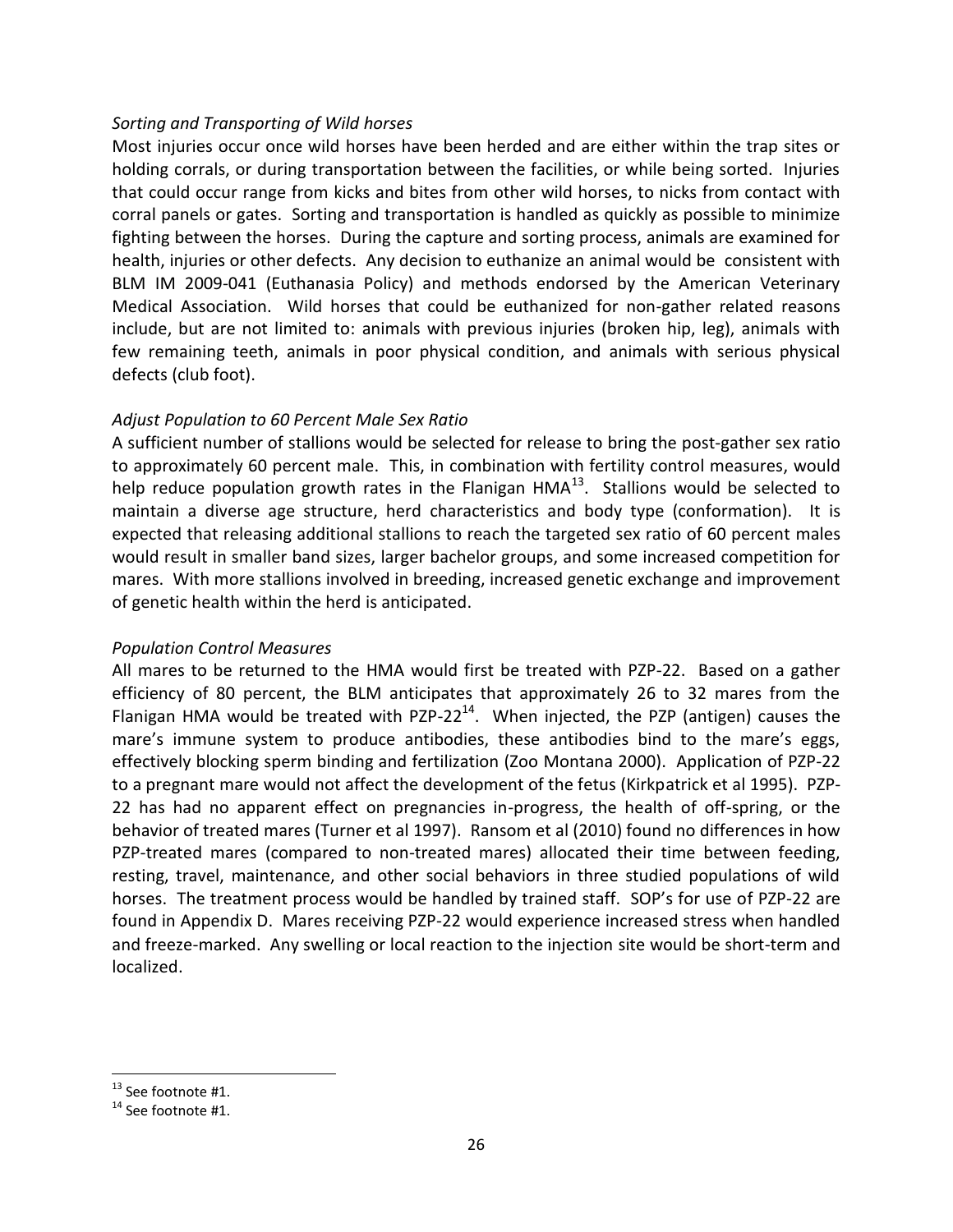#### *Water/Bait Trapping (if used)*

Bait and/or water trapping generally requires a long window of time for success. Although the trap would be set in a high probability area for capturing the excess wild horses residing within the area and at the most effective time periods, time is required for the horses to acclimate to the trap and/or decide to access the water/bait.

Trapping involves setting up portable panels around an existing water source or in an active wild horse area, or around a pre-set water or bait source. The portable panels would be set up to allow wild horses to go freely in and out of the corral until they have adjusted to it. When the wild horses fully adapt to the corral, it is fitted with a gate system. The acclimation of the horses creates a low stress trap. During this acclimation period the horses would experience some stress due to the panels being setup and perceived access restriction to the water/bait source.

When actively trapping excess wild horses, the BLM would check the trap on a daily basis. Horses would be either removed immediately or fed and watered for up to several days prior to transport to a holding facility. Existing roads would be used to access the trap sites.

Gathering of the excess horses utilizing bait/water trapping could occur at any time of the year and extend until the target number of animals are removed in order to relieve areas of concentrated use, reach AML, implement population control measures, and remove animals residing outside HMA boundaries. Generally, bait/water trapping is most effective and is only appropriate when a specific resource in a given area used by the horses is limited, such as an area with limited water sources and limited water during the summer months. As the proposed bait and/or water trapping in this area is a low stress approach to gathering of wild horses, such trapping can continue into the foaling season without harming the mares or foals.

#### *Wild horses Released Back into the HMA*

Direct effects to wild horse populations as a result of the gathers include: altered herd population dynamics; altered age structure and/or sex ratio; reduced numbers and in instances where PZP-22 is used, lower population growth rates. Reducing the number of animals would improve range health and reduce the possibility that the excess number of wild horses would result in some animals experiencing starvation due to insufficient forage and/or water. There would be decreased competition with wildlife and livestock for forage and water. Reducing the wild horse population to within AML would also reduce the frequency or likelihood that the animals move outside the HMA onto lands not managed for wild horses. A thriving natural ecological balance would be maintained or restored throughout the gather area. Improved herd conditions would likely result in higher foal survival rates.

Population dynamics would be expected to normalize within weeks of the animals being returned to the HMAs. Wild horse populations would be expected to remain within AML for three to five years. If PZP-22 is applied to mares that treatment may further extend the timeframe that the population remains within AML.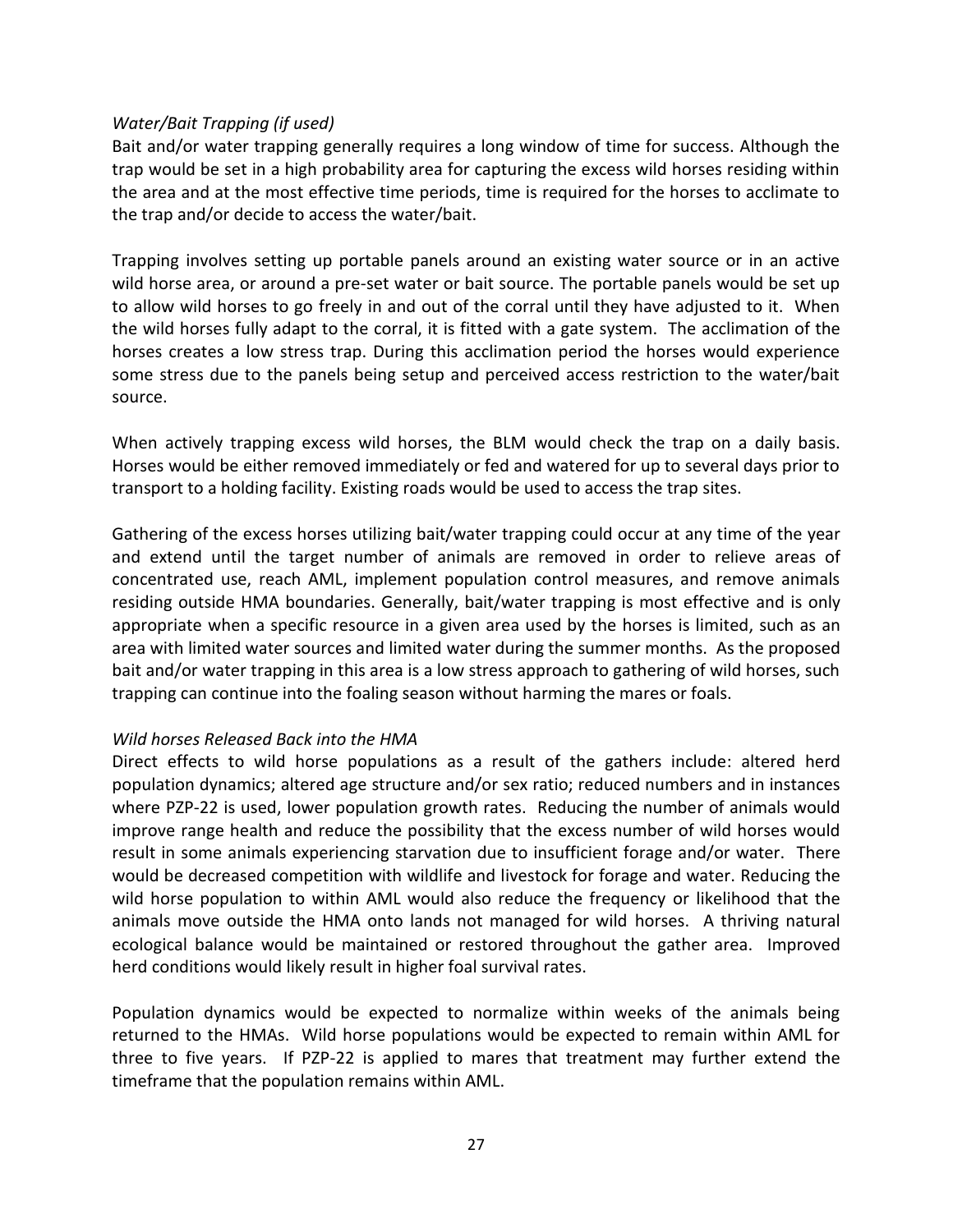#### *Transport, Short-Term Holding, and Adoption Preparation*

Wild horses removed from the range would be transported to a short-term holding facility using trucks with stock trailers. Animals would be segregated by sex and age, and loaded into separate compartments. Although transportation time for wild horses is limited to no more than 12 hours, actual transport time from the gather area to a short-term holding facility is expected to be much less. It is anticipated that the short-term holding facility would be in Palomino Valley, Nevada. During transport, potential impacts to individual wild horses can include stress, slipping, falling, being kicked or bitten, or stepped on by another animal.

Upon arrival at the short-term holding facility, the wild horses would be off-loaded and placed into holding pens where they are provided water and hay. A veterinarian would provide care and make any recommendation for an animal that would need to be euthanized.

After some time of adjustment to the short-term holding facility, the animals would be prepared for adoption. Preparation includes freeze-marking with a unique identification number, vaccination from common diseases, castration of studs, and de-worming. Potential impacts during adoption preparation would be similar to those that can occur during transport. A minimum of 700 square feet per animal is provided at the facility. Mortality averages approximately five percent (GAO 2008) including animals euthanized from pre-gather condition, animals unable to transition to feed, and animals which die accidentally during sorting, handling or preparation. As of August 2011, approximately 11,500 excess wild horses are in BLM's short-term holding facilities.

#### *Adoption*

Applicants who wish to adopt a wild horse must have at least 400 square foot corral with panels that are at least six feet tall. Applicants are required to provide adequate shelter, feed and water. The BLM retains title to the horse for one year, and can conduct inspections. After one year, the applicant may take title to the horse at which point the animal become the property of the applicant. Adoptions are conducted in accordance with 43 CFR 4750.

#### *Sale with Limitation*

A buyer must fill out an application and be pre-approved before they may purchase a wild horse. A sale-eligible animal is one that is more than 10 years old or has been offered unsuccessfully for adoption at least three times. The application specifies that all buyers may not sell wild horses to slaughter houses or to anyone who would sell the animal to a commercial processing plant. Sales of wild horses are conducted in accordance with the WFRHBA and any congressional limitations.

#### *Long-Term Grassland Pastures*

As of August 2011, approximately 35,800 wild horses reside in long-term pastures. Potential impacts to individual wild horses from transportation to long-term pastures are similar to those impacts previously discussed for transportation to short-term pastures. One difference is that when being transported to long-term pastures, animals may be transported for up to 24 hours,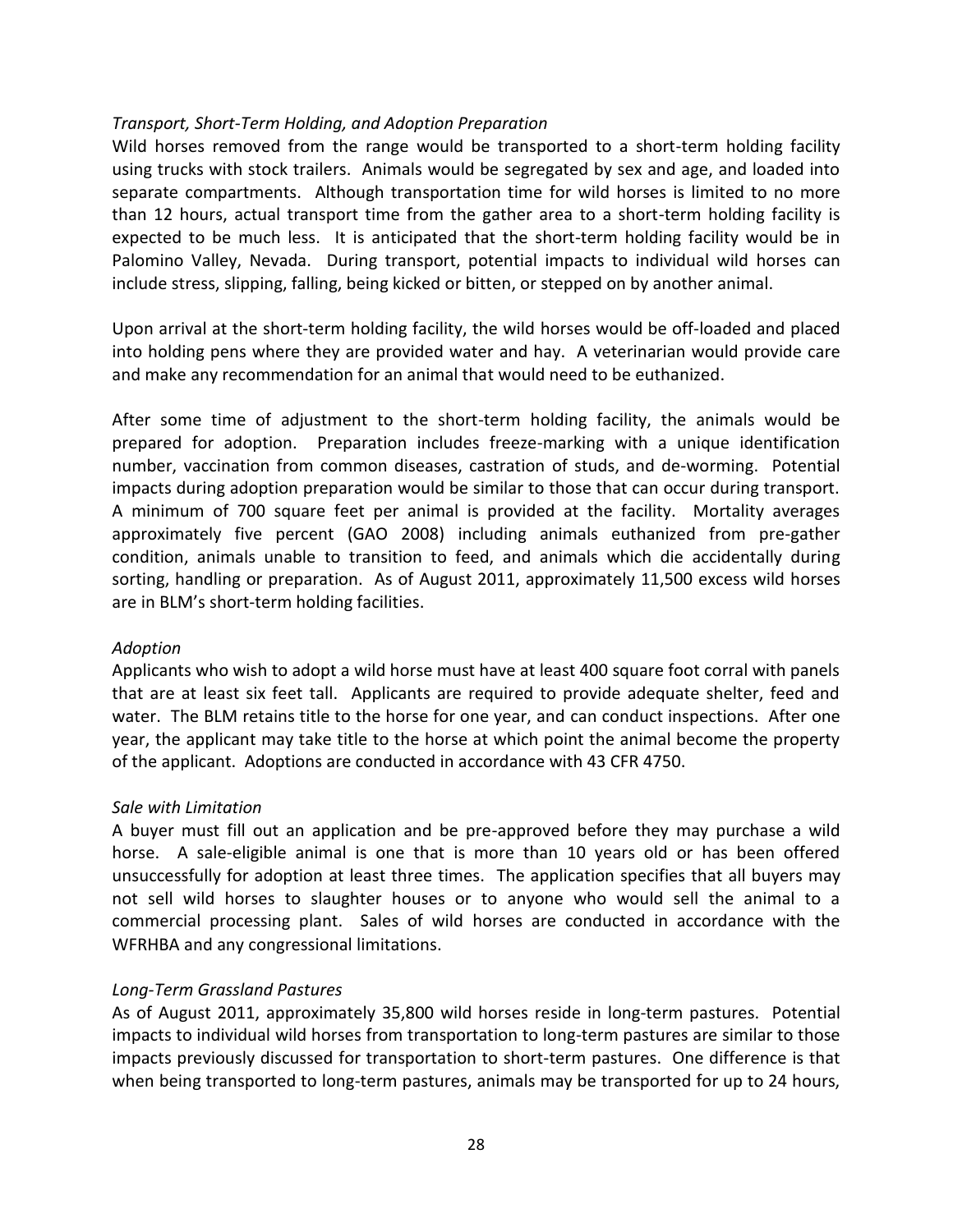at which time they are off-loaded and provided eight hours of on-the-ground rest. During the rest period, each animal is provided water and hay.

Long-term pastures are designed to provide excess wild horses with humane, life-long care in a natural setting. The pastures are large enough in size (privately owned lands ranging in size from 1,100 to 46,000 acres) to allow free-roaming behavior with forage, water and shelter to sustain them in good condition. Mares and castrated stallions are segregated into separate pastures. Foals are born only to those mares recently gathered from the western public lands. When those foals are weaned at about eight to 10 months, they are then shipped to short-term holding facilities to be prepared and made available for adoption. A very small number of animals may be euthanized if their body condition is 3 or lower due to age and other factors. Although most wild horses residing on long-term pastures live longer than average, natural mortality averages approximately eight percent per year (GAO 2008).

#### *Euthanasia or Sale Without Limitation*

While euthanasia and sale without limitation are allowed under the WFRHBA, these activities are not permitted by BLM policy and current Congressional appropriations limitations.

#### <span id="page-33-0"></span>**4.1.2 BLM Sensitive Species**

Any direct impacts to sensitive species under the Proposed Action would occur during gather operations. Direct, short-term, localized impacts could occur during gather operations from temporary spatial displacement of individual animals. Sensitive species present during gather operations would likely temporarily move away from the areas where vehicles and the helicopter are being used. This minor disruption would last no more than a few days in any one area. Furthermore, if the gather operations occurs during mid-winter, gather operations would not be expected to directly impact breeding or nesting because this falls outside critical breeding or nesting periods.

Reducing horse numbers to within the AML would be expected to indirectly benefit sensitive species because the health of the rangeland resources used by sensitive species would be protected from habitat degradation associated with wild horse overpopulation. Less vegetation would be consumed by wild horses, making it available to sensitive species for forage, nesting substrate, and/or cover. Less utilization and competition for forage, water, and space would be beneficial for sensitive species. Managing wild horse populations within the AML should maintain habitat conditions for sensitive species over the long-term by providing diverse plant communities that meet applicable life cycle requirements of any given species. Sensitive species such as the golden eagle or burrowing owl that forage in the gather area would benefit from a healthy prey base.

#### <span id="page-33-1"></span>**4.1.3 Migratory Birds**

Any direct effects to migratory birds under the Proposed Action would occur during gather operations. Direct, short-term, localized impacts could occur to resident birds during gather operations from temporary spatial displacement of individual birds. Migratory birds, if present during gather operations would likely temporarily move away from the areas where vehicles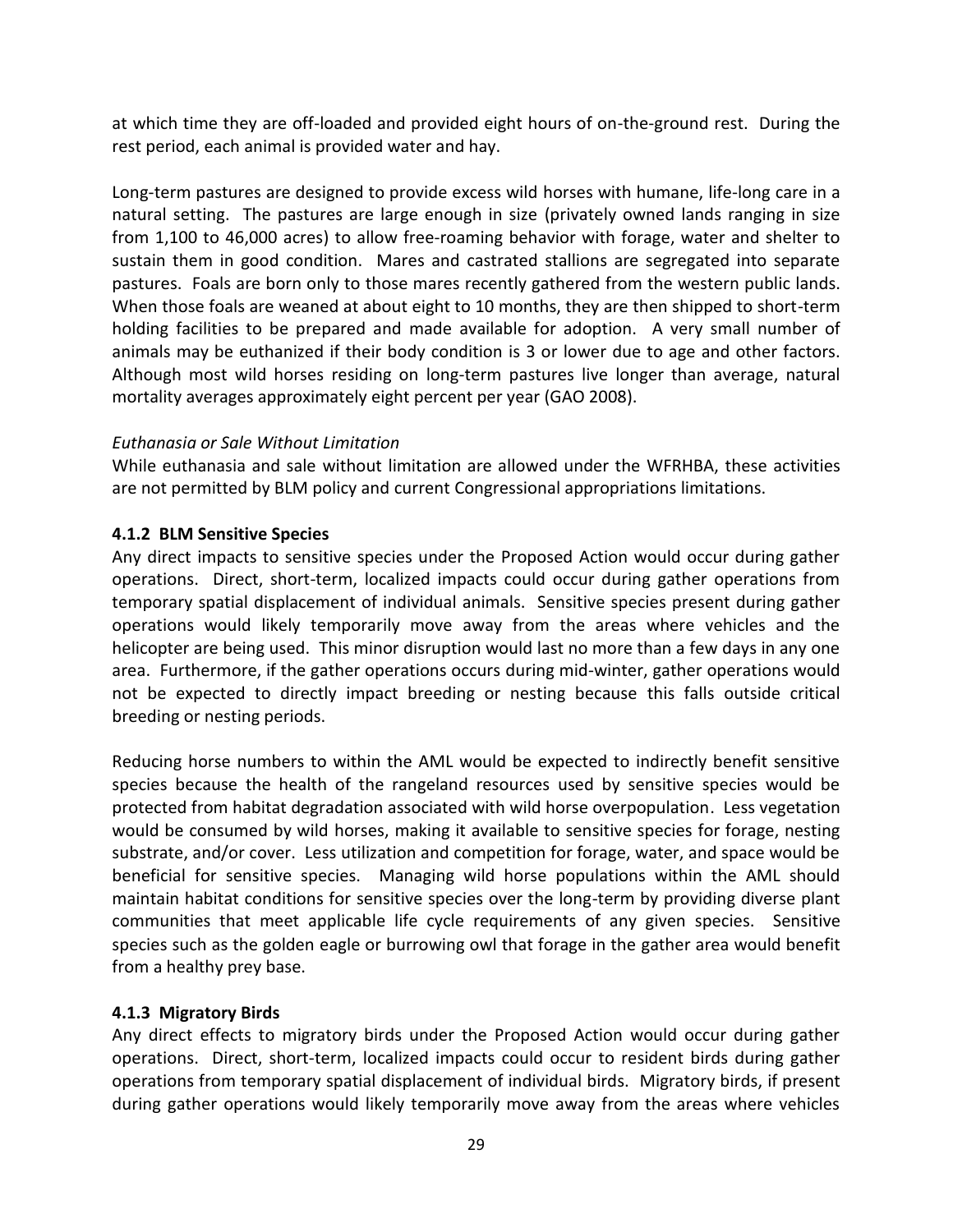and the helicopter are being used. This minor disruption would last no more than a few days in any one area. Furthermore, gather operations would not be expected to directly impact breeding or nesting if the gather takes place mid-winter outside critical breeding or nesting periods.

Reducing horse numbers to within the AML would be expected to indirectly benefit migratory birds because the health of the rangeland resources used by birds would be protected from habitat degradation associated with wild horse overpopulation. Less vegetation would be consumed by wild horses, making it available to birds for forage, nesting substrate, and/or cover. Less utilization and competition for forage, water, and space would be beneficial for migratory bird species. Managing wild horse populations within the AML should maintain habitat conditions for birds over the long-term by providing diverse plant communities that meet applicable life cycle requirements of any given species.

#### <span id="page-34-0"></span>**4.1.4 General Wildlife**

Any direct effects to general wildlife under the Proposed Action would occur during gather operations. Although some wildlife such as small mammals, rodents, and reptiles could be trampled or have burrows destroyed, overall the potential direct effects would likely be shortterm and result from temporary spatial displacement of individual animals. Wildlife, if present during gather operations would likely temporarily move away from the areas where vehicles and the helicopter are being used. This minor disruption would last no more than a few days in any one area. The gather activities would also take place mid-winter outside critical breeding or nesting periods.

Reducing horse numbers to within the AML would be expected to indirectly benefit wildlife because the health of the rangeland resources used by wildlife would be protected from habitat degradation associated with wild horse overpopulation. Less vegetation would be consumed by wild horses, making it available to wildlife for forage, nesting substrate, and/or cover. Less utilization and competition for forage, water, and space would be beneficial for wildlife. Managing wild horse populations within the AML should maintain habitat conditions for wildlife over the long-term by providing diverse plant communities that meet applicable life cycle requirements of any given species.

#### <span id="page-34-1"></span>**4.1.5 Vegetation**

Under the Proposed Action, any direct impacts to vegetation would occur during the gather operations. Motor vehicles would remain on existing roadways. No construction or vegetation clearing activities would occur. While the wild horses are being herded by helicopter, the animals may trample or crush some vegetation. Personnel and visitors in the area of the trap sites and holding corrals may trample or crush some vegetation. The timeframe for the gathers is expected to be several days in any specific area, which would result in limited and temporary impacts to vegetation. Mid-winter is also the dormant season for plants which would mean minimal impacts. To the greatest extent possible, trap sites and holding corrals will be placed in previously disturbed areas, further minimizing potential effects to vegetation.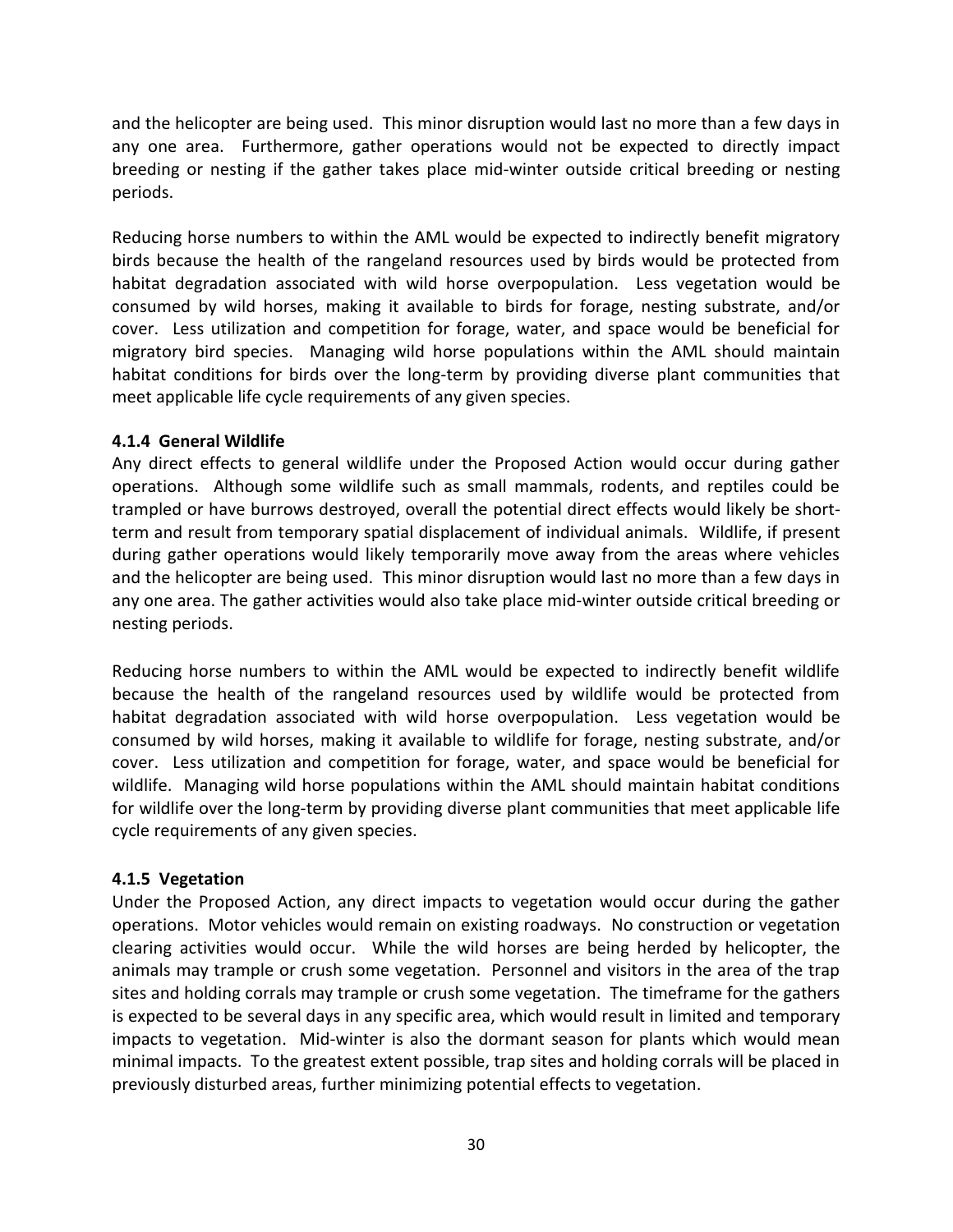As described in Section 3.4.5, data collected in 2011 documented heavy to severe forage utilization from wild horses within the Flanigan and Dogskin Mountain HMAs. A reduced number of wild horses in the gather area is likely to improve vegetative conditions. Plant production is likely to increase due to fewer wild horses eating the forage. More vegetation would increase the availability of habitat for general wildlife, BLM sensitive species, and migratory birds in the area.

#### <span id="page-35-0"></span>**4.1.6 Invasive Weeds, Non-Native Plant Species**

The Proposed Action would not be expected to create conditions conducive to the spread of invasive weeds and non-native plants. The gather would also occur mid-winter, when invasive weeds and non-native plant species are dormant and post-seed. Gather activities would take place primarily in previously disturbed areas and vehicles would remain on existing roads, minimizing the opportunities for the spread of undesirable plants. Wild horses, like all wildlife, have the potential to transfer the seeds of undesirable plants from one area to another. Most invasive weeds and non-native plant species in the project area are already wide-spread. The gather of wild horses that would take place over only a few days in any specific area would not be expected to change the overall distribution of invasive weeds and non-native plant species.

#### <span id="page-35-1"></span>**4.1.7 Human Health and Safety**

All helicopter operations must be in compliance with FAR 91.119. Public safety as well as that of the BLM and contractor staff is always a concern during the gather operations and is addressed through the implementation of Public Observation Protocols (see Appendix C) that have been used in recent gathers to ensure that the public remains at a safe distance and does not impede gather operations. Appropriate BLM staffing (public affair specialists and law enforcement officers) would be present to assure compliance with visitation protocols at the site. These measures minimize the risks to the health and safety of the public, BLM staff and contractors, and to the wild horses themselves during the gather operations.

#### <span id="page-35-2"></span>**4.1.8 Livestock Grazing**

Reducing the number of wild horses may improve conditions of forage allocated for livestock. There could be some temporary displacement of livestock during the gather operations, however coordination with the livestock permittee(s) would take place prior to gather operations to ensure that any direct impacts to on-going grazing operations would be avoided.

#### <span id="page-35-3"></span>**4.2 Alternative B: Gather and Remove Excess Wild Horses Outside HMAs and Gather to Low AML on the Flanigan HMA**

#### <span id="page-35-4"></span>**4.2.1 Wild horses**

Impacts to wild horses under Alternative B would be similar to the Proposed Action. Potential stress to mares associated with the injection of PZP-22 would not occur under Alternative B. Changes in herd structure and behaviors due to sex ratio adjustment would also not occur. However, because these methods of population growth control would not be implemented, there could be a higher frequency of horse gathers in the future. Stresses associated with more frequent horse gather and removal efforts could increase under Alternative B.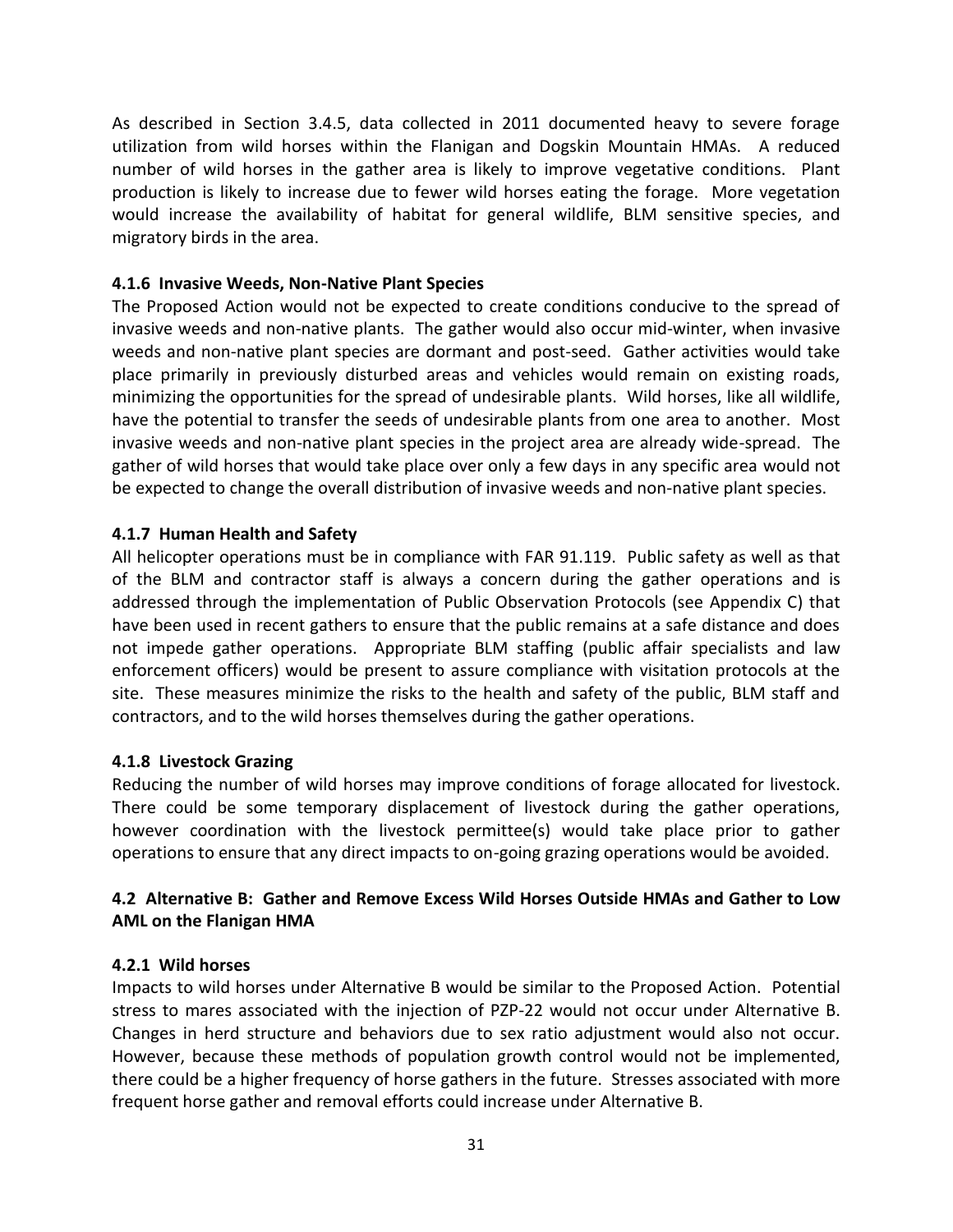## **4.2.2 BLM Sensitive Species**

Effects to sensitive species under Alternative B would be similar to the Proposed Action except there could be more frequent horse gathers and removal efforts in the future because controlling population growth through PZP-22 injections and sex ratio adjustment would not be implemented. Any effects to sensitive species from gather operations could occur more often without applying these population growth control methods. Habitat conditions for sensitive species could deteriorate sooner under this alternative because of the more rapid growth in the wild horse population post-gather.

## **4.2.3 Migratory Birds**

Effects to migratory birds under Alternative B would be similar to the Proposed Action except there could be more frequent horse gathers and removal efforts in the future because controlling population growth through PZP-22 injections and sex ratio adjustment would not be implemented. Any effects to birds from gather operations could occur more often without applying these population growth control methods. Habitat conditions for migratory birds could deteriorate sooner under this alternative because of the more rapid growth in the wild horse population post-gather.

## **4.2.4 General Wildlife**

Effects to wildlife under Alternative B would be similar to the Proposed Action except there could be more frequent horse gathers and removal efforts in the future because controlling population growth through PZP-22 injections and sex ratio adjustment would not be implemented. Any effects to wildlife from gather operations could occur more often without applying this population growth control method. Habitat conditions for wildlife could deteriorate sooner under this alternative because of the more rapid growth in the wild horse population post-gather.

## **4.2.5 Vegetation**

Impacts to vegetation under Alternative B would be similar to the Proposed Action. As described in Section 3.4.5, data collected in 2011 documented heavy to severe forage utilization from wild horses within the Flanigan and Dogskin Mountain HMAs. Because controlling population growth through PZP-22 injections and sex ratio adjustment would not be implemented, there could be a higher frequency of horse gathers in the future. Vegetative conditions could decline sooner. Any direct impacts to vegetation could increase slightly without implementation of population control methods.

## **4.2.6 Invasive Weeds, Non-Native Plant Species**

Impacts to invasive weeds and non-native plant species under Alternative B would be similar to the Proposed Action. Because controlling population growth through PZP-22 injections and sex ratio adjustment would not be implemented, there could be a higher frequency of horse gathers in the future. As a result, the risk of spreading invasive weeds and non-native plant species during gather operations would increase slightly.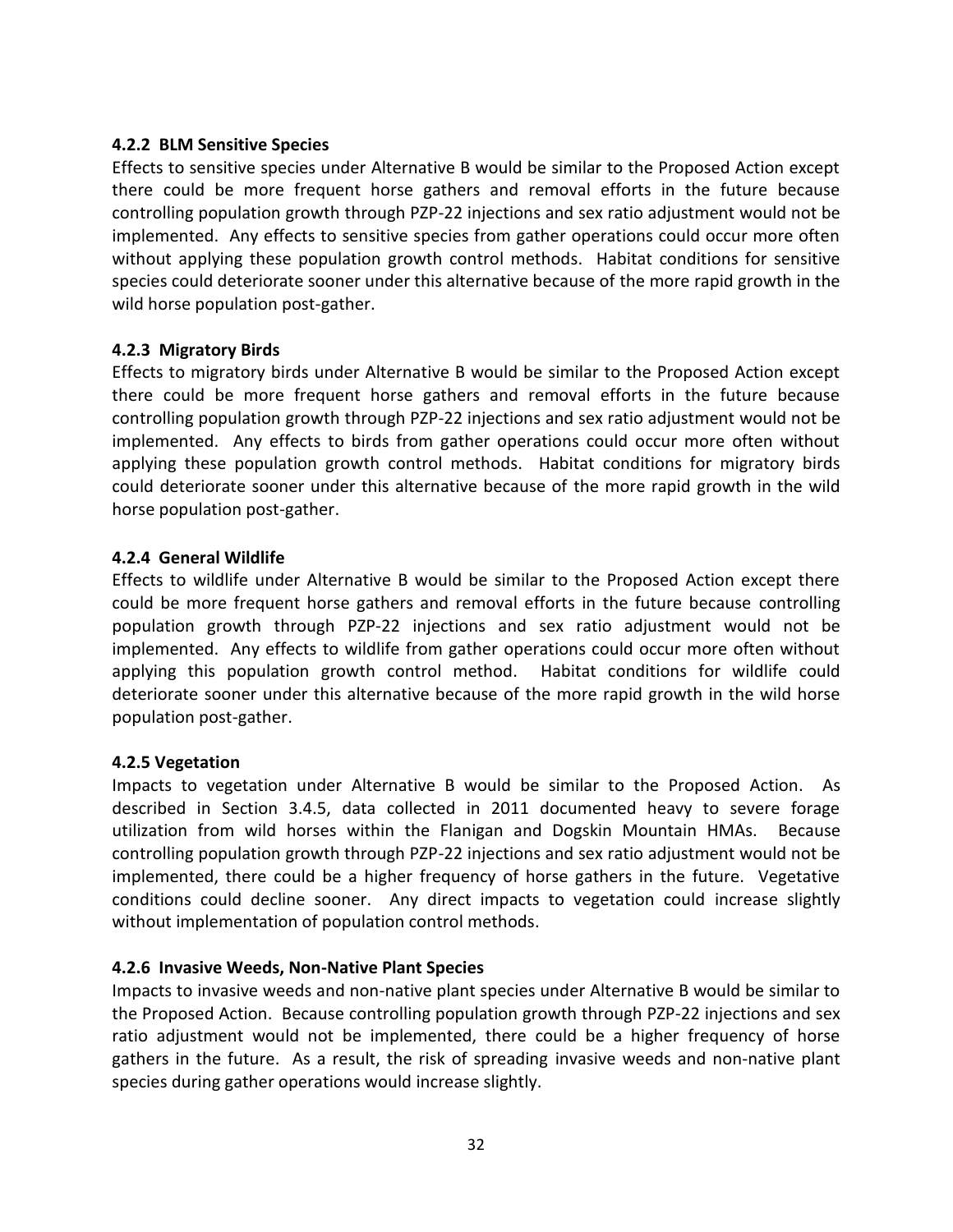## **4.2.7 Human Health and Safety**

The effects to human health and safety for Alternative B would be the same as the Proposed Action.

## **4.2.8 Livestock Grazing**

The effects to livestock grazing for Alternative B would be the same as the Proposed Action.

## **4.3 Alternative C: No Action**

## **4.3.1 Wild horses**

Under the No Action Alternative, the BLM would not conduct a gather and removal of excess wild horses from within and outside the Flanigan, Dogskin Mountain and Granite Peak HMAs in 2012 and would not treat any mares with PZP-22 or adjust sex ratios in any of the HMAs. Wild horse populations currently exceed AML and would likely continue to increase between 10 to 15 percent per year in the HMAs. Deterioration of range health would occur or continue to occur until such time as AML is restored. No short-term direct impacts to wild horses would occur. Over the long-term there would be adverse effects to wild horse populations in the area. As the range deteriorates, there would be increased competition for available water and forage between wild horses, wildlife and livestock.

Wild horses are a long-lived species, with documented survival rates exceeding 95 percent for adults. Many wild horse herds grow at sustained high rates of 15 to 22 percent per year (BLM 2005a). As previously described in Section 2.4 (G), natural population controls including predation do not prevent wild horse populations from exceeding the range's capacity to sustain the horses. Under the No Action Alternative, the wild horse population in the Flanigan HMA (median trial) in 11 years would be 1,470 animals. For the Dogskin Mountain HMA the wild horse population (median trial) in 11 years would be 102 animals, and for the Granite Peak HMA the wild horse population (median trial) in 11 years would be 65 animals. For all WinEquus modeling results see Appendix F. Individual wild horses would be at risk of death by starvation and lack of water as the population continues to grow far in excess of the range's ability to meet their habitat needs. Mares and foals are affected the most by competition for limited resources. Fighting among studs would increase as they protect their position at scarce water sources, as well as injuries and death to all age classes. As populations continue to rise, and as resources become scarcer, wild horses would range further away from the gather area onto BLM and private lands not managed for wild horses. This would lead to increased conflicts with other multiple uses including wildlife, livestock grazing, and with domestic horses on public or private lands.

Allowing the deterioration of range resources that results from an overpopulation of wild horses is contrary to the WFRHBA, which mandates that the BLM "*prevent the range from deterioration associated with overpopulation*," and "*remove excess wild horses in order to preserve and maintain a thriving natural ecological balance and multiple use relationships in that area."* Under the No Action Alternative, the BLM would not be able to maintain a thriving natural ecological balance and multiple-use relationship on the lands it manages.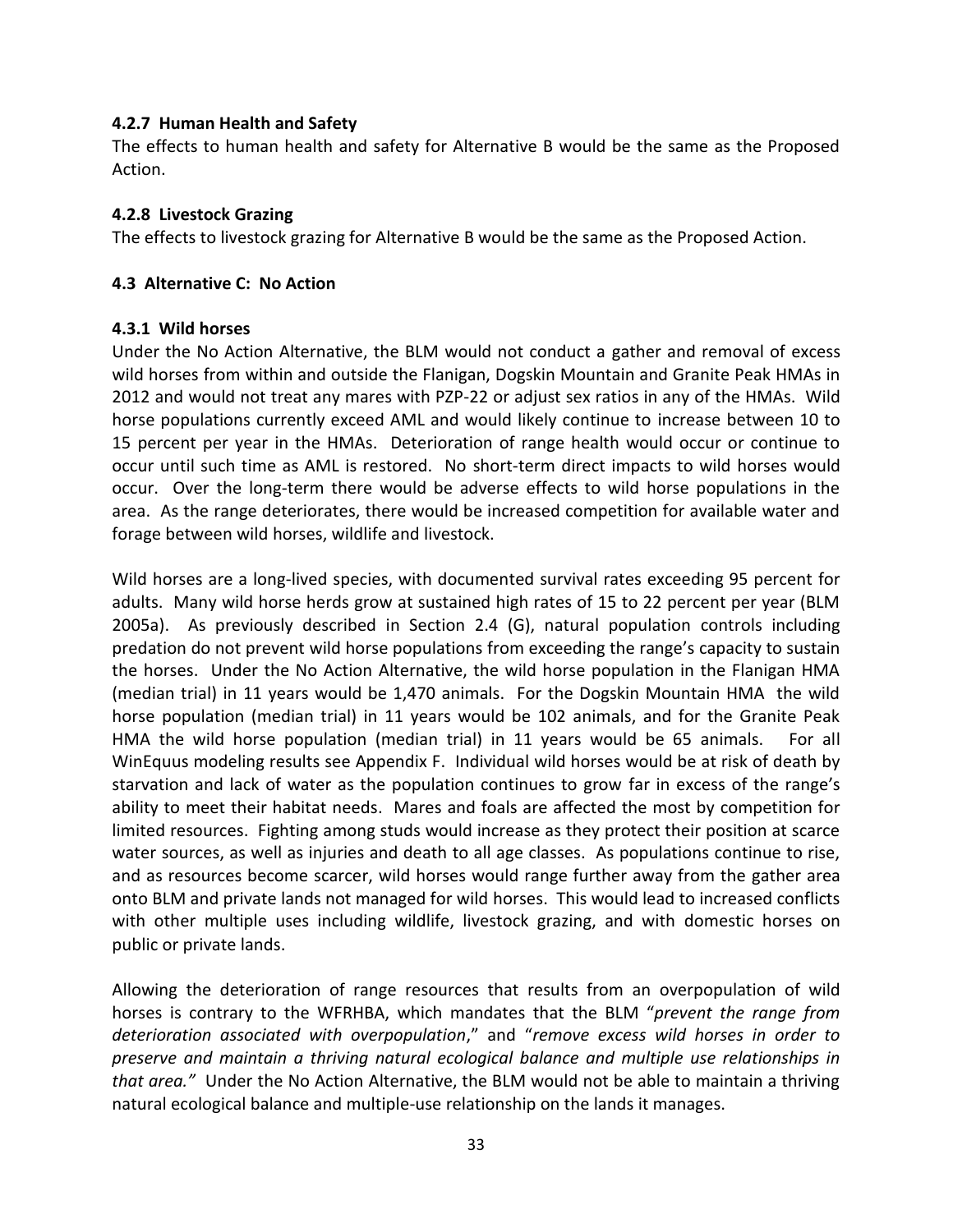#### **4.3.2 BLM Sensitive Species**

No gather operations would occur under the No Action Alternative. Although no direct effects to sensitive species from potential trampling and spatial displacement would occur, allowing horse populations to increase over the upper limit of the AML could have adverse effects to sensitive species habitat. Over-utilization of forage and water sources by wild horses could occur if population numbers increase beyond the AML. Habitat could become degraded, which would decrease forage and cover available to sensitive species. Over time this could decrease the abundance of sensitive species in the gather area and inhibit the ability of plant communities to meet applicable life cycle requirements of sensitive species.

Sage-grouse require specific amounts of grass cover for optimal nesting habitat, an abundance of forbs for brood-rearing habitat, and water with sufficient vegetation to support insects and to provide cover (Connelly et al. 2000). Sage-grouse habitat can be adversely affected if grasses are over-utilized because horse populations are above the AML.

## **4.3.3 Migratory Birds**

No gather operations would occur under the No Action Alternative. Although no direct, shortterm, localized impacts to migratory birds from potential spatial displacement would occur, allowing horse populations to increase over the upper limit of the AML could have long-term adverse effects on migratory bird habitat. Over-utilization of forage and water sources by wild horses could occur if population numbers increase beyond the AML. Habitat could become degraded, which would decrease forage and cover available to migratory bird species. Over time this could decrease the abundance of bird species in the gather area and inhibit the ability of plant communities to meet applicable life cycle requirements of migratory birds.

## **4.3.4 General Wildlife**

No gather operations would occur under the No Action Alternative. Although no direct effects to wildlife from potential trampling and spatial displacement would occur under this alternative, horse populations currently exceed the AML and would likely continue to increase. Allowing horse populations to increase over the upper limit of the AML can have long-term adverse effects to wildlife resources. Plant diversity can decrease and habitat structure can be altered if the AML is exceeded over time and vegetation and water sources are over-utilized (Beever and Brussard 2000). A less diverse plant community can be vulnerable to wildfire and invasive grasses such as cheatgrass. Cheatgrass displaces native perennial plants by germinating earlier and quicker. It is also adapted to frequent fires perpetuated by the fine fuels it creates. Beever at al. (2008) studied vegetation response to removal of wild horses and found sites without wild horses had greater shrub cover, total plant cover, plant species richness, and native grass cover than sites with wild horses. Wild horses will use areas of the HMAs that have more grasses because they are primarily grazers. Decreased cover and diversity of grasses and shrubs as well as decreased mammal burrow density have been documented at water sources used by wild horses (Beever and Brussard 2000, Ganskopp and Vavra 1986). Small mammals are prey for many species and less prey could negatively affect raptors and carnivores that inhabit the area.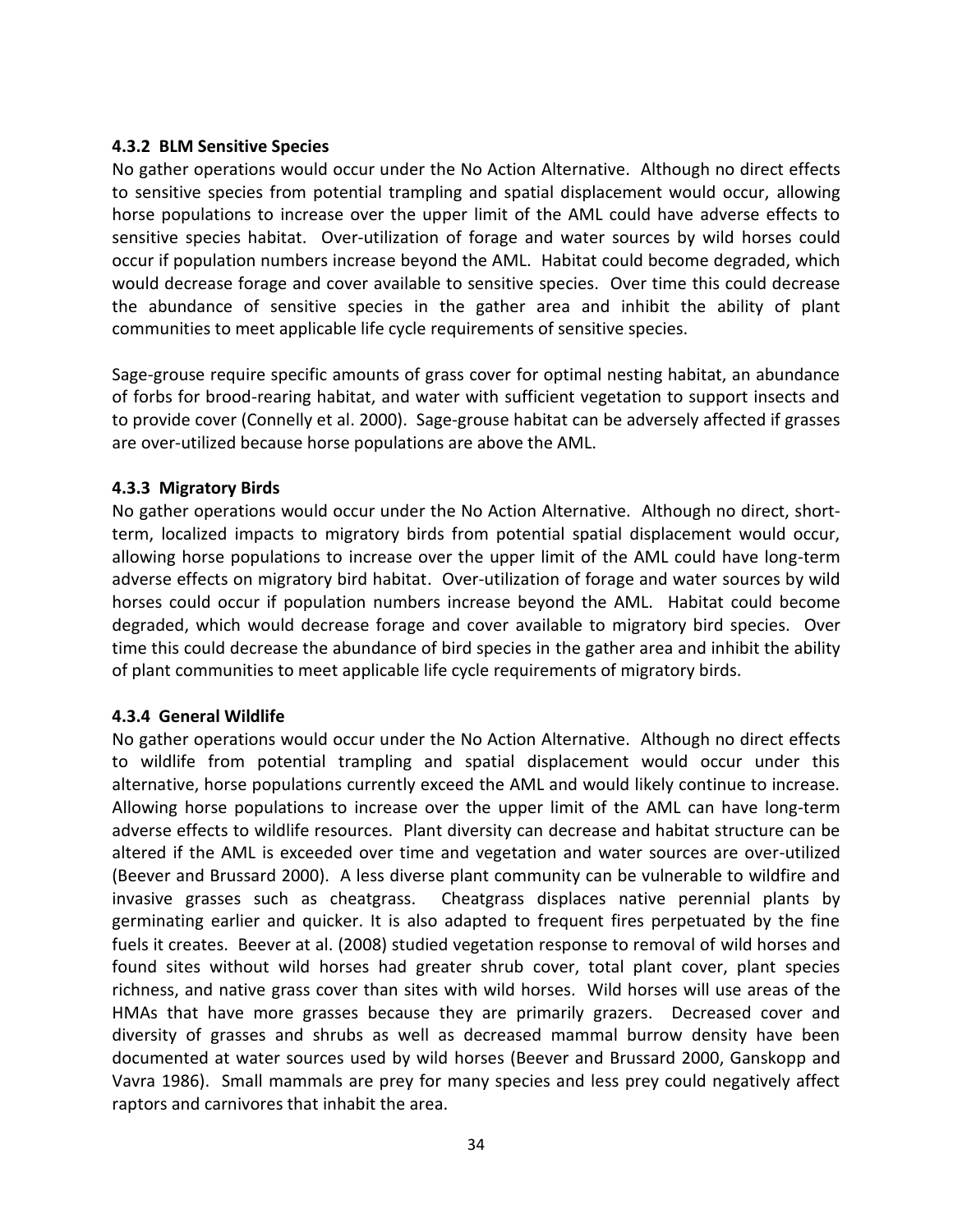Deterioration of range health would occur or continue to occur until the AML is restored. Over the long-term, wildlife species that utilize the rangeland in the gather area would be adversely affected by the deterioration of their habitat. Over time, declining habitat quality could decrease the abundance of wildlife species in and around the HMAs and inhibit the ability of plant communities to meet applicable life cycle requirements of wildlife species.

## **4.3.5 Vegetation**

Under the No Action Alternative, the BLM would not conduct a gather, treatment and removal of wild horses within the Flanigan, Dogskin Mountain and Granite Peak HMAs in 2012. Wild horse populations currently exceed AML and would likely continue to increase at a rate of 10 to 15 percent per year. As described in Section 3.4.5, data collected in 2011 documented heavy to severe forage utilization from wild horses within the Flanigan and Dogskin Mountain HMAs. Deterioration of range health would occur or continue to occur until such time as AML is restored. No short-term direct impacts to vegetation would occur. Over the long-term, vegetation in the gather area would be adversely affected by the overpopulation of wild horses.

## **4.3.6 Invasive Weeds, Non-Native Plant Species**

Under the No Action Alternative, the BLM would not conduct a gather, treatment and removal of wild horses within the Flanigan, Dogskin Mountain and Granite Peak HMAs in 2012. Wild horse populations currently exceed AML and would likely continue to increase. Although there would be no opportunity for the spread of invasive weeds or non-native plant species during horse gather operations if they do not take place, there could be an increased spread of the undesirable plants due to the a reduction in plant diversity and increased opportunities of weed spread as a result of the overpopulation of wild horses.

## **4.3.7 Human Health and Safety**

Under the No Action Alternative, the BLM would not conduct a gather, treatment and removal of wild horses within the Flanigan, Dogskin Mountain and Granite Peak HMAs in 2012. There would be no effect on human health and safety because no motorized vehicle operations would occur.

## **4.3.8 Livestock Grazing**

Under the No Action Alternative, the BLM would not conduct a gather, treatment and removal of wild horses within the Flanigan, Dogskin Mountain and Granite Peak HMAs in 2012. There would be no direct effects on livestock grazing because no gather operations would occur. Under the No Action Alternative, wild horses would continue to exceed the AML, utilizing forage allocated to livestock and contributing to heavy and severe utilization of forage plants. As wild horse populations grow, forage conditions would deteriorate, adversely affecting forage quantity and quality.

## **4.4 Residual Effects**

"Residual effects" are those adverse effects that remain after implementation of mitigation measures. No major (significant) adverse effects have been identified in this EA. Measures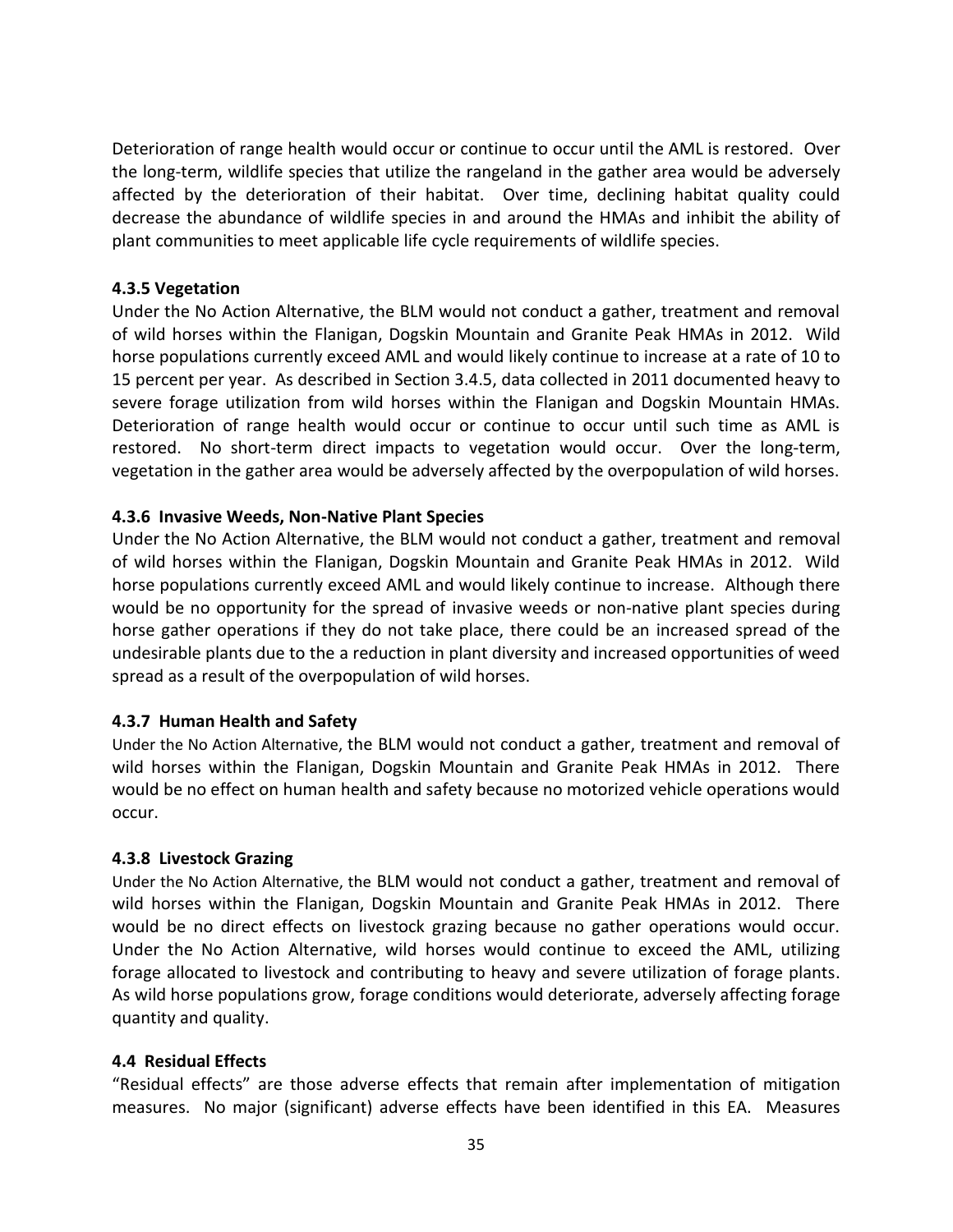have been incorporated into the elements of the Proposed Action to avoid and minimize any adverse effects. No mitigation is necessary; there would be no residual effects.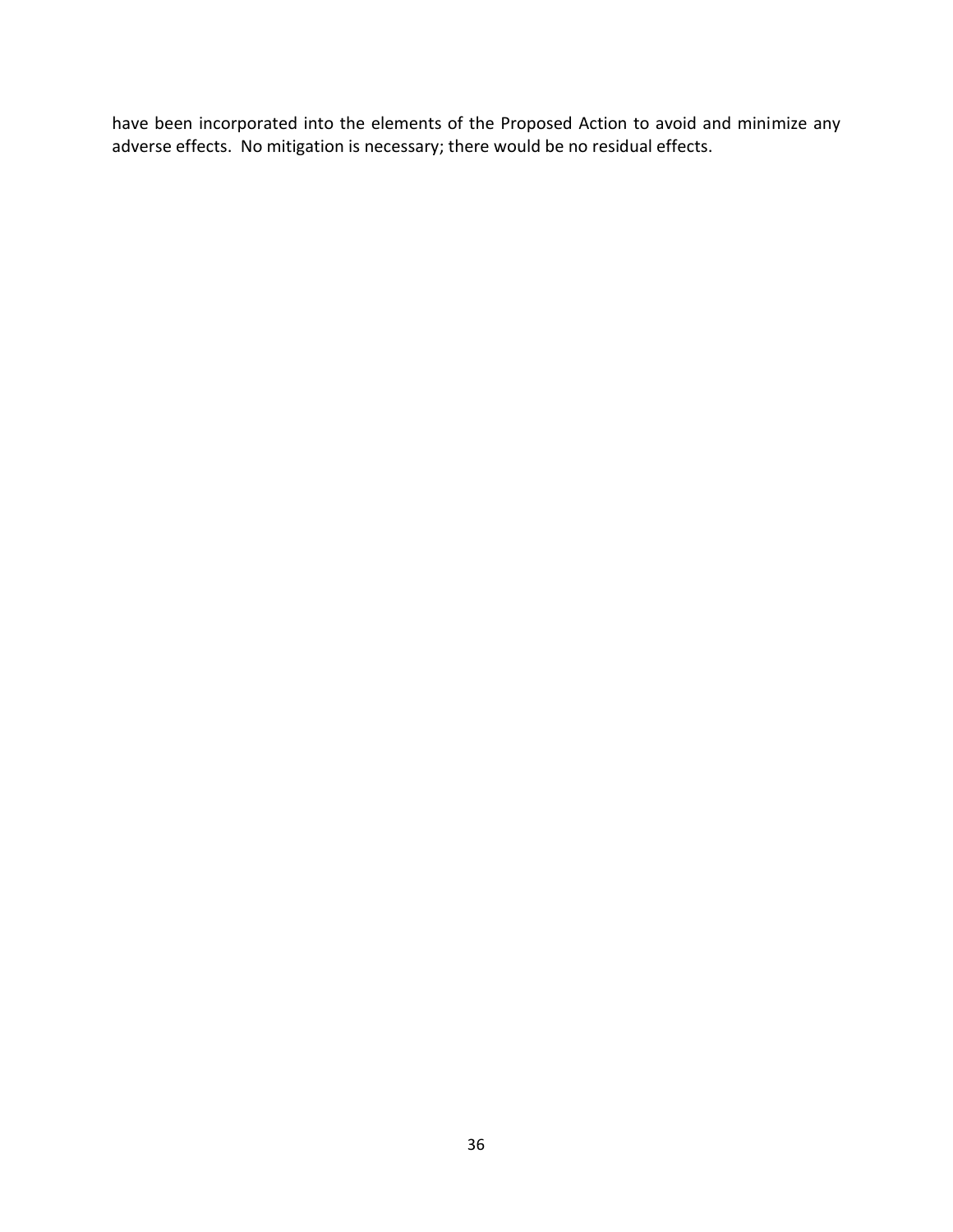# **5.0 CUMULATIVE EFFECTS**

A cumulative effect is defined under NEPA as "the change in the environment which results from the incremental impact of the action, decision, or project when added to other past, present, and reasonably foreseeable future actions, regardless of what agency (federal or nonfederal) or person undertakes such other action". "Cumulative impacts can result from individually minor but collectively significant actions taking place over a period of time" (40 CFR Part 1508.7). Past, present, and reasonably foreseeable future actions are analyzed to the extent that they are relevant and useful in analyzing whether the reasonably foreseeable effects of the Proposed Action and Alternatives may have an additive and significant relationship to those effects.

## *Geographic Scope*

The geographic scope of the Cumulative Effects Analysis is the gather area consisting of: the three HMAs, and an area of four miles adjacent to the HMAs for a total of approximately 231,103 acres, of which 28,802 acres are within the HMA boundaries (Figure 6). An area larger than the HMAs has been considered in this analysis because of the range occupied by the wild horses and because trap sites are likely to occur outside the HMAs. Although a large cumulative effects analysis area has been identified, actual gather operations and any direct effects to most resources would be confined to only a few acres.

## *Timeframe of Effects*

The timeframe for the cumulative effects from the gather operations is seven to 10 days. All direct effects to resources would be short-term and occur during the gather operations. The time frame for the cumulative effects from the indirect effects associated with reducing the wild horse population is less than five years. After this timeframe, the wild horse population is likely to return to pre-gather levels unless there are additional removal and/or treatment actions taken by the BLM (See *Reasonably Foreseeable Future Actions*).

## *Past Actions*

Wild horse management has been on-going since the enactment of the WFRHBA. Since 1973 the BLM has removed approximately 1,242 wild horses from within and adjacent to the Flanigan HMA, 50 wild horses from within and adjacent to the Dogskin Mountain HMA, and 138 wild horses from within and adjacent to the Granite Peak HMA. In 1973 the first population inventory for Dogskin Mountain and Granite Peak HMAs was six animals each compared to 96 for the Flanigan HMA. As described in Section 3.4.1 past decisions affecting wild horses includes: establishment of HMAs after enactment of the WFRHBA; issuance of MUDs and the HMAP, and establishment of AML's for the HMAs through public decision-making processes.

Livestock grazing, sheep and/or cattle, is known to have occurred in the area since at least the 1930's under grazing permits. As shown in Figure 5, portions of the Flanigan HMA overlap the Big Canyon, Winnemucca Ranch and Flanigan GAs, the Dogskin Mountain HMA is entirely within the Paiute Canyon GA, and the Granite Peak HMA is entirely within the Antelope Mountain GA. To facilitate the management of livestock, fencing, and temporary and permanent water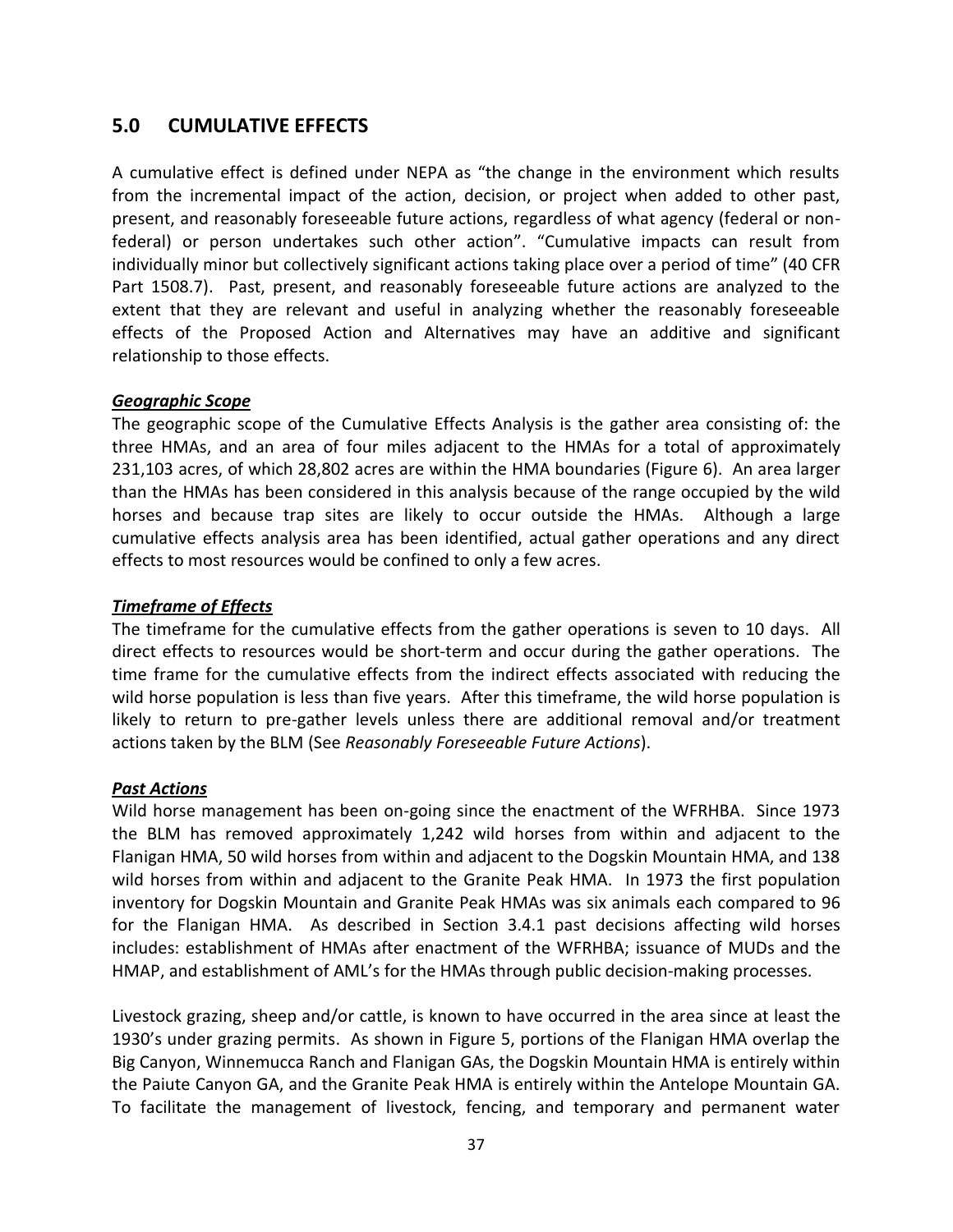troughs have been installed within the GAs. The most recent decisions renewing term livestock grazing permits were issued for the Flanigan and Antelope Mountain GA's in 2007 (BLM 2007, 2007a).

Dispersed recreation occurs in the Virginia Mountains, Dogskin Mountain and Sand Hills. General activities include: rock hounding, sightseeing, hunting, off-highway vehicle (OHV) use, and wildlife viewing. The BLM permits non-commercial and commercial recreation events through its Special Recreation Permit program. The area is an "open and unlimited use" area for travel management. Although most vehicle use occurs on existing two-track trails and dirt roads, OHV use is permitted. Actual number of users per day or per year is not available, but the intensity of recreational use is generally low and dispersed. Most recreation use occurs during the spring and fall.

The Virginia Mountains, Dogskin Mountain and Sand Hills were subject to a historic regime of wildfire caused by lightning strikes. Natural-caused fire may have burned several acres to several thousand acres during one event. In more modern times, the area has also been subject to man-caused wildfire in addition to lightning-caused fire (Table 11). Several wildfires have occurred within the past 30 years adjacent to and within the Allotment. Typical wildfire patterns created a mosaic pattern on the landscape, burning intensely in some areas and removing all vegetation, and burning lightly in other areas, removing only grasses or groundcover. Re-seeding efforts have occurred within the gather area burned by fire. One fire of particular importance occurred in 1999, during which 61 percent of the Flanigan HMA burned. As a result, as much of the wild horse population at that time that could be rounded up was removed from the HMA due to the complete lack of forage (BLM 1999).

| <b>HMA</b>              | Year | Activity              | Acres  |
|-------------------------|------|-----------------------|--------|
| Flanigan                | 1999 | Lightning-caused fire | 10,584 |
|                         | 1999 | Aerial re-seeding     | 10,584 |
| <b>Dogskin Mountain</b> | 1985 | Unknown origin        | 670    |
|                         | 1988 | Lightning-caused fire | 2,374  |
| <b>Granite Peak</b>     | 1984 | Unknown origin        | 2,252  |
|                         | 1996 | Human-caused fire     | 495    |
|                         | 2007 | Lightning-caused fire | 141    |

**Table 11. Past Fire History and Reseeding**.

## *Present Actions*

Under the Proposed Action, the BLM would conduct a gather and removal of wild horses and implement population control measures for released horses in January or February 2012. As described in the Proposed Action, all HMAs currently exceed AML. The proposed management actions are necessary to bring numbers to within AML in order to remove the excess wild horses and to prevent deterioration of rangeland health. Under the No Action Alternative, the BLM would not implement a horse gather at this time. Range health would continue to deteriorate as wild horse populations continue to increase even further in excess of AML.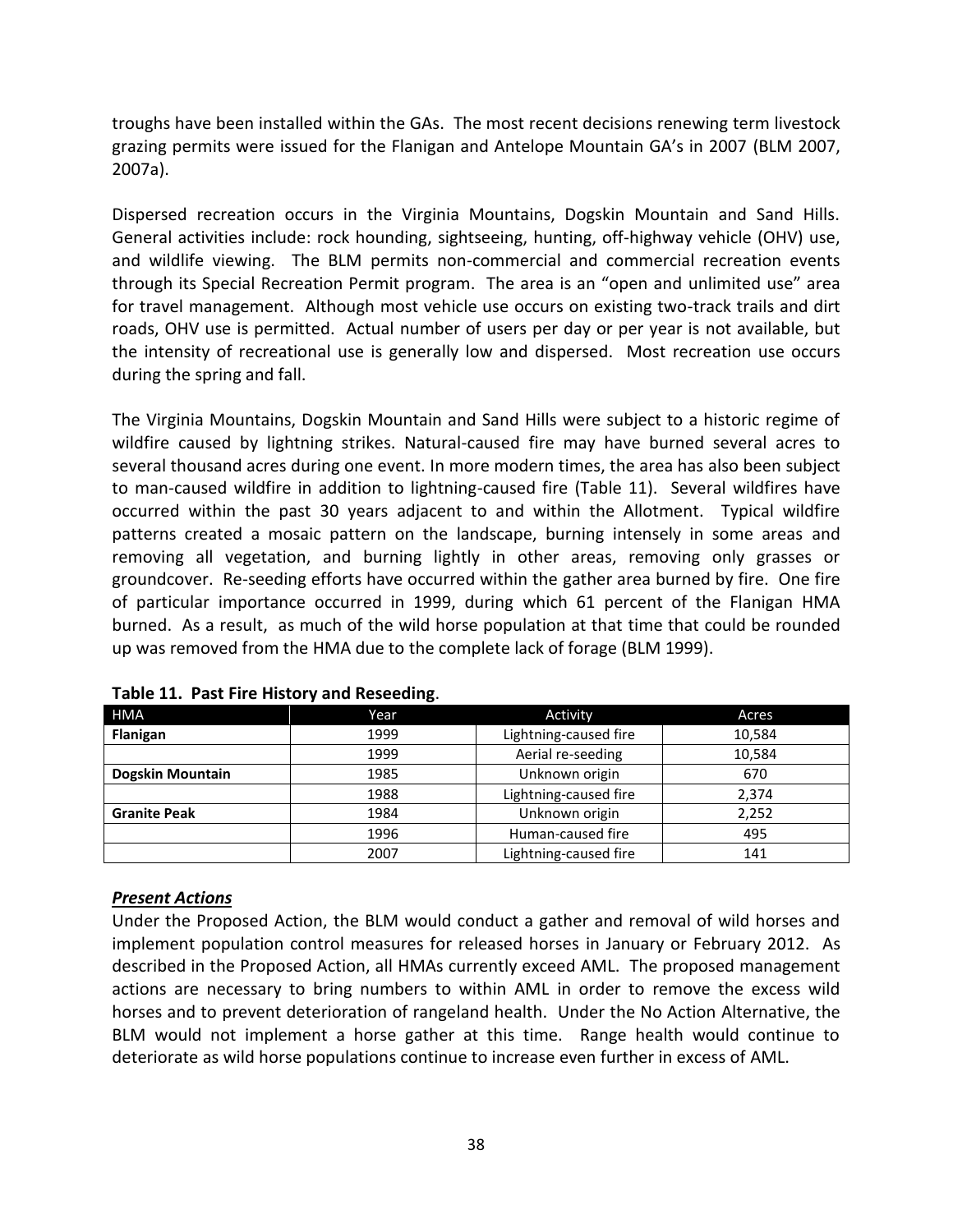Under the Proposed Action or Alternatives, the BLM would continue to permit livestock grazing within GA's that overlap the three HMAs. Fencing and maintenance of temporary and permanent water troughs continues. Implementation of the Proposed Action or Alternatives would not affect livestock grazing.

As described in Past Actions, recreation activities are on-going; use is generally dispersed and low intensity. No change to recreation would occur under either the Proposed Action or Alternatives.

# *Reasonably Foreseeable Actions*

The BLM is likely to conduct substantially similar gather, treatment and removal of wild horses within these three HMAs during the period of 2013 to 2018 to maintain wild horse populations within AML and prevent deterioration of range health. The BLM will continue to monitor range and wild horse health to determine the timing of any future wild horse activities. Monitoring includes periodic population inventories, and observation of the distribution of wild horses and their ingress and egress from the HMAs.

The BLM currently permits livestock grazing within GA's that overlap the three HMAs. Fencing and maintenance of temporary and permanent water troughs would continue. Renewal of term livestock grazing permits are likely to occur in the future.

As described in Past and Present Actions, dispersed recreation is likely to continue in the future, but it is anticipated to remain similar in nature (dispersed and low intensity).

Unplanned lightning-caused or human-caused wildfire is likely to occur in the future. The intensity and scope of any such fire is unknown, and the impacts associated with any future fire(s) are too speculative to evaluate in this EA. Should any fire occur, post-fire rehabilitation including re-seeding with native plants would likely occur.

## *Effects Analysis*

Resource topics considered under the Effects Analysis include all resources identified in Table 2 and Table 3 in Section 3.0 which "may be affected" by direct or indirect effects of the Proposed Action or Alternatives. There would be no cumulative effects to Human Health and Safety, therefore this resource is not carried further for analysis.

## *Wild horses*

Considering identified past, present and reasonably foreseeable actions, overall cumulative effects under the Proposed Action would be beneficial for wild horses. There would be shortterm direct effects to wild horse populations in the project area during gather operations. However, by returning the population to within AML, those remaining are likely to benefit from improved vegetative and range conditions. Cumulative effects under Alternative B would be similar to the Proposed Action. Under the No Action Alternative, cumulative effects would be adverse. No direct effects to wild horses would occur. Indirect cumulative effects from a continuing overpopulation of wild horses would be adverse. A thriving natural ecological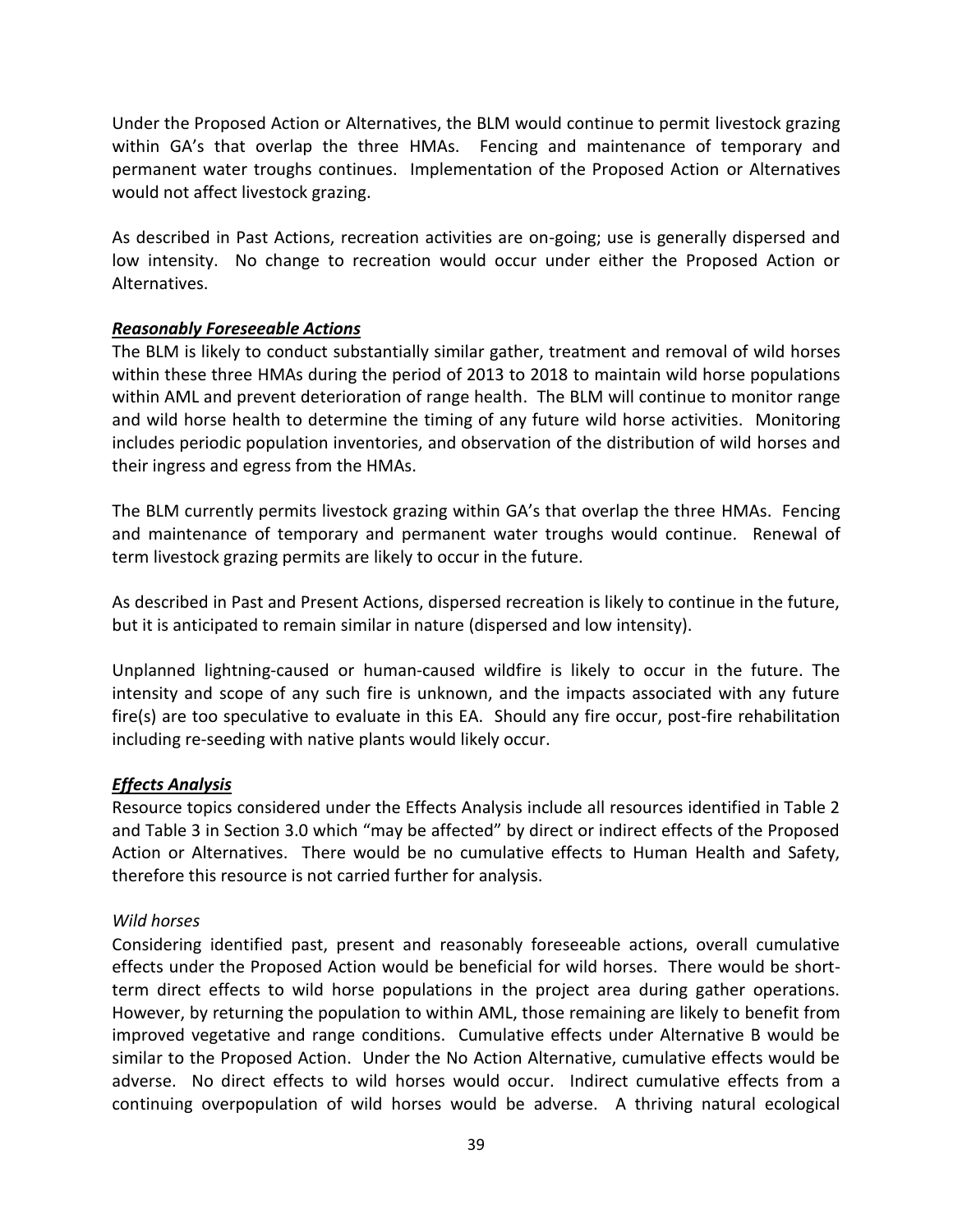balance would not be maintained, as forage and water availability decrease as a result of overpopulation, overall wild horse health would be expected to be adversely affected.

#### *BLM Sensitive Species*

Considering identified past, present and reasonably foreseeable actions, overall cumulative effects under the Proposed Action would be beneficial to sensitive species. Reducing the number of wild horses would improve habitat (vegetation and conditions of water sources) and sensitive species that occur in the project area would likely benefit from this improvement. Cumulative effects under Alternative B would be similar to the Proposed Action. Under the No Action Alternative, the overpopulation of wild horses would continue unabated, and as populations continue to grow, range health (habitat) would deteriorate. Degraded range conditions would likely cumulatively adversely affect sensitive species. Under the No Action Alternative, cumulative effects would be adverse. Cumulative effects would result largely from the adverse indirect effects from the overpopulation of wild horses. A thriving natural ecological balance would not be maintained and habitat conditions for sensitive species would deteriorate, causing a potential long-term decline in species diversity and abundance.

#### *Migratory Birds*

Considering identified past, present and reasonably foreseeable actions, overall cumulative effects under the Proposed Action would be beneficial for migratory birds. Reducing the number of wild horses would improve habitat (vegetation and conditions of water sources) and migratory birds that occur in the project area would likely benefit from this improvement. Cumulative effects under Alternative B would be similar to the Proposed Action. Under the No Action Alternative, the overpopulation of wild horses would continue unabated, and as populations continue to grow, range health (habitat) would deteriorate. Degraded range conditions would likely cumulatively adversely affect migratory birds. Under the No Action Alternative, cumulative effects would be adverse. Cumulative effects would result largely from the adverse indirect effects from the overpopulation of wild horses. A thriving natural ecological balance would not be maintained and habitat conditions for migratory birds would deteriorate, causing a potential long-term decline in species diversity and abundance.

## *General Wildlife*

Considering identified past, present and reasonably foreseeable actions, overall cumulative effects under the Proposed Action to general wildlife would be beneficial. Reducing the number of wild horses would improve habitat (vegetation and conditions of water sources) and wildlife species that occur in the project area would likely benefit from such improvement. Cumulative effects under Alternative B would be similar to the Proposed Action. Under the No Action Alternative, the overpopulation of wild horses would continue unabated, and as populations continue to grow, range health (habitat) would deteriorate. Degraded range conditions would likely cumulatively adversely affect general wildlife. Under the No Action Alternative, cumulative effects would be adverse. Cumulative effects would result largely from the adverse indirect effects from the overpopulation of wild horses. A thriving natural ecological balance would not be maintained and habitat conditions for general wildlife would deteriorate, causing potential long-term decline in species diversity and abundance.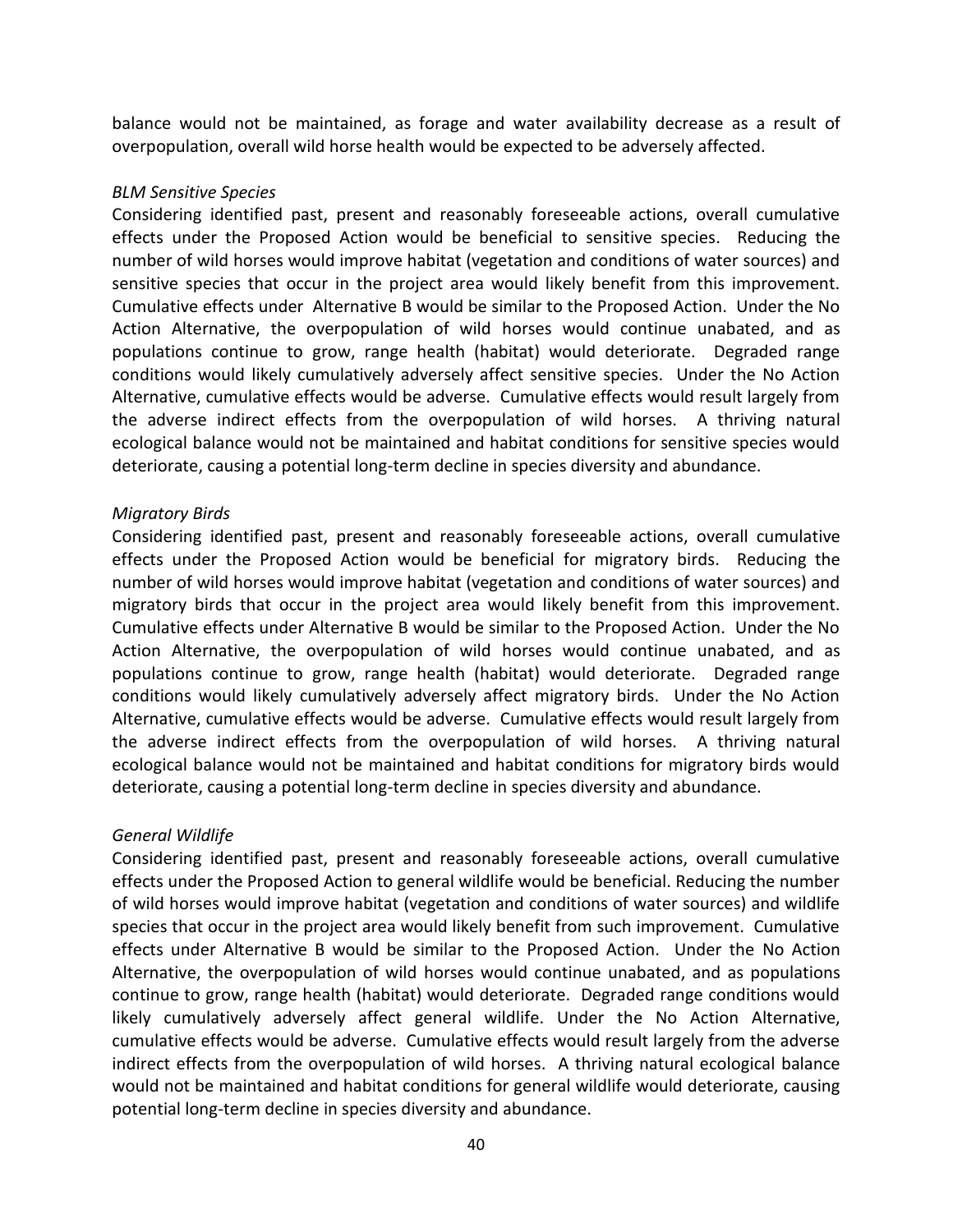#### *Vegetation*

Considering identified past, present and reasonably foreseeable actions, overall cumulative effects under the Proposed Action to vegetation would be beneficial. Reducing the number of wild horses would improve vegetation conditions by reducing the number of animals that consume forage. Cumulative effects under Alternative B would be similar to the Proposed Action. Under the No Action Alternative, the overpopulation of wild horses would continue unabated, and as populations continue to rise, vegetative conditions would cumulatively deteriorate. Under the No Action Alternative, cumulative effects would be adverse. No direct effects to vegetation would occur. Indirect cumulative effects from overpopulation of wild horses would be adverse. A thriving natural ecological balance would not be maintained and vegetation would deteriorate, causing a potential long-term decline in vegetative conditions and habitats, which could cause potential long-term declines in wildlife species associated with habitat in the area.

## *Invasive Weeds, Non-Native Plant Species*

Considering identified past, present and reasonably foreseeable actions, overall cumulative effects under the Proposed Action to vegetation would be beneficial. Although there is some small risk that invasive weeds and non-native plants could spread as a result of disturbances from gather operations, the overpopulation of wild horses creates a higher risk of disturbances to native vegetative communities that would allow for the spread of these undesirable plants. Cumulative effects under Alternative B would be similar to the Proposed Action. Under the No Action Alternative, no cumulative effects would occur from gather operations because no gather would take place. However, over the long-term, the continued and increasing overpopulation of wild horses may have an adverse cumulative effect by creating conditions conducive to the spread of invasive weeds and non-native plant species.

## *Livestock Grazing*

Considering identified past, present and reasonably foreseeable actions, overall cumulative effects under the Proposed Action to livestock grazing would be beneficial. Reducing the number of wild horses would return their population levels to the low range of AML. Under prior public decision-making processes, the MUDs and HMAP allocated forage to wildlife, livestock and wild horses. Removal of excess wild horses would improve the quality and quantity of forage, thereby benefiting forage allocated to livestock. Cumulative effects under Alternative B would be similar to the Proposed Action. Under the No Action Alternative, no cumulative effects would occur from gather operations because no gather would take place. However, over the long-term, the overpopulation of wild horses may have an adverse cumulative effect on forage quality and availability and may result in forage allocated to livestock being unavailable for use by livestock.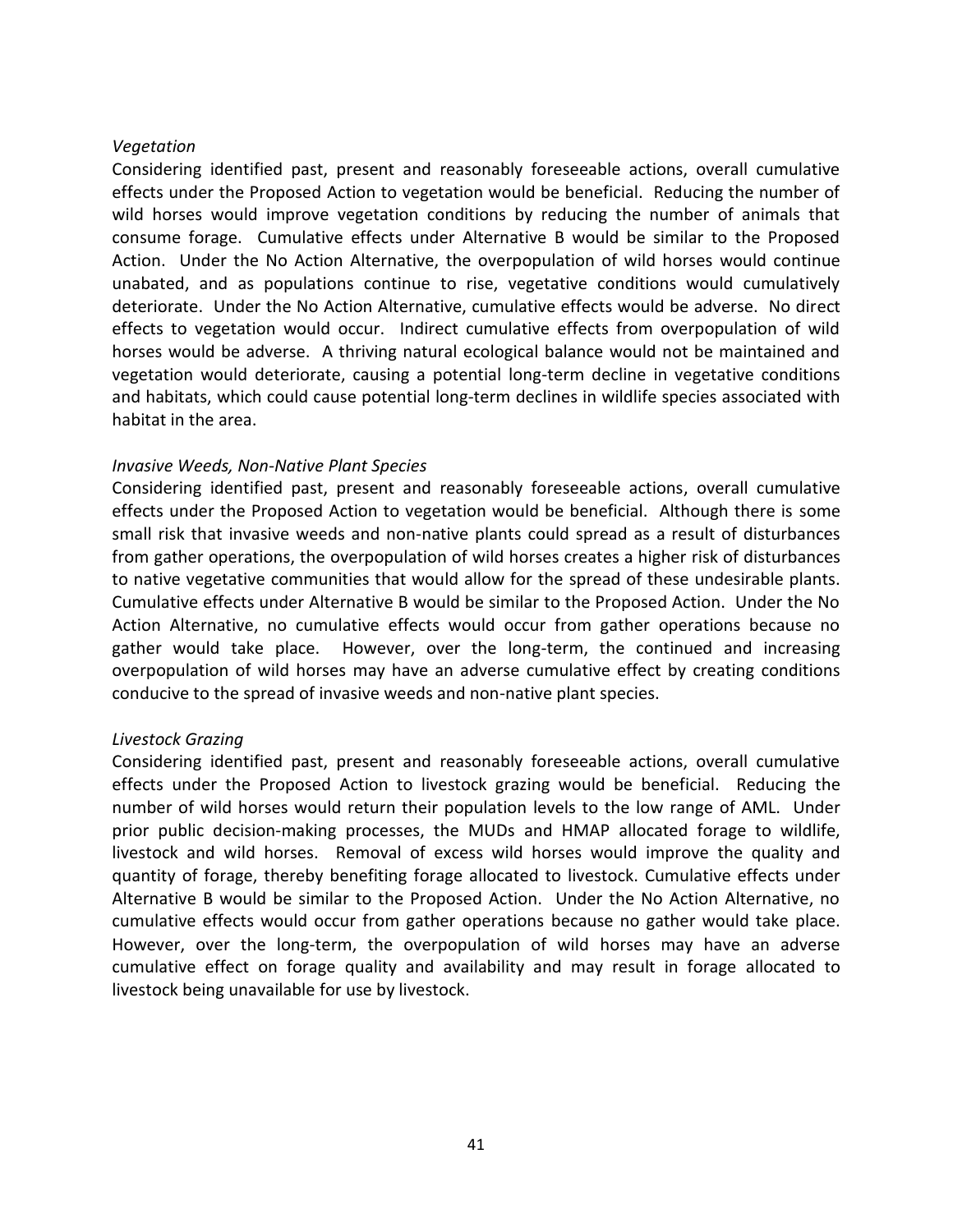# **6.0 MITIGATION MEASURES AND MONITORING**

Although no "significant" impacts to the human environment have been identified in this Final EA, the BLM has incorporated mitigation measures and SOPs into this Final EA that would be implemented during the gather operations to reduce or avoid adverse effects to wild horses. Standard Operating Procedures (SOPs) for Wild Horse Gathers are included in Appendix B, and SOPs for Use of PZP-22 are included in Appendix D. These SOPs represent the best methods for reducing impacts associated with the gathering, handling, and transporting of wild horses and collecting herd data.

Monitoring plans have been adopted for each of the HMAs as follows: Flanigan and Dogskin Mountain HMAs in 1995, and Granite Peak HMA in 1991 and are hereby incorporated by reference (BLM 1991, 1995, 1995a). Key elements of on-going monitoring include: the collection of hair samples for genetic baseline information; periodic population inventories; resource monitoring including collection of climate data; forage utilization; and wild horse distribution data. If monitoring indicates that genetic diversity in not being adequately maintained, young mares from HMAs in similar environments may be added every generation (every eight to 10 years) to avoid inbreeding and maintain acceptable genetic diversity.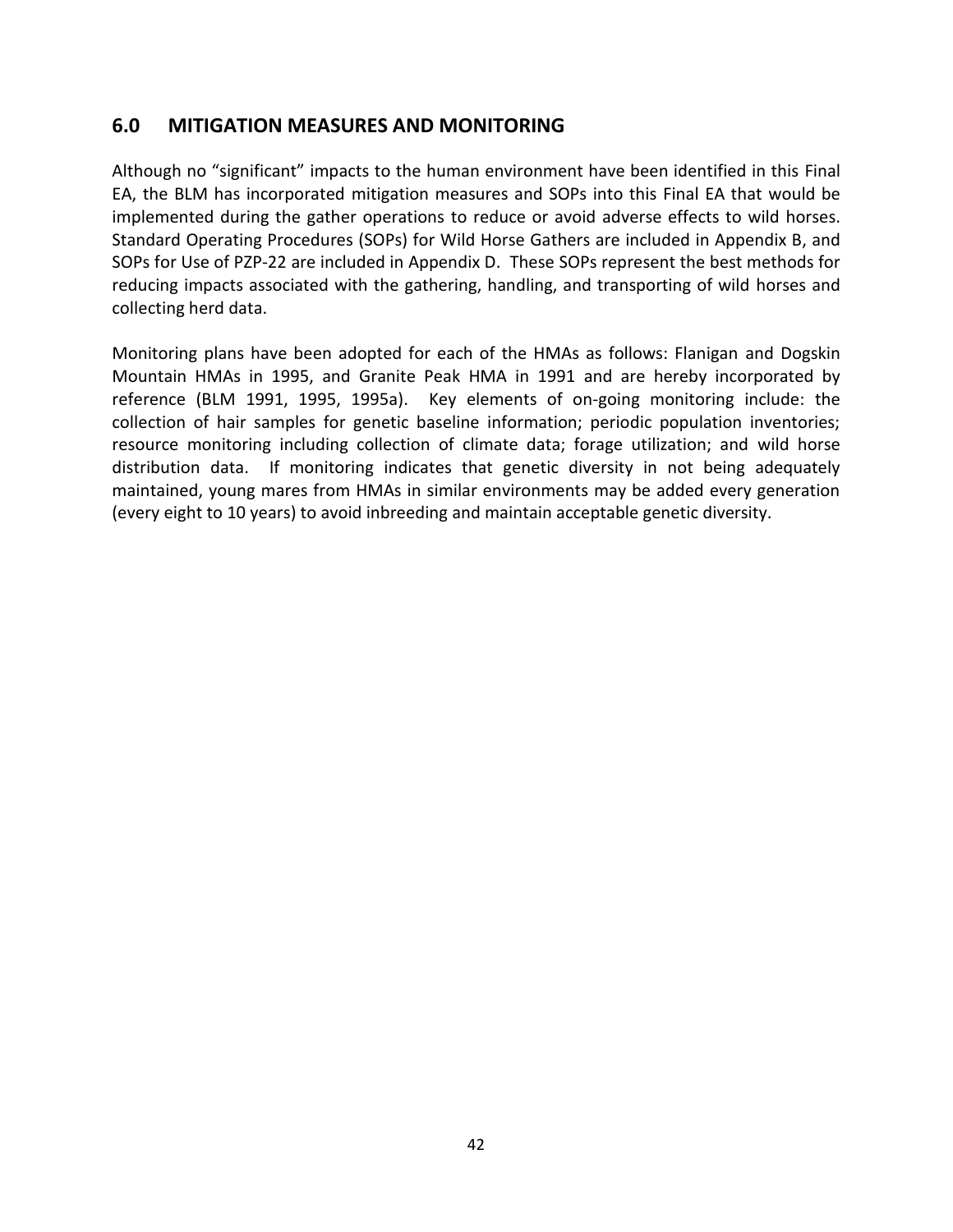# **7.0 PERSONS, GROUPS, AND AGENCIES CONSULTED**

## **7.1 List of Preparers**

#### **Bureau of Land Management**

| <b>Name</b>            | <b>Title</b>                     | <b>Project Expertise</b>            |
|------------------------|----------------------------------|-------------------------------------|
| John Axtell            | Wild Horse and Burro Specialist  | Wild horses                         |
| Alan Shepherd          | State Lead, Wild Horse and Burro | Wild horses                         |
|                        | Program                          |                                     |
| <b>Steve Christy</b>   | Archeologist                     | Cultural Resources, Native American |
|                        |                                  | <b>Religious Concerns</b>           |
| <b>Brian Buttazoni</b> | Planning and Environmental       | <b>NEPA</b>                         |
|                        | Coordinator                      |                                     |
| Katrina Leavitt        | Rangeland Management Specialist  | Livestock, Vegetation               |
| Ryan Leary             | Rangeland Management Specialist  | Vegetation                          |
| Pilar Ziegler          | Wildlife Biologist               | <b>Migratory Birds</b>              |
|                        |                                  | General Wildlife, BLM Sensitive     |
|                        |                                  | <b>Species</b>                      |

## **7.2 Public Review**

## *State-Wide Meeting*.

A public hearing is held annually on a State-wide basis regarding the use of motorized vehicles, including helicopters and fixed-wing aircraft, in the management of wild horses. During these meetings, the public is given the opportunity to present new information and to voice any concerns regarding the use of the motorized vehicles. The Ely District Office hosted the Statewide meeting on June 15, 2011; the current gather operation SOPs were reviewed in response to concerns expressed and the BLM determined that no changes to the SOPs were warranted.

# *Review of this EA*.

Comments were accepted on the *Flanigan, Dogskin Mountain and Granite Peak Horse Gather Environmental Assessment* until September 27, 2011. Only those comments received in a timely manner were considered. Following the 30-day public review period, the BLM considered all comments received and categorized them (see Appendix A for more details).

## **7.3 Tribes, Individuals, Organizations or Agencies Consulted**

*Tribes* Pyramid Lake Paiute Tribe Reno-Sparks Indian Colony Washoe Tribe of California and Nevada

*Individuals* Adams, Pauline Barnard, Harmon Bowers, Carla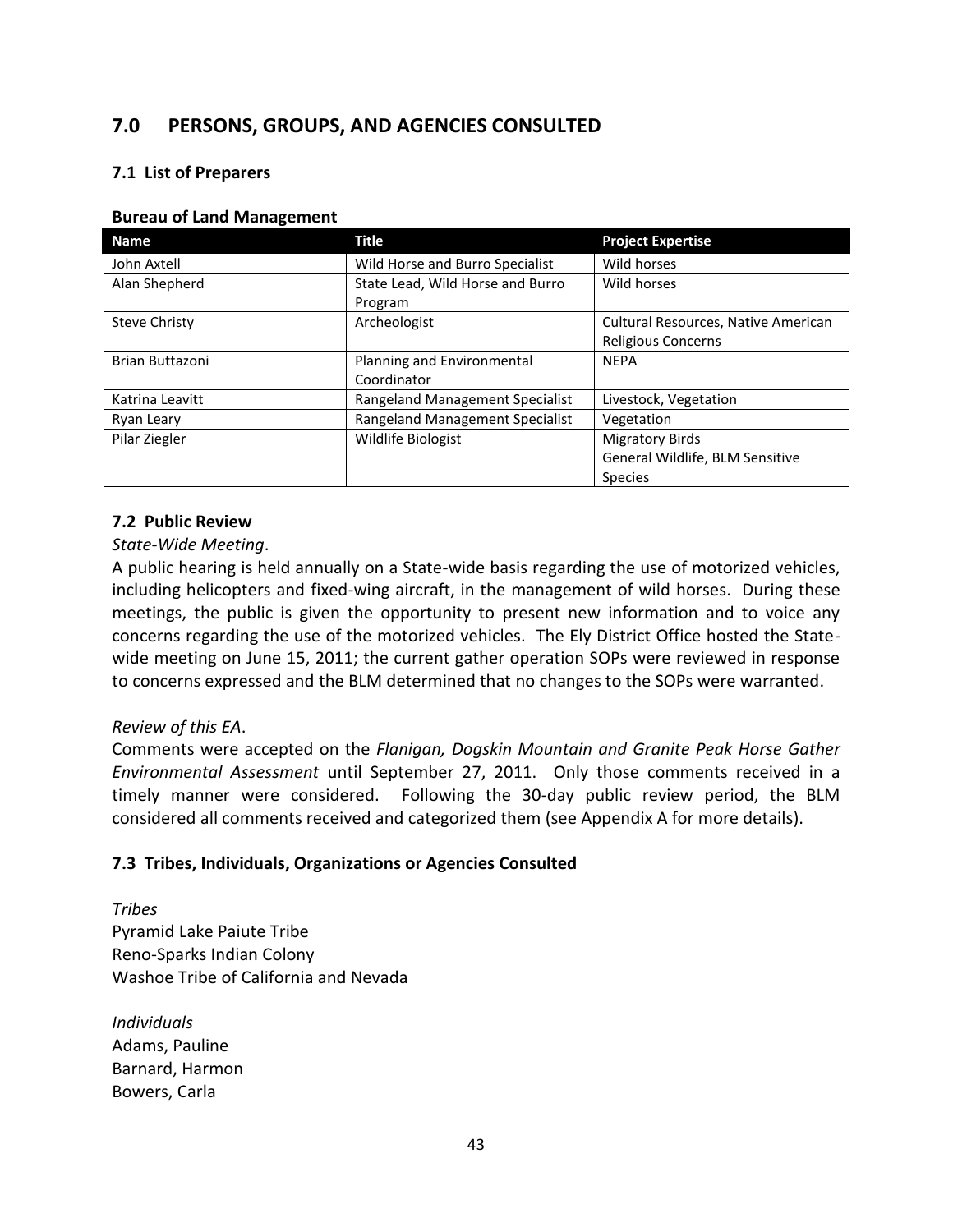Brooks, Kelly Butler, Etta Capozzelli, J Cormack, Ray Dahl, Joe Downer, Craig C. Drews, Michael Faria, Gregory A. Freeman, Virginia Glass, Alana Mae Hall, Anne Hana, Jo Ann Kelly, Betty Kirk, Michael Kunow, Rebecca Lamm, Willis Lee, Jimmy Lee, Amber Martins, Anne Matton, Charles Matton, Bonnie Mendes, Alan Molini, William Nappe, Tina Paine, Ernest Reeves, Elaine Robinson, Mark Royle, Roberta Siegel, Steven Steele, Lenore & Donald Stewart, Mara Sutherland, Susan Warner, Barbara Young, Craig

#### *Organizations*

American Horse Protection Association American Wild Horse Preservation Campaign Animal Welfare Institute Big Canyon Ranch, Steve Capurro Buckhorn Land & Livestock LLC D.S. Ranches LLC, Dave Stix In Defense of Animals JHC Land & Cattle LLC, Ray Callahan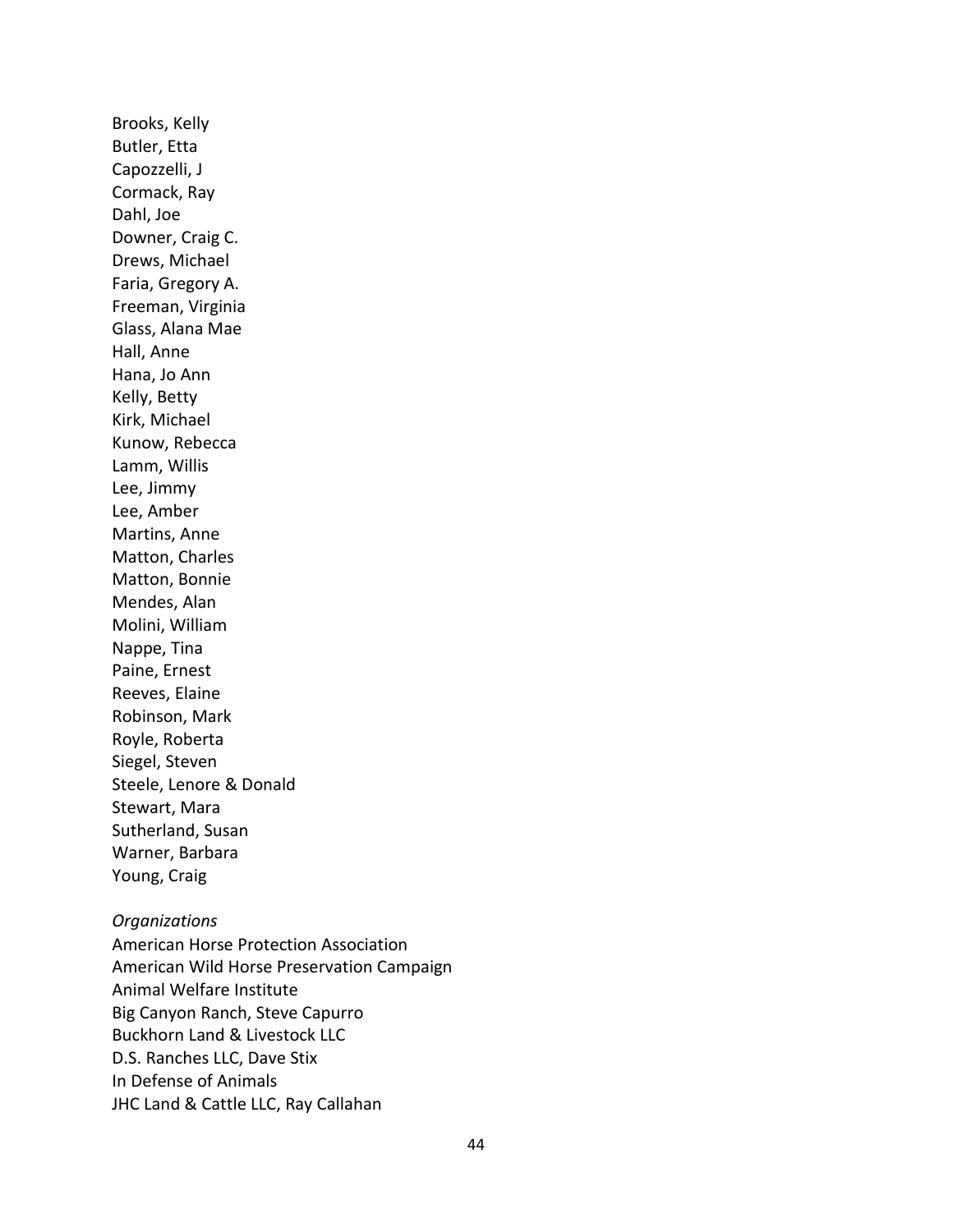Nevada Cattlemen's Association National Wildlife Federation Nevada Grazing Board District N-3 Sierra Club Sustainable Grazing Project The Cloud Foundation The John Muir Project Wild Horse Organized Assistance (WHOA)

#### *Agencies*

Nevada State Clearinghouse (35 federal, State and county agencies) Washoe County Commissioners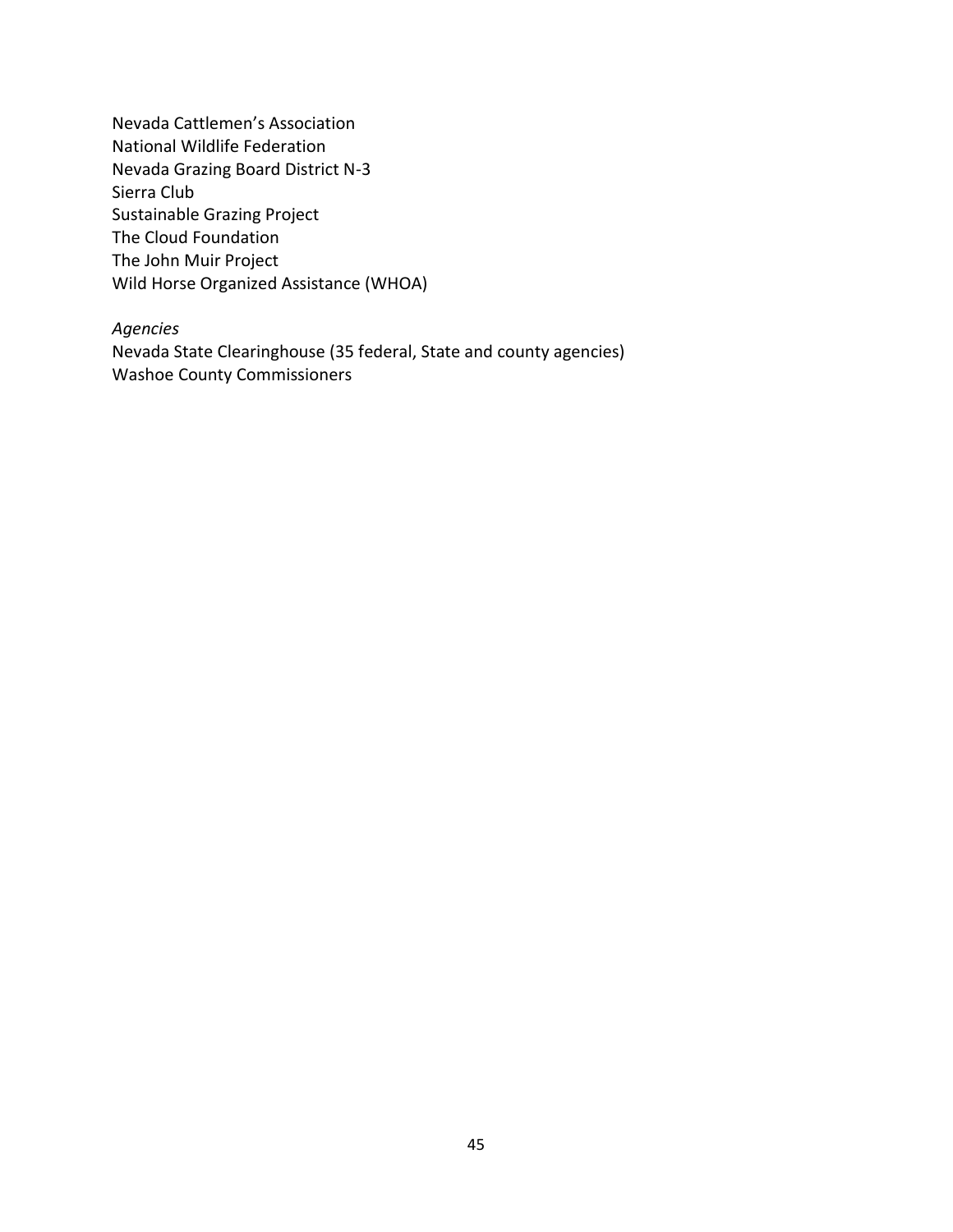#### **8.0 REFERENCES**

- Beever, E. A., R. J. Tausch, and W. E. Thogmartin. 2008. *Multi-Scale Responses of Vegetation to Removal of Horse Grazing from Great Basin (USA) Mountain Ranges*. Plant Ecology 196:163-184.
- Beever, E. A., and P. F. Brussard. 2000. *Examining Ecological Consequences of Feral Horse Grazing Using Exclosures*. Western North American Naturalist 60:236-254.
- Bureau of Land Management (BLM). 1990. *Flanigan Herd Management Area Plan and Environmental Assessment.* EA No. NV-030-89-047*.* SFFO Files, Carson City, Nevada.
- ----------. 1991. *Granite Peak HMA Monitoring Plan.* SFFO Files, Carson City, Nevada.
- ----------. 1993. *Final Granite Peak Herd Management Area Plan and Capture Plan and Environmental Assessment*. EA No. NV-030-93-033. SFFO Files, Carson City, Nevada.
- ----------. 1995. *Flanigan HMA Monitoring Plan.* SFFO Files, Carson City, Nevada.
- ----------. 1995a. *Dogskin Mountain HMA Monitoring Plan.* SFFO Files, Carson City, Nevada.
- ----------. 1999. *Flanigan Emergency Wild Horse Removal Plan and Environmental Assessment*. EA No. NV-030-99-054. SFFO Files, Carson City, Nevada.
- ----------. 2001. *Consolidated Resource Management Plan, Carson City Field Office*. SFFO Files, Carson City, Nevada.
- ----------. 2005. *Dogskin Mountain Herd Management Area Plan/Capture Plan Update and Environmental Assessment (EA)*. No. NV-030-03—36. SFFO Files, Carson City, Nevada.
- ---------. 2005a. *Strategic Research Plan Wild Horse and Burro Management.* Prepared in collaboration with USGS, Biological Resources Division and Animal Plan Health Inspection Service, Fort Collins, Colorado.
- ---------. 2007. *Flanigan Livestock Grazing Allotment Permit Renewal Environmental Assessment.* EA No. NV-030-07-018. SFFO Files, Carson City, Nevada.
- ---------. 2007a. *Environmental Assessment Antelope Mountain Allotment Grazing Permit Renewal*. EA No. NV-030-07-011. SFFO Files, Carson City, Nevada.
- ---------. 2008. BLM National Environmental Policy Act Handbook, H-1790-1. U.S. Department of the Interior, Washington, D.C.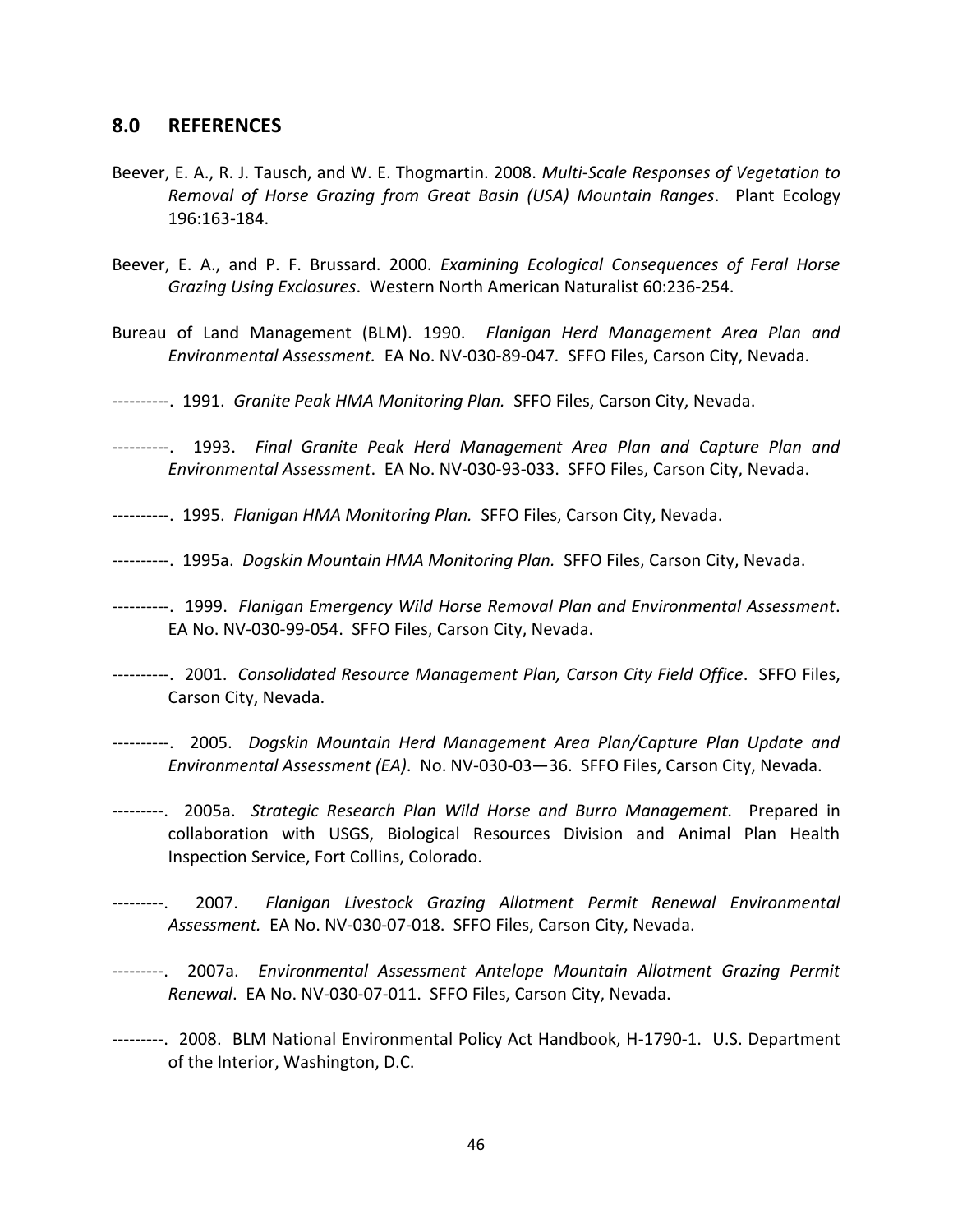- ---------. 2010. Wild horses and Burros Management Handbook, H-4700-1. U.S. Department of the Interior, Washington, D.C.
- ---------. 2010a. IB No. 2010-110. Memorandum of Understanding Between the Bureau of Land Management and the U.S. Fish and Wildlife Service to Promote the Conservation of Migratory Birds. August 31, 2010. U.S. Department of the Interior, Bureau of Land Management, Washington, D.C.
- ---------. 2011. IM NV-2011-059. Updated Bureau of Land Management (BLM) Sensitive Species List for Nevada. June 27, 2011. U.S. Department of the Interior, Bureau of Land Management, Nevada State Office, Reno, Nevada.
- Connelly, J. W., M. A. Schroeder, A. R. Sands, and C. E. Braun. 2000. Guidelines to Manage Sage Grouse Populations and Their Habitats. Wildlife Society Bulletin 28(4):967-985.
- Cothran, E. Gus. 2009. Letter dated July 16, 2009. *Effective Population Size to Keep the Rate of Loss of Genetic Variation at One Percent per Generation*.
- Ganskopp, D. and M. Vavra. 1986. *Habitat Use by Feral Wild horses in the Northern Sagebrush Steppe*. Journal of Range Management 39:207-212.
- GBBO (Great Basin Bird Observatory). 2010. Nevada Comprehensive Bird Conservation Plan, version 1.0. Great Basin Bird Observatory, Reno, Nevada. [www.gbbo.org/bird\\_conservation\\_plan.html](http://www.gbbo.org/bird_conservation_plan.html)
- Hampson. 2011. Personal communication between Pilar Ziegler and Chris Hampson, Game Biologist, Nevada Department of Wildlife. July 28, 2011.
- Kirkpatrick, J.F., R. Naugle, I.K.M. Lui, J.W Turner Jr., M. Bernoco. 1995. *Effects of Seven Consecutive Years of PZP Contraception on Ovarian Function in Feral Mares*, Biology of Reproduction Monograph Series 1: Equine Reproduction VI.
- Klebenow, D. A. 1981. Proceedings of the Wildlife-Livestock Relationships Symposium. Published by Forest, Wildlife and Range Experiment Station, University of Idaho, Moscow, Idaho.
- NDOW (Nevada Department of Wildlife). 2011. GIS maps. Sierra Front FO, CCDO files. Carson City, Nevada.
- Ransom, J.I., Cade B.S., Hobbs H.T. 2010. *Influences of Immunocontraception on Time Budgets, Social Behavior, and Body Condition in Feral Wild horses.* Applied Animal Behavior Science.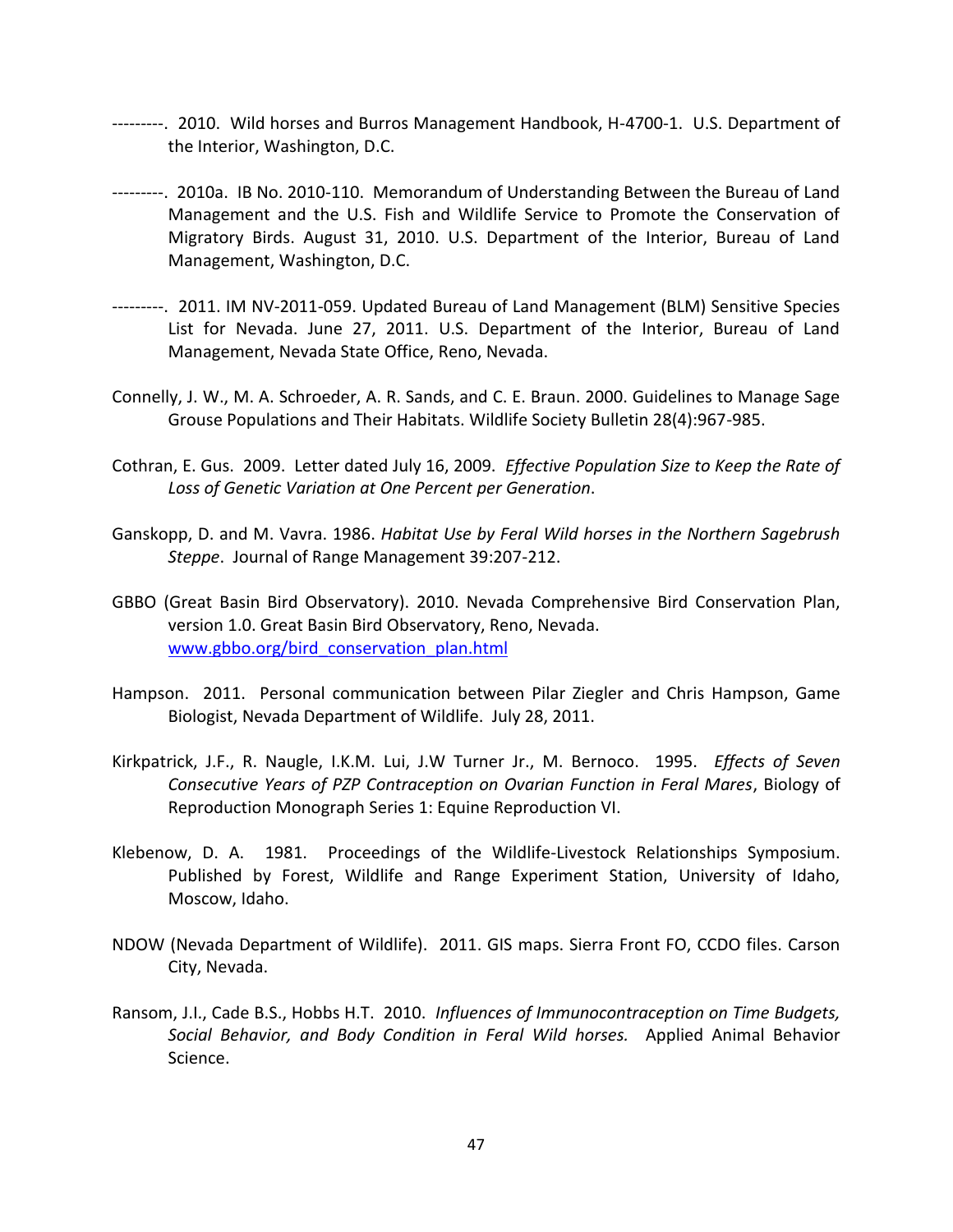- Rich, T. D. et al. 2004. *Partners in Flight North American Landbird Conservation Plan*. Cornell Lab of Ornithology. Ithaca, New York.
- Turner Jr., J.W., I.K.M. Lui, Ruthberg, A., J.W. Kirkpatrick. 1997. *Immunocontraception Limits Foal Production in Free Roaming Feral Wild horses in Nevada.* Journal of Wildlife Management.
- U.S. Government Accountability Office (GAO). 2008. *Effective Long-Term Options Needed to Manage Unadoptable Wild horses*. Prepared by the BLM for the U.S. House of Representatives. GAO-09-77.
- U.S. Geological Survey (USGS). 2011. *Reducing Population Growth Rates: Fertility Control in Wild Horse Mares*. Prepared by the Fort Collins Science Center, available on the web at: [http://www.fort.usgs.gov/wildhorsepopulations/contraception.asp.](http://www.fort.usgs.gov/wildhorsepopulations/contraception.asp)
- Welch, B. 2005. Big sagebrush: *Yo*. Gen. Tech. Rep. RMRS-GTR-144. Fort Collins, Colorado: U.S. Department of Agriculture, Forest Service, Rocky Mountain Research Station.

Wildlife Action Team Plan. 2006. Nevada Wildlife Action Plan, NDOW. Reno, Nevada.

Zoo Montana. 2000. Wildlife Fertility Control: Fact and Fancy. Zoo Montana Science and Conservation Biology Program. Billings, Montana.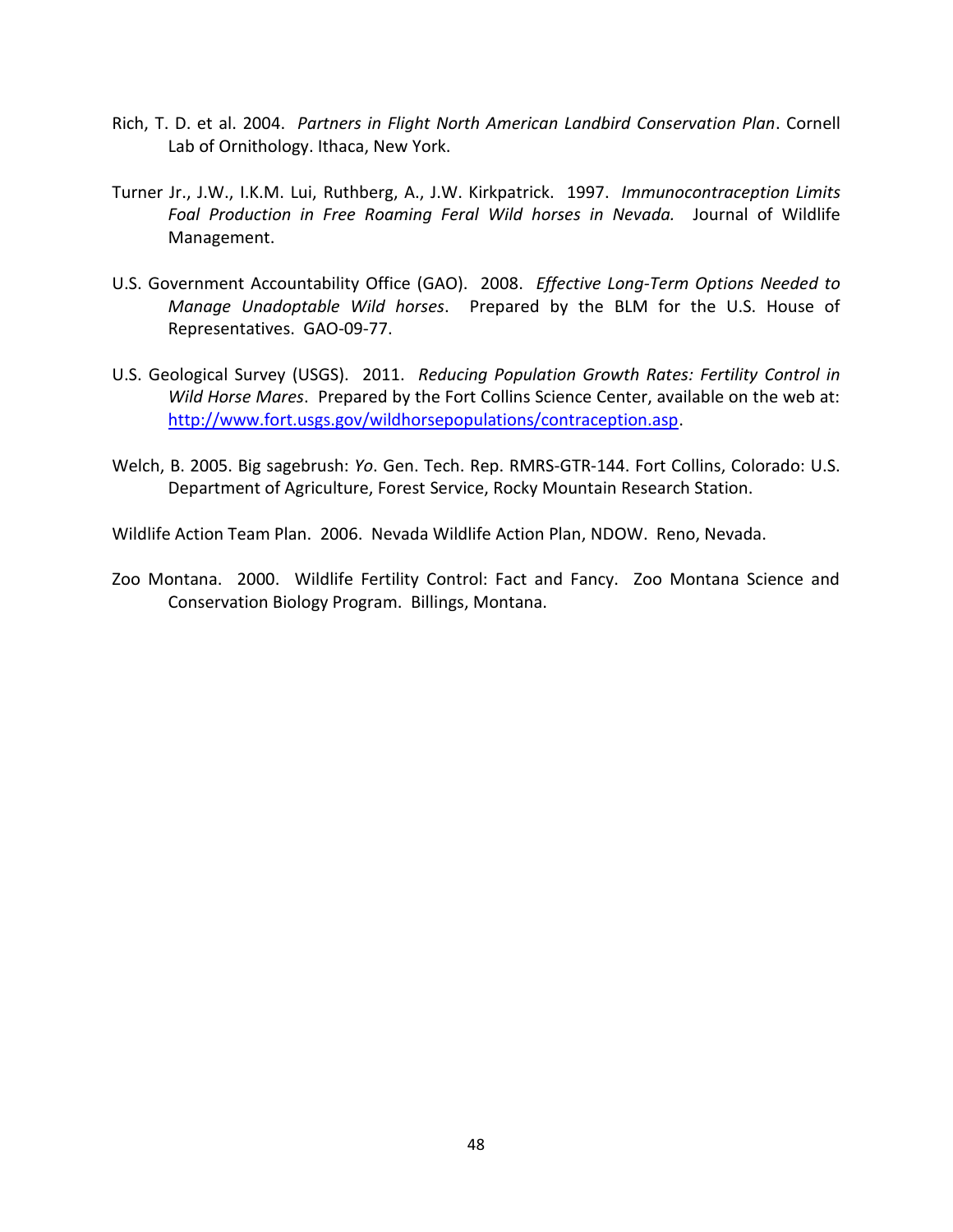#### **APPENDIX A**

#### **COMMENTS ON THE DRAFT EA AND RESPONSES TO COMMENTS**

Comments were accepted on the *Flanigan, Dogskin Mountain and Granite Peak Horse Gather Environmental Assessment* through September 27, 2011.

Although not required for an EA by regulation, an agency may respond to *substantive* and *timely* comments received. Substantive comments: 1) question, with reasonable basis, the accuracy of information in the EA; 2) question, with reasonable basis, the adequacy of, methodology for, or assumptions used for the environmental analysis; 3) present new information relevant to the analysis; 4) present reasonable alternatives other than those analyzed in the EA; and/or 5) cause changes or revisions in one or more of the alternatives. No response is necessary for non-substantive comments (BLM 2008).

#### **I. Comments by Individuals and Organizations**

The BLM received 18 comment letters from individuals and organizations (John Muir Project, The Cloud Foundation and American Wild Horse Preservation Campaign); although several comments from individuals appeared to be "form letter" comments as the comments were identical. Upon review and categorization of the comments, 27 unique statements were made. No comment resulted in a substantive revision to the EA in either the analysis that is included or the Alternatives themselves. The comments and responses are summarized below:

| No. | <b>Comment</b>                                                                                                                                                                                                                                                                                                                                                                                                                                                                                                                                  | <b>Response</b>                                                                                                                                                                                                                                                                                                                                                                                                                                                                                                                                                                                                                                        |
|-----|-------------------------------------------------------------------------------------------------------------------------------------------------------------------------------------------------------------------------------------------------------------------------------------------------------------------------------------------------------------------------------------------------------------------------------------------------------------------------------------------------------------------------------------------------|--------------------------------------------------------------------------------------------------------------------------------------------------------------------------------------------------------------------------------------------------------------------------------------------------------------------------------------------------------------------------------------------------------------------------------------------------------------------------------------------------------------------------------------------------------------------------------------------------------------------------------------------------------|
| 1.  | Several commenters stated that horses are native<br>animals; one commenter provided two scientific<br>reports on fossil records and other supporting<br>documents in support of their view that wild horses<br>are native.                                                                                                                                                                                                                                                                                                                      | Outside the scope of the EA. The EA did not weigh<br>in on the scientific debate as to whether or not wild<br>horses on public lands are native or not, and<br>whether or not they are descendants of horses left<br>behind by Spanish explorers. Nor does the analysis<br>depend on resolving this issue.                                                                                                                                                                                                                                                                                                                                             |
| 2.  | Several commenters stated that use of helicopters<br>causes stress, trauma and death to wild horses.<br>Other commenters stated that the gather<br>operations could cause spontaneous abortions by<br>the mares.                                                                                                                                                                                                                                                                                                                                | As stated in Section 2.1, the use of helicopters is<br>authorized by the WFRHBA and is the most efficient<br>and humane method for conducting gather<br>operations. Section 4.1.1 discussed the impacts to<br>wild horses including stress, trauma and death.<br>Mortality associated with helicopter use has been<br>less than one percent.                                                                                                                                                                                                                                                                                                           |
| 3.  | Several commenters stated that this proposal<br>represents a giveaway to the livestock industry.<br>Other commenters listed the comparison in<br>numbers of cattle versus wild horses; that the BLM<br>allocates too many resources to livestock and<br>should allocate more to wild horses. Other<br>commenters stated that the BLM failed to adopt an<br>alternative that would reduce livestock grazing. One<br>commenter stated that how the BLM determines<br>the amount of forage livestock consumes<br>underestimates the amount by 50%. | As stated in Section 1.6, consistent with the<br>mandates of the WFRHBA, the BLM maintains the<br>number of wild horses in a multiple use relationship<br>with other wildlife and livestock grazing on public<br>lands. BLM also has statutory mandates to manage<br>public lands within grazing districts for livestock use,<br>among other uses. As described in Section 3.4.1,<br>previous public decision-making processes were<br>used in establishing MUDs and the HMAP which<br>allocated forage resources between wild horses,<br>livestock, and wildlife. As described in Section 2.4<br>(B): changing livestock grazing is inconsistent with |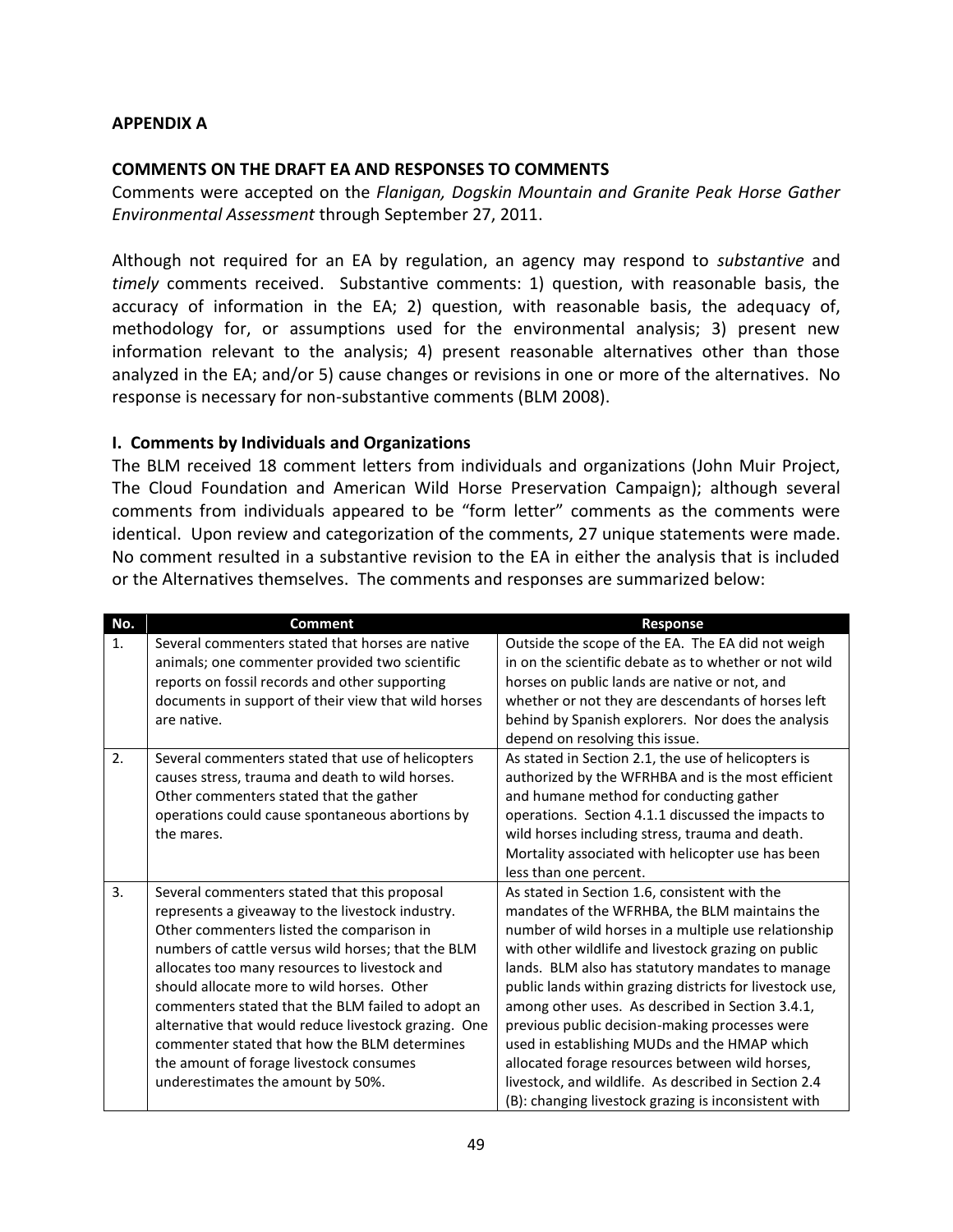| 4.  | Several commenters stated that the wild horse                                                                                                                                                                                                                             | the CRMP; would require a land use plan to do so;<br>current livestock grazing management is based upon<br>a public decision-making process that is subject to<br>specific regulatory requirements; and changing<br>livestock grazing would not address the documented<br>heavy and severe utilization of forage. How the BLM<br>evaluates livestock forage consumption is outside<br>the scope of this EA.<br>Outside the scope of this EA. The WFRHBA does                                                                                                                                                      |
|-----|---------------------------------------------------------------------------------------------------------------------------------------------------------------------------------------------------------------------------------------------------------------------------|-------------------------------------------------------------------------------------------------------------------------------------------------------------------------------------------------------------------------------------------------------------------------------------------------------------------------------------------------------------------------------------------------------------------------------------------------------------------------------------------------------------------------------------------------------------------------------------------------------------------|
|     | gather is a waste of taxpayer's dollars. Others<br>stated that housing wild horses on pastures in the<br>Midwest is a waste of taxpayer's dollars.                                                                                                                        | include an economic test in its mandate that BLM<br>remove excess wild horses from the public range.                                                                                                                                                                                                                                                                                                                                                                                                                                                                                                              |
| 5.  | Several commenters stated that the low number of<br>wild horses would not be able to maintain genetic<br>viability of the herds.                                                                                                                                          | As described in Sections 4.1.1 and 6.0, significant<br>change in the genetic viability of the herds is not<br>anticipated to occur because intermixing does occur<br>and the BLM carries out genetic baseline<br>monitoring. If monitoring indicates that genetic<br>diversity is not being adequately maintained, the<br>BLM may introduce young mares into the herd(s).                                                                                                                                                                                                                                         |
| 6.  | Commenter stated that the EA failed to consider the<br>economic impacts of the gather. Consider<br>ecotourism opportunities. Another commenter<br>noted the EA failed to take into account<br>recreationists who view wild horses.                                        | Socioeconomics and recreation was considered<br>during the Interdisciplinary scoping described in<br>Section 1.3; no information had been provided to<br>the BLM that wild horse sightseeing contributes<br>significantly to the local economy nor have specific<br>ecotourism proposals been brought before the BLM<br>for these HMAs. This resource was considered but<br>not carried through the EA for full analysis. The EA<br>fully analyzed all resources and program areas that<br>may be affected by the Proposed Action or<br>Alternatives, and rationale is provided in Section 3.2<br>Tables 3 and 4. |
| 7.  | Commenter stated that the EA failed to consider<br>releasing captured horses residing outside the<br>HMAs back into the HMAs. Another commenter<br>stated that the BLM failed to consider an alternative<br>that would not eliminate all wild horses outside the<br>HMAs. | As described in Section 2.1, all HMAs currently<br>exceed AML for wild horses. The WFRHBA<br>mandates that wild horses residing outside HMAs be<br>removed as excess animals.                                                                                                                                                                                                                                                                                                                                                                                                                                     |
| 8.  | Commenter stated that the EA excluded<br>documentation of range damage by wild horses.                                                                                                                                                                                    | As stated in Section 3.4.1, the EA described heavy<br>and severe utilization of forage attributable to wild<br>horses. Range specialists rely on key forage species,<br>observation of wild horses in the area where data is<br>collected, and observed presence or absence of<br>horse sign (feces) in determining whether or not<br>utilization is attributable to wild horses (rather than<br>livestock or wildlife).                                                                                                                                                                                          |
| 9.  | Commenter stated that the BLM failed to consider<br>alternatives that would: raise the AMLs for wild<br>horses/decrease AMLs for livestock; and an<br>alternative that would adjust the AUMs for wild<br>horses.                                                          | Section 2.4 (B) addressed an alternative considered<br>that would have reduced livestock grazing and<br>Section 2.4 (F) would have increased the AML for<br>wild horses. For the reasons discussed in the<br>analysis, these alternatives were considered but<br>eliminated from more detailed analysis.                                                                                                                                                                                                                                                                                                          |
| 10. | One commenter stated that the BLM is in violation                                                                                                                                                                                                                         | As indicated in Section 2.4 (C), under BLM's                                                                                                                                                                                                                                                                                                                                                                                                                                                                                                                                                                      |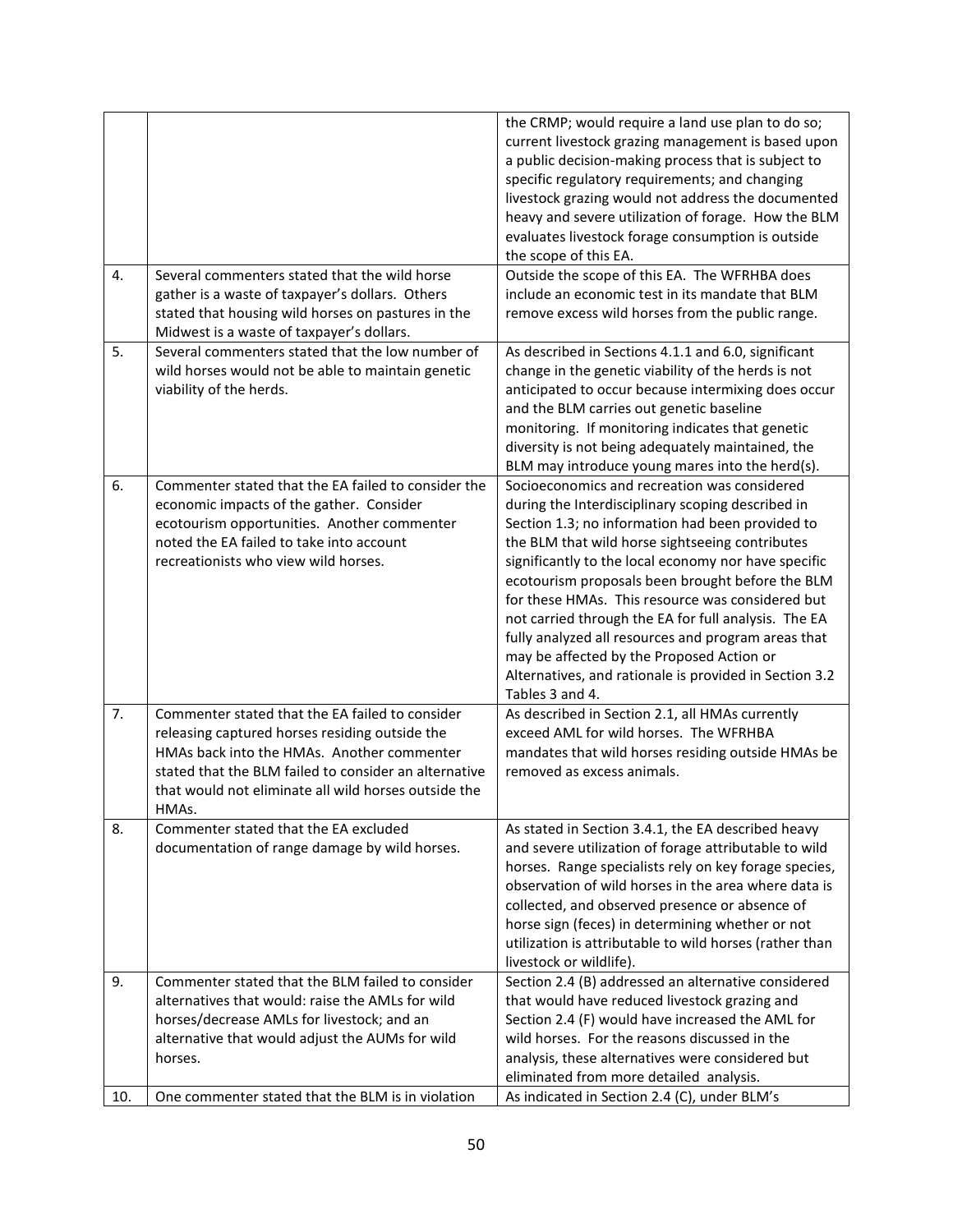|     | of the WFRHBA for: not managing the HMAs<br>"principally" for wild horses and for removing all<br>wild horses outside the HMAs.                                                                                                                          | regulations, some HMAs are designated principally<br>for wild horses by becoming a Wild Horse and/or<br>Burro Range, which has a different status than other<br>HMAs. Designating a Wild Horse Range within these<br>HMAs would require a land use plan amendment<br>and public decision-making process that is outside<br>the scope of this EA. As stated in Section 3.4.1,<br>under the WFRBA, HMAs were established for the<br>long-term management of wild horses consistent<br>with other multiple uses of the area. Wild horses<br>residing outside HMAs are considered excess and<br>under the WFRHBA are to be removed. |
|-----|----------------------------------------------------------------------------------------------------------------------------------------------------------------------------------------------------------------------------------------------------------|---------------------------------------------------------------------------------------------------------------------------------------------------------------------------------------------------------------------------------------------------------------------------------------------------------------------------------------------------------------------------------------------------------------------------------------------------------------------------------------------------------------------------------------------------------------------------------------------------------------------------------|
| 11. | One commenter stated that mountain lions have<br>been or are being removed from these HMAs to<br>support the livestock industry. Another commenter<br>stated that the thriving natural ecological balance<br>has been upset by the removal of predators. | Outside of the scope of this EA. The primary<br>responsibility for predator control and management,<br>including the mountain lion, resides with the State<br>of Nevada. The BLM does not have any information<br>on predator control; individuals interested in<br>mountain lion/predator control should make their<br>requests to the Nevada Department of Wildlife<br>and/or the USDA Animal and Plant Health Inspection<br>Service Wildlife Services. There is also no evidence<br>that predators are an effective means of controlling<br>wild horse population growth.                                                    |
| 12. | One commenter stated that the EA failed to provide<br>evidence that wild horses are causing damage to<br>riparian zones or other habitat features.                                                                                                       | The EA does not state that damage attributable to<br>wild horses is occurring in riparian zones. As stated<br>in Section 1.1 et al, heavy and severe utilization of<br>forage has been documented in the Flanigan and<br>Dogskin Mountain HMAs, and this utilization is<br>attributable to wild horses.                                                                                                                                                                                                                                                                                                                         |
| 13. | One commenter stated that the BLM's population<br>inventory for the Flanigan HMA in 2011 can't be 324<br>as the 2010 population inventory was 151. Another<br>commenter noted that the documentation of the<br>aerial census is not available.           | The BLM completed a population inventory for the<br>Flanigan HMA in April 2010 and the count was 232<br>wild horses. The population inventory for 2011 was<br>324, of which 45 were foals. The BLM maintains<br>records of previous population inventories back to<br>1973 and they are available for viewing upon<br>request.                                                                                                                                                                                                                                                                                                  |
| 14. | One commenter stated that the low AML is illegal<br>because wild horse numbers are not excess if they<br>are under the high AML.                                                                                                                         | As stated in Section 3.4.1, the AML is the optimum<br>number of wild horses which result in a thriving<br>natural ecological balance. As stated in Section 2.4<br>(E), gathering to the upper range of the AML would<br>likely result in the AML being exceeded during the<br>next foaling season, requiring another gather the<br>following year. For this reason, BLM gathers to the<br>low range of AML, which allows the population to<br>remain at AML for a longer period of time before the<br>population once again reaches the high range of<br>AML.                                                                   |
| 15. | One commenter stated that the EA is inadequate<br>because it does not address the other multiple uses<br>of the land which may present conflicts with wild<br>horses.                                                                                    | Outside the scope of this EA. When considering<br>other authorized activities such as energy<br>development, BLM analyzes the potential impacts of<br>such activities on wild horses in NEPA analyses<br>specific to those projects.                                                                                                                                                                                                                                                                                                                                                                                            |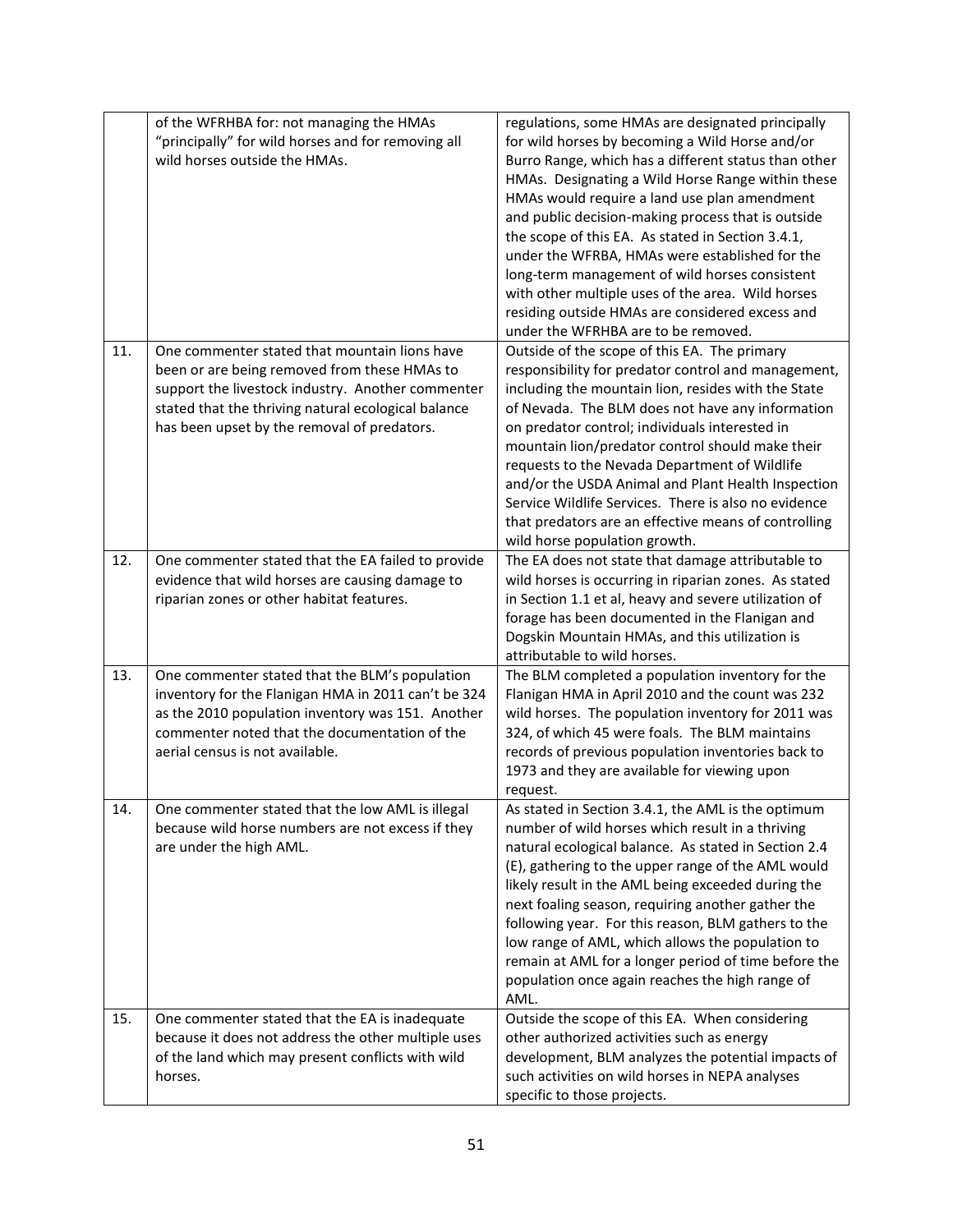| 16. | One commenter supported raising the AML to 150-<br>200 animals.                                                                      | Outside the scope of this EA. As stated in Section<br>2.4.1 (F), raising the AML would be based on a<br>separate decision-making process to analyze<br>available monitoring data and/or require amending<br>the land use plan.                                                                                                                                                                                                                                                                                                                                                                                                                       |
|-----|--------------------------------------------------------------------------------------------------------------------------------------|------------------------------------------------------------------------------------------------------------------------------------------------------------------------------------------------------------------------------------------------------------------------------------------------------------------------------------------------------------------------------------------------------------------------------------------------------------------------------------------------------------------------------------------------------------------------------------------------------------------------------------------------------|
| 17. | One commenter suggested establishing wild horses<br>as a cultural resource.                                                          | Outside the scope of this EA.                                                                                                                                                                                                                                                                                                                                                                                                                                                                                                                                                                                                                        |
| 18. | One commenter suggested analyzing the impacts to<br>the public trust and psyche.                                                     | Outside the scope of this EA.                                                                                                                                                                                                                                                                                                                                                                                                                                                                                                                                                                                                                        |
| 19. | One commenter suggested that livestock do more<br>damage to public lands than wild horses.                                           | Outside the scope of this EA. Livestock are managed<br>under a permitting process that establishes a grazing<br>management system (such as designating where<br>cows can graze, when they can graze, and numbers<br>that can graze in different pastures) designed to<br>ensure that livestock grazing is consistent with<br>rangeland health. BLM has documented heavy and<br>severe utilization of forage within the Flanigan and<br>Granite Peak HMAs that is directly attributable to<br>wild horses. This data confirms that wild horses are<br>currently in excess of the level necessary to achieve<br>a thriving natural ecological balance. |
| 20. | One commenter suggested removing livestock<br>fencing to allow for natural migration of wild horses.                                 | Outside the scope of this EA. These HMAs are not<br>completely fenced in, and migration into and out of<br>the HMAs is known to occur.                                                                                                                                                                                                                                                                                                                                                                                                                                                                                                               |
| 21. | One commenter suggested re-seeding of damaged<br>areas and eradication of noxious and invasive<br>weeds.                             | Outside the scope of this EA. The BLM has an on-<br>going program for planting and seeding of native<br>species, especially post-fire, and the BLM also has an<br>on-going program to eradicate noxious and invasive<br>weeds.                                                                                                                                                                                                                                                                                                                                                                                                                       |
| 22. | Commenters suggested the need for an<br>environmental impact statement (EIS).                                                        | The BLM has not identified any significant impacts in<br>accordance with 40 CFR 1508.27 in the EA; therefore<br>an EIS is not required. No comments were received<br>on the draft Finding of No Significant Impact that<br>was available for public review that would indicate<br>significant impacts are likely to occur.                                                                                                                                                                                                                                                                                                                           |
| 23. | Commenters stated that the EA failed to consider<br>adaptive management (Secretarial Order 3270).                                    | Although this Order expired in 2008, 43 CFR 46.145<br>encourages agencies to consider adaptive<br>management in all NEPA documents. The BLM has<br>taken this into account in preparing this horse<br>gather plan.                                                                                                                                                                                                                                                                                                                                                                                                                                   |
| 24. | Commenters stated that the Proposed Action fails to<br>fulfill the mandate to manage wild horses at the<br>"minimum feasible level." | The full context of 43 CFR 4710.4 states that,<br>"management shall be at the minimum level<br>necessary to attain the objectives identified in the<br>approved land use plan and herd management area<br>plans." Conducting the horse gathers at this time is<br>consistent with this regulation. The AML's for all<br>three HMAs was reaffirmed in the 2001 CRMP.                                                                                                                                                                                                                                                                                  |
| 25. | Commenter stated that the genetic analysis should<br>be provided in the EA.                                                          | The BLM anticipates collecting hair samples for<br>genetic analysis during this horse gather. As stated<br>in Section 6.0, augmentation of a herd could occur if<br>genetic sampling indicates such action is warranted.<br>Such genetic data (once collected) would be                                                                                                                                                                                                                                                                                                                                                                              |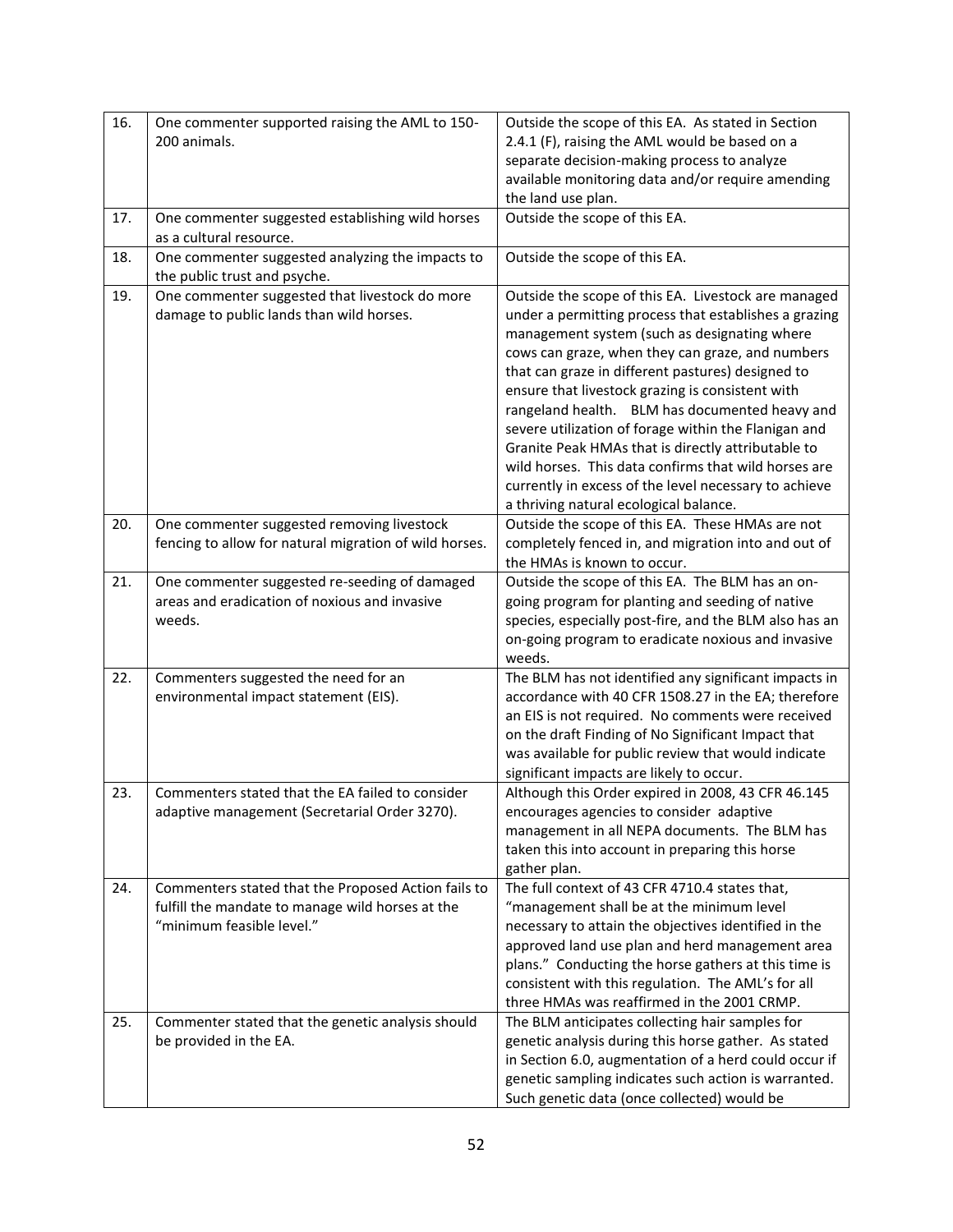|     |                                                   | available for viewing upon request.                     |
|-----|---------------------------------------------------|---------------------------------------------------------|
| 26. | Several commenters stated that there is no        | BLM has not indicated that an emergency exists, nor     |
|     | emergency need to gather these wild horses.       | does the EA reflect that an emergency situation         |
|     |                                                   | exists. However, the population inventories show        |
|     |                                                   | that wild horses are currently in excess of AML and     |
|     |                                                   | that wild horses have moved beyond the boundaries       |
|     |                                                   | of the HMAs in search of food, water and shelter,       |
|     |                                                   | due to the overpopulation within the HMAs.              |
|     |                                                   | Furthermore, heavy and severe utilization of forage     |
|     |                                                   | by wild horses has been documented in the Flanigan      |
|     |                                                   | and Granite Peak HMAs. Under the WFRHA, the BLM         |
|     |                                                   | is mandated to remove wild horses when it has been      |
|     |                                                   | determined that an excess exists, as is the case for    |
|     |                                                   | these HMAs.                                             |
| 27. | One commenter stated that the BLM failed to       | Section 2.4 (I) and (J) consider these alternatives and |
|     | consider a PZP-22 only alternative; another       | provides the reasoning why they were not                |
|     | commenter stated that the BLM should consider the | considered for more detailed analysis.                  |
|     | one-year dose of PZP.                             |                                                         |

# **II. Comments by Agencies**

The BLM received comments from three State agencies: the Nevada Department of Wildlife, Nevada Division of State Lands, and Nevada State Historic Preservation Officer. All expressed support for the horse gather as proposed.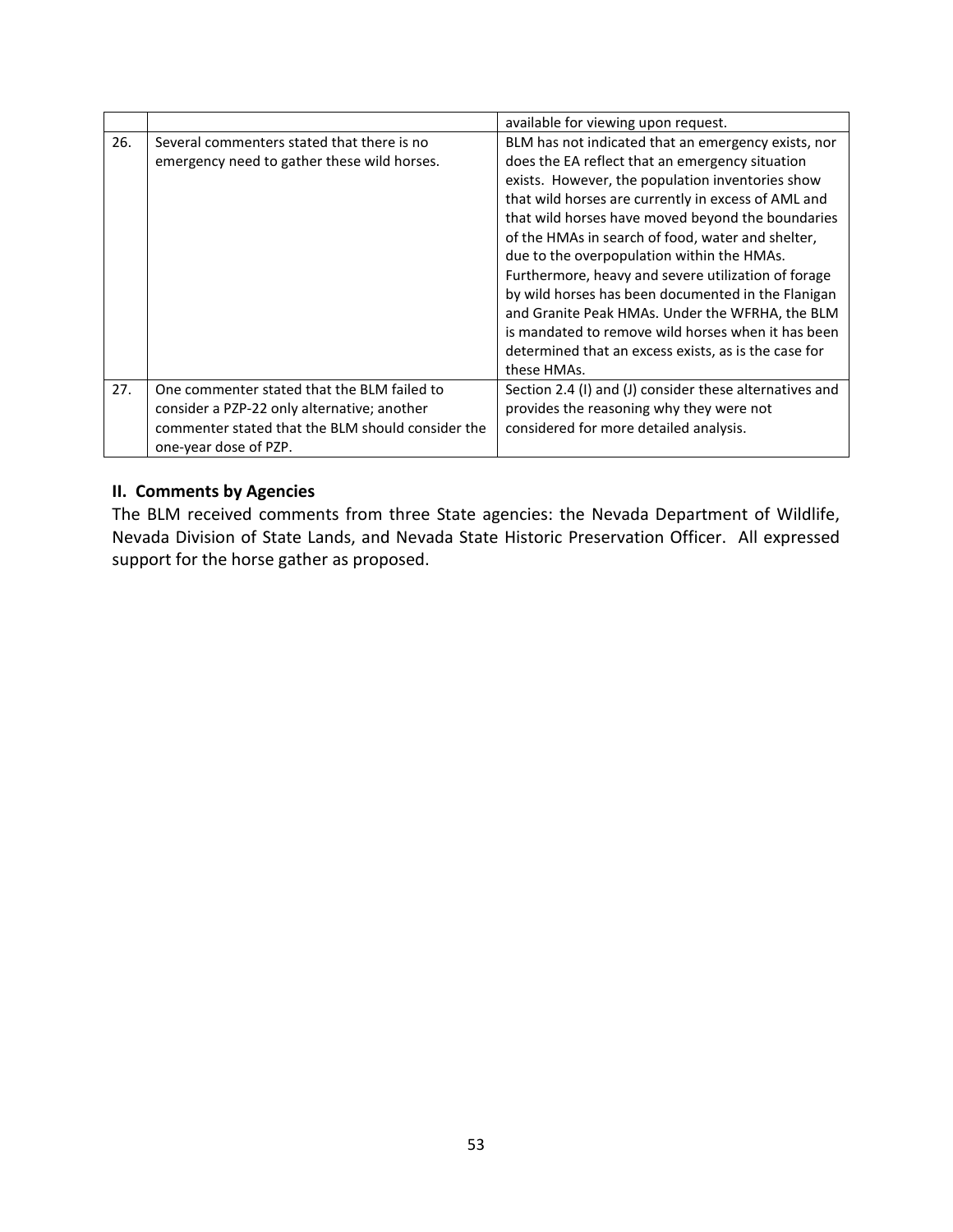## **APPENDIX B**

## **STANDARD OPERATING PROCEDURES FOR WILD HORSE GATHERS**

Gathers would be conducted by utilizing contractors from the Wild Horse Gathers-Western States Contract, or BLM personnel. The following procedures for gathering and handling wild horses would apply whether a contractor or BLM personnel conduct a gather. For helicopter gathers conducted by BLM personnel, gather operations will be conducted in conformance with the Wild Horse Aviation Management Handbook (January 2009).

Prior to any gathering operation, the BLM will provide for a pre-gather evaluation of existing conditions in the gather area(s). The evaluation will include animal conditions, prevailing temperatures, drought conditions, soil conditions, road conditions, and a topographic map with wilderness boundaries, the location of fences, other physical barriers, and acceptable trap locations in relation to animal distribution. The evaluation will determine whether the proposed activities will necessitate the presence of a veterinarian during operations. If it is determined that a large number of animals may need to be euthanized because they are old, sick or lame, or that gather operations could be facilitated by a veterinarian, these services would be arranged before the gather would proceed. The contractor will be apprised of all conditions and will be given instructions regarding the gather and handling of animals to ensure their health and welfare is protected.

Trap sites and temporary holding sites will be located so as to reduce the likelihood of injury and stress to the animals, and to minimize potential damage to the natural resources of the area. These sites would be located on or near existing roads whenever possible.

The primary gather methods used in the performance of gather operations include:

- 1. *Helicopter Drive Trapping*. This gather method involves utilizing a helicopter to herd wild horses into a temporary trap.
- 2. *Helicopter Assisted Roping*. This gather method involves utilizing a helicopter to herd wild horses or burros to ropers.
- 3. *Bait Trapping*. This gather method involves utilizing bait (e.g., water or feed) to lure wild horses into a temporary trap.

The following procedures and stipulations will be followed to ensure the welfare, safety and humane treatment of wild horses in accordance with the provisions of 43 CFR 4700.

## **A. Gather Methods used in the Performance of Gather Contract Operations**

- 1. The primary concern of the contractor is the safe and humane handling of all animals gathered. All gather attempts shall incorporate the following:
- 2. All trap and holding facilities locations must be approved by the Contracting Officer's Representative (COR) and/or the Project Inspector (PI) prior to construction. The Contractor may also be required to change or move trap locations as determined by the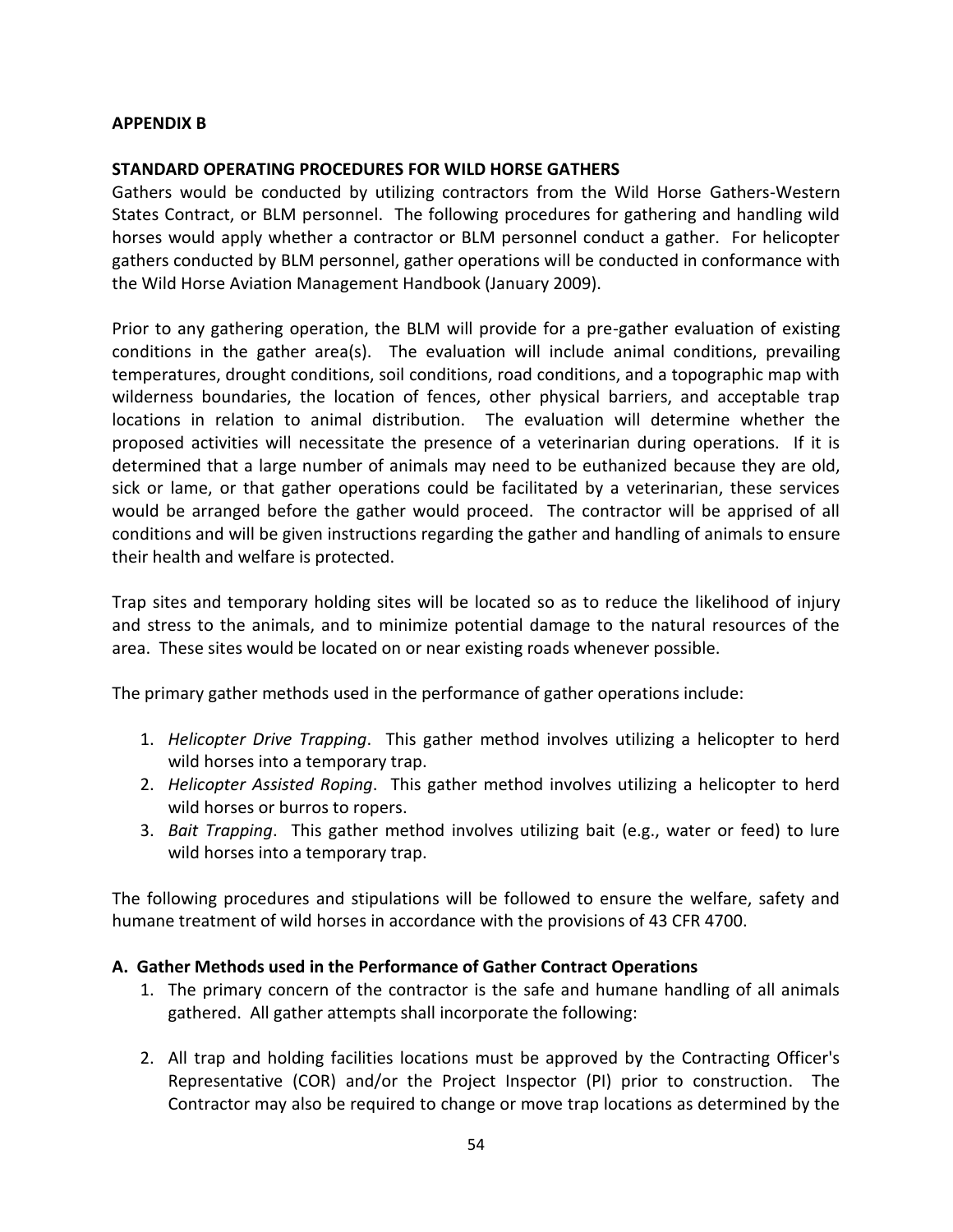COR/PI. All traps and holding facilities not located on public land must have prior written approval of the landowner.

- 3. The rate of movement and distance the animals travel shall not exceed limitations set by the COR who will consider terrain, physical barriers, access limitations, weather, extreme temperature ( high and low), condition of the animals, urgency of the operation (animals facing drought, starvation, fire rehabilitation, etc.) and other factors. In consultation with the contractor the distance the animals travel will account for the different factors listed above and concerns with each HMA.
- 4. All traps, wings, and holding facilities shall be constructed, maintained and operated to handle the animals in a safe and humane manner and be in accordance with the following:
	- a. Traps and holding facilities shall be constructed of portable panels, the top of which shall not be less than 72 inches high for wild horses and 60 inches for burros, and the bottom rail of which shall not be more than 12 inches from ground level. All traps and holding facilities shall be oval or round in design.
	- b. All loading chute sides shall be a minimum of 6 feet high and shall be fully covered, plywood, metal without holes larger than 2" x 4".
	- c. All runways shall be a minimum of 30 feet long and a minimum of 6 feet high for wild horses, and 5 feet high for burros, and shall be covered with plywood, burlap, plastic snow fence or like material a minimum of 1 foot to 5 feet above ground level for burros and 1 foot to 6 feet for wild horses. The location of the government furnished portable fly chute to restrain, age, or provide additional care for the animals shall be placed in the runway in a manner as instructed by or in concurrence with the COR/PI.
	- d. All crowding pens including the gates leading to the runways shall be covered with a material which prevents the animals from seeing out (plywood, burlap, plastic snow fence, etc.) and shall be covered a minimum of 1 foot to 5 feet above ground level for burros and 2 feet to 6 feet for wild horses
	- e. All pens and runways used for the movement and handling of animals shall be connected with hinged self-locking or sliding gates.
- 5. No modification of existing fences will be made without authorization from the COR/PI. The Contractor shall be responsible for restoration of any fence modification which he has made.
- 6. When dust conditions occur within or adjacent to the trap or holding facility, the Contractor shall be required to wet down the ground with water.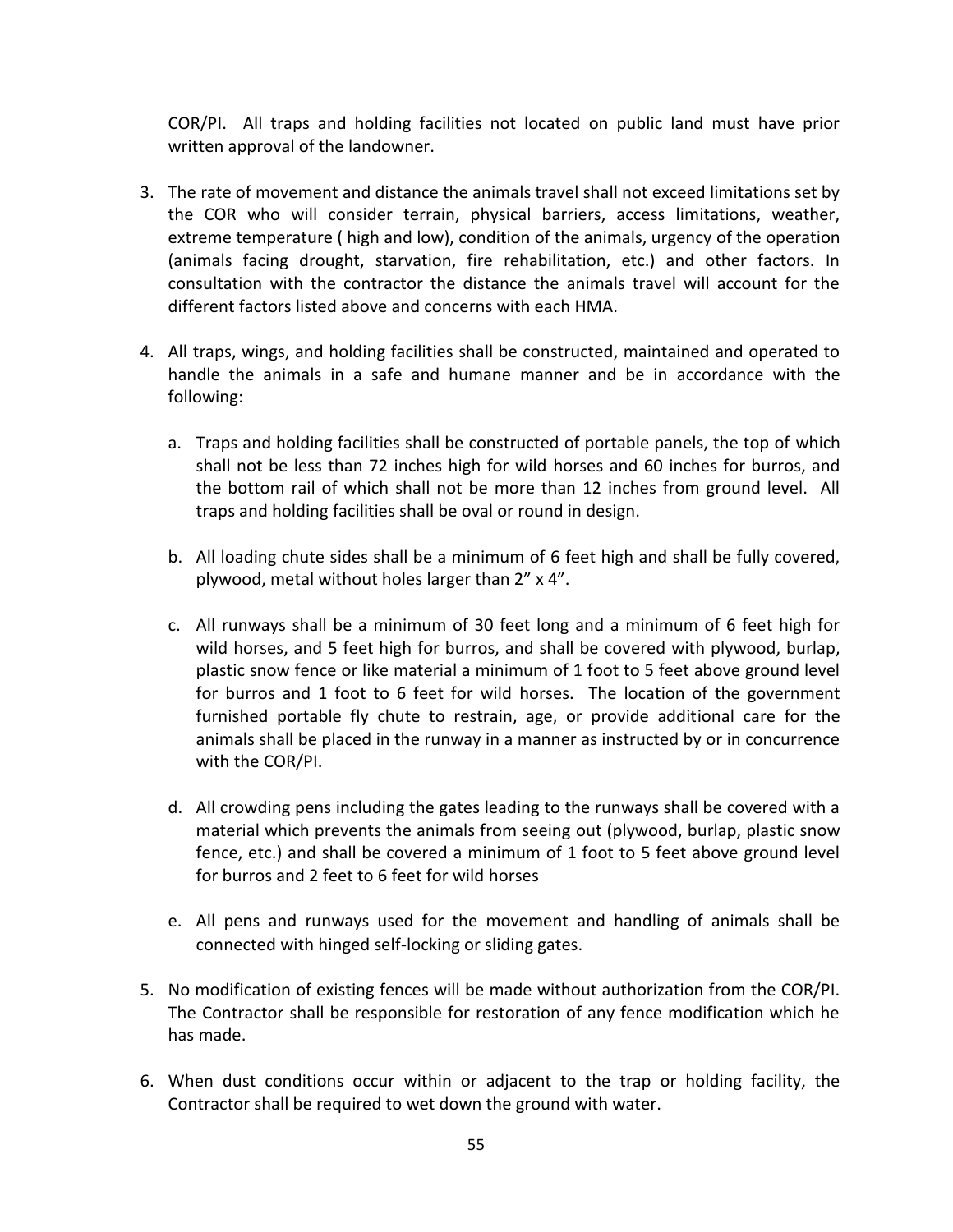- 7. Alternate pens, within the holding facility shall be furnished by the Contractor to separate mares or jennies with small foals, sick and injured animals, strays or other animals the COR determines need to be housed in a separate pen from the other animals. Animals shall be sorted as to age, number, size, temperament, sex, and condition when in the holding facility so as to minimize, to the extent possible, injury due to fighting and trampling. Under normal conditions, the government will require that animals be restrained for the purpose of determining an animal's age, sex, or other necessary procedures. In these instances, a portable restraining chute may be necessary and will be provided by the government. Alternate pens shall be furnished by the Contractor to hold animals if the specific gathering requires that animals be released back into the gather area(s). In areas requiring one or more satellite traps, and where a centralized holding facility is utilized, the contractor may be required to provide additional holding pens to segregate animals transported from remote locations so they may be returned to their traditional ranges. Either segregation or temporary marking and later segregation will be at the discretion of the COR.
- 8. The Contractor shall provide animals held in the traps and/or holding facilities with a continuous supply of fresh clean water at a minimum rate of 10 gallons per animal per day. Animals held for 10 hours or more in the traps or holding facilities shall be provided good quality hay at the rate of not less than two pounds of hay per 100 pounds of estimated body weight per day. The contractor will supply certified weed free hay if required by State, County, and Federal regulation.
- 9. An animal that is held at a temporary holding facility through the night is defined as a horse/burro feed day. An animal that is held for only a portion of a day and is shipped or released does not constitute a feed day.
- 10. It is the responsibility of the Contractor to provide security to prevent loss, injury or death of gathered animals until delivery to final destination.
- 11. The Contractor shall restrain sick or injured animals if treatment is necessary. The COR/PI will determine if animals must be euthanized and provide for the destruction of such animals. The Contractor may be required to humanely euthanize animals in the field and to dispose of the carcasses as directed by the COR/PI.
- 12. Animals shall be transported to their final destination from temporary holding facilities as quickly as possible after gather unless prior approval is granted by the COR for unusual circumstances. Animals to be released back into the HMA following gather operations may be held up to 21 days or as directed by the COR. Animals shall not be held in traps and/or temporary holding facilities on days when there is no work being conducted except as specified by the COR. The Contractor shall schedule shipments of animals to arrive at final destination between 7:00 a.m. and 4:00 p.m. No shipments shall be scheduled to arrive at final destination on Sunday and Federal holidays, unless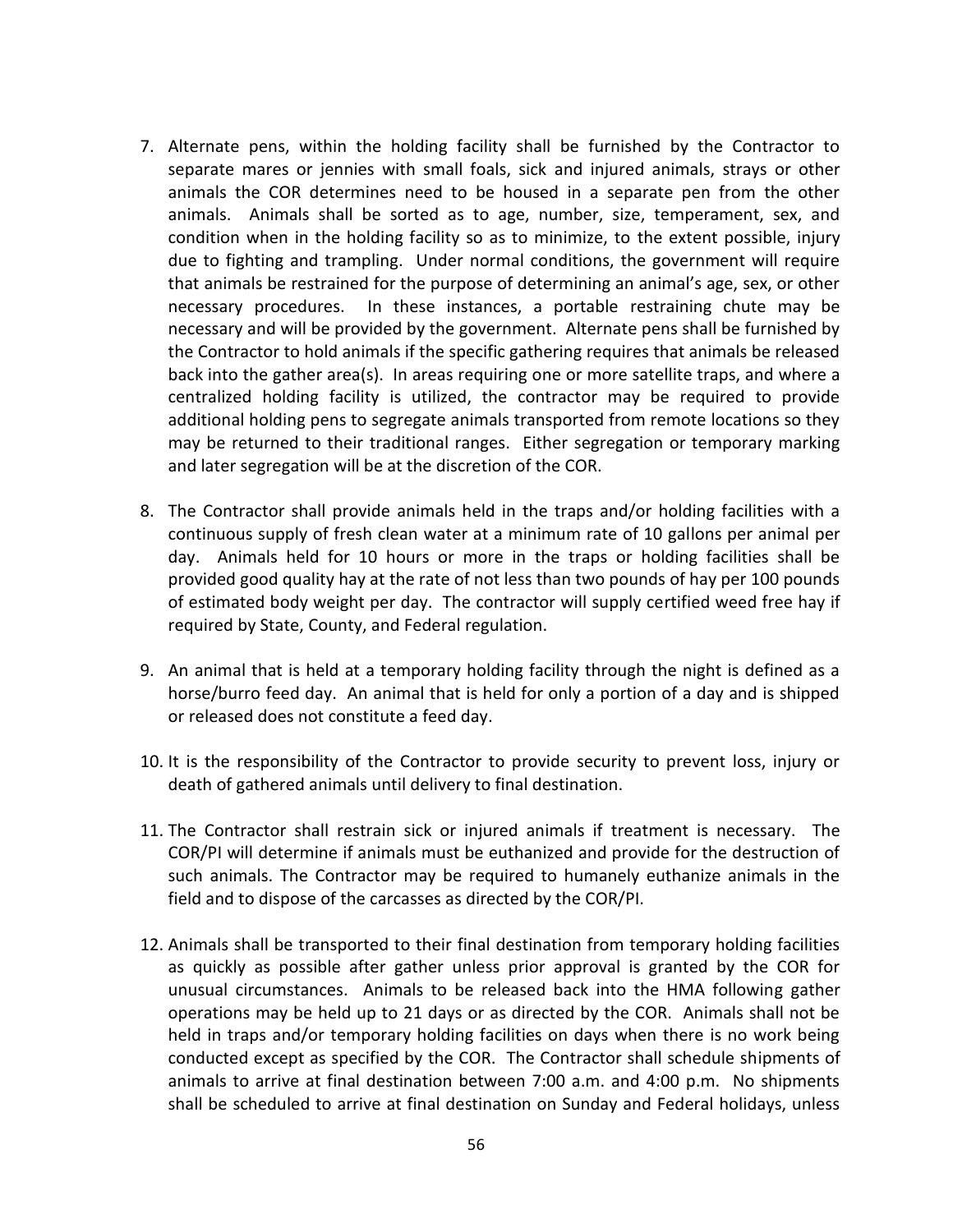prior approval has been obtained by the COR. Animals shall not be allowed to remain standing on trucks while not in transport for a combined period of greater than three (3) hours in any 24 hour period. Animals that are to be released back into the gather area may need to be transported back to the original trap site. This determination will be at the discretion of the COR/PI or Field Office horse specialist.

## **B. Gather Methods That May Be Used in the Performance of a Gather**

- 1. Gather attempts may be accomplished by utilizing bait (feed, water, mineral licks) to lure animals into a temporary trap. If this gather method is selected, the following applies:
	- a. Finger gates shall not be constructed of materials such as "T" posts, sharpened willows, etc., that may be injurious to animals.
	- b. All trigger and/or trip gate devices must be approved by the COR/PI prior to gather of animals.
	- c. Traps shall be checked a minimum of once every 10 hours.
- 2. Gather attempts may be accomplished by utilizing a helicopter to drive animals into a temporary trap. If the contractor selects this method the following applies:
	- a. A minimum of two saddle-wild wild horses shall be immediately available at the trap site to accomplish roping if necessary. Roping shall be done as determined by the COR/PI. Under no circumstances shall animals be tied down for more than one half hour.
	- b. The contractor shall assure that foals shall not be left behind, and orphaned.
- 3. Gather attempts may be accomplished by utilizing a helicopter to drive animals to ropers. If the contractor, with the approval of the COR/PI, selects this method the following applies:
	- a. Under no circumstances shall animals be tied down for more than one hour.
	- b. The contractor shall assure that foals shall not be left behind, or orphaned.
	- c. The rate of movement and distance the animals travel shall not exceed limitations set by the COR/PI who will consider terrain, physical barriers, weather, condition of the animals and other factors.

## **C. Use of Motorized Equipment**

1. All motorized equipment employed in the transportation of gathered animals shall be in compliance with appropriate State and Federal laws and regulations applicable to the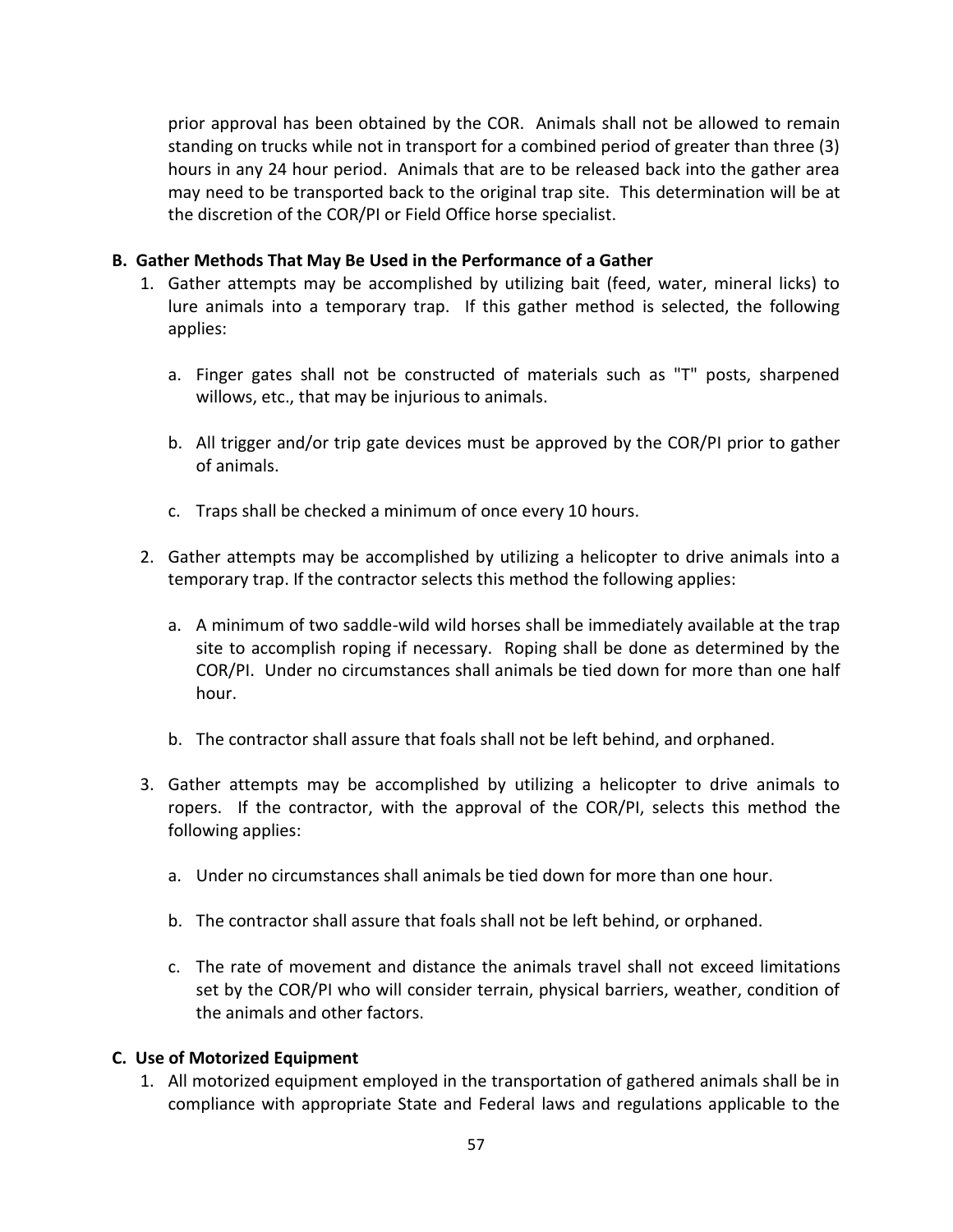humane transportation of animals. The Contractor shall provide the COR/PI, if requested, with a current safety inspection (less than one year old) for all motorized equipment and tractor-trailers used to transport animals to final destination.

- 2. All motorized equipment, tractor-trailers, and stock trailers shall be in good repair, of adequate rated capacity, and operated so as to ensure that gathered animals are transported without undue risk or injury.
- 3. Only tractor-trailers or stock trailers with a covered top shall be allowed for transporting animals from trap site(s) to temporary holding facilities, and from temporary holding facilities to final destination(s). Sides or stock racks of all trailers used for transporting animals shall be a minimum height of 6 feet 6 inches from the floor. Single deck tractortrailers 40 feet or longer shall have at least two (2) partition gates providing at least three (3) compartments within the trailer to separate animals. Tractor-trailers less than 40 feet shall have at least one partition gate providing at least two (2) compartments within the trailer to separate the animals. Compartments in all tractor-trailers shall be of equal size plus or minus 10 percent. Each partition shall be a minimum of 6 feet high and shall have a minimum 5 foot wide swinging gate. The use of double deck tractortrailers is unacceptable and shall not be allowed.
- 4. All tractor-trailers used to transport animals to final destination(s) shall be equipped with at least one (1) door at the rear end of the trailer which is capable of sliding either horizontally or vertically. The rear door(s) of tractor-trailers and stock trailers must be capable of opening the full width of the trailer. Panels facing the inside of all trailers must be free of sharp edges or holes that could cause injury to the animals. The material facing the inside of all trailers must be strong enough so that the animals cannot push their hooves through the side. Final approval of tractor-trailers and stock trailers used to transport animals shall be held by the COR/PI.
- 5. Floors of tractor-trailers, stock trailers and loading chutes shall be covered and maintained with wood shavings to prevent the animals from slipping as much as possible during transport.
- 6. Animals to be loaded and transported in any trailer shall be as directed by the COR/PI and may include limitations on numbers according to age, size, sex, temperament and animal condition. The following minimum square feet per animal shall be allowed in all trailers:
	- a. 11 square feet per adult horse (1.4 linear foot in an 8 foot wide trailer);
	- b. 8 square feet per adult burro (1.0 linear foot in an 8 foot wide trailer);
	- c. 6 square feet per horse foal (.75 linear foot in an 8 foot wide trailer);
	- d. 4 square feet per burro foal (.50 linear feet in an 8 foot wide trailer).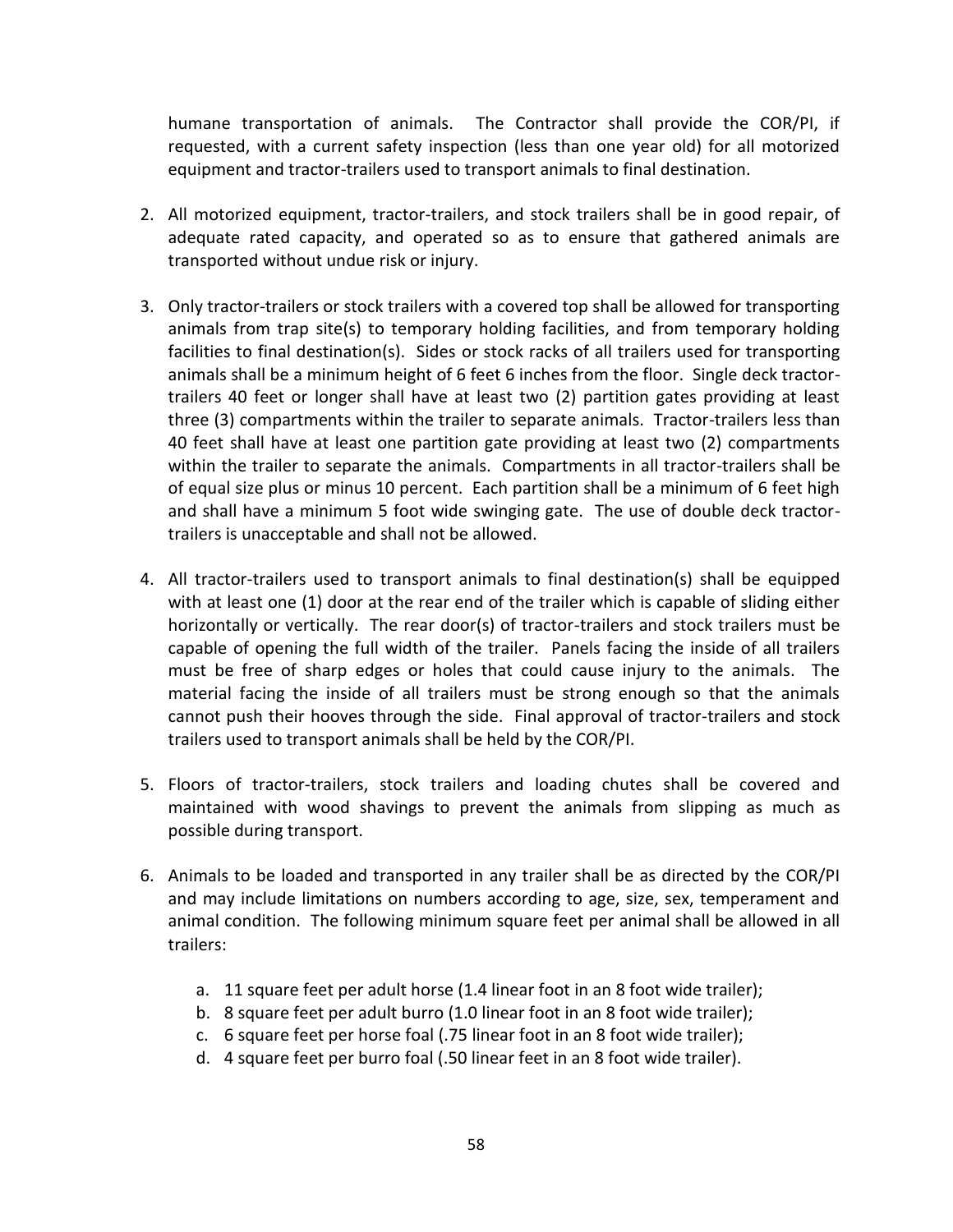- 7. The COR/PI shall consider the condition and size of the animals, weather conditions, distance to be transported, or other factors when planning for the movement of gathered animals. The COR/PI shall provide for any brand and/or inspection services required for the gathered animals.
- 8. If the COR/PI determines that dust conditions are such that the animals could be endangered during transportation, the Contractor will be instructed to adjust speed.

# **D. Safety and Communications**

- 1. The Contractor shall have the means to communicate with the COR/PI and all contractor personnel engaged in the gather of wild horses utilizing a VHF/FM Transceiver or VHF/FM portable Two-Way radio. If communications are ineffective the government will take steps necessary to protect the welfare of the animals.
	- a. The proper operation, service and maintenance of all contractor furnished property is the responsibility of the Contractor. The BLM reserves the right to remove from service any contractor personnel or contractor furnished equipment which, in the opinion of the contracting officer or COR/PI violate contract rules, are unsafe or otherwise unsatisfactory. In this event, the Contractor will be notified in writing to furnish replacement personnel or equipment within 48 hours of notification. All such replacements must be approved in advance of operation by the Contracting Officer or his/her representative.
	- b. The Contractor shall obtain the necessary FCC licenses for the radio system
	- c. All accidents occurring during the performance of any task order shall be immediately reported to the COR/PI.
- 2. Should the contractor choose to utilize a helicopter the following will apply:
	- a. The Contractor must operate in compliance with Federal Aviation Regulations, Part 91. Pilots provided by the Contractor shall comply with the Contractor's Federal Aviation Certificates, applicable regulations of the State in which the gather is located.
	- b. Fueling operations shall not take place within 1,000 feet of animals.

## **E. Site Clearances**

No personnel working at gather sites may excavate, remove, damage, or otherwise alter or deface or attempt to excavate, remove, damage or otherwise alter or deface any archaeological resource located on public lands or Indian lands.

Prior to setting up a trap or temporary holding facility, BLM will conduct all necessary clearances (archaeological, T&E, etc). All proposed site(s) must be inspected by a government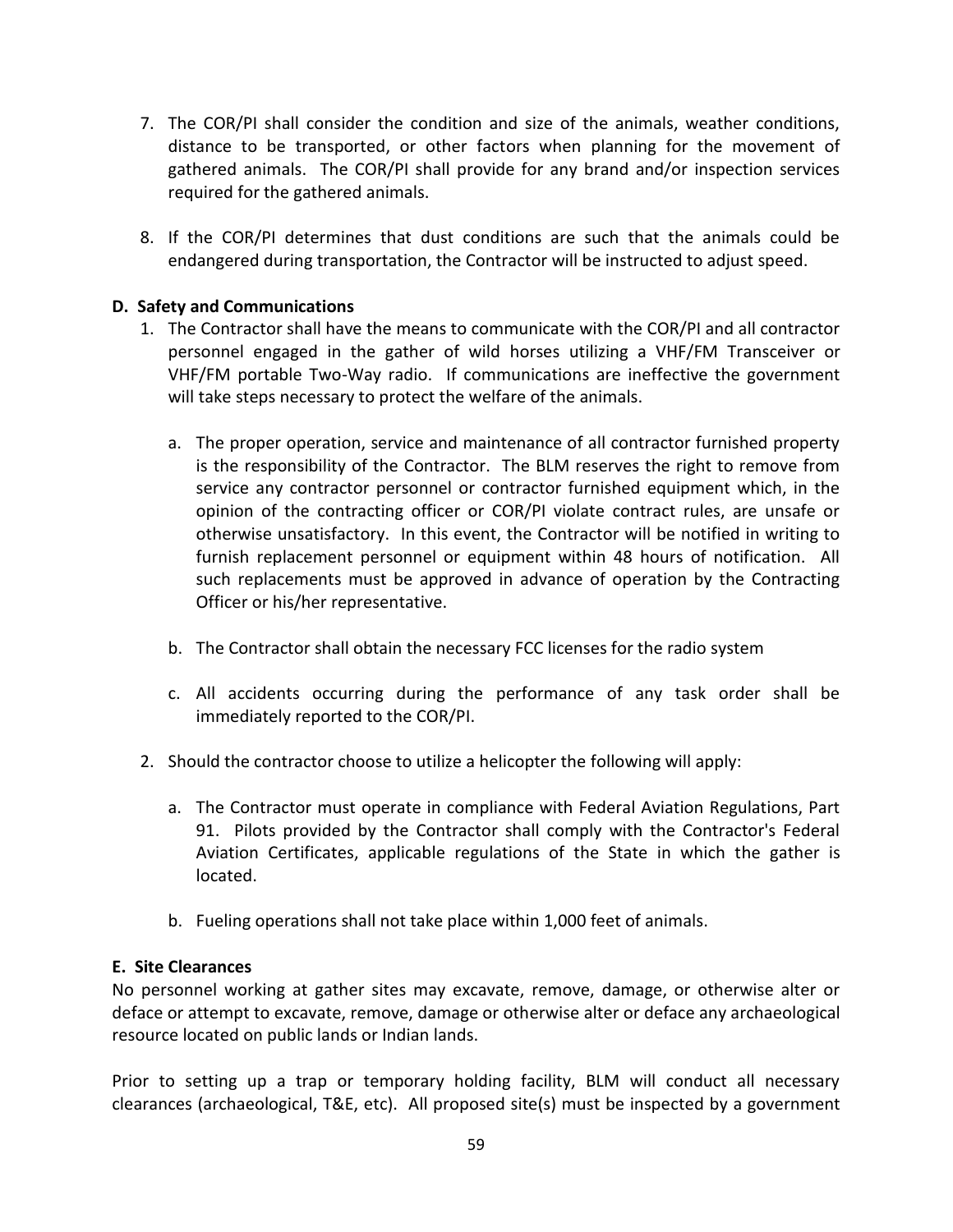archaeologist. Once archaeological clearance has been obtained, the trap or temporary holding facility may be set up. Said clearance shall be arranged for by the COR, PI, or other BLM employees.

Gather sites and temporary holding facilities would not be constructed on wetlands or riparian zones.

# **F. Animal Characteristics and Behavior**

Releases of wild horses would be near available water when possible. If the area is new to them, a short-term adjustment period may be required while the wild horses become familiar with the new area.

## **G. Public Participation**

Opportunities for public viewing (i.e. media, interested public) of gather operations will be made available to the extent possible; however, the primary considerations will be to protect the health, safety and welfare of the animals being gathered and the personnel involved. The public must adhere to guidance from the on-site BLM representative. It is BLM policy that the public will not be allowed to come into direct contact with wild horses or burros being held in BLM facilities. Only authorized BLM personnel or contractors may enter the corrals or directly handle the animals. The general public may not enter the corrals or directly handle the animals at any time or for any reason during BLM operations.

# **H. Responsibility and Lines of Communication**

*Contracting Officer's Representative/Project Inspector* John Axtell, Wild Horse and Burro Specialist, Carson City District Office Alan Shepherd, Wild Horse & Burro Program Lead, Nevada State Office

The CORs and the PIs have the direct responsibility to ensure the Contractor's compliance with the contract stipulations. The Supervisory Natural Resource Specialists and the Field Managers will take an active role to ensure the appropriate lines of communication are established between the field, Field Office, State Office, National Program Office, and BLM Holding Facility offices. All employees involved in the gathering operations will keep the best interests of the animals at the forefront at all times.

All publicity, formal public contact and inquiries will be handled through the Field Manager and/or the Supervisory Natural Resource Specialist and Field Office Public Affairs. These individuals will be the primary contact and will coordinate with the COR/PI on any inquiries.

The COR will coordinate with the contractor and the BLM Corrals to ensure animals are being transported from the gather site in a safe and humane manner and are arriving in good condition.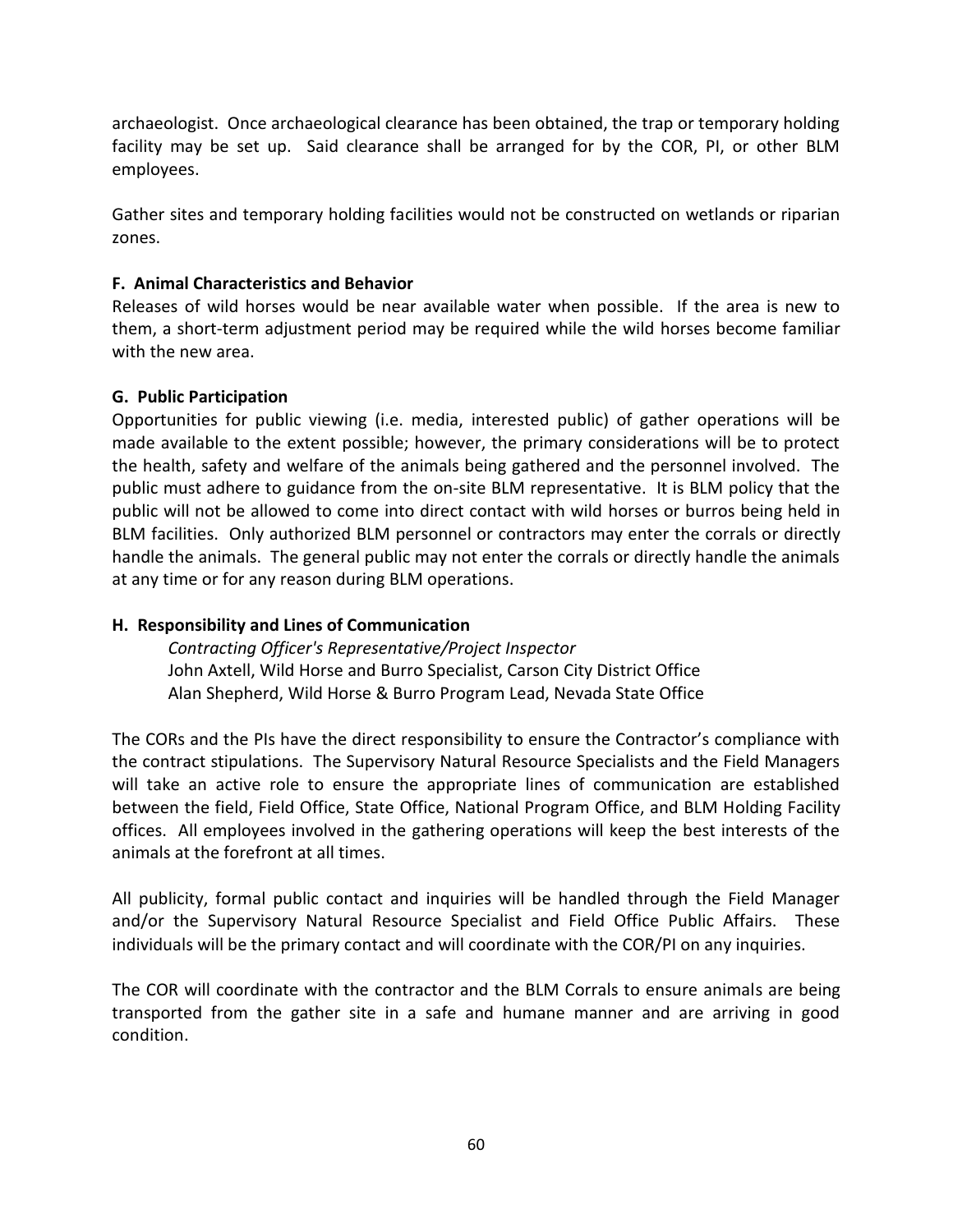The contract specifications require humane treatment and care of the animals during removal operations. These specifications are designed to minimize the risk of injury and death during and after gather of the animals. The specifications will be vigorously enforced.

Should the Contractor show negligence and/or not perform according to contract stipulations, he will be issued written instructions, stop work orders, or defaulted.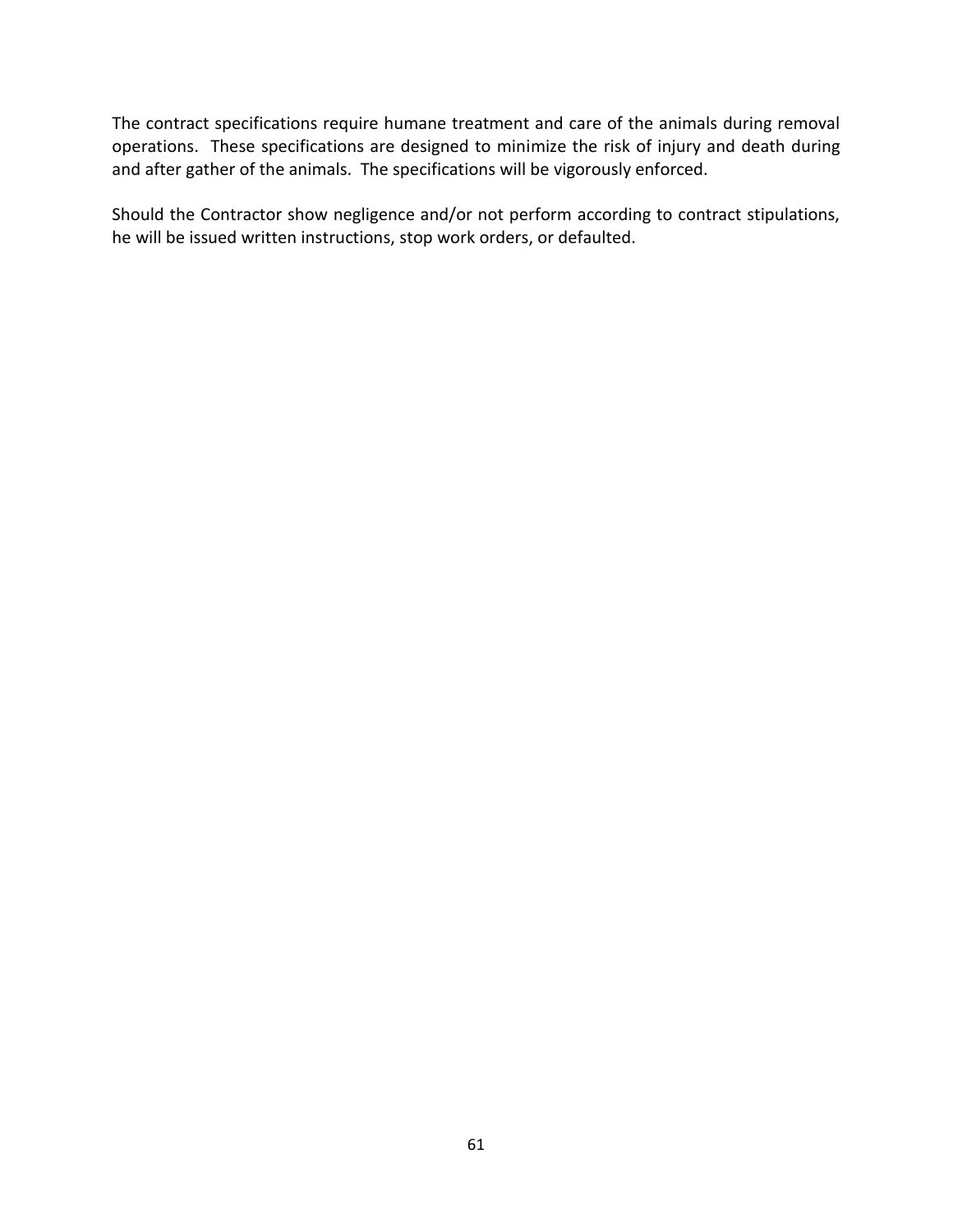## **APPENDIX C**

#### **PUBLIC OBSERVATION PROTOCOLS**

The BLM recognizes and respects the right of interested members of the public and the press to observe the Flanigan, Dogskin Mountain, and Granite Peak wild horse gather. At the same time, BLM must ensure the health and safety of the public, BLM's employees and contractors, and America's wild horses. Accordingly, BLM developed these rules to maximize the opportunity for reasonable public access to the gather while ensuring that BLM's health and safety responsibilities are fulfilled. Failure to maintain safe distances from operations at the gather and temporary holding sites could result in members of the public inadvertently getting in the path of the wild horses or gather personnel, thereby placing themselves and others at risk, or causing stress and potential injury to the wild horses and burros.

The BLM and the contractor's helicopter pilot must comply with 14 CFR Part 91 of the Federal Aviation Regulations, which determines the minimum safe altitudes and distance people must be from the aircraft. To be in compliance with these regulations, the viewing location at the gather site and holding corrals must be approximately 500 feet or more from the operating location of the helicopter at all times. The viewing locations may vary depending on topography, terrain and other factors.

#### **General Daily Protocol**

- A Wild Horse Gather Information Phone Line will be set up prior to the gather so the public can call for daily updates on gather information and statistics. Visitors are strongly encouraged to check the phone line the evening before they plan to attend the gather to confirm the gather and their tour of it is indeed taking place the next day as scheduled (weather, mechanical issues or other things may affect this) and to confirm the meeting location.
- Visitors must direct their questions/comments to either their designated BLM representative or the BLM spokesperson on site, and not engage other BLM/contractor staff and disrupt their gather duties/responsibilities - professional and respectful behavior is expected of all. BLM may make the BLM staff available during down times for a Q&A. However, the contractor and its staff will not be available to answer questions or interact with visitors.
- Observers must provide their own four-wheel drive high clearance vehicle, appropriate shoes, winter clothing, food and water. Observers are prohibited from riding in government and contractor vehicles and equipment.
- Gather operations may be suspended if bad weather conditions create unsafe flying conditions.
- BLM will establish one or more observation areas, in the immediate area of the gather and holding sites, to which individuals will be directed. These areas will be placed so as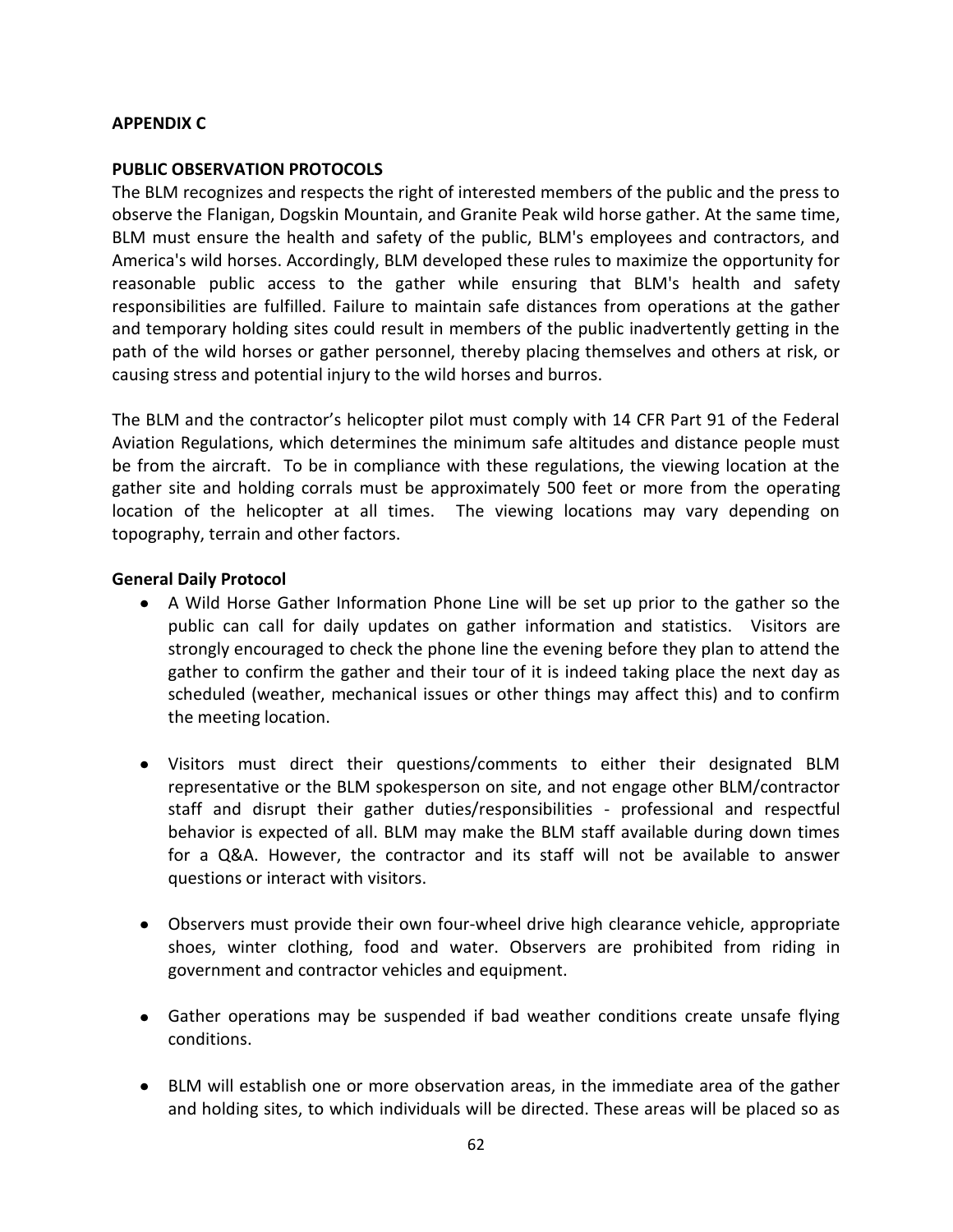to maximize the opportunity for public observation while providing for a safe and effective horse gather. The utilization of such observation areas is necessary due to the use and presence of heavy equipment and aircraft in the gather operation and the critical need to allow BLM personnel and contractors to fully focus on attending to the needs of the wild horses and burros while maintaining a safe environment for all involved. In addition, observation areas will be sited so as to protect the wild horses and burros from being spooked, startled or impacted in a manner that results in increased stress.

- BLM will delineate observation areas with yellow caution tape (or a similar type of tape or ribbon).
- Visitors will be assigned to a specific BLM representative and must stay with that person at all times.
- Visitors are **NOT** permitted to walk around the gather site or temporary holding facility unaccompanied by their BLM representative.
- Observers are prohibited from climbing/trespassing onto or in the trucks, equipment or corrals, which is the private property of the contractor.
- When BLM is using a helicopter or other heavy equipment in close proximity to a designated observation area, members of the public may be asked to stay by their vehicle for some time before being directed to an observation area once the use of the helicopter or the heavy machinery is complete.
- When given the signal that the helicopter is close to the gather site bringing wild horses in, visitors must sit down in areas specified by BLM representatives and must not move or talk as the wild horses are guided into the corral.
- Individuals attempting to move outside a designated observation area will be requested to move back to the designated area or to leave the site. Failure to do so may result in citation or arrest. It is important to stay within the designated observation area to safely observe the wild horse gather.
- Observers will be polite, professional and respectful to BLM managers and staff and the contractor/employees. Visitors who do not cooperate and follow the rules will be escorted off the gather site by BLM law enforcement personnel, and will be prohibited from participating in any subsequent observation days.
- *BLM reserves the right to alter these rules based on changes in circumstances that may pose a risk to health, public safety or the safety of wild horses (such as weather, lightening, wildfire, etc.).*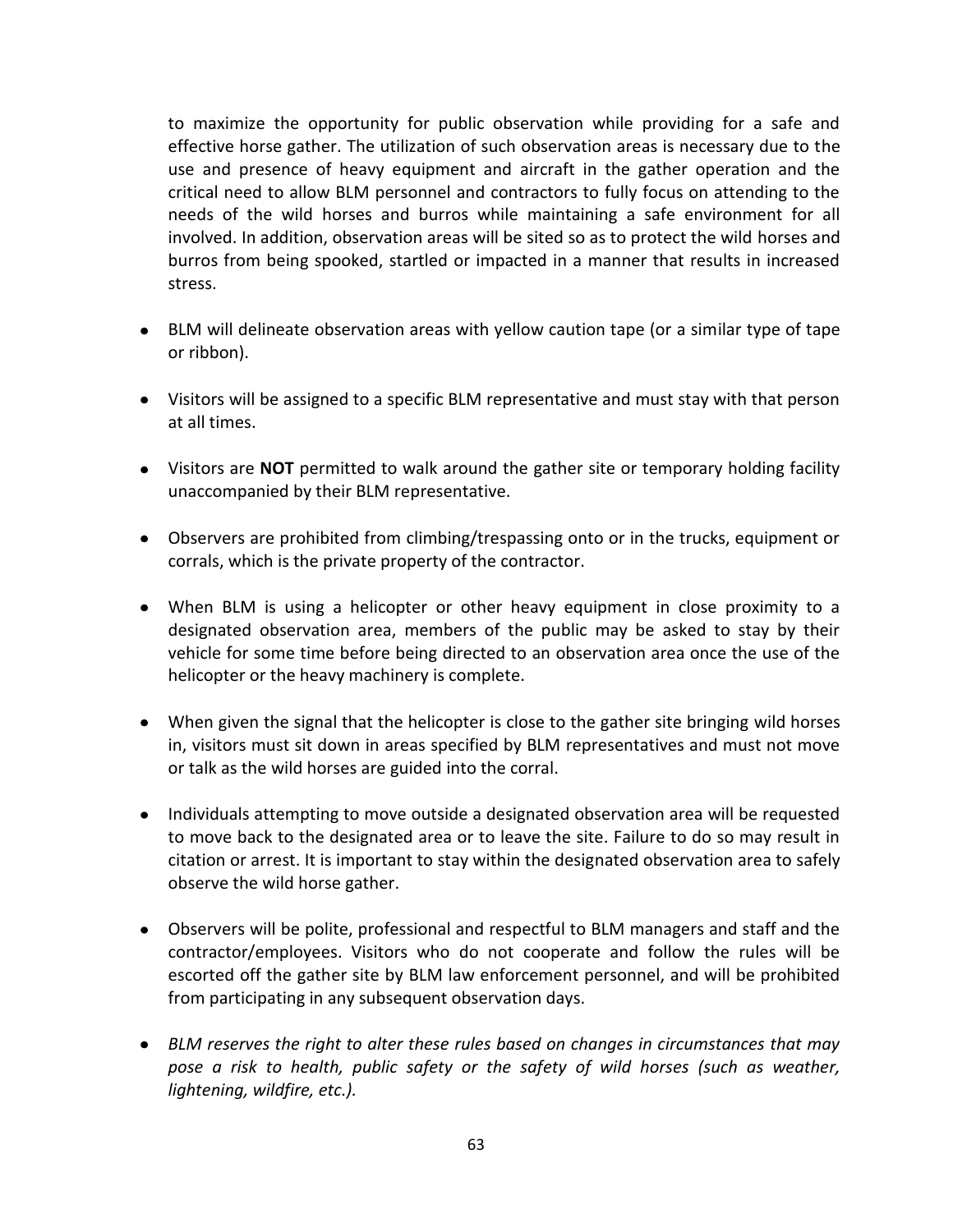#### **Guided Observation Day-Specific Protocol**

A guided public observation day provides a more structured mechanism for interested members of the public to see the wild horse gather activities at a given site. On this day, BLM attempts to provide opportunities for the public to get an overall sense of the gather process and has available staff who can answer questions that the public may have. The public rendezvous at a designated location and are escorted by BLM representatives to and from the gather site.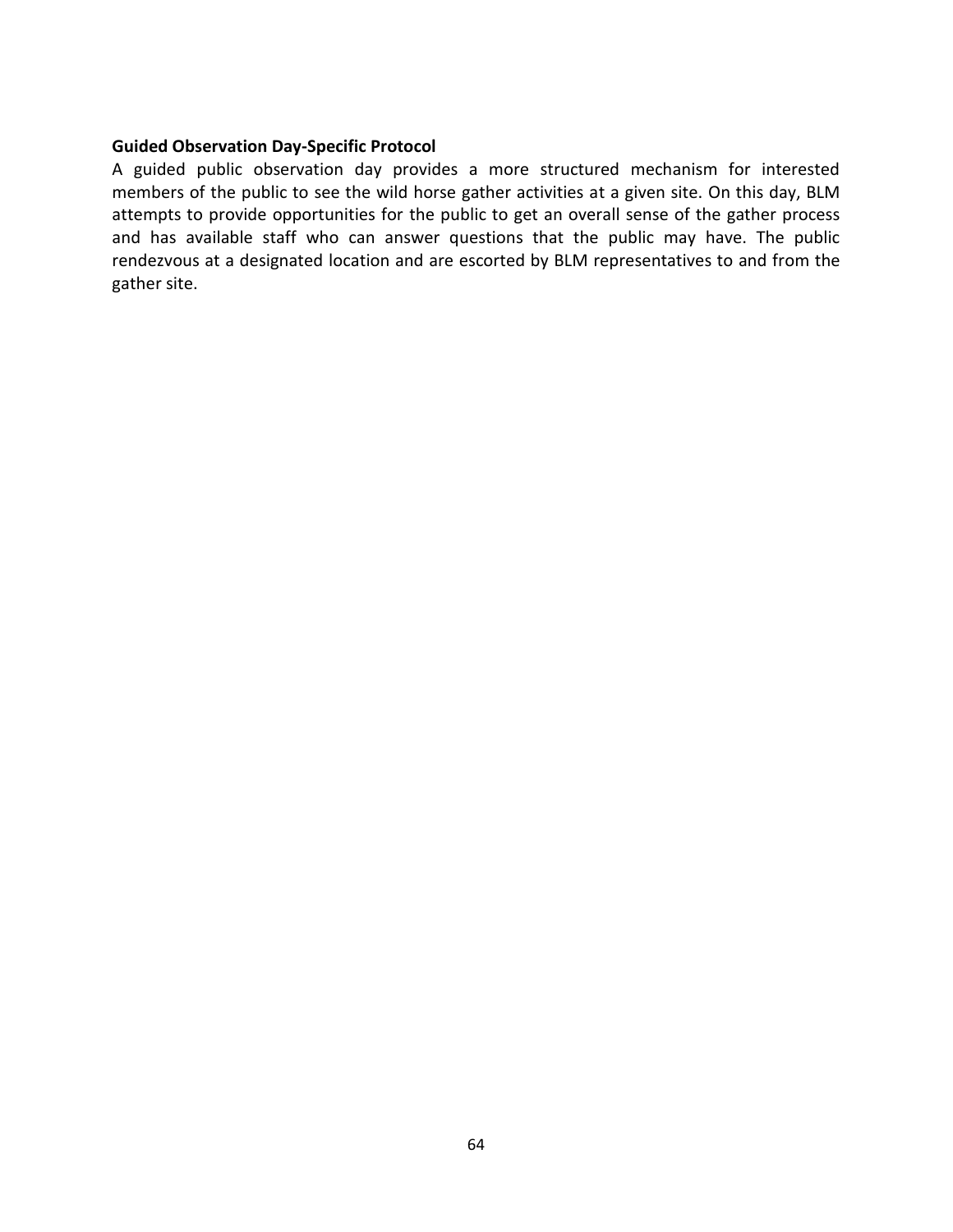## **APPENDIX D**

## **STANDARD OPERATING PROCEDURES FOR USE OF PZP-22**

#### **22-month time-release pelleted Porcine Zona Pellucida (PZP) vaccine:**

The following implementation and monitoring requirements are part of the Proposed Action:

- 1. PZP-22 vaccine would be administered only by trained BLM personnel or collaborating research partners.
- 2. The fertility control drug is administered with two separate injections: (1) a liquid dose of PZP-22 is administered using an 18-gauge needle primarily by hand injection; (2) the pellets are preloaded into a 14-gauge needle. These are delivered using a modified syringe and jabstick to inject the pellets into the gluteal muscles of the mares being returned to the range. The pellets are designed to release PZP-22 over time similar to a time-release cold capsule.
- 3. Mares that have never been treated would receive 0.5 cc of PZP-22 vaccine emulsified with 0.5 cc of Freund's Modified Adjuvant (FMA) and loaded into darts at the time a decision has been made to dart a specific mare. Mares identified for re-treatment receive 0.5 cc of the PZP-22 vaccine emulsified with 0.5 cc of Freund's Incomplete Adjuvant (FIA).
- 4. Delivery of the vaccine would be by intramuscular injection into the gluteal muscles while the mare is restrained in a working chute. With each injection, the liquid or pellets would be injected into the left hind quarters of the mare, above the imaginary line that connects the point of the hip (hook bone) and the point of the buttocks (pin bone).
- 5. In the future, the vaccine may be administered remotely using an approved long range darting protocol and delivery system if or when that technology is developed.
- 6. All treated mares will be freeze-marked on the hip or neck HMA managers to positively identify the animals during the research project and at the time of removal during subsequent gathers.

## **Monitoring and Tracking of Treatments:**

- 1. At a minimum, estimation of population growth rates using helicopter or fixed-wing surveys will be conducted before any subsequent gather. During these surveys it is not necessary to identify which foals were born to which mares; only an estimate of population growth is needed (i.e. # of foals to # of adults).
- 2. Population growth rates of herds selected for intensive monitoring will be estimated every year post-treatment using helicopter or fixed-wing surveys. During these surveys it is not necessary to identify which foals were born to which mares, only an estimate of population growth is needed (i.e. # of foals to # of adults). If, during routine HMA field monitoring (on-the-ground), data describing mare to foal ratios can be collected, these data should also be shared with the NPO for possible analysis by the USGS.
- 3. A PZP-22 Application Data sheet will be used by field applicators to record all pertinent data relating to identification of the mare (including photographs if mares are not freeze-marked) and date of treatment. Each applicator will submit a PZP-22 Application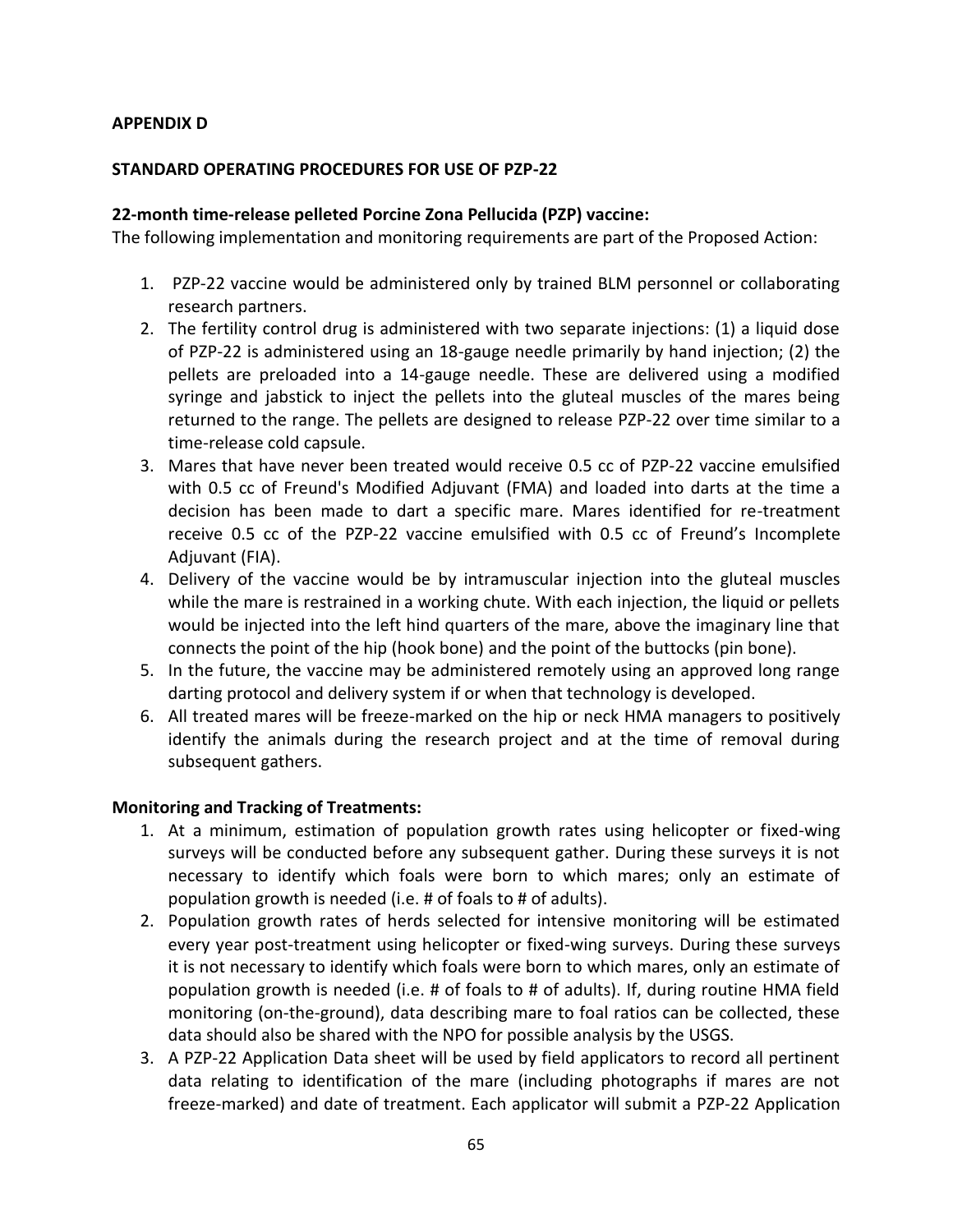Report and accompanying narrative and data sheets will be forwarded to the NSO (Reno, Nevada). A copy of the form and data sheets and any photos taken will be maintained at the field office.

4. A tracking system will be maintained by SFFO detailing the quantity of PZP-22 issued, the quantity used, disposition of any unused PZP-22, the number of treated mares by HMA, field office, and State along with the freeze-mark(s) applied by HMA and date.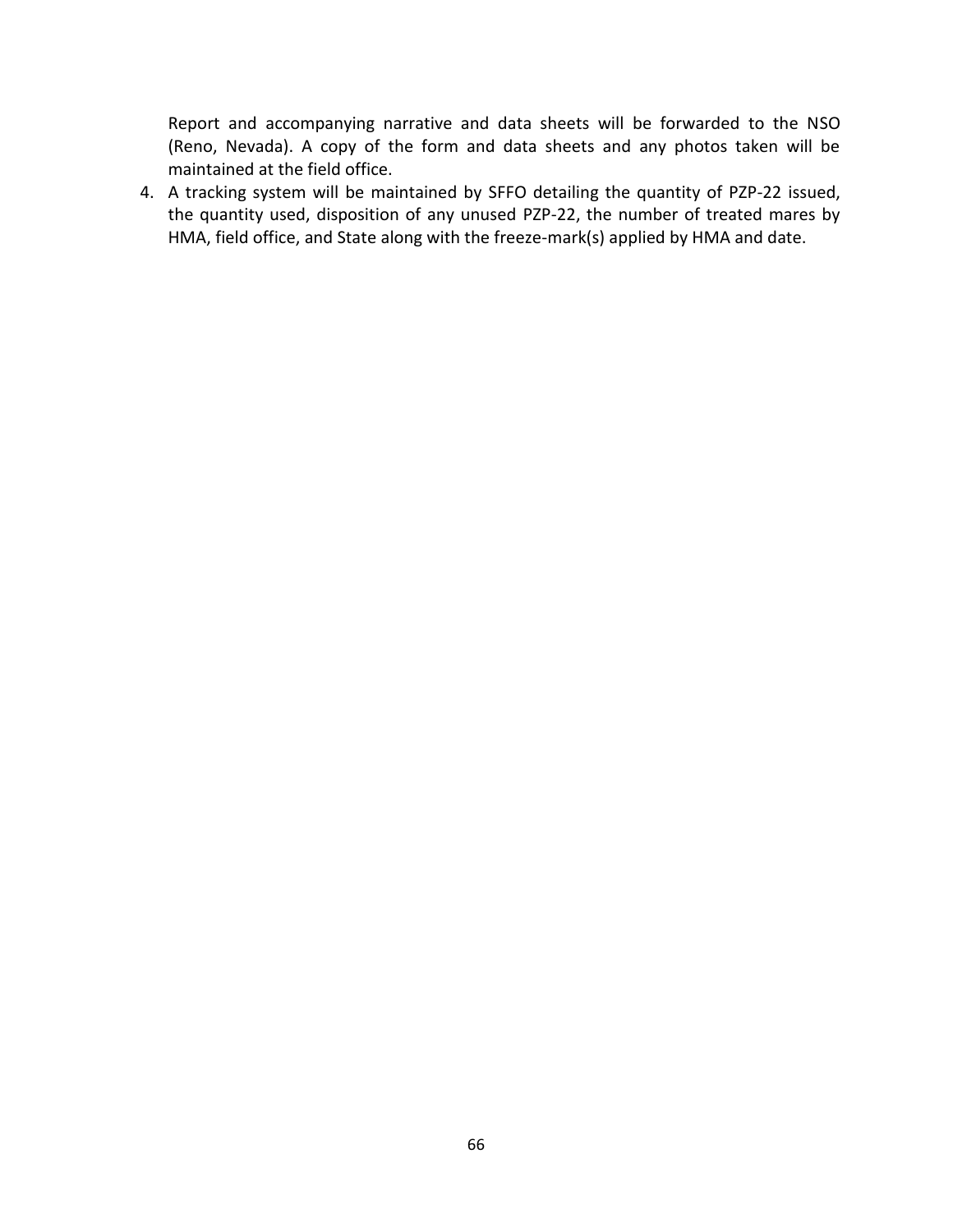## **APPENDIX E**

# UNITED STATES DEPARTMENT OF THE INTERIOR BUREAU OF LAND MANAGEMENT WASHINGTON, D.C. 20240 [http://www.blm.gov](http://www.blm.gov/)

July 22, 2010

In Reply Refer To: 4710 (260) P

EMS TRNASMISSION 07/23/2010 Instruction Memorandum No. 2010-164 Expires: 09/30/2011

To: All Field Officials (except Alaska)

From: Assistant Director, Renewable Resources and Planning

Subject: Public Observation of Wild Horse and Burro Gathers

**Program Area**: Wild Horse and Burro Program

**Purpose:** The purpose of this Instruction Memorandum (IM) is to establish policy for public observation of wild horse and burro (WH&B) gathers.

**Policy/Action:** The Bureau of Land Management's (BLM's) policy is to accommodate public requests to observe a gather primarily through advance appointment, on days and at times scheduled by the authorized officer. Planning for one public observation day per week is suggested.

Specific viewing opportunities will be based on the availability of staff with the necessary expertise to safely and effectively host visitors, as well as other gather-specific considerations (e.g., weather, terrain, road access, landownership). The public should be advised that observation days are tentative and may change due to unforeseen circumstances (e.g., weather, wildfire, trap relocation, equipment repair, etc.). To ensure safety, the number of people allowed per observation day will be determined by the District Manager (DM) and/or Field Office Manager (FM) in consultation with the Contracting Officer's Representative/WH&B Specialist (COR) for the gather.

The DM/FM has the primary responsibility for effectively planning and managing public observation of the gather operation. Advance planning will: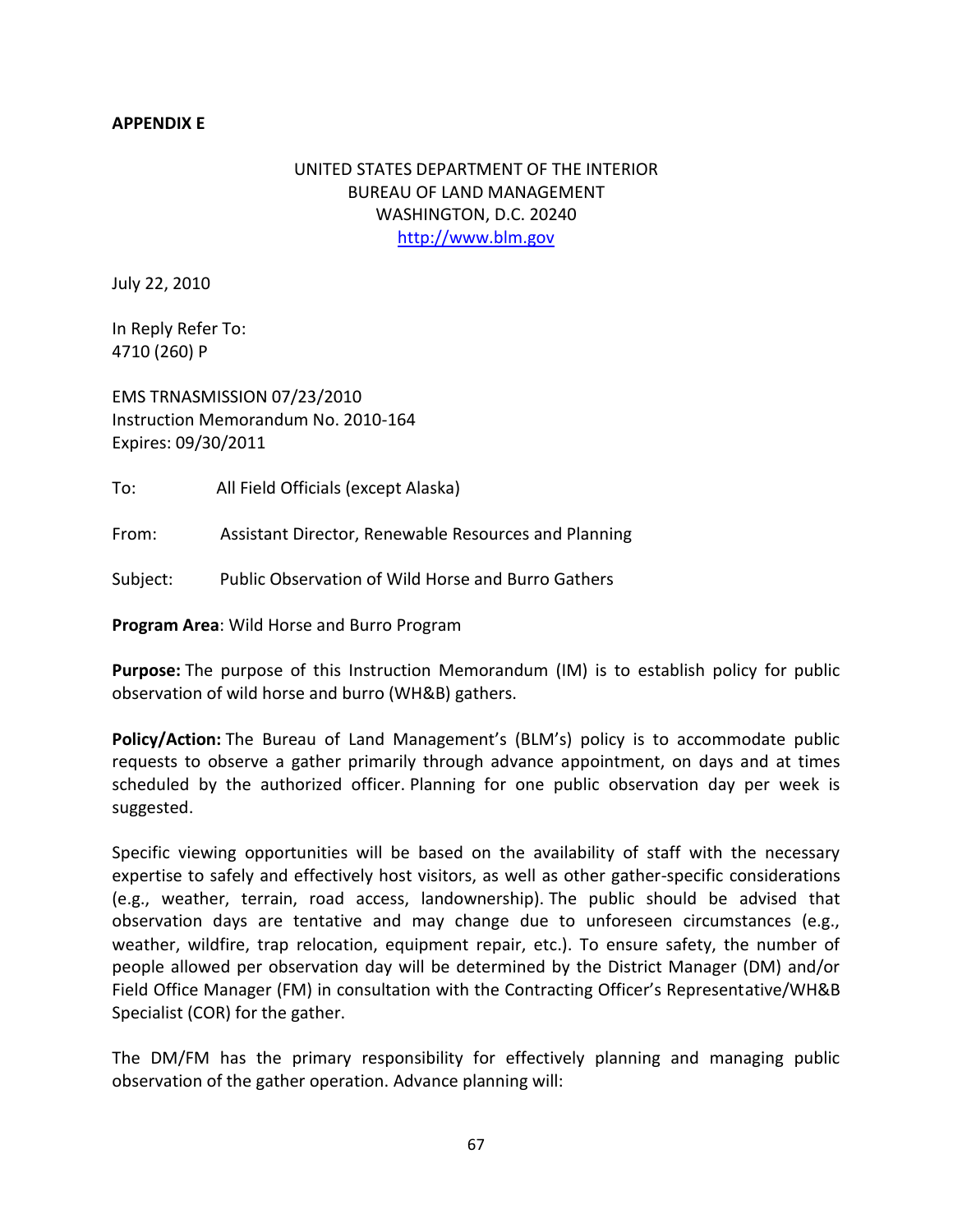- Ensure that the public have opportunities to safely observe wild horse gathers;
- Minimize the potential for disruption of the gather's execution;
- Maximize the safety of the animals, visitors, and the BLM and contractor personnel;
- Provide for successful management of visitors; and
- Ensure preparedness in the event of unanticipated situations.

The authorized officer will consider the following when planning for public observation of WH&B gather operations. Also see Attachment 1 (Best Practices When Planning for Public Observation at Gathers).

#### **A. Safety Requirements**

During WH&B gathers, the safety of the animals, the BLM and contractor personnel, and the public is of paramount importance. Because of the inherent risk involved in working with WH&B, the public will not be allowed inside corrals or pens or be in direct contact with the animals. Viewing opportunities during the gather operation must always be maintained at a safe distance (e.g., when animals are being herded into or worked at the trap or temporary holding facility, including sorting, loading) to assure the safety of the animals, the BLM and contractor personnel, and the public.

Unless an emergency situation exists, the BLM's policy prohibits the transportation of members of the public in Government or Contractor-owned or leased vehicles or equipment. Therefore, observers are responsible for providing their own transportation to and from the gather site and assume all liability for such transportation.

The helicopter/aircraft is the private property of the gather contractor. Due to liability and safety concerns, Bureau policy prohibits observers from riding in or mounting cameras onto the aircraft. Should observers create unsafe flying and gathering conditions, for example, by hiring an aircraft to film or view a gather, the COR, in consultation with the gather contractor, will immediately cease gather operations.

The COR has the authority to stop the gather operation when the public engage in behavior that has the potential to result in harm or injury to the animals, employees, or other members of the public.

### **B. Planning for Public Observation at WH&B Gathers**

During advance planning for public observation at WH&B gathers, the authorized officer should consult with the State External Affairs Chief or appropriate Public Affairs office. An internal communications plan will be developed for every gather (Attachment 2). It may also be helpful to prepare answers to frequently asked questions (Attachment 3).

### **C. Law Enforcement Plan**

A separate Law Enforcement Plan should be developed if the need for law enforcement support is anticipated. The Law Enforcement Plan must be approved in advance by the Special Agent-In-Charge (SAC) or the State Staff Ranger of the State in which the gather is occurring.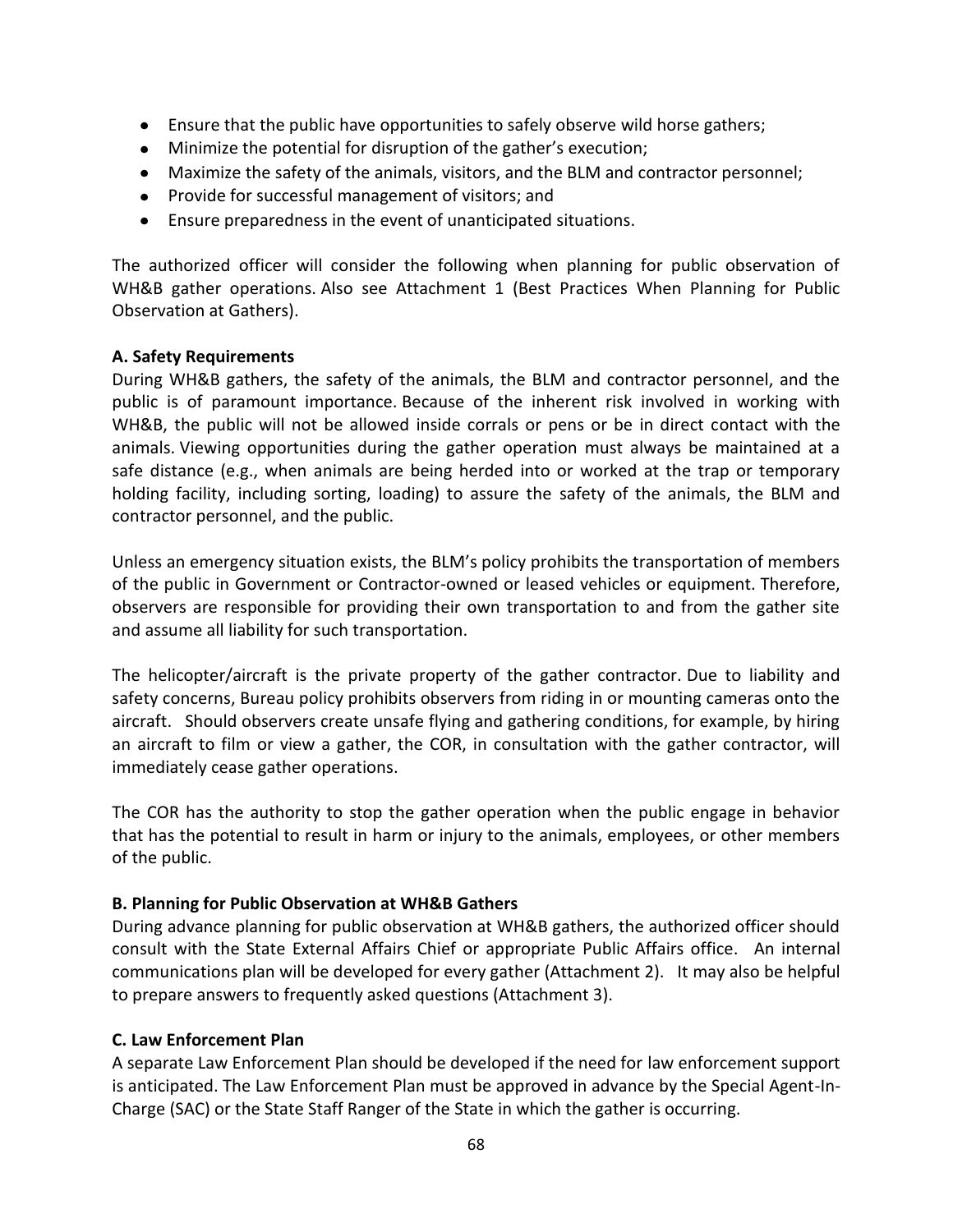#### **D. Temporary Closure to Public Access**

Under the authority of section 303(a) of the Federal Land Management and Policy Act (43 U.S.C. 1733(a)), 43 CFR 8360.0-7, and 43 CFR 8364.1, the authorized officer may temporarily close public lands within all or a portion of the proposed gather area to public access when necessary to protect the health and safety of the animals, the public, contractors and employees. Completion of a site-specific environmental analysis of the environmental impacts associated with the proposed closure and publication of a Federal Register Notice is required.

#### **E. Gather Contract Pre-Work Conference**

- Talk to the contractor about how many members of the public are expected and when. Discuss, and reach mutual agreement, about where best to position the public at the individual trap-sites to allow the gather to be observed, while accomplishing the gather objectives and assuring the humane treatment of the animals and the safety of the BLM and contractor personnel, and public.
- No deviation from the selected viewing location(s) should be made, unless the gather operation is being adversely impacted. The COR will consult with the gather contractor prior to making any changes in the selected viewing locations.
- The BLM's policy prohibits it from ferrying observers in the helicopter or any other mode of conveyance unless an emergency situation exists. Review this policy with the contractor during the pre-work conference.

#### **F. Radio Communication**

- Assure there is effective radio communication between law enforcement personnel, gather COR or project inspectors (PIs), and other BLM staff.
- Identify the radio frequencies to be used.
- Communication with the gather contractor is through the BLM COR or PI, and from the gather contractor to the helicopter pilot. Direct communication between BLM personnel (other than the COR) and the helicopter pilot is not permitted, unless agreed upon by the BLM authorized officer and the contractor in advance, or the pilot is requesting information from the COR.

### **G. Pre- and Post-Action Gather Briefings**

- Pre-briefings conducted by knowledgeable and experienced BLM staff can be helpful to the public.
- The pre-gather briefing is an opportunity to explain what individuals will see, why the BLM is conducting the gather, how the animals will be handled, etc.
- Post-action briefings may also be helpful in interpreting and explaining what individuals saw, what happened, why certain actions were taken, etc.

### **H. Summary of Individual Roles and Responsibilities**

1. *District and/or Field Office Managers*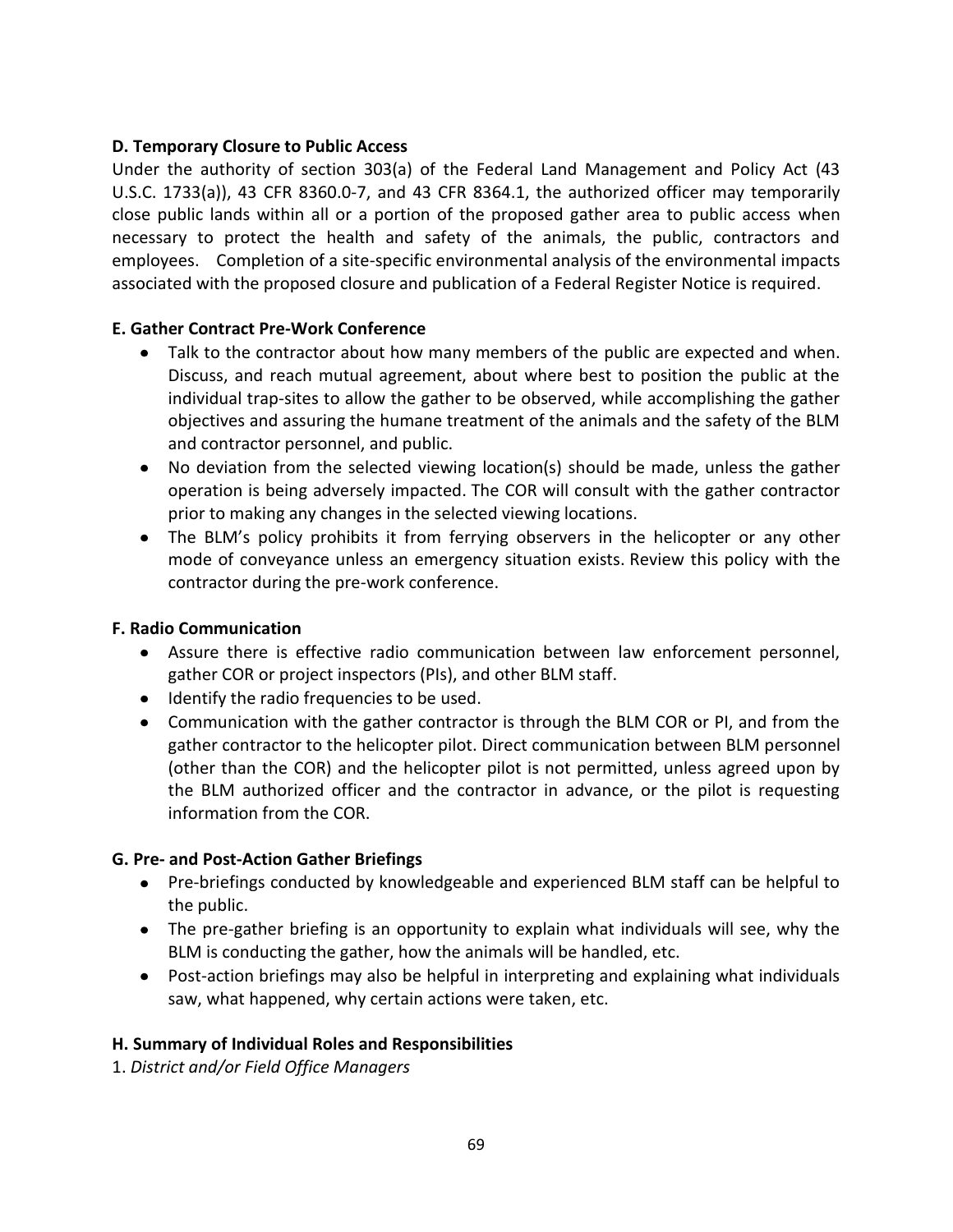DMs and/or FMs are responsible for keeping the State Director and State WH&B Lead fully informed about the gather operation. Included is working with State/local public affairs staff to prepare early alerts if needed. An additional responsibility is determining if a law enforcement presence is needed.

#### 2. *Public Affairs Staff*

The local district/field office public affairs staff is responsible for working with the COR, DM/FM, other appropriate staff, the State WH&B Program Lead, and the State Office of Communications to implement the communications strategy regarding the gather.

#### 3. *Law Enforcement*

Develop and execute the law enforcement plan in consultation with District/Field Office Managers, the COR/PI, and the State's Special Agent-In-Charge or State Staff Ranger.

### 4. *Contracting Officer's Representative (COR)/Project Inspectors (PIs)*

The COR and the PI's primary responsibility is to administer the contract and manage the gather. A key element of this responsibility is to assure the safe and humane handling of WH&B. The COR is also responsible for working closely with the DM/FM and Public Affairs Staff to develop the communication plan, and for maintaining a line of communication with State, District, and Field Office managers, staff and specialists on the progress of, and any issues related to, the gather operation.

**Timeframe:** This instruction memorandum is effective immediately.

**Budget Impact:** Higher labor costs will be incurred while accommodating increased interest from the public to attend gather events. The budget impacts of unanticipated situations which can occur during WH&B gathers include substantial unplanned overtime and per diem expense. Through advance planning, necessary support staff can be identified (e.g., law enforcement, public affairs, or other BLM staff) and the cost-effectiveness of various options for providing staff support can be evaluated. In situations where public interest in a gather operation is greater than anticipated, the affected state should coordinate with the national program office and headquarters for assistance with personnel and funding.

**Background:** Heightened interest from the public to observe WH&B gathers has occurred. Advance planning for public observation of gather operations can minimize the potential for unanticipated situations to occur during WH&B gathers and assure the safety of the animals, the BLM and contractor personnel, and the public.

**Manual/Handbook Sections Affected:** No change or affect to the BLM manuals or handbooks is required.

**Coordination:** This IM was coordinated among WO-200 and WO-260 staff, State WH&B Program Leads, field WH&B Specialists, public affairs, and law enforcement staff in the field.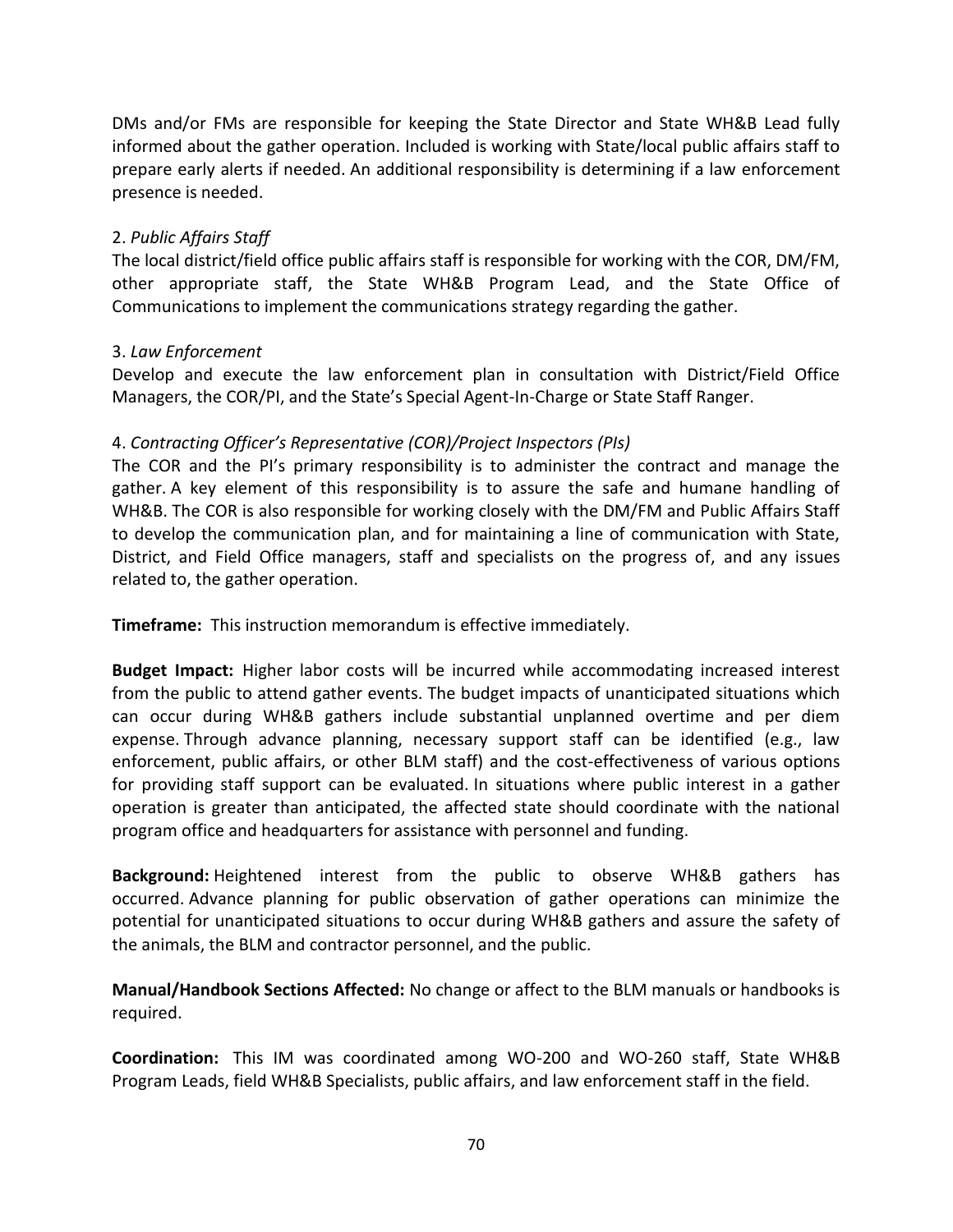**Contact:** Questions concerning this policy should be directed to Susie Stokke in the Washington Office at (202) 912-7262 or Lili Thomas in the National Program Office at (775) 861-6457.

Signed by: Signed by: Authenticated by: Bud C. Cribley **Robert M. Williams** Renewable Resources and Planning

Acting, Assistant Director Division of IRM Governance, WO-560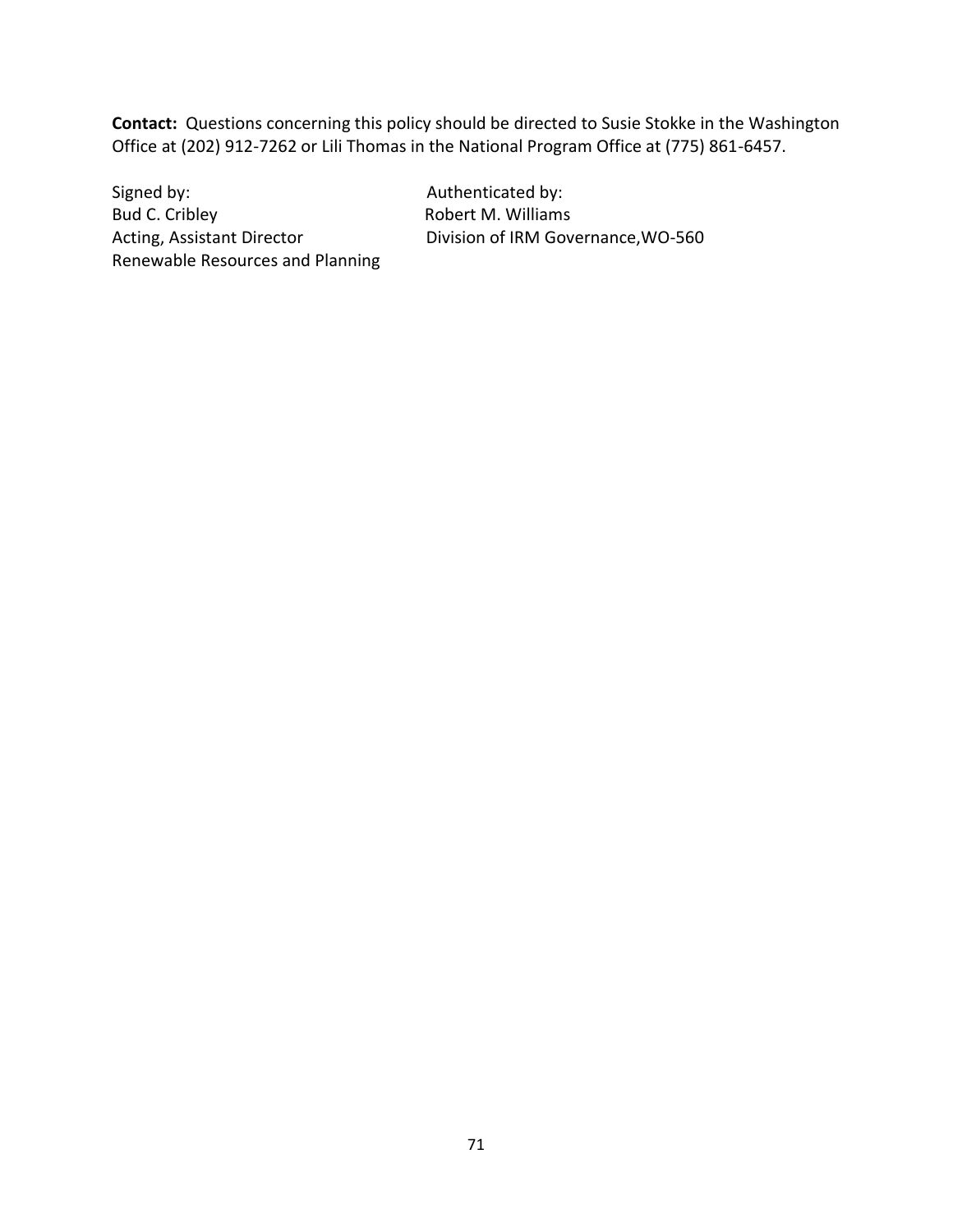#### **APPENDIX F**

### **WinEquus Modeling Results**

# **Flanigan HMA**

# **Average Growth Rate in 10 Years (in percent)**

|                             |        | Alternative A Alternative B | Alternative C |
|-----------------------------|--------|-----------------------------|---------------|
| Lowest Trial                | $-1.2$ | 3.6                         | 13.5          |
| 10 <sup>th</sup> Percentile | 3.5    | 10.7                        | 15.0          |
| 25 <sup>th</sup> Percentile | 5.1    | 12.0                        | 16.0          |
| <b>Median Trial</b>         | 6.8    | 14.6                        | 17.0          |
| 75 <sup>th</sup> Percentile | 8.9    | 16.7                        | 18.3          |
| 90 <sup>th</sup> Percentile | 10.3   | 18.0                        | 19.9          |
| <b>Highest Trial</b>        | 13.4   | 19.8                        | 21.5          |

# **Population Size in 11 Years\***

| <b>Alternative A</b>        | <b>Minimum</b> | <b>Average</b> | <b>Maximum</b> |
|-----------------------------|----------------|----------------|----------------|
| Lowest Trial                | 61             | 97             | 270            |
| 10 <sup>th</sup> Percentile | 71             | 113            | 278            |
| 25 <sup>th</sup> Percentile | 76             | 120            | 284            |
| <b>Median Trial</b>         | 83             | 124            | 292            |
| 75 <sup>th</sup> Percentile | 86             | 128            | 304            |
| $90th$ Percentile           | 90             | 132            | 326            |
| <b>Highest Trial</b>        | 100            | 138            | 387            |
| <b>Alternative B</b>        | <b>Minimum</b> | Average        | <b>Maximum</b> |
| Lowest Trial                | 49             | 91             | 272            |
| 10 <sup>th</sup> Percentile | 74             | 119            | 278            |
| 25 <sup>th</sup> Percentile | 82             | 122            | 283            |
| <b>Median Trial</b>         | 86             | 126            | 292            |
| 75 <sup>th</sup> Percentile | 89             | 130            | 312            |
| 90 <sup>th</sup> Percentile | 92             | 132            | 339            |
| <b>Highest Trial</b>        | 96             | 139            | 384            |
| <b>Alternative C</b>        | <b>Minimum</b> | <b>Average</b> | <b>Maximum</b> |
| Lowest Trial                | 259            | 478            | 809            |
| 10 <sup>th</sup> Percentile | 276            | 607            | 1,139          |
| 25 <sup>th</sup> Percentile | 283            | 650            | 1,258          |
| <b>Median Trial</b>         | 295            | 729            | 1,470          |
| 75 <sup>th</sup> Percentile | 308            | 811            | 1,672          |
| 90 <sup>th</sup> Percentile | 325            | 855            | 1,814          |
| <b>Highest Trial</b>        | 351            | 1010           | 2,288          |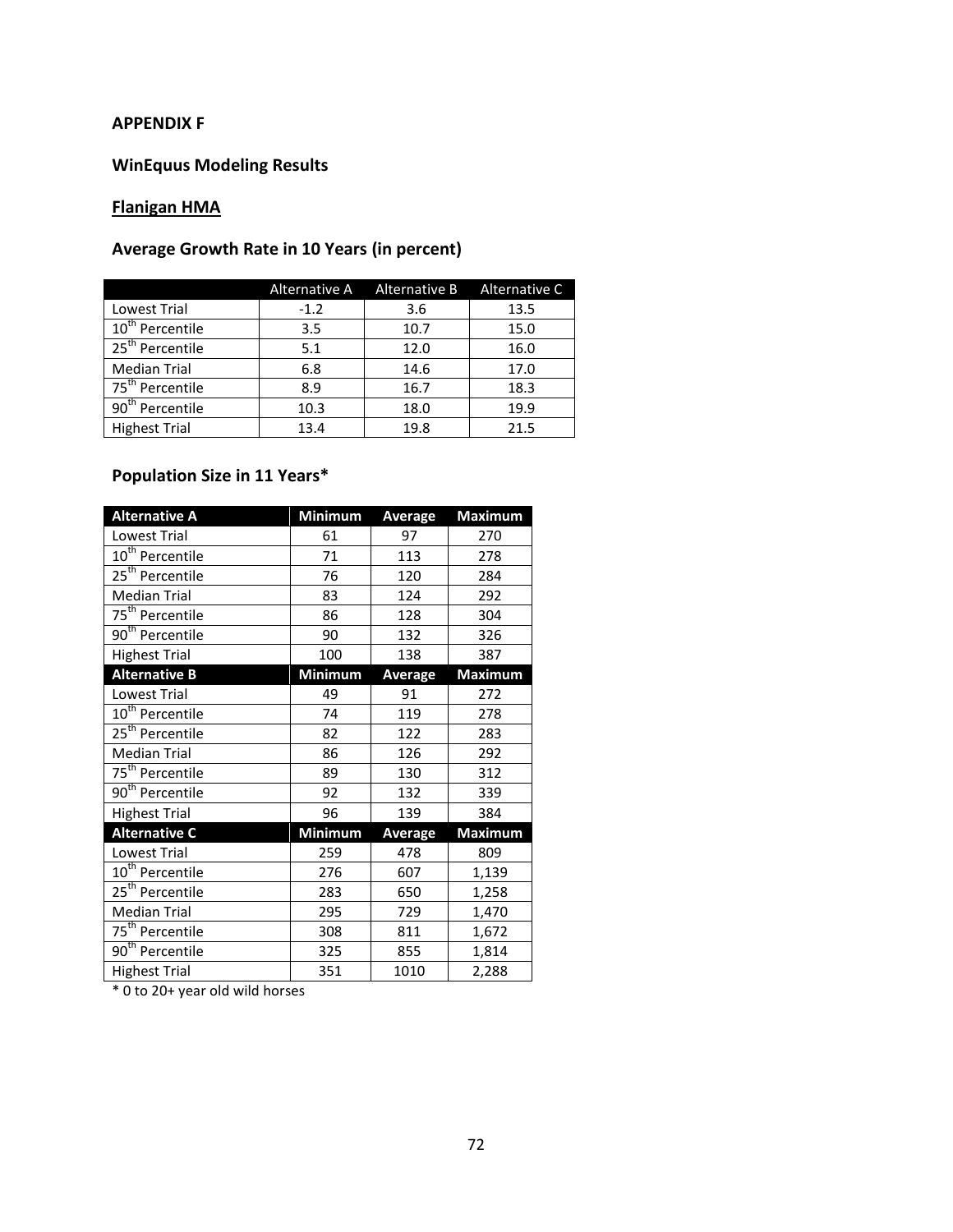| <b>Alternative A</b>        | <b>Gathered</b> | Removed | <b>Treated</b> |
|-----------------------------|-----------------|---------|----------------|
| Lowest Trial                | 349             | 139     | 48             |
| 10 <sup>th</sup> Percentile | 402             | 152     | 60             |
| $25th$ Percentile           | 425             | 184     | 70             |
| <b>Median Trial</b>         | 440             | 198     | 77             |
| 75 <sup>th</sup> Percentile | 452             | 214     | 86             |
| 90 <sup>th</sup> Percentile | 466             | 225     | 96             |
| <b>Highest Trial</b>        | 525             | 298     | 116            |
|                             |                 |         |                |
| <b>Alternative B</b>        | <b>Gathered</b> | Removed |                |
| Lowest Trial                | 189             | 158     |                |
| 10 <sup>th</sup> Percentile | 272             | 228     |                |
| 25 <sup>th</sup> Percentile | 288             | 244     |                |
| <b>Median Trial</b>         | 310             | 264     |                |
| 75 <sup>th</sup> Percentile | 343             | 294     |                |
| 90 <sup>th</sup> Percentile | 372             | 318     |                |

# **Number of Wild horses Gathered, Removed and Treated in 11 Years\***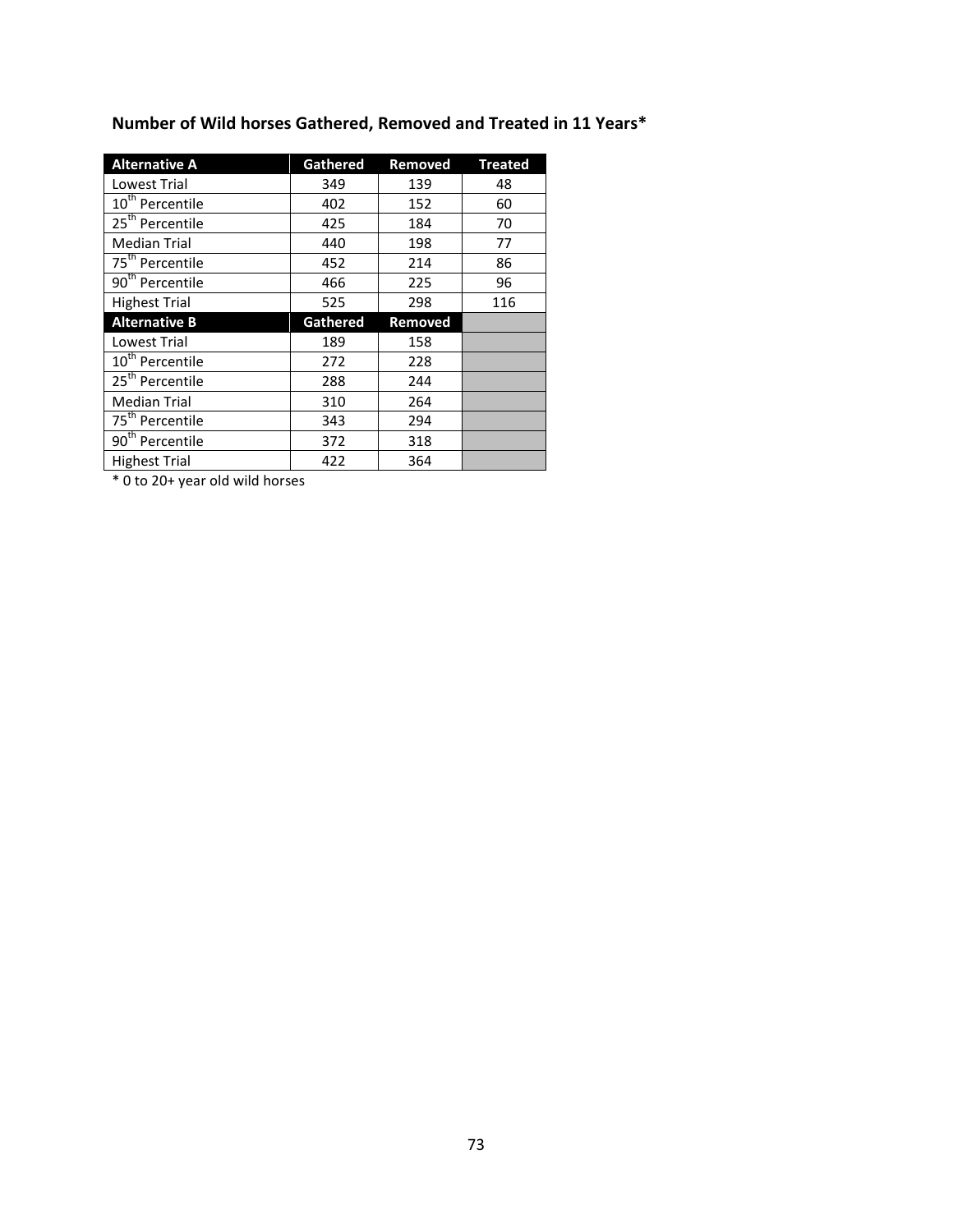# **Dogskin Mountain HMA**

# **Average Growth Rate in 10 Years (in percent)**

|                             |        | Alternative A Alternative C |
|-----------------------------|--------|-----------------------------|
| <b>Lowest Trial</b>         | $-6.1$ | 2.4                         |
| 10 <sup>th</sup> Percentile | 4.6    | 11.4                        |
| 25 <sup>th</sup> Percentile | 8.0    | 13.5                        |
| <b>Median Trial</b>         | 11.6   | 15.9                        |
| 75 <sup>th</sup> Percentile | 14.7   | 17.8                        |
| 90 <sup>th</sup> Percentile | 17.3   | 19.3                        |
| <b>Highest Trial</b>        | 21.4   | 24.3                        |

# **Population Sizes in 11 Years\***

| <b>Alternative A</b>        | <b>Minimum</b> | <b>Average</b> | <b>Maximum</b> |
|-----------------------------|----------------|----------------|----------------|
| Lowest Trial                | 6              | 12             | 22             |
| 10 <sup>th</sup> Percentile | 9              | 16             | 23             |
| 25 <sup>th</sup> Percentile | 10             | 17             | 24             |
| <b>Median Trial</b>         | 12             | 19             | 26             |
| 75 <sup>th</sup> Percentile | 14             | 22             | 30             |
| 90 <sup>th</sup> Percentile | 16             | 24             | 33             |
| <b>Highest Trial</b>        | 22             | 28             | 38             |
|                             |                |                |                |
| <b>Alternative C</b>        | <b>Minimum</b> | Average        | <b>Maximum</b> |
| <b>Lowest Trial</b>         | 18             | 23             | 29             |
| 10 <sup>th</sup> Percentile | 22             | 42             | 76             |
| $25th$ Percentile           | 22             | 48             | 88             |
| <b>Median Trial</b>         | 23             | 54             | 102            |
| 75 <sup>th</sup> Percentile | 25             | 59             | 122            |
| 90 <sup>th</sup> Percentile | 27             | 66             | 146            |

\* 0 to 20+ year old wild horses

### **Number of Wild horses Gathered and Removed in 11 Years\***

| <b>Alternative A</b>        | Gathered Removed |    |
|-----------------------------|------------------|----|
| Lowest Trial                | 12               |    |
| $10th$ Percentile           | 38               | 21 |
| 25 <sup>th</sup> Percentile | 47               | 26 |
| <b>Median Trial</b>         | 56               | 32 |
| 75 <sup>th</sup> Percentile | 65               | 37 |
| 90 <sup>th</sup> Percentile | 74               | 41 |
| <b>Highest Trial</b>        | 92               | 58 |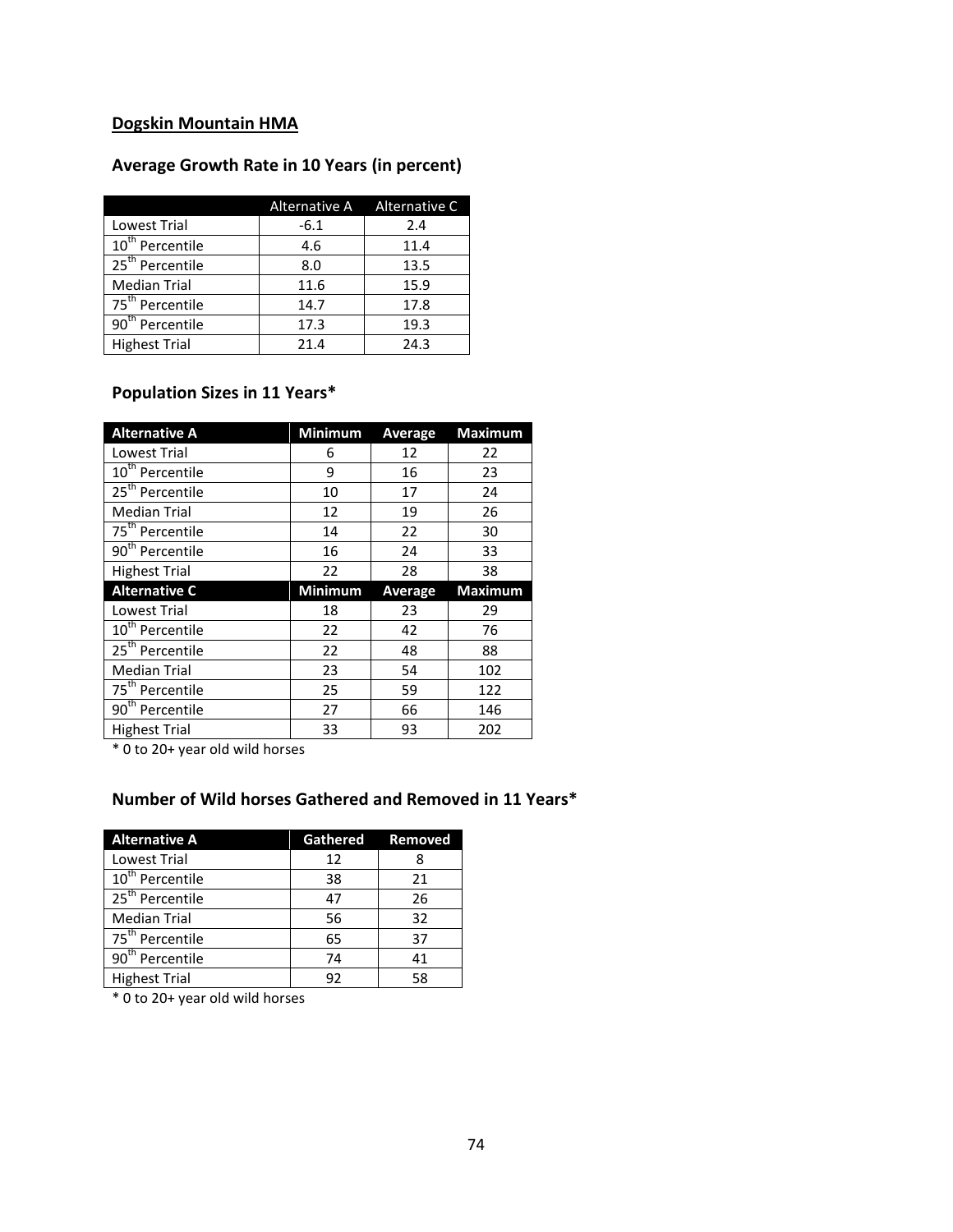# **Granite Peak HMA**

## **Average Growth Rate in 10 Years (in percent)**

|                             |      | Alternative A Alternative C |
|-----------------------------|------|-----------------------------|
| <b>Lowest Trial</b>         | 2.0  | 7.2                         |
| $10th$ Percentile           | 8.1  | 14.1                        |
| 25 <sup>th</sup> Percentile | 12.1 | 16.2                        |
| <b>Median Trial</b>         | 16.7 | 18.4                        |
| 75 <sup>th</sup> Percentile | 20.1 | 21.4                        |
| 90 <sup>th</sup> Percentile | 24.1 | 22.5                        |
| <b>Highest Trial</b>        | 28.6 | 28.1                        |

# **Population Sizes in 11 Years\***

| <b>Alternative A</b>        | <b>Minimum</b> | Average | <b>Maximum</b> |
|-----------------------------|----------------|---------|----------------|
| <b>Lowest Trial</b>         | 5              | 11      | 18             |
| 10 <sup>th</sup> Percentile | 9              | 14      | 19             |
| 25 <sup>th</sup> Percentile | 10             | 15      | 20             |
| <b>Median Trial</b>         | 11             | 15      | 21             |
| 75 <sup>th</sup> Percentile | 12             | 16      | 24             |
| 90 <sup>th</sup> Percentile | 13             | 18      | 26             |
| <b>Highest Trial</b>        | 14             | 22      | 40             |
| <b>Alternative C</b>        | <b>Minimum</b> | Average | <b>Maximum</b> |
| <b>Lowest Trial</b>         | 8              | 16      | 25             |
| 10 <sup>th</sup> Percentile | 11             | 22      | 44             |
| $25th$ Percentile           | 11             | 28      | 52             |
| <b>Median Trial</b>         | 12             | 32      | 65             |
| 75 <sup>th</sup> Percentile | 13             | 38      | 82             |
| 90 <sup>th</sup> Percentile | 14             | 47      | 98             |
|                             |                |         |                |

\* 0 to 20+ year old wild horses

# **Number of Wild Horses Gathered and Removed in 11 Years\***

| <b>Alternative A</b>        | Gathered Removed |    |
|-----------------------------|------------------|----|
| Lowest Trial                | 8                |    |
| $10th$ Percentile           | 13               |    |
| 25 <sup>th</sup> Percentile | 24               | 17 |
| <b>Median Trial</b>         | 32               | 22 |
| 75 <sup>th</sup> Percentile | 41               | 28 |
| 90 <sup>th</sup> Percentile | 48               | 34 |
| <b>Highest Trial</b>        | 81               | 52 |